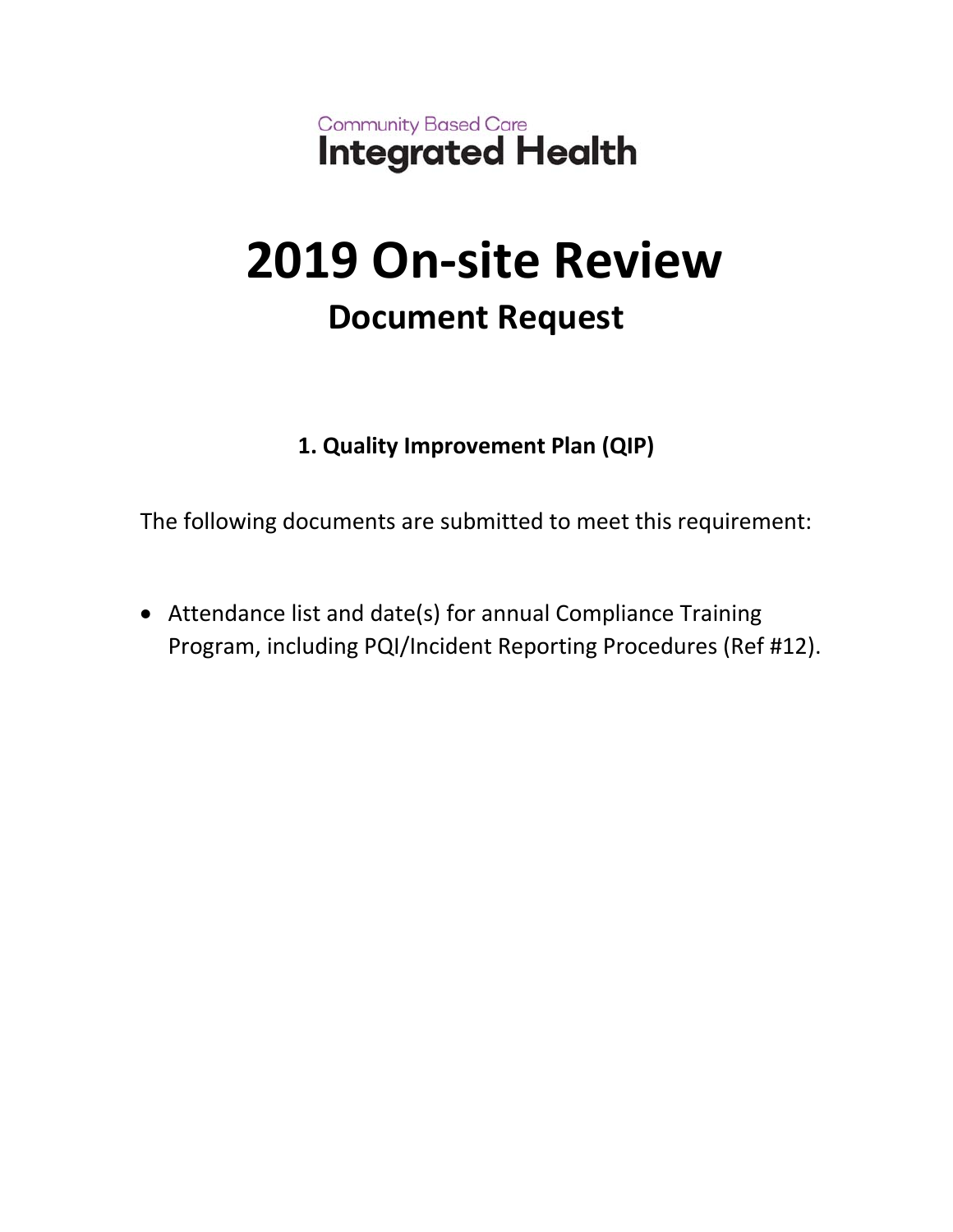## **CBCIH Compliance Program Training Log (1/1/19 ‐ 11/20‐19)**

| <b>Training</b>                                                          | Name             | Last              | <b>Title</b>                                            | <b>Agency Name</b>                                                                      |
|--------------------------------------------------------------------------|------------------|-------------------|---------------------------------------------------------|-----------------------------------------------------------------------------------------|
| <b>Compliance Program Training</b>                                       | Ronald           | Capeci            | Behavioral Healthcare Coordinator                       | Family Integrity Program - FIP                                                          |
| <b>Compliance Program Training</b>                                       | Cari             | McSpaddin         | <b>NCC</b>                                              | Big Bend Community Based Care - BBCBC                                                   |
| <b>Compliance Program Training</b>                                       | Danetta          | McCreary          | Care Coordinator                                        | Families First Network - FFN                                                            |
| <b>Compliance Program Training</b>                                       | Valencia         | Jordan            | Clinical Utilization Manager/BHC                        | <b>Embrace Families CBC - EFCBC</b>                                                     |
| <b>Compliance Program Training</b>                                       | Mackenzie        | McDougall         | <b>Clinical Services Specialist</b>                     | Children's Network of Southwest Florida - CNSWFL                                        |
| <b>Compliance Program Training</b>                                       | Kachira          | Irby              | Behavioral Health Coordinator                           | Eckerd Kids - ECA/H                                                                     |
| <b>Compliance Program Training</b>                                       | Charlotte        | Slotabec          | <b>NCC</b>                                              | Safe Children Coalition - YMCA                                                          |
| <b>Compliance Program Training</b>                                       | Shannon          | Massingale        | Intrum Director of Care Coordination                    | Families First Network - FFN                                                            |
| <b>Compliance Program Training</b>                                       | Amanda           | Seibert           | Public Allie Outreach Assistant                         | Community Based Care Integrated Health - CBCIH                                          |
| Compliance Program Training                                              | Teri             | Saunders          | CEO                                                     | Heartland for Children - HFC                                                            |
| <b>Compliance Program Training</b>                                       | Jennifer         | Gyasi             | Registered Nurse-OHC                                    | Eckerd Kids - ECA/H                                                                     |
| <b>Compliance Program Training</b>                                       | Lisa             | McBride           | Nurse Care Coordinator                                  | Communities Connected for Kids - CCK                                                    |
| <b>Compliance Program Training</b>                                       | Gladys           | Perez             | RN, CNN                                                 | <b>Embrace Families CBC - EFCBC</b>                                                     |
| <b>Compliance Program Training</b>                                       | Melissa          | Ouellette         | Behavioral Health Coordinator                           | Eckerd Kids - ECA/H                                                                     |
| <b>Compliance Program Training</b>                                       | Amanda           | Weber             | Behavioral Health Coordinator                           | Families First Network - FFN                                                            |
| <b>Compliance Program Training</b>                                       | Mary             | Whebley           | Children's Behavior Health Specialist                   | Citrus Family Care Network - CFCN                                                       |
| <b>Compliance Program Training</b>                                       | Stefanie         | Del Toro          | <b>Behavioral Health Specialist</b>                     | Citrus Family Care Network - CFCN                                                       |
| <b>Compliance Program Training</b>                                       | Ashley           | Suarez            | behavioral health specialist                            | Citrus Family Care Network - CFCN                                                       |
| <b>Compliance Program Training</b>                                       | Samantha         | Campagna          | <b>Behavioral Health Specialist</b>                     | Citrus Family Care Network - CFCN                                                       |
| <b>Compliance Program Training</b>                                       | damian           | gutierrez         | behavioral health manager                               | Citrus Family Care Network - CFCN                                                       |
| <b>Compliance Program Training</b>                                       | Tionna           | Hemingway         | Children's Behavior Health Specialist                   | Citrus Family Care Network - CFCN                                                       |
| <b>Compliance Program Training</b>                                       | Madalina         | Alexuc            | Miami CARES Project Staffing Manager                    | Citrus Family Care Network - CFCN                                                       |
| <b>Compliance Program Training</b>                                       | Lissett          | Batista           | Children's Behavioral Health Support Staff              | Citrus Family Care Network - CFCN                                                       |
| <b>Compliance Program Training</b>                                       | Odalys           | Pena              | Medical Case Management Manager                         | Citrus Family Care Network - CFCN                                                       |
| <b>Compliance Program Training</b>                                       | Tameisha         | Stephenson        | Care Coordinator                                        | Citrus Family Care Network - CFCN                                                       |
| <b>Compliance Program Training</b>                                       | Cristina         | <b>Bonetti</b>    | Care Coordinator                                        | Citrus Family Care Network - CFCN                                                       |
| <b>Compliance Program Training</b>                                       | Deborah          | Caufman           | Nurse Care Specialist                                   | Heartland for Children - HFC                                                            |
| <b>Compliance Program Training</b>                                       | Dana             | Cedeno            | Care Coordinator                                        | Citrus Family Care Network - CFCN                                                       |
| <b>Compliance Program Training</b>                                       | Karla            | <b>Brache Lee</b> | Care Coordinator                                        | Citrus Family Care Network - CFCN                                                       |
| <b>Compliance Program Training</b>                                       | Jessica          | Olamendi          | Care Coordinator                                        | Citrus Family Care Network - CFCN                                                       |
| <b>Compliance Program Training</b>                                       | Arlene           | Puertas           | Care Coordinator                                        | Citrus Family Care Network - CFCN                                                       |
| <b>Compliance Program Training</b>                                       | Carmen           | Cantero           | Chief Quality Officer                                   | Citrus Family Care Network - CFCN                                                       |
| <b>Compliance Program Training</b>                                       | Karen            | Peyton            | Nurse Care Coordinator                                  | Kids First of Florida - KFF                                                             |
| <b>Compliance Program Training</b>                                       | Kandace          | Norris            | Nurse Care Coordinator                                  | Big Bend Community Based Care - BBCBC                                                   |
| <b>Compliance Program Training</b>                                       | Gerry            | Glynn             | Chief Legal Officer                                     | <b>Embrace Families CBC - EFCBC</b>                                                     |
| Compliance Program Training                                              | Amanda           | Rudy              | Risk and Accreditation Manager                          | Embrace Families CBC - EFCBC                                                            |
| <b>Compliance Program Training</b>                                       | LAUREN           | MADDEN            | <b>NURSE CARE MANAGER</b>                               | Brevard Family Partnership - BFP                                                        |
| <b>Compliance Program Training</b>                                       | <b>Dieulise</b>  | Epperson          | Behavioral HealthCare Coordinator                       | Family Support Services of North Florida - FSSNF                                        |
|                                                                          |                  |                   | <b>BHC</b>                                              |                                                                                         |
| <b>Compliance Program Training</b><br><b>Compliance Program Training</b> | Shadianna<br>Jan | Vinson            | <b>RN</b>                                               | Family Support Services of North Florida - FSSNF<br><b>Families First Network - FFN</b> |
|                                                                          |                  | Brunache          |                                                         |                                                                                         |
| <b>Compliance Program Training</b>                                       | Salena           | <b>Burden</b>     | <b>Adoption Services Consultant</b>                     | Community Based Care Integrated Health - CBCIH                                          |
| <b>Compliance Program Training</b>                                       | Michael          | <b>Bryant</b>     | <b>Board Member</b><br>Outreach Assistant - Public Ally | Community Based Care Integrated Health - CBCIH                                          |
| <b>Compliance Program Training</b>                                       | Savannah         | Casey             |                                                         | Community Based Care Integrated Health - CBCIH                                          |
| <b>Compliance Program Training</b>                                       | CharMayne        | Jackson           | <b>Clinical Staffing Coordinator</b>                    | Partnership for Strong Families - PFSF                                                  |
| <b>Compliance Program Training</b>                                       | CharMayne        | Jackson           | <b>Clinical Staffing Coordinator</b>                    | Partnership for Strong Families - PFSF                                                  |
| <b>Compliance Program Training</b>                                       | Evelyn           | Hyppolite         | <b>Medical Coordinator</b>                              | ChildNet - CN                                                                           |
| <b>Compliance Program Training</b>                                       | Amber            | smith             | <b>Clinical Utilization Manager</b>                     | Community Based Care of Central Florida - CBCCFL                                        |
| <b>Compliance Program Training</b>                                       | Christine        | Yau               | <b>Medical Coordinator</b>                              | ChildNet - CN                                                                           |
| <b>Compliance Program Training</b>                                       | Monica           | Palacio           | Lead Medical Coordinator                                | ChildNet - CN                                                                           |
| <b>Compliance Program Training</b>                                       | Maria            | Kalimopoulos      | Behavioral Health Coordinator                           | Eckerd Kids - ECA/H                                                                     |
| <b>Compliance Program Training</b>                                       | Tanya            | Miller            | <b>BHC</b>                                              | Kids First of Florida - KFF                                                             |
| <b>Compliance Program Training</b>                                       | Jan              | Widmer            | <b>UM Director</b>                                      | Children's Network of Southwest Florida - CNSWFL                                        |
| <b>Compliance Program Training</b>                                       | Ashley           | Wert              | Behavioral Health Coordinator                           | Eckerd Kids - ECA/H                                                                     |
| <b>Compliance Program Training</b>                                       | Elizabeth        | Spice             | Nurse Care Coordinator                                  | Big Bend Community Based Care - BBCBC                                                   |
| <b>Compliance Program Training</b>                                       | Merry-Jane       | Fairfield         | <b>Medicaid Eligibility Specialist</b>                  | Partnership for Strong Families - PFSF                                                  |
| <b>Compliance Program Training</b>                                       | Annah            | Salter            | Nurse Coordinator                                       | Families First Network - FFN                                                            |
| <b>Compliance Program Training</b>                                       | Jolee            | Grobleski         | <b>BHCC</b>                                             | Safe Children Coalition - YMCA                                                          |
| <b>Compliance Program Training</b>                                       | victoria         | Sweet             | RN NCC supervisor                                       | Children's Network of Southwest Florida - CNSWFL                                        |
| <b>Compliance Program Training</b>                                       | Andrea           | Ziglar            | <b>Well-Being Specialist</b>                            | Big Bend Community Based Care - BBCBC                                                   |
| <b>Compliance Program Training</b>                                       | Trakisha         | Slaughter         | Clinical Manager                                        | Eckerd Kids - ECA/H                                                                     |
| Compliance Program Training                                              | Jhaismen         | Collins           | Behavioral Health Coordinator                           | Big Bend Community Based Care - BBCBC                                                   |
| <b>Compliance Program Training</b>                                       | Sabrina          | Beharie           | <b>NCC</b>                                              | Community Based Care of Central Florida - CBCCFL                                        |
| <b>Compliance Program Training</b>                                       | Melissa          | Mercer            | LPN NCC                                                 | Children's Network of Southwest Florida - CNSWFL                                        |
| <b>Compliance Program Training</b>                                       | yvette           | spencer           | <b>Eligibility Supervisor</b>                           | Partnership for Strong Families - PFSF                                                  |
| <b>Compliance Program Training</b>                                       | <b>KEISHA</b>    | ANDRE             | Nurse Care Coordinators                                 | Our Kids of Miami-Dade/Monroe - OK                                                      |
| Compliance Program Training                                              | Karen            | Peyton            | Nurse Care Coordinator                                  | Kids First of Florida - KFF                                                             |
| <b>Compliance Program Training</b>                                       | Amanda           | Cooper            | <b>Enhanced Placement Coordinator</b>                   | Safe Children Coalition - YMCA                                                          |
| <b>Compliance Program Training</b>                                       | Wanda            | Arocho            | Behavioral Health Coordination                          | Brevard Family Partnership - BFP                                                        |
| <b>Compliance Program Training</b>                                       | <b>Brittany</b>  | <b>Blades</b>     | Nurse Care Coordinator                                  | ChildNet - CN                                                                           |
| <b>Compliance Program Training</b>                                       | Denisha          | Valentine         | <b>Eligibility Determination Specialist</b>             | Partnership for Strong Families - PFSF                                                  |
| <b>Compliance Program Training</b>                                       | Joanna           | Santamaria        | Healthcare Data Management Clerk                        | Brevard Family Partnership - BFP                                                        |
| <b>Compliance Program Training</b>                                       | Rebecca          | Roberts           | <b>Clinical Specialist</b>                              | Partnership for Strong Families - PFSF                                                  |
| <b>Compliance Program Training</b>                                       | Chelsea          | Sears             | <b>Behavioral Health Specialist</b>                     | Safe Children Coalition - YMCA                                                          |
| <b>Compliance Program Training</b>                                       | LAUREN           | MADDEN            | NURSE CARE COORINDATOR                                  | Brevard Family Partnership - BFP                                                        |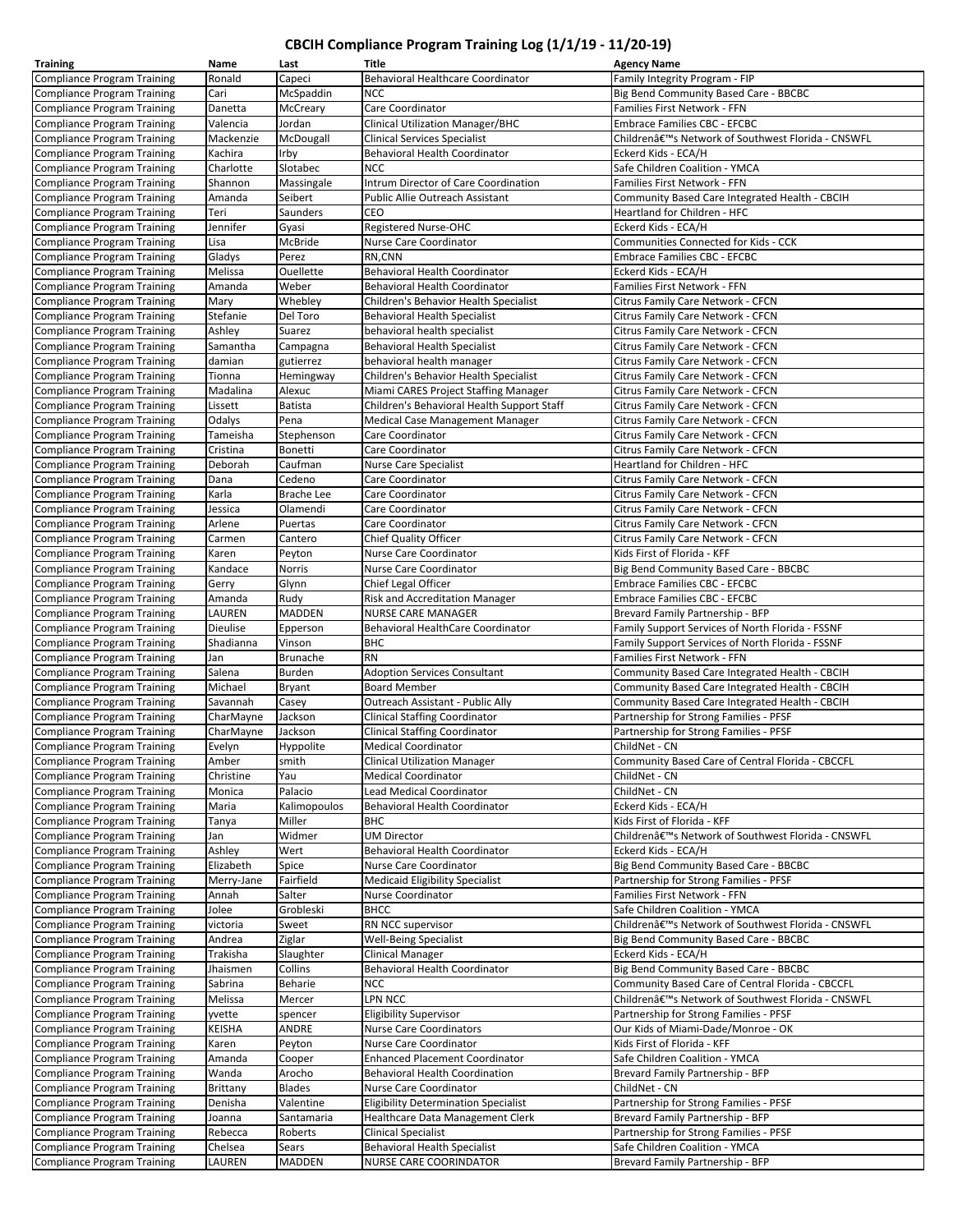## **CBCIH Compliance Program Training Log (1/1/19 ‐ 11/20‐19)**

| <b>Training</b>                                                          | Name           | Last            | Title                                             | <b>Agency Name</b>                               |
|--------------------------------------------------------------------------|----------------|-----------------|---------------------------------------------------|--------------------------------------------------|
| <b>Compliance Program Training</b>                                       | LAUREN         | <b>MADDEN</b>   | <b>NURSE CARE COORDINATOR</b>                     | Brevard Family Partnership - BFP                 |
| <b>Compliance Program Training</b>                                       | Sherma         | Noel-Buck       | RN Nurse Care Coordinator                         | ChildNet - CN                                    |
| <b>Compliance Program Training</b>                                       | WENDY          | <b>MOORE</b>    | CLINICAL UTILIZATION MANAGER                      | Community Based Care of Central Florida - CBCCFL |
| <b>Compliance Program Training</b>                                       | Mary Sue       | Brown           | Nurse Care Manager                                | Family Support Services of North Florida - FSSNF |
| <b>Compliance Program Training</b>                                       | Casey          | Robbins         | Behavioral Health Care Coordinator                | Children's Network of Southwest Florida - CNSWFL |
| <b>Compliance Program Training</b>                                       | Lissette       | Tuttle          | Behavioral Health Coordinator                     | Communities Connected for Kids - CCK             |
| <b>Compliance Program Training</b>                                       | Judy           | Brown           | <b>Business Manager</b>                           | Safe Children Coalition - YMCA                   |
| <b>Compliance Program Training</b>                                       | Jeannette      | Smith           | <b>Support Coordinator</b>                        | Community Based Care Integrated Health - CBCIH   |
| <b>Compliance Program Training</b>                                       | Odalys         | Pena            | <b>NCM Program Manager</b>                        | Our Kids of Miami-Dade/Monroe - OK               |
|                                                                          | Gayle          | McTighe         | <b>Assistant Director of Service Coordination</b> | ChildNet - CN                                    |
| <b>Compliance Program Training</b><br><b>Compliance Program Training</b> | Lequitha       | Cooper          | Nurse Coordinator                                 | ChildNet - CN                                    |
|                                                                          | <b>Barbara</b> |                 | Behavioral HealthCoordinator                      |                                                  |
| <b>Compliance Program Training</b>                                       |                | Lantz           |                                                   | Children's Network of Southwest Florida - CNSWFL |
| <b>Compliance Program Training</b>                                       | Kalan          | Lawyer          | <b>Adoption Eligibilty Specialist</b>             | Partnership for Strong Families - PFSF           |
| <b>Compliance Program Training</b>                                       | <b>DOROTHY</b> | <b>MCKINZIE</b> | ELIGIBILITY SPECIALIST/ICAMA                      | Partnership for Strong Families - PFSF           |
| <b>Compliance Program Training</b>                                       | Sherrelle      | Brown           | <b>Clinical Services Specialist</b>               | Heartland for Children - HFC                     |
| <b>Compliance Program Training</b>                                       | Jessica        | Austin          | Nurse Care Coordinator                            | Heartland for Children - HFC                     |
| <b>Compliance Program Training</b>                                       | <b>SHAREE</b>  | LINO COVIL      | Director of Integrated Health                     | Heartland for Children - HFC                     |
| <b>Compliance Program Training</b>                                       | <b>Beverly</b> | Hund            | <b>Finance Director</b>                           | Community Based Care Integrated Health - CBCIH   |
| <b>Compliance Program Training</b>                                       | Sharon         | Surrency        | Nurse Care Coordinator                            | Partnership for Strong Families - PFSF           |
| <b>Compliance Program Training</b>                                       | Pebbles        | Edelman         | Sr VP of Clinical and Community Services          | Partnership for Strong Families - PFSF           |
| <b>Compliance Program Training</b>                                       | Amy            | Hood            | Behavioral Health Care Coordinator                | Family Support Services of North Florida - FSSNF |
| <b>Compliance Program Training</b>                                       | Gade           | Duerksen        | <b>Director of Clinical Services</b>              | Partnership for Strong Families - PFSF           |
| <b>Compliance Program Training</b>                                       | Amy            | Moncion         | <b>Clinical Utilziation Manager/BHC</b>           | Community Based Care of Central Florida - CBCCFL |
| <b>Compliance Program Training</b>                                       | Melanie        | Simmons         | RN Nurse Care Coordinator                         | Safe Children Coalition - YMCA                   |
| <b>Compliance Program Training</b>                                       | gayle          | hicks           | <b>NCC</b>                                        | Community Based Care of Central Florida - CBCCFL |
| <b>Compliance Program Training</b>                                       | Melanie        | kranker         | behavioral health supervisor                      | Communities Connected for Kids - CCK             |
| <b>Compliance Program Training</b>                                       | Charlotte      | Slotabec        | <b>RN</b>                                         | Safe Children Coalition - YMCA                   |
| <b>Compliance Program Training</b>                                       | Elizabeth      | Harris          | Foster Care Nurse Care Coordinator                | Safe Children Coalition - YMCA                   |
| <b>Compliance Program Training</b>                                       | Edith          | Lamb            | Behavioral Health Coordinator                     | Community Partnership for Children - CPC         |
| <b>Compliance Program Training</b>                                       | Christa        | Barton          | Behavioral Health Coordinator                     | Partnership for Strong Families - PFSF           |
| <b>Compliance Program Training</b>                                       | Michauri       | Bundrage        | Nurse                                             | Safe Children Coalition - YMCA                   |
| <b>Compliance Program Training</b>                                       | Shelby         | Varela          | <b>Clinical Supervisor</b>                        | Eckerd Kids - ECA/H                              |
| <b>Compliance Program Training</b>                                       | Glen           | Casel           | President/CEO                                     | Community Based Care Integrated Health - CBCIH   |
| <b>Compliance Program Training</b>                                       | Lauren         | <b>Brittain</b> | Behavioral Health Coordinator                     | Community Partnership for Children - CPC         |
| <b>Compliance Program Training</b>                                       | <b>LISA</b>    | <b>HALL</b>     | BEHAVIORAL HEALTH COORDINATOR                     | Families First Network - FFN                     |
| <b>Compliance Program Training</b>                                       | <b>LISA</b>    | <b>HALL</b>     | BEHAVIORAL HEALTH COORDINATOR                     | Families First Network - FFN                     |
| <b>Compliance Program Training</b>                                       | Michelle       | Ung             | <b>RN NCC</b>                                     | Children's Network of Southwest Florida - CNSWFL |
| <b>Compliance Program Training</b>                                       | Michelle       | Ung             | <b>RN NCC</b>                                     | Children's Network of Southwest Florida - CNSWFL |
| <b>Compliance Program Training</b>                                       | Kimberly       | <b>Birke</b>    | <b>RN NCC</b>                                     | Children's Network of Southwest Florida - CNSWFL |
| <b>Compliance Program Training</b>                                       | Pamela         | Boyer           | Nurse Care Coordinator                            | Communities Connected for Kids - CCK             |
| <b>Compliance Program Training</b>                                       | Kristen        | Tompkins        | <b>NCC</b>                                        | Family Integrity Program - FIP                   |
| <b>Compliance Program Training</b>                                       | Kandace        | Norris          | Nurse Care Coordinator                            | Big Bend Community Based Care - BBCBC            |
| <b>Compliance Program Training</b>                                       | jessica        | cangeme         | nurse care coordinator                            | Eckerd Kids - ECA/H                              |
| <b>Compliance Program Training</b>                                       | Virginia       | Reid            | Nurse Care Coordinator                            | Kids Central - KCI                               |
| <b>Compliance Program Training</b>                                       | Karen          | Birchette       | <b>BHCC</b>                                       | ChildNet - CN                                    |
| <b>Compliance Program Training</b>                                       | Carla          | De Dvitiis      | Regional Coordinator                              | Community Based Care Integrated Health - CBCIH   |
| <b>Compliance Program Training</b>                                       | Catherine      | Rice            | Regional Coordinator                              | Community Based Care Integrated Health - CBCIH   |
| <b>Compliance Program Training</b>                                       | <b>Brian</b>   | Fox             | Director                                          | Community Based Care Integrated Health - CBCIH   |
| <b>Compliance Program Training</b>                                       | Marilyn        | Allen           | Children's Mental Health Specialist               | Kids Central - KCI                               |
| <b>Compliance Program Training</b>                                       | Kandace        | <b>Brooks</b>   | <b>Behavioral Health Specialist</b>               | Communities Connected for Kids - CCK             |
| <b>Compliance Program Training</b>                                       | Grace          | Ferranti        | Nurse Care Coorindator                            | Family Support Services of North Florida - FSSNF |
| <b>Compliance Program Training</b>                                       | Lisa           | Marsk           | Supervisor                                        | ChildNet - CN                                    |
| <b>Compliance Program Training</b>                                       | Helen          | Fessahaye       | Clinical Services Administrative Assistant        | Partnership for Strong Families - PFSF           |
| <b>Compliance Program Training</b>                                       | <b>DOROTHY</b> | <b>MCKINZIE</b> | ELIGIBILITY SPECIALIST/ICAMA                      | Partnership for Strong Families - PFSF           |
| <b>Compliance Program Training</b>                                       | Mary Ann       | Davenport       | Regional Coordinator -North                       | Community Based Care Integrated Health - CBCIH   |
| <b>Compliance Program Training</b>                                       | Thomas         | Robertson       | MSN/ED, RN Nurse Care Coordinator                 | Community Partnership for Children - CPC         |
| <b>Compliance Program Training</b>                                       | Krystal        | Kenison         | Director of Service Coordination                  | ChildNet - CN                                    |
| <b>Compliance Program Training</b>                                       | Flavia         | Pancorvo        | Behavioral Healthcare Consultant                  | Community Based Care Integrated Health - CBCIH   |
| <b>Compliance Program Training</b>                                       | Renetta        | Williams        | Regional Coordinator-West                         | Community Based Care Integrated Health - CBCIH   |
| <b>Compliance Program Training</b>                                       | Chad           | Collins         | <b>Bus Dev Consultant</b>                         | Community Based Care Integrated Health - CBCIH   |
| <b>Compliance Program Training</b>                                       | Paige          | Blinderman      | <b>Contract Compliance Manager</b>                | Community Based Care Integrated Health - CBCIH   |
| <b>Compliance Program Training</b>                                       | Chrissy        |                 | Director of Operations                            |                                                  |
| <b>Compliance Program Training</b>                                       |                | Curtis          |                                                   | Community Based Care Integrated Health - CBCIH   |
|                                                                          | Jenn           | Edgson          | <b>Healthcare Consultant</b>                      | Community Based Care Integrated Health - CBCIH   |
| <b>Compliance Program Training</b>                                       | Grace          | Ferranti        | Nurse Care Coordinator                            | Family Support Services of North Florida - FSSNF |
| <b>Compliance Program Training</b>                                       | Grace          | Ferranti        | Nurse Care Coorindator                            | Family Support Services of North Florida - FSSNF |
| <b>Compliance Program Training</b>                                       | Sarah          | Cannella        | Nurse Care Coordinator                            | Eckerd Kids - ECA/H                              |
| <b>Compliance Program Training</b>                                       | Aimee          | Befort          | <b>Adoption Specialist</b>                        | Family Integrity Program - FIP                   |
| <b>Compliance Program Training</b>                                       | Claudia        | Mosquera        | Behavioral Health Coordinator                     | Family Integrity Program - FIP                   |
| <b>Compliance Program Training</b>                                       | Chelsea        | Smith           | <b>SPOA Specialist</b>                            | Eckerd Kids - ECA/H                              |
| <b>Compliance Program Training</b>                                       | Wanda          | Arocho          | Behavioral Health Coordinator                     | Brevard Family Partnership - BFP                 |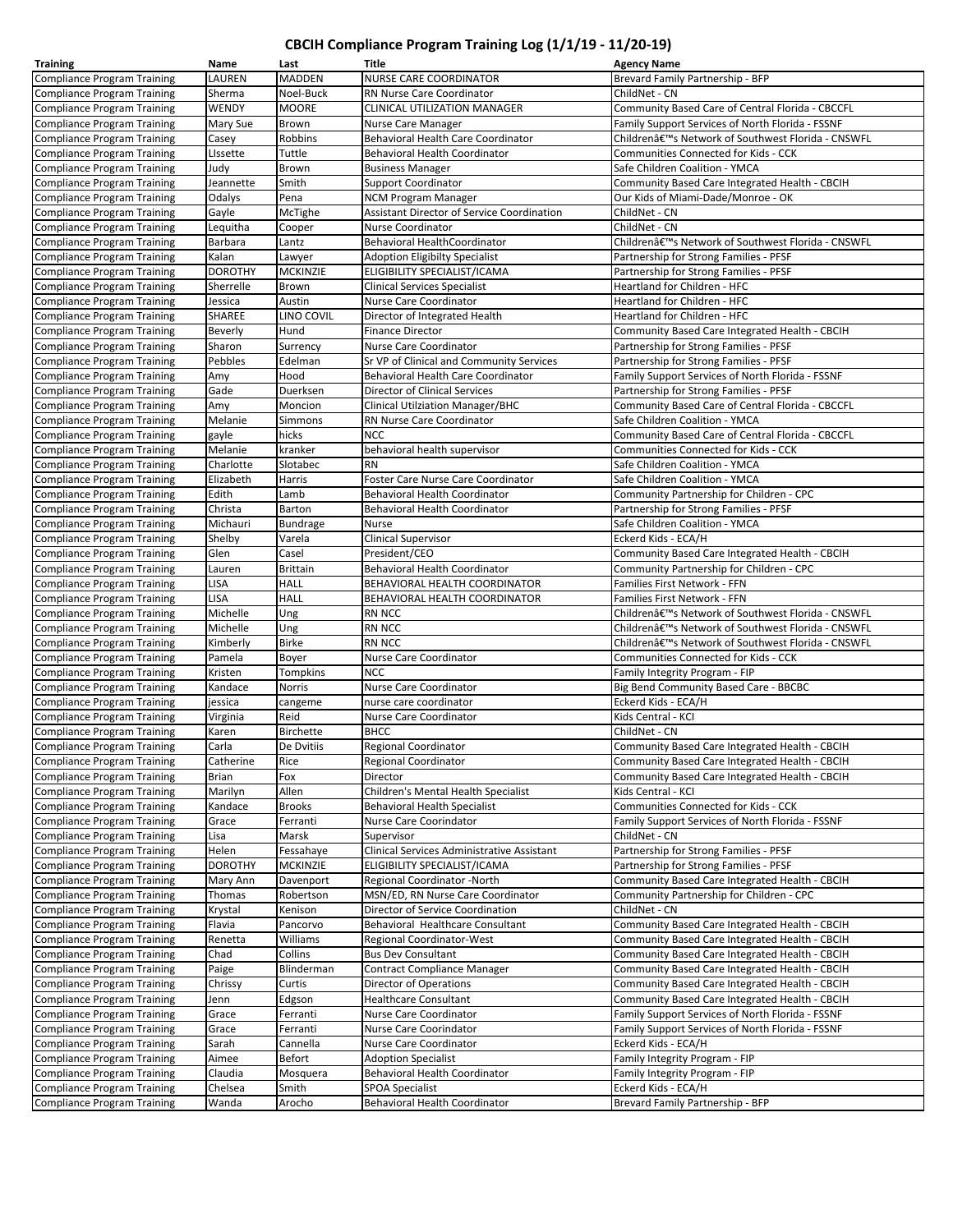| From:<br>To:<br>Subject:<br>Date: | <b>CBCIH Compliance</b><br><b>Chad Collins</b> ; Paige Blinderman<br>Attestation of Compliance Training [#234]<br>Wednesday, January 9, 2019 5:04:25 PM |                                                                              |
|-----------------------------------|---------------------------------------------------------------------------------------------------------------------------------------------------------|------------------------------------------------------------------------------|
| Check Here *                      |                                                                                                                                                         | • Completed "Compliance Program" training and education<br>provided by CBCIH |
| Name                              |                                                                                                                                                         | Wanda Arocho                                                                 |
| Title *                           |                                                                                                                                                         | <b>Behavioral Health Coordinator</b>                                         |
| Email $*$                         |                                                                                                                                                         | wanda.arocho@brevardfp.org                                                   |
| Agency Name *                     |                                                                                                                                                         | Brevard Family Partnership - BFP                                             |
| $TIN *$                           |                                                                                                                                                         | $02 - 0545137 - BFP$                                                         |
| Date $*$                          |                                                                                                                                                         | Wednesday, January 9, 2019                                                   |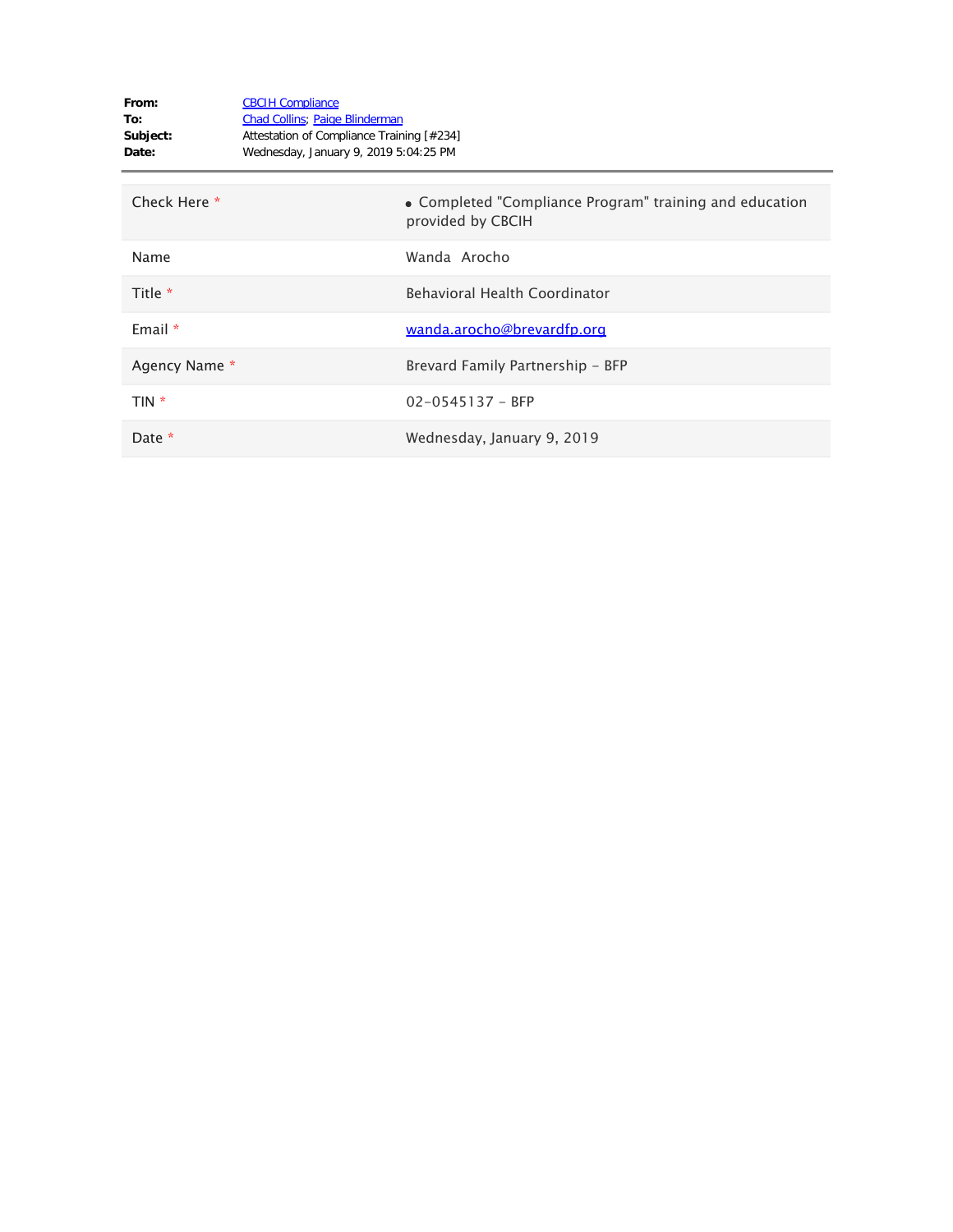| From:<br>To:<br>Subject:<br>Date: | <b>CBCIH Compliance</b><br><b>Chad Collins</b> ; Paige Blinderman<br>Attestation of Compliance Training [#235]<br>Thursday, January 10, 2019 12:30:24 PM |                                                                              |
|-----------------------------------|----------------------------------------------------------------------------------------------------------------------------------------------------------|------------------------------------------------------------------------------|
| Check Here *                      |                                                                                                                                                          | • Completed "Compliance Program" training and education<br>provided by CBCIH |
| Name                              |                                                                                                                                                          | Chelsea Smith                                                                |
| Title *                           |                                                                                                                                                          | SPOA Specialist                                                              |
| Email $*$                         |                                                                                                                                                          | ChelSmith@eckerd.org                                                         |
| Agency Name *                     |                                                                                                                                                          | Eckerd Kids - ECA/H                                                          |
| TIN *                             |                                                                                                                                                          | $59 - 2551416 - ECA/H$                                                       |
| Date *                            |                                                                                                                                                          | Thursday, January 10, 2019                                                   |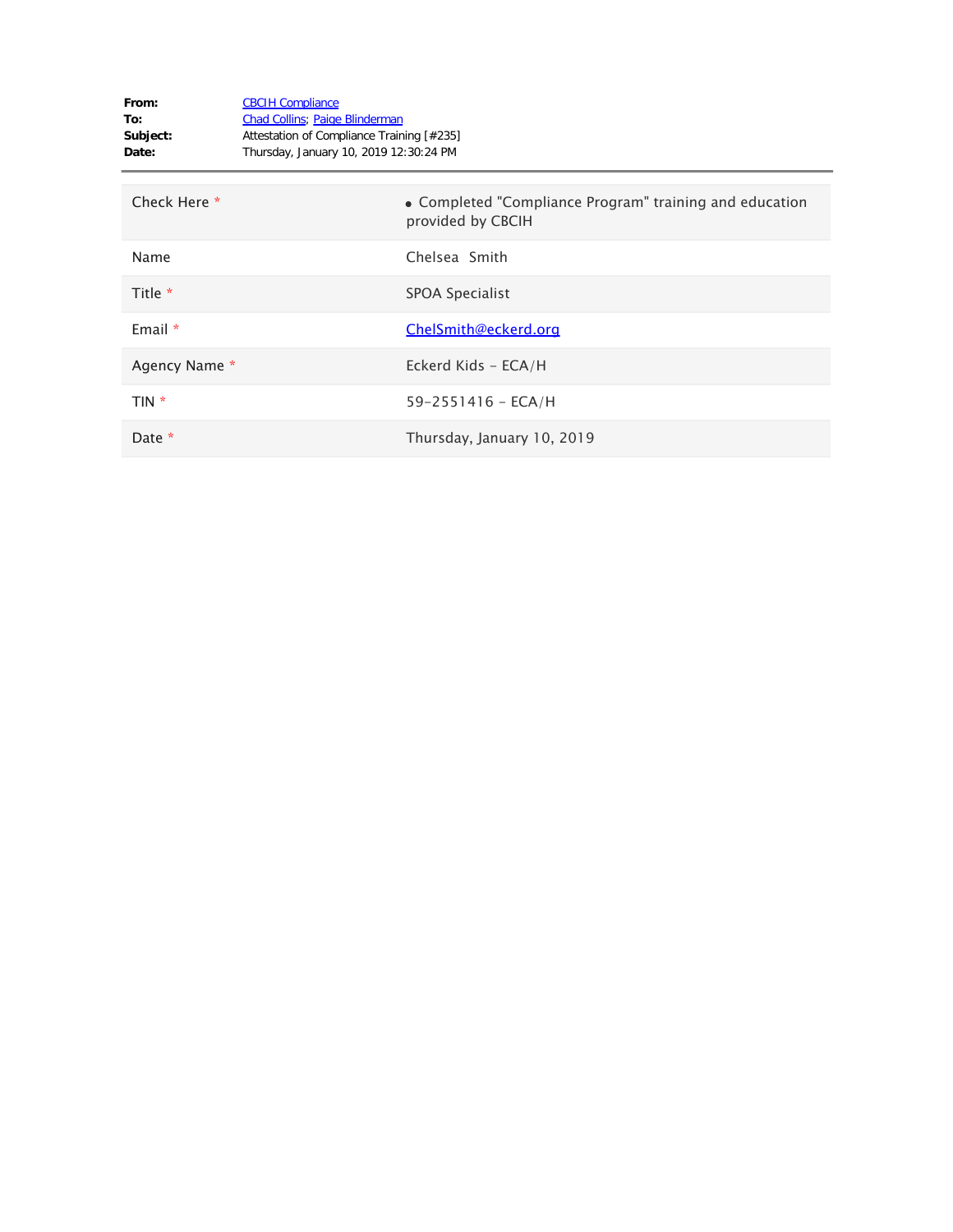| From:<br>To:<br>Subject:<br>Date: | <b>CBCIH Compliance</b><br><b>Chad Collins</b> ; Paige Blinderman<br>Attestation of Compliance Training [#236]<br>Thursday, January 31, 2019 11:01:02 AM |                                                                              |
|-----------------------------------|----------------------------------------------------------------------------------------------------------------------------------------------------------|------------------------------------------------------------------------------|
| Check Here *                      |                                                                                                                                                          | • Completed "Compliance Program" training and education<br>provided by CBCIH |
| Name                              |                                                                                                                                                          | Claudia Mosquera                                                             |
| Title $*$                         |                                                                                                                                                          | <b>Behavioral Health Coordinator</b>                                         |
| Email $*$                         |                                                                                                                                                          | <u>cmosquera@sicfl.us</u>                                                    |
| Agency Name *                     |                                                                                                                                                          | Family Integrity Program - FIP                                               |
| TIN *                             |                                                                                                                                                          | $59 - 6000825 - FIP$                                                         |
| Date *                            |                                                                                                                                                          | Thursday, January 31, 2019                                                   |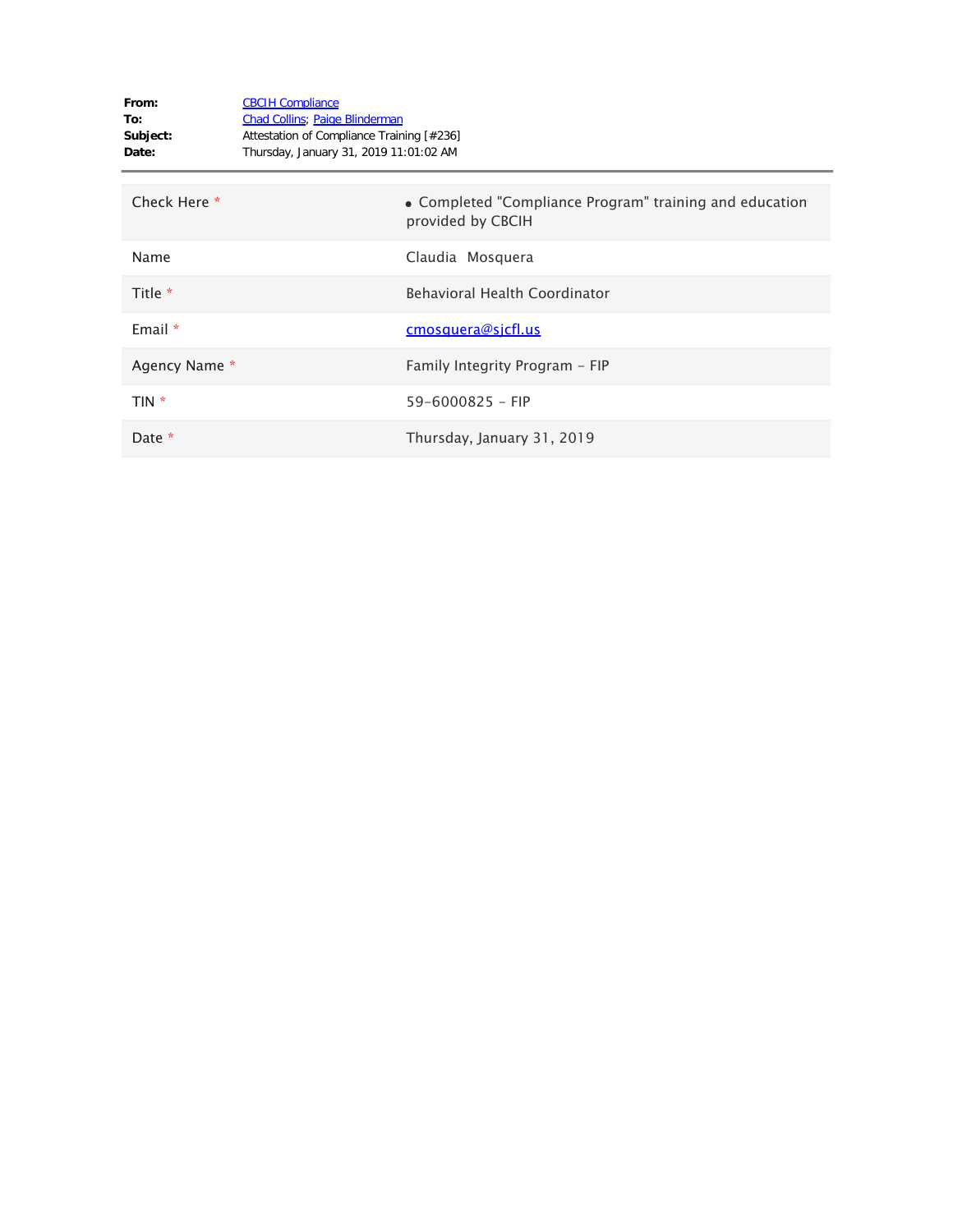| From:<br>To:<br>Subject:<br>Date: | <b>CBCIH Compliance</b><br>Chad Collins; Paige Blinderman<br>Attestation of Compliance Training [#237]<br>Friday, February 1, 2019 3:55:18 PM |                                                                              |
|-----------------------------------|-----------------------------------------------------------------------------------------------------------------------------------------------|------------------------------------------------------------------------------|
| Check Here *                      |                                                                                                                                               | • Completed "Compliance Program" training and education<br>provided by CBCIH |
| Name                              |                                                                                                                                               | Aimee Befort                                                                 |
| Title *                           |                                                                                                                                               | <b>Adoption Specialist</b>                                                   |
| Email $*$                         |                                                                                                                                               | abefort@sicfl.us                                                             |
| Agency Name *                     |                                                                                                                                               | Family Integrity Program - FIP                                               |
| $TIN *$                           |                                                                                                                                               | $59 - 6000825 - FIP$                                                         |
| Date *                            |                                                                                                                                               | Friday, February 1, 2019                                                     |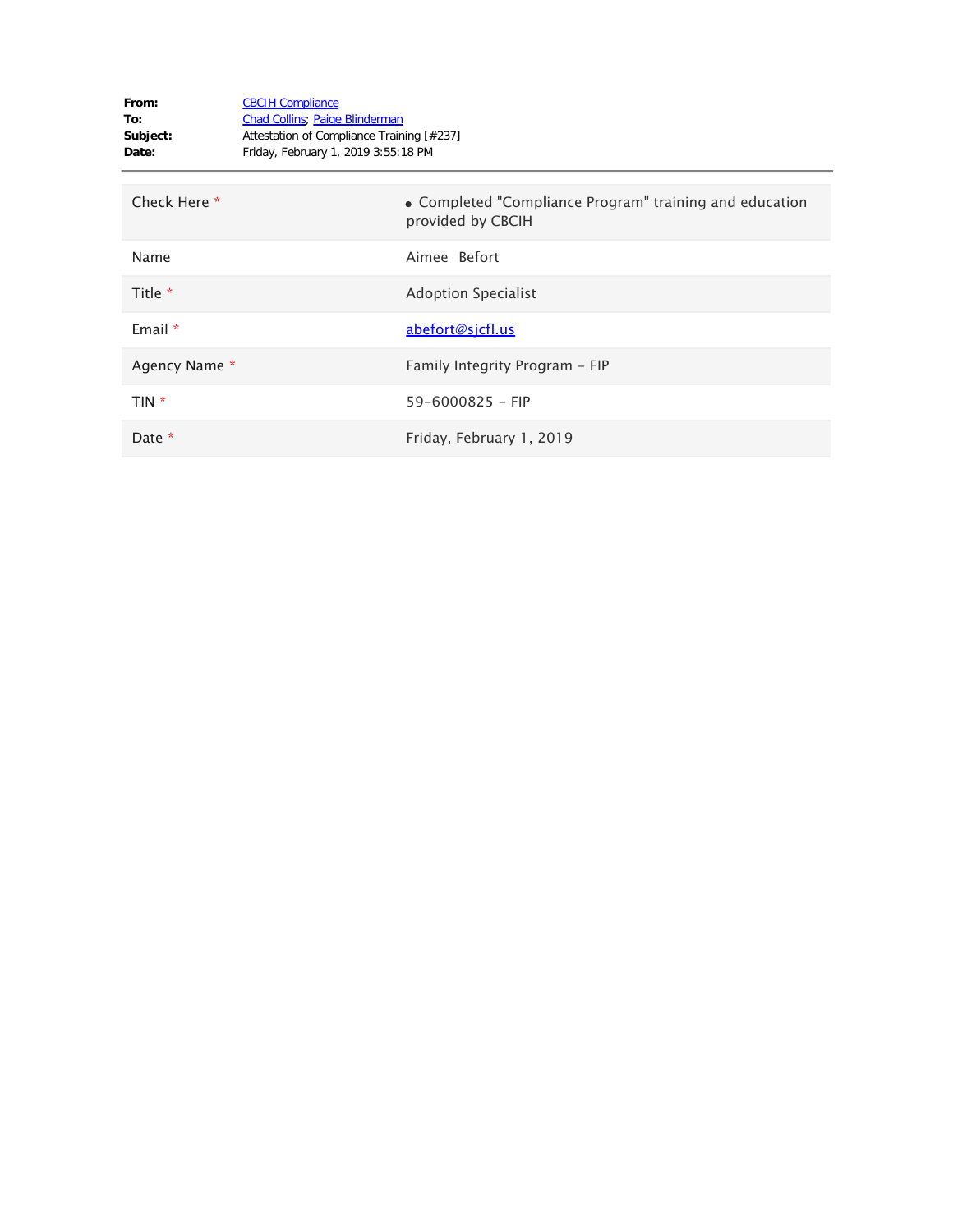| From:<br>To:<br>Subject:<br>Date: | <b>CBCIH Compliance</b><br><b>Chad Collins</b> ; Paige Blinderman<br>Attestation of Compliance Training [#238]<br>Tuesday, February 5, 2019 11:29:53 AM |                                                                              |
|-----------------------------------|---------------------------------------------------------------------------------------------------------------------------------------------------------|------------------------------------------------------------------------------|
| Check Here *                      |                                                                                                                                                         | • Completed "Compliance Program" training and education<br>provided by CBCIH |
| Name                              |                                                                                                                                                         | Sarah Cannella                                                               |
| Title *                           |                                                                                                                                                         | Nurse Care Coordinator                                                       |
| Email $*$                         |                                                                                                                                                         | scannella@eckerd.org                                                         |
| Agency Name *                     |                                                                                                                                                         | Eckerd Kids - ECA/H                                                          |
| TIN *                             |                                                                                                                                                         | $59 - 2551416 - ECA/H$                                                       |
| Date *                            |                                                                                                                                                         | Tuesday, February 5, 2019                                                    |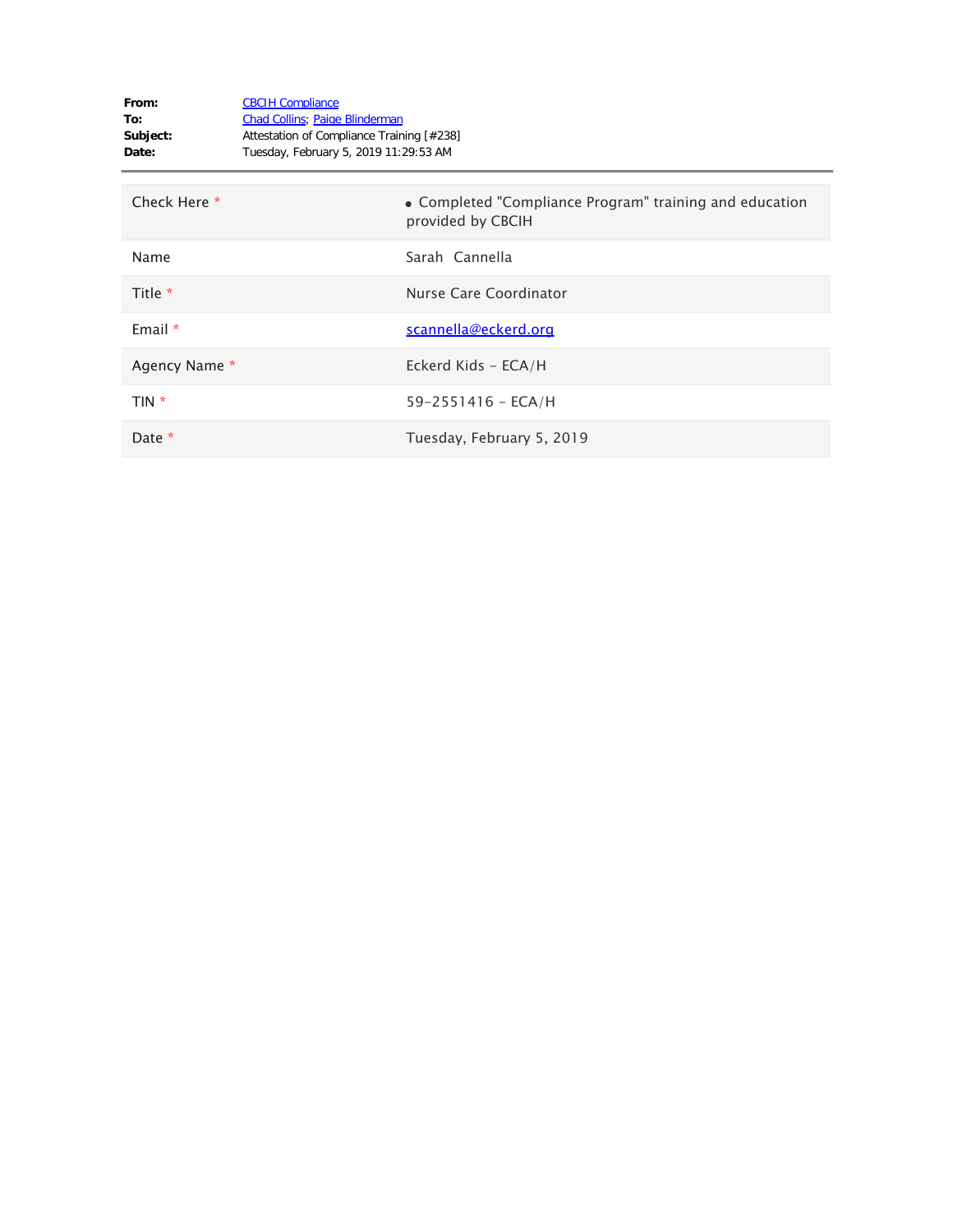| From:<br>To:<br>Subject:<br>Date: | <b>CBCIH Compliance</b><br><b>Chad Collins</b> ; Paige Blinderman<br>Attestation of Compliance Training [#239]<br>Tuesday, February 19, 2019 11:48:03 AM |                                                                              |
|-----------------------------------|----------------------------------------------------------------------------------------------------------------------------------------------------------|------------------------------------------------------------------------------|
| Check Here *                      |                                                                                                                                                          | • Completed "Compliance Program" training and education<br>provided by CBCIH |
| Name                              |                                                                                                                                                          | Grace Ferranti                                                               |
| Title *                           |                                                                                                                                                          | Nurse Care Coorindator                                                       |
| Email $*$                         |                                                                                                                                                          | GFerranti@coj.net                                                            |
| Agency Name *                     |                                                                                                                                                          | Family Support Services of North Florida - FSSNF                             |
| TIN *                             |                                                                                                                                                          | 32-0405411 - CBCIH                                                           |
| Date *                            |                                                                                                                                                          | Tuesday, February 19, 2019                                                   |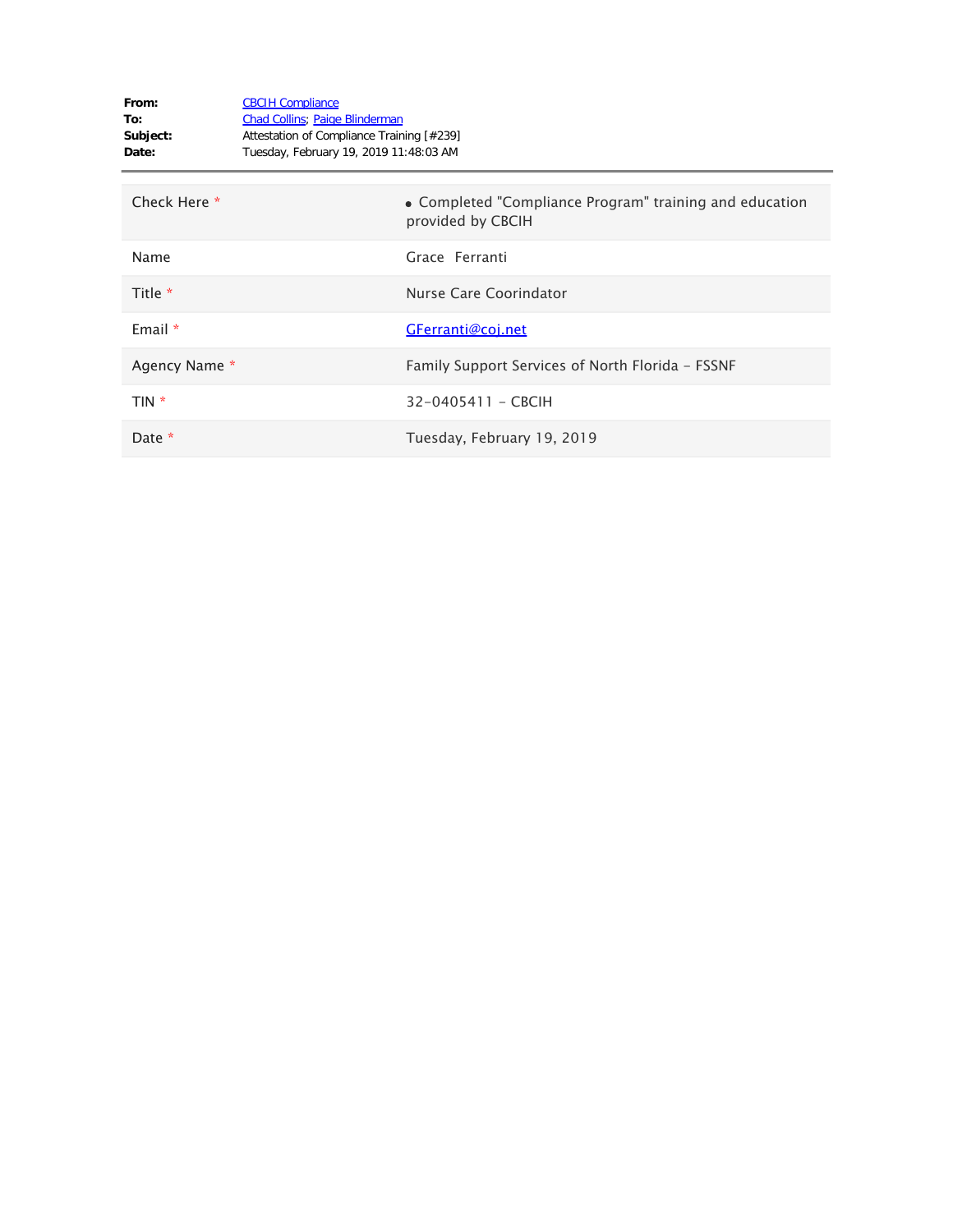| From:<br>To:<br>Subject:<br>Date: | <b>CBCIH Compliance</b><br><b>Chad Collins</b> ; Paige Blinderman<br>Attestation of Compliance Training [#240]<br>Tuesday, February 19, 2019 11:57:24 AM |                                                                              |
|-----------------------------------|----------------------------------------------------------------------------------------------------------------------------------------------------------|------------------------------------------------------------------------------|
| Check Here *                      |                                                                                                                                                          | • Completed "Compliance Program" training and education<br>provided by CBCIH |
| Name                              |                                                                                                                                                          | Grace Ferranti                                                               |
| Title *                           |                                                                                                                                                          | Nurse Care Coordinator                                                       |
| Email $*$                         |                                                                                                                                                          | GFerranti@coj.net                                                            |
| Agency Name *                     |                                                                                                                                                          | Family Support Services of North Florida - FSSNF                             |
| TIN *                             |                                                                                                                                                          | 59-3759863 - FSSNF                                                           |
| Date *                            |                                                                                                                                                          | Tuesday, February 19, 2019                                                   |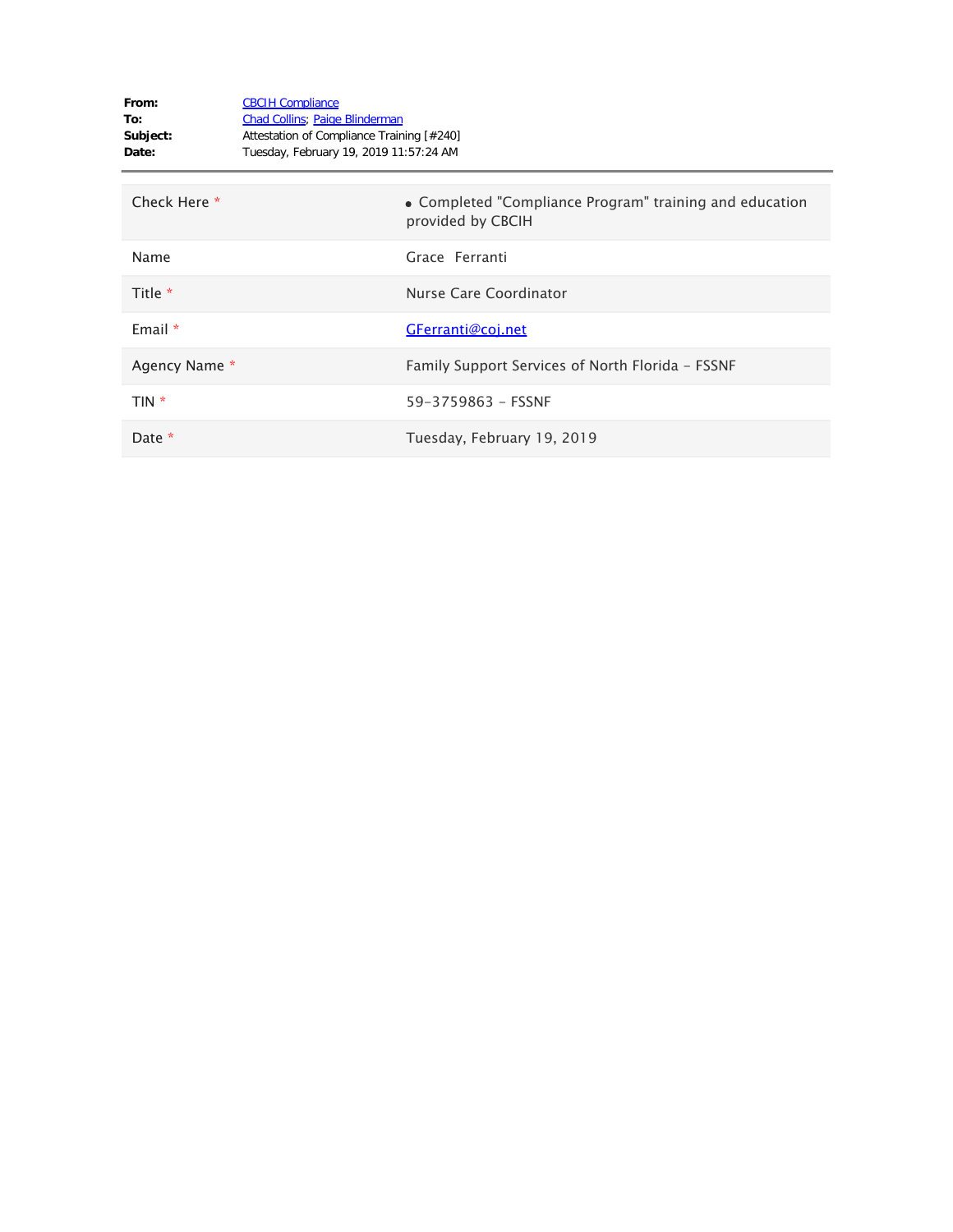| From:<br>To:<br>Subject:<br>Date: | <b>CBCIH Compliance</b><br><b>Chad Collins</b> ; Paige Blinderman<br>Attestation of Compliance Training [#241]<br>Wednesday, February 20, 2019 8:38:47 AM |  |
|-----------------------------------|-----------------------------------------------------------------------------------------------------------------------------------------------------------|--|
| Check Here *                      | • Completed "Compliance Program" training and education<br>provided by CBCIH                                                                              |  |
| Name                              | Jenn Edgson                                                                                                                                               |  |
| Title *                           | <b>Healthcare Consultant</b>                                                                                                                              |  |
| Email $*$                         | jennifer.edgson@cbcih.com                                                                                                                                 |  |
| Agency Name *                     | Community Based Care Integrated Health - CBCIH                                                                                                            |  |
| TIN *                             | 32-0405411 - CBCIH                                                                                                                                        |  |
| Date *                            | Wednesday, February 20, 2019                                                                                                                              |  |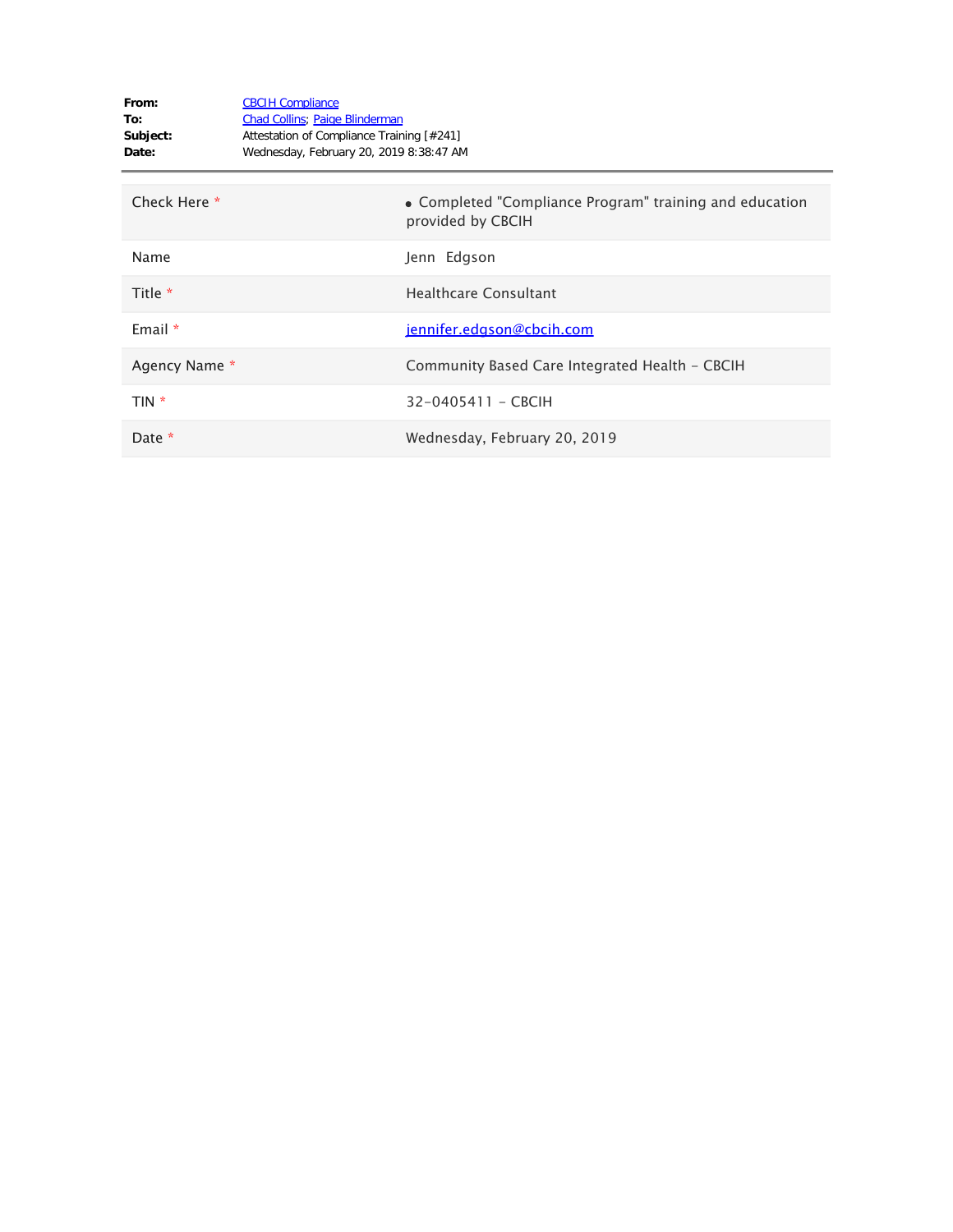| From:<br>To:<br>Subject:<br>Date: | <b>CBCIH Compliance</b><br><b>Chad Collins</b> ; Paige Blinderman<br>Attestation of Compliance Training [#242]<br>Wednesday, February 20, 2019 9:34:55 AM |                                                                              |
|-----------------------------------|-----------------------------------------------------------------------------------------------------------------------------------------------------------|------------------------------------------------------------------------------|
| Check Here *                      |                                                                                                                                                           | • Completed "Compliance Program" training and education<br>provided by CBCIH |
| Name                              |                                                                                                                                                           | Chrissy Curtis                                                               |
| Title *                           |                                                                                                                                                           | Director of Operations                                                       |
| Email $*$                         |                                                                                                                                                           | chrissy.curtis@cbcih.com                                                     |
| Agency Name *                     |                                                                                                                                                           | Community Based Care Integrated Health - CBCIH                               |
| TIN *                             |                                                                                                                                                           | 32-0405411 - CBCIH                                                           |
| Date *                            |                                                                                                                                                           | Wednesday, February 20, 2019                                                 |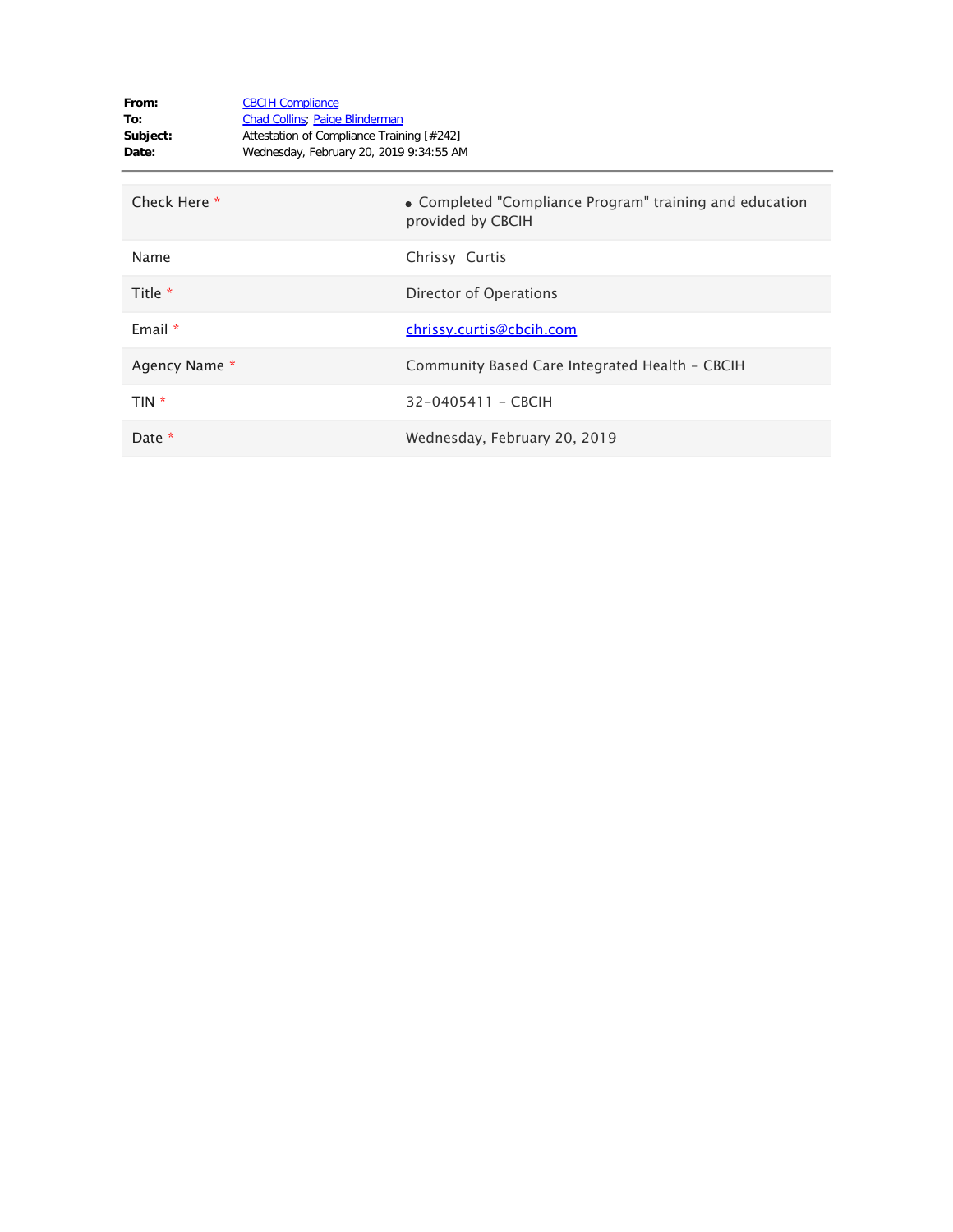| From:<br>To:<br>Subject:<br>Date: | <b>CBCIH Compliance</b><br><b>Chad Collins</b> ; Paige Blinderman<br>Attestation of Compliance Training [#243]<br>Wednesday, February 20, 2019 11:43:31 AM |                                                                              |
|-----------------------------------|------------------------------------------------------------------------------------------------------------------------------------------------------------|------------------------------------------------------------------------------|
| Check Here *                      |                                                                                                                                                            | • Completed "Compliance Program" training and education<br>provided by CBCIH |
| Name                              |                                                                                                                                                            | Paige Blinderman                                                             |
| Title $*$                         |                                                                                                                                                            | Contract Compliance Manager                                                  |
| Email $*$                         |                                                                                                                                                            | paige.blinderman@cbcih.com                                                   |
| Agency Name *                     |                                                                                                                                                            | Community Based Care Integrated Health - CBCIH                               |
| TIN *                             |                                                                                                                                                            | 32-0405411 - CBCIH                                                           |
| Date *                            |                                                                                                                                                            | Wednesday, February 20, 2019                                                 |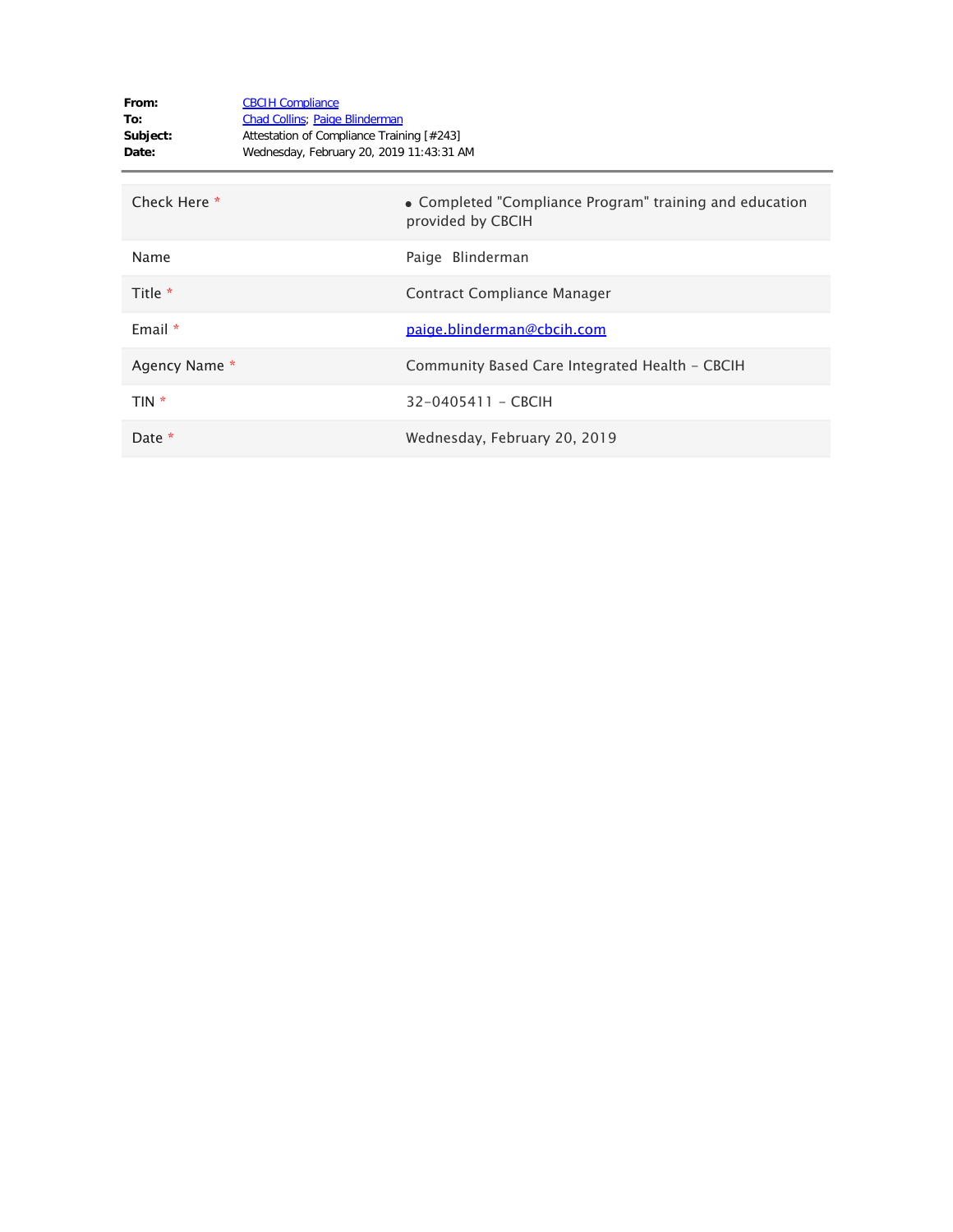| From:<br>To:<br>Subject:<br>Date: | <b>CBCIH Compliance</b><br><b>Chad Collins</b> ; Paige Blinderman<br>Attestation of Compliance Training [#244]<br>Wednesday, February 20, 2019 12:20:19 PM |                                                                              |
|-----------------------------------|------------------------------------------------------------------------------------------------------------------------------------------------------------|------------------------------------------------------------------------------|
| Check Here *                      |                                                                                                                                                            | • Completed "Compliance Program" training and education<br>provided by CBCIH |
| Name                              |                                                                                                                                                            | Chad Collins                                                                 |
| Title *                           |                                                                                                                                                            | Consultant                                                                   |
| Email $*$                         |                                                                                                                                                            | chad.collins@cbcih.com                                                       |
| Agency Name *                     |                                                                                                                                                            | Community Based Care Integrated Health - CBCIH                               |
| TIN *                             |                                                                                                                                                            | 32-0405411 - CBCIH                                                           |
| Date *                            |                                                                                                                                                            | Wednesday, February 20, 2019                                                 |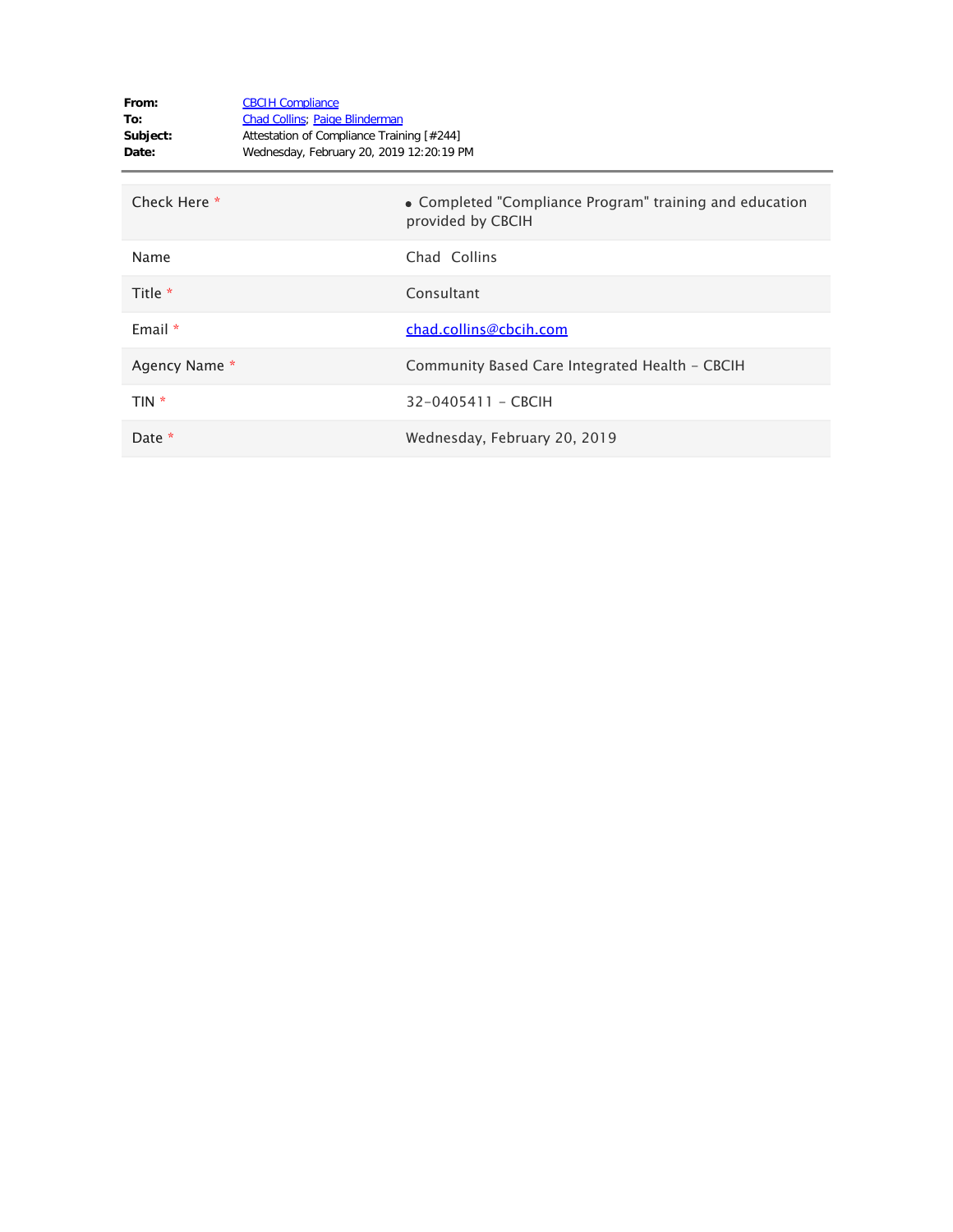| From:<br>To:<br>Subject:<br>Date: | <b>CBCIH Compliance</b><br><b>Chad Collins</b> ; Paige Blinderman<br>Attestation of Compliance Training [#245]<br>Wednesday, February 20, 2019 1:12:28 PM |                                                                              |
|-----------------------------------|-----------------------------------------------------------------------------------------------------------------------------------------------------------|------------------------------------------------------------------------------|
| Check Here *                      |                                                                                                                                                           | • Completed "Compliance Program" training and education<br>provided by CBCIH |
| Name                              |                                                                                                                                                           | Renetta Williams                                                             |
| Title *                           |                                                                                                                                                           | Regional Coordinator-West                                                    |
| Email $*$                         |                                                                                                                                                           | renetta.williams@cbcih.com                                                   |
| Agency Name *                     |                                                                                                                                                           | Community Based Care Integrated Health - CBCIH                               |
| TIN *                             |                                                                                                                                                           | 32-0405411 - CBCIH                                                           |
| Date *                            |                                                                                                                                                           | Wednesday, February 20, 2019                                                 |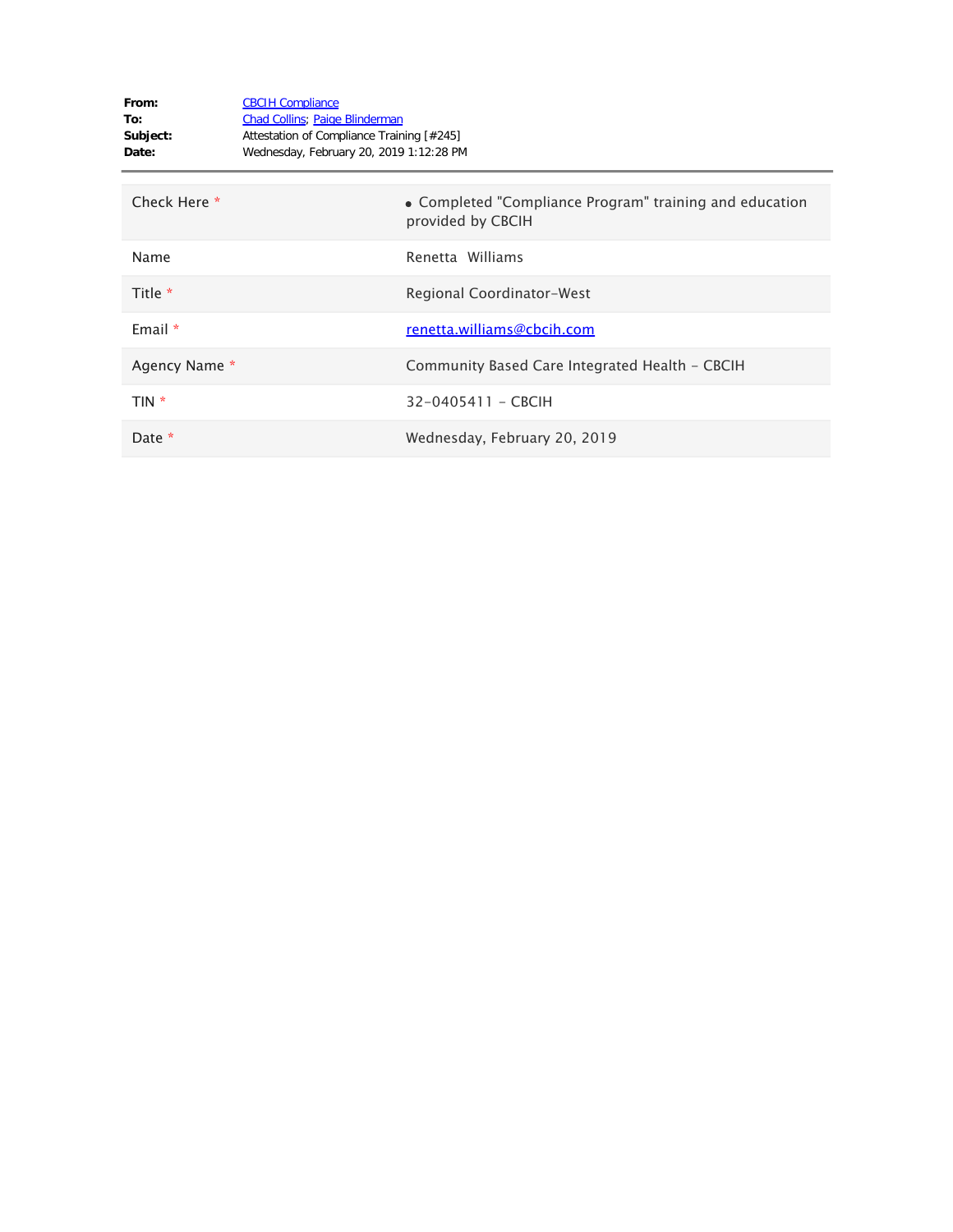| From:<br>To:<br>Subject:<br>Date: | <b>CBCIH Compliance</b><br><b>Chad Collins</b> ; Paige Blinderman<br>Attestation of Compliance Training [#246]<br>Wednesday, February 20, 2019 1:18:25 PM |                                                                              |
|-----------------------------------|-----------------------------------------------------------------------------------------------------------------------------------------------------------|------------------------------------------------------------------------------|
| Check Here *                      |                                                                                                                                                           | • Completed "Compliance Program" training and education<br>provided by CBCIH |
| Name                              |                                                                                                                                                           | Flavia Pancorvo                                                              |
| Title *                           |                                                                                                                                                           | Behavioral Healthcare Consultant                                             |
| Email $*$                         |                                                                                                                                                           | flavia.pancorvo@cbcih.com                                                    |
| Agency Name *                     |                                                                                                                                                           | Community Based Care Integrated Health - CBCIH                               |
| TIN *                             |                                                                                                                                                           | 32-0405411 - CBCIH                                                           |
| Date *                            |                                                                                                                                                           | Wednesday, February 20, 2019                                                 |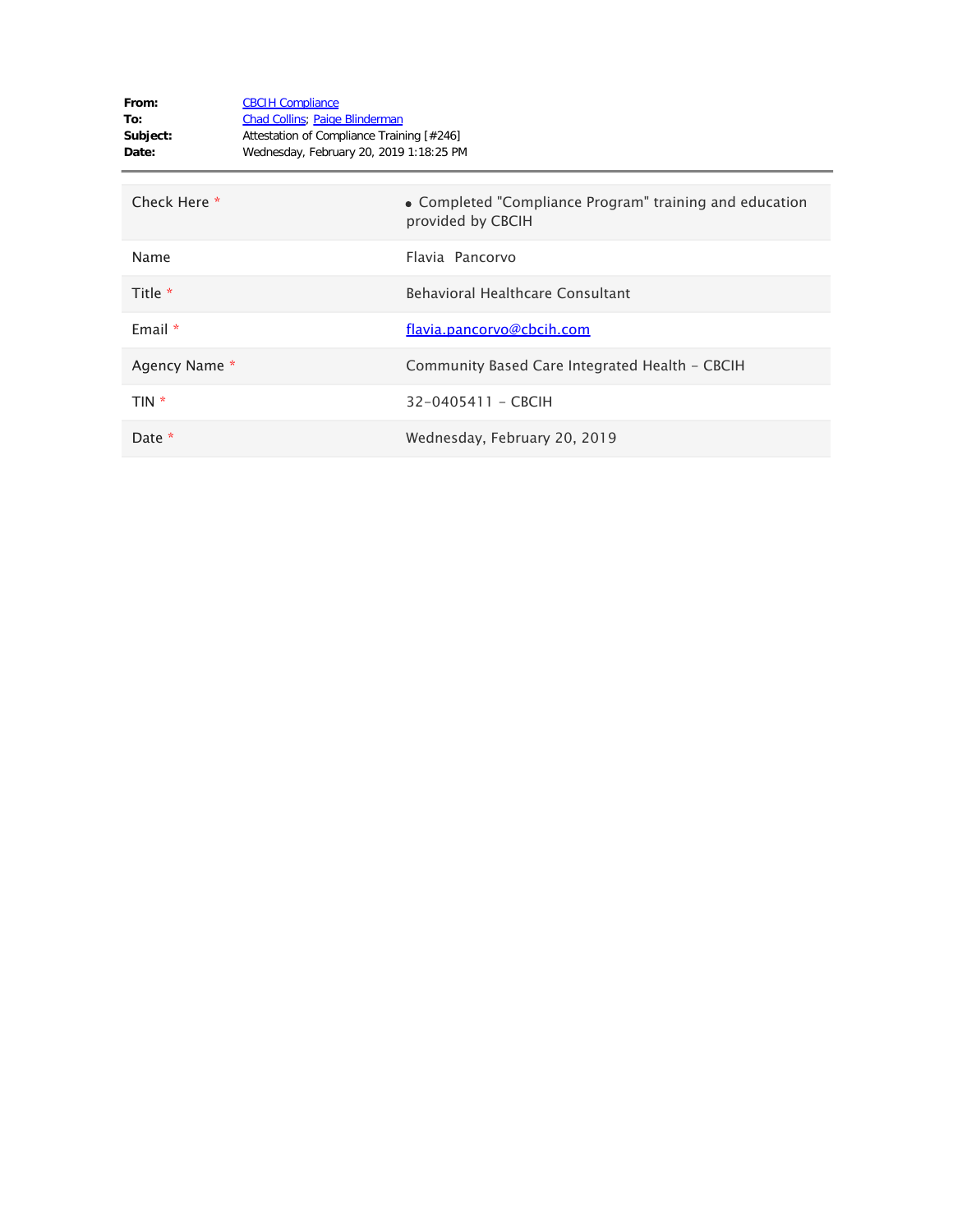| From:<br>To:<br>Subject:<br>Date: | <b>CBCIH Compliance</b><br><b>Chad Collins</b> ; Paige Blinderman<br>Attestation of Compliance Training [#247]<br>Thursday, February 21, 2019 9:19:15 AM |                                                                              |
|-----------------------------------|----------------------------------------------------------------------------------------------------------------------------------------------------------|------------------------------------------------------------------------------|
| Check Here *                      |                                                                                                                                                          | • Completed "Compliance Program" training and education<br>provided by CBCIH |
| Name                              |                                                                                                                                                          | Krystal Kenison                                                              |
| Title $*$                         |                                                                                                                                                          | Director of Service Coordination                                             |
| Email $*$                         |                                                                                                                                                          | kkenison@childnet.us                                                         |
| Agency Name *                     |                                                                                                                                                          | ChildNet - CN                                                                |
| TIN *                             |                                                                                                                                                          | $65 - 1149351 - CN$                                                          |
| Date *                            |                                                                                                                                                          | Thursday, February 21, 2019                                                  |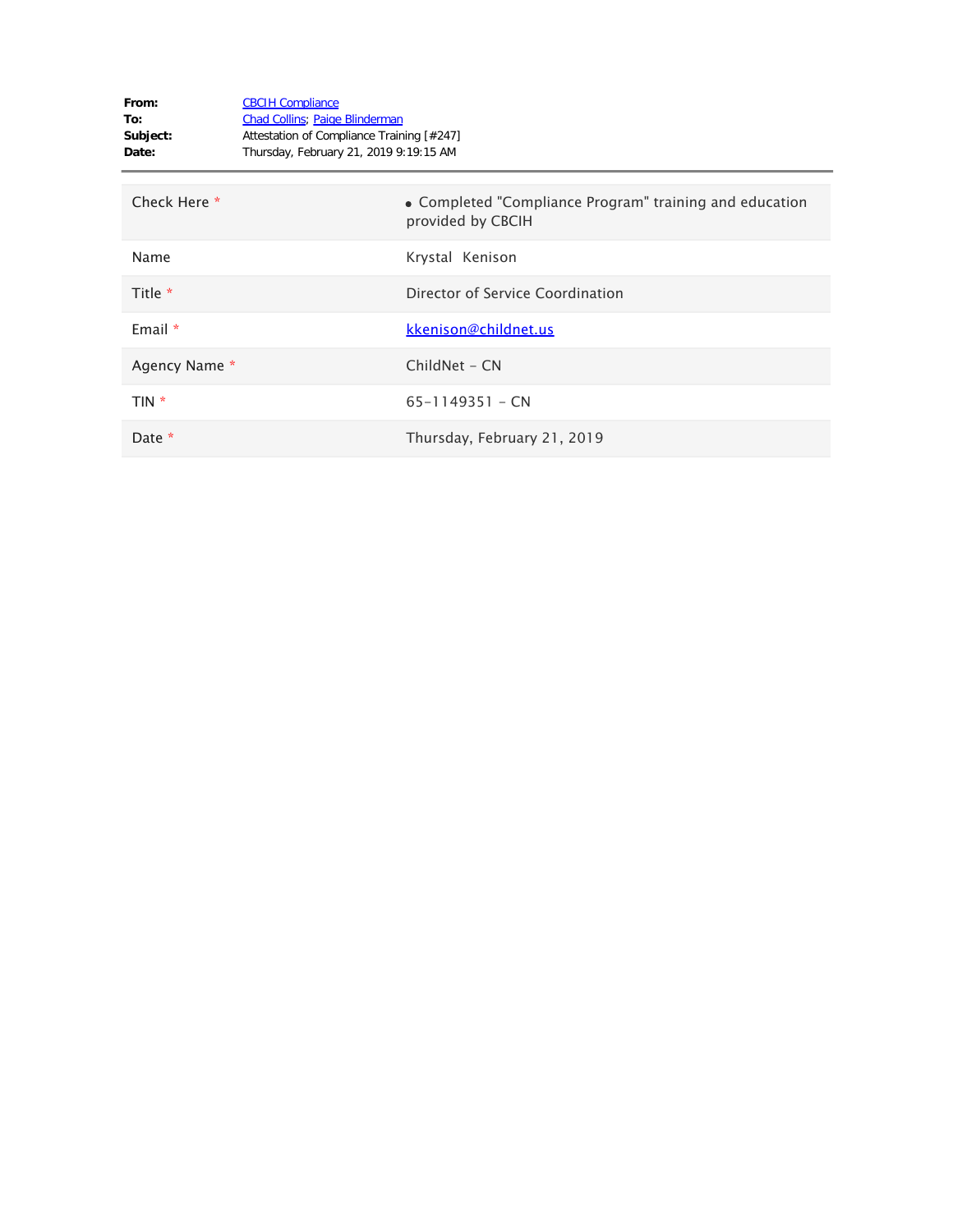| From:<br>To:<br>Subject:<br>Date: | <b>CBCIH Compliance</b><br><b>Chad Collins</b> ; Paige Blinderman<br>Attestation of Compliance Training [#248]<br>Thursday, February 21, 2019 10:00:08 AM |                                                                              |
|-----------------------------------|-----------------------------------------------------------------------------------------------------------------------------------------------------------|------------------------------------------------------------------------------|
| Check Here *                      |                                                                                                                                                           | • Completed "Compliance Program" training and education<br>provided by CBCIH |
| Name                              |                                                                                                                                                           | Thomas Robertson                                                             |
| Title *                           |                                                                                                                                                           | MSN/ED, RN Nurse Care Coordinator                                            |
| Email $*$                         |                                                                                                                                                           | thomas.robertson@cbcvf.org                                                   |
| Agency Name *                     |                                                                                                                                                           | Community Partnership for Children - CPC                                     |
| TIN *                             |                                                                                                                                                           | $59 - 3614241 -$ CPC                                                         |
| Date *                            |                                                                                                                                                           | Thursday, February 21, 2019                                                  |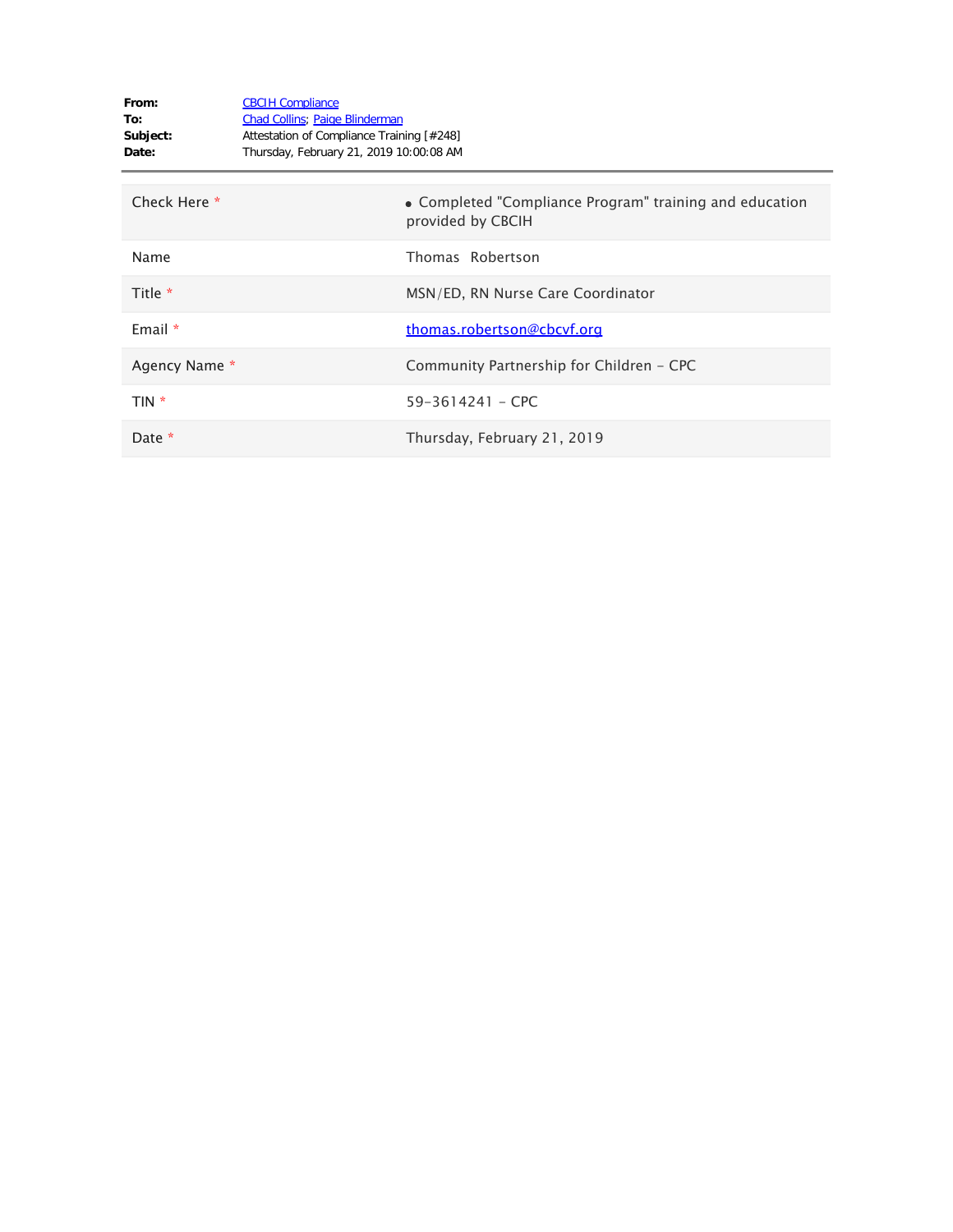| From:<br>To:<br>Subject:<br>Date: | <b>CBCIH Compliance</b><br><b>Chad Collins</b> ; Paige Blinderman<br>Attestation of Compliance Training [#249]<br>Thursday, February 21, 2019 8:24:10 PM |                                                                              |
|-----------------------------------|----------------------------------------------------------------------------------------------------------------------------------------------------------|------------------------------------------------------------------------------|
| Check Here *                      |                                                                                                                                                          | • Completed "Compliance Program" training and education<br>provided by CBCIH |
| Name                              |                                                                                                                                                          | Mary Ann Davenport                                                           |
| Title $*$                         |                                                                                                                                                          | Regional Coordinator -North                                                  |
| Email $*$                         |                                                                                                                                                          | maryann.davenport@cbcih.com                                                  |
| Agency Name *                     |                                                                                                                                                          | Community Based Care Integrated Health - CBCIH                               |
| TIN *                             |                                                                                                                                                          | 32-0405411 - CBCIH                                                           |
| Date *                            |                                                                                                                                                          | Thursday, February 21, 2019                                                  |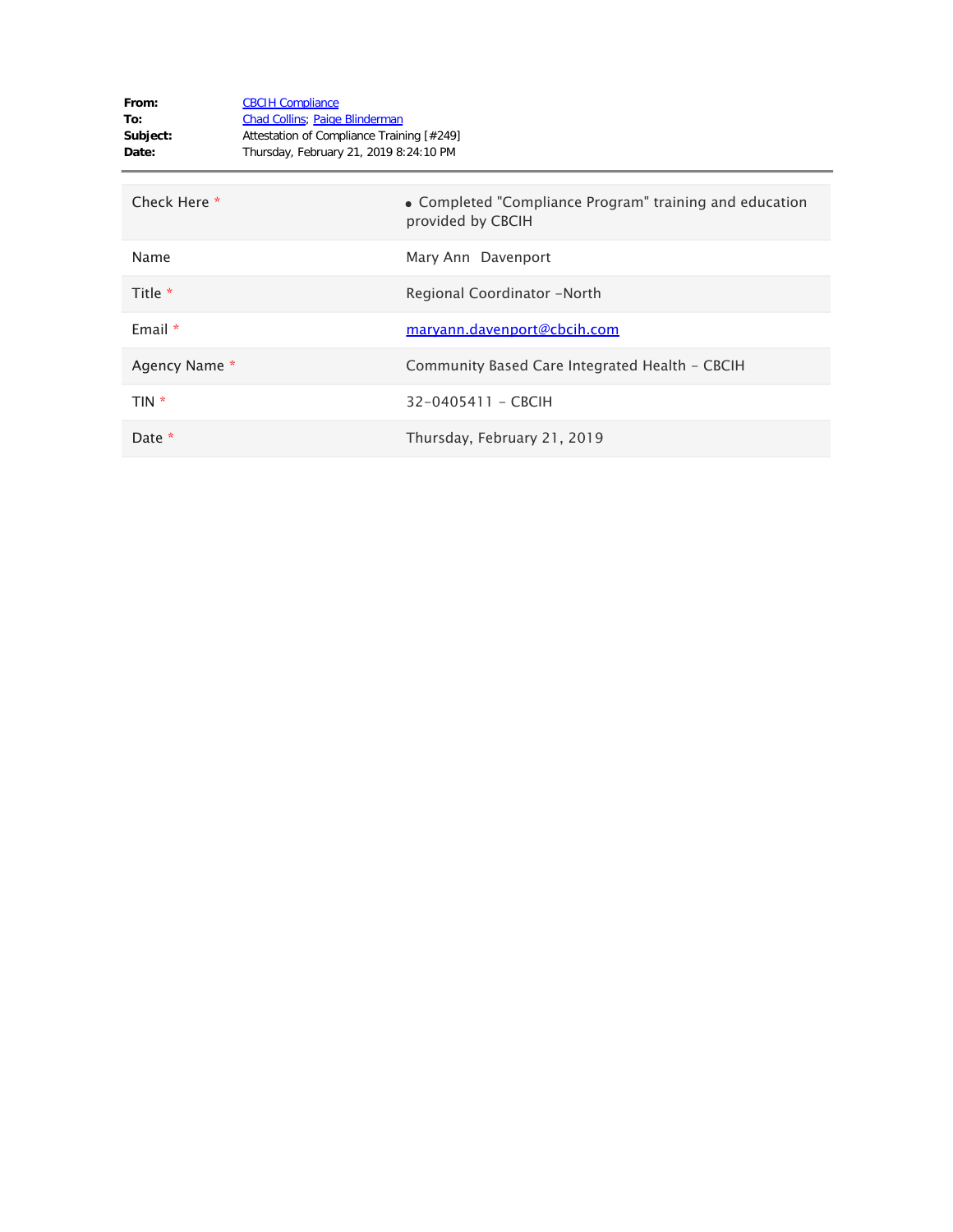| From:<br>To:<br>Subject:<br>Date: | <b>CBCIH Compliance</b><br><b>Chad Collins</b> ; Paige Blinderman<br>Attestation of Compliance Training [#250]<br>Friday, February 22, 2019 1:39:21 PM |                                                                              |
|-----------------------------------|--------------------------------------------------------------------------------------------------------------------------------------------------------|------------------------------------------------------------------------------|
| Check Here *                      |                                                                                                                                                        | • Completed "Compliance Program" training and education<br>provided by CBCIH |
| Name                              |                                                                                                                                                        | DOROTHY MCKINZIE                                                             |
| Title $*$                         |                                                                                                                                                        | ELIGIBILITY SPECIALIST/ICAMA                                                 |
| Email $*$                         |                                                                                                                                                        | dorothy.mckinzie@pfsf.org                                                    |
| Agency Name *                     |                                                                                                                                                        | Partnership for Strong Families - PFSF                                       |
| TIN *                             |                                                                                                                                                        | $03 - 0423150 - PFSF$                                                        |
| Date $*$                          |                                                                                                                                                        | Friday, February 22, 2019                                                    |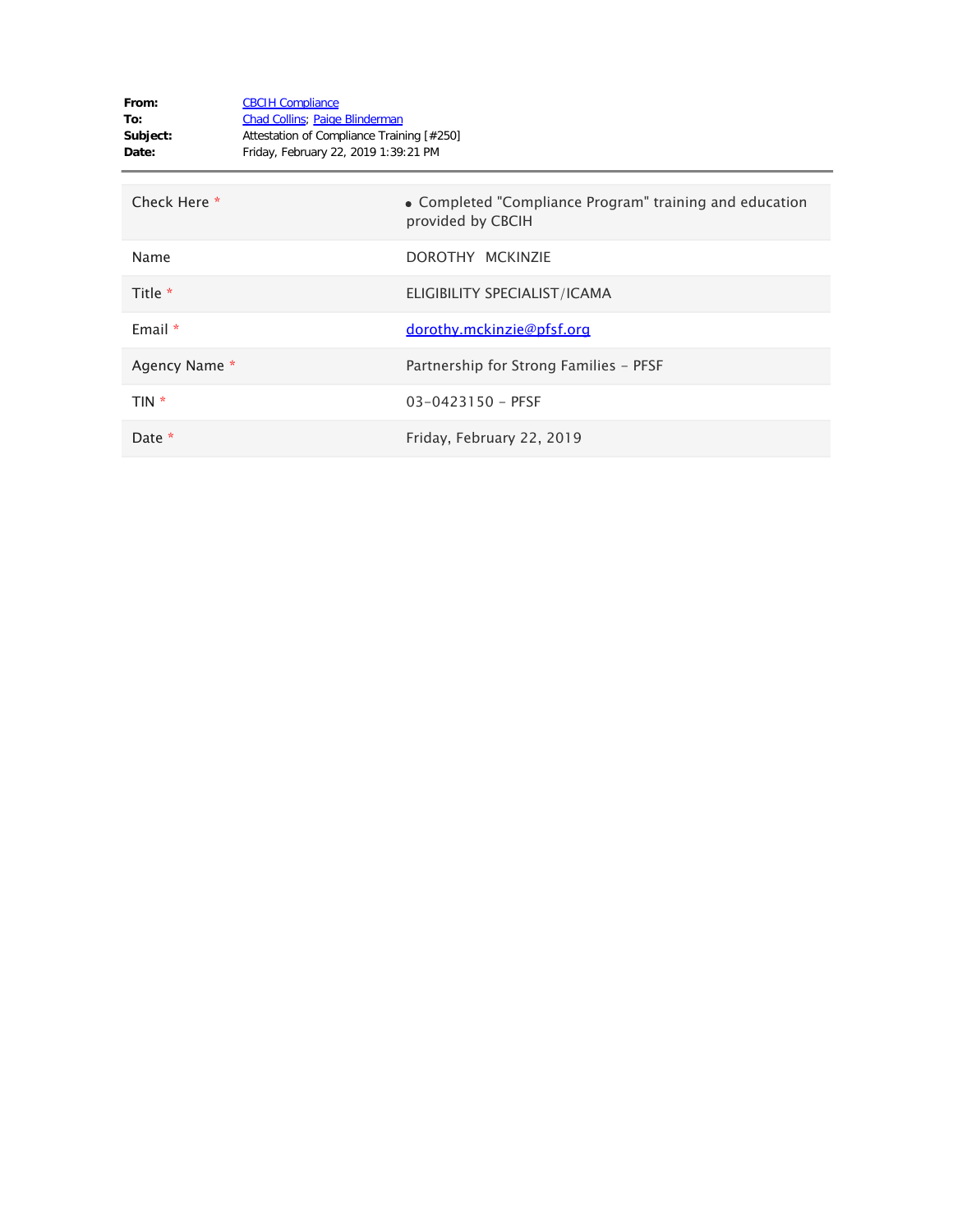| From:<br>To:<br>Subject:<br>Date: | <b>CBCIH Compliance</b><br>Chad Collins; Paige Blinderman<br>Attestation of Compliance Training [#251]<br>Friday, February 22, 2019 3:16:51 PM |                                                                              |
|-----------------------------------|------------------------------------------------------------------------------------------------------------------------------------------------|------------------------------------------------------------------------------|
| Check Here *                      |                                                                                                                                                | • Completed "Compliance Program" training and education<br>provided by CBCIH |
| Name                              |                                                                                                                                                | Helen Fessahaye                                                              |
| Title *                           |                                                                                                                                                | Clinical Services Administrative Assistant                                   |
| Email $*$                         |                                                                                                                                                | helen.fessahaye@pfsf.org                                                     |
| Agency Name *                     |                                                                                                                                                | Partnership for Strong Families - PFSF                                       |
| TIN *                             |                                                                                                                                                | $03 - 0423150 - PFSF$                                                        |
| Date *                            |                                                                                                                                                | Friday, February 22, 2019                                                    |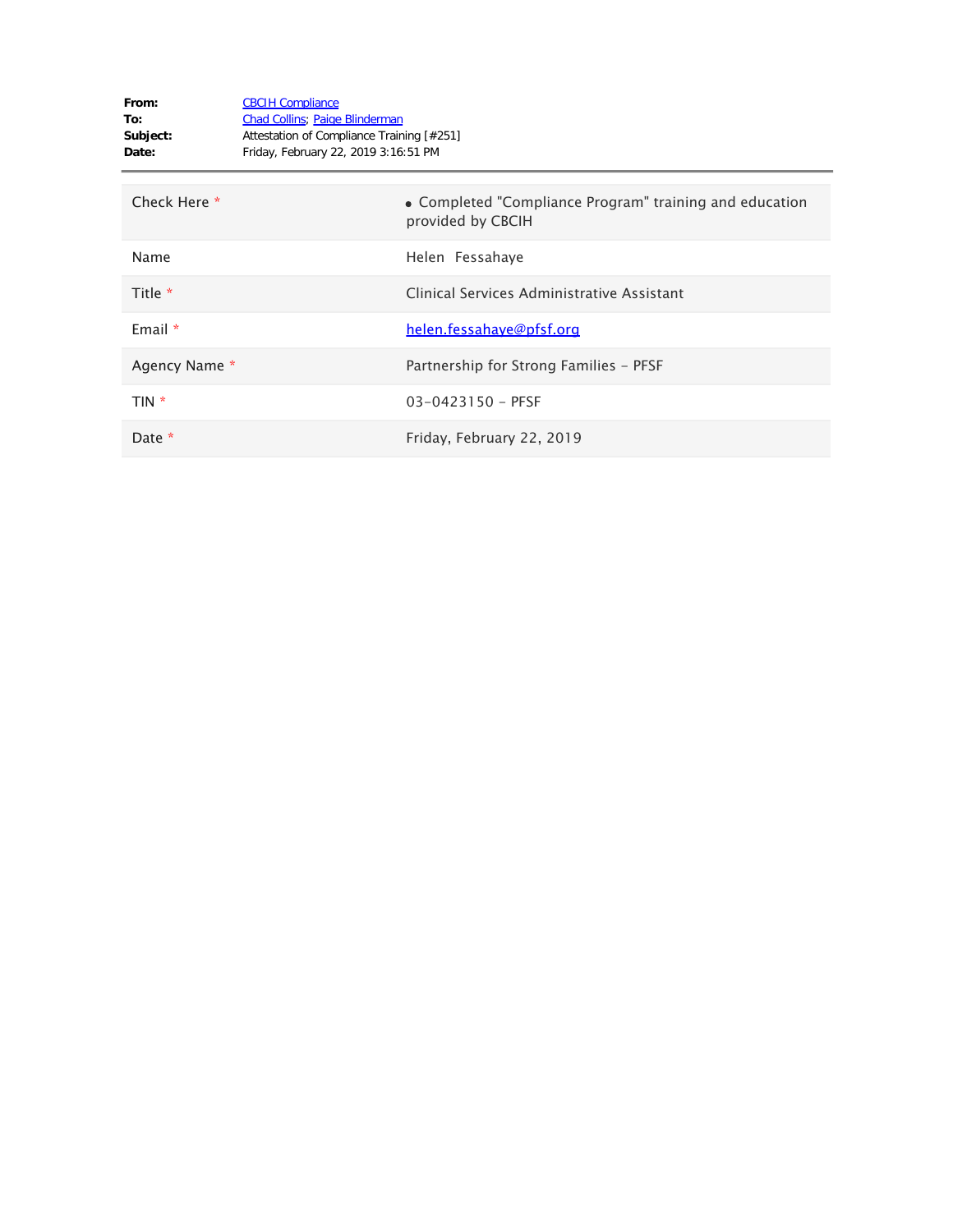| From:<br>To:<br>Subject:<br>Date: | <b>CBCIH Compliance</b><br><b>Chad Collins</b> ; Paige Blinderman<br>Attestation of Compliance Training [#252]<br>Friday, February 22, 2019 3:32:16 PM |                                                                              |
|-----------------------------------|--------------------------------------------------------------------------------------------------------------------------------------------------------|------------------------------------------------------------------------------|
| Check Here *                      |                                                                                                                                                        | • Completed "Compliance Program" training and education<br>provided by CBCIH |
| Name                              |                                                                                                                                                        | Lisa Marsk                                                                   |
| Title *                           |                                                                                                                                                        | Supervisor                                                                   |
| Email $*$                         |                                                                                                                                                        | Imarsh@childnet.us                                                           |
| Agency Name *                     |                                                                                                                                                        | ChildNet - CN                                                                |
| TIN *                             |                                                                                                                                                        | $65 - 1149351 - CN$                                                          |
| Date $*$                          |                                                                                                                                                        | Friday, February 22, 2019                                                    |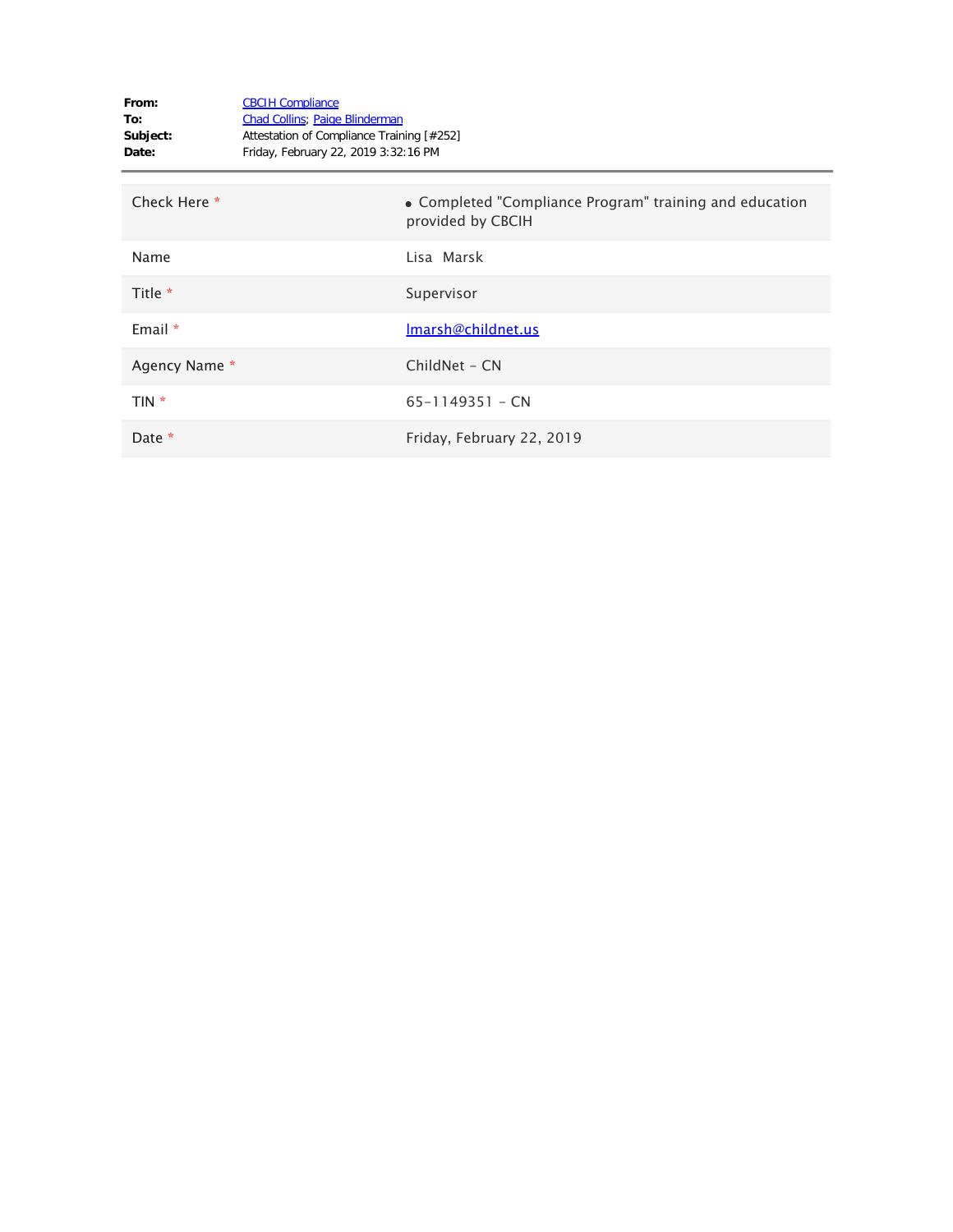| From:<br>To:<br>Subject:<br>Date: | <b>CBCIH Compliance</b><br><b>Chad Collins</b> ; Paige Blinderman<br>Attestation of Compliance Training [#253]<br>Monday, February 25, 2019 9:24:58 AM |                                                                              |
|-----------------------------------|--------------------------------------------------------------------------------------------------------------------------------------------------------|------------------------------------------------------------------------------|
| Check Here *                      |                                                                                                                                                        | • Completed "Compliance Program" training and education<br>provided by CBCIH |
| Name                              |                                                                                                                                                        | Grace Ferranti                                                               |
| Title *                           |                                                                                                                                                        | Nurse Care Coorindator                                                       |
| Email *                           |                                                                                                                                                        | GFerranti@coj.net                                                            |
| Agency Name *                     |                                                                                                                                                        | Family Support Services of North Florida - FSSNF                             |
| TIN *                             |                                                                                                                                                        | 59-3759863 - FSSNF                                                           |
| Date *                            |                                                                                                                                                        | Monday, February 25, 2019                                                    |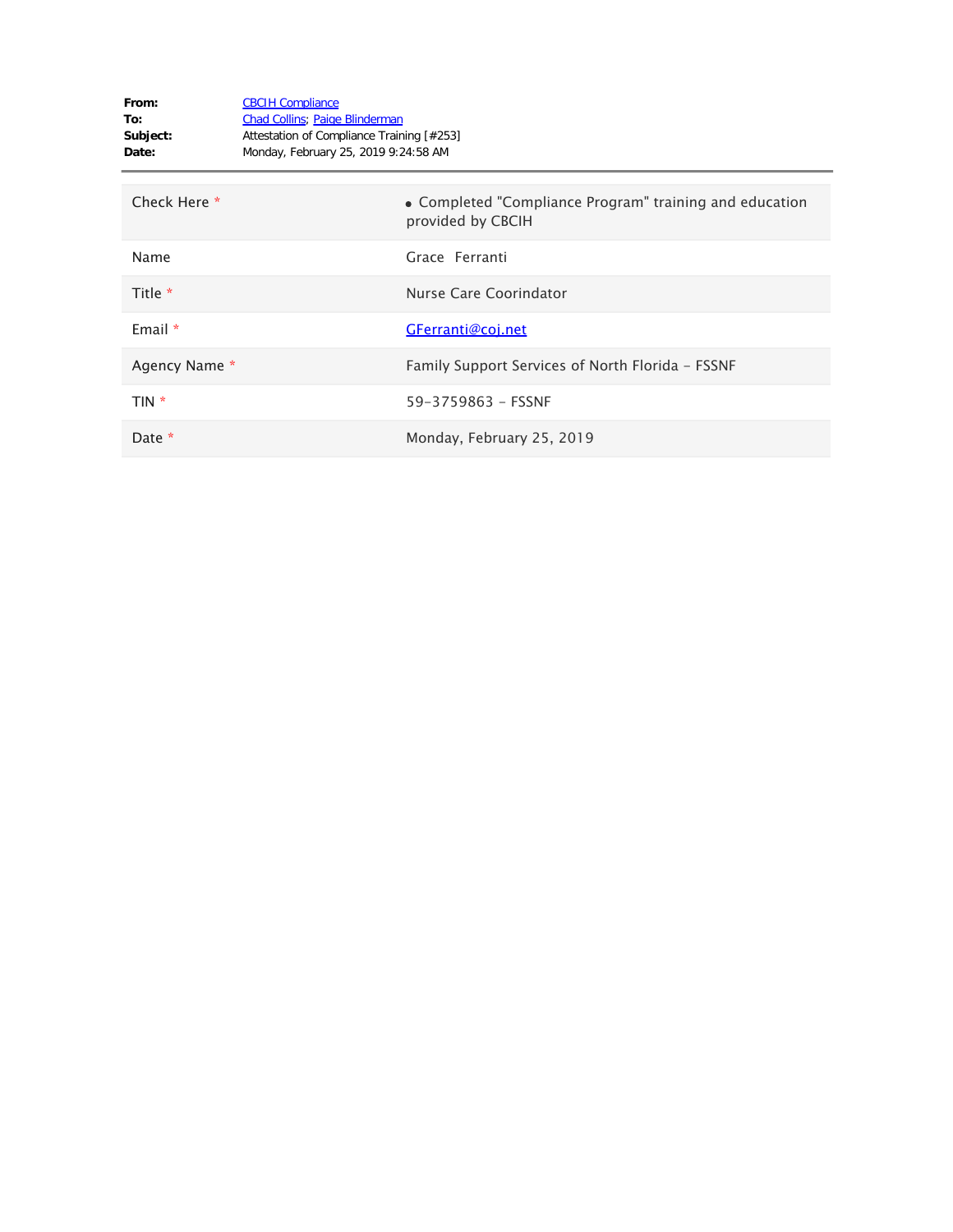| From:<br>To:<br>Subject:<br>Date: | <b>CBCIH Compliance</b><br><b>Chad Collins</b> ; Paige Blinderman<br>Attestation of Compliance Training [#254]<br>Monday, February 25, 2019 9:58:33 AM |                                                                              |
|-----------------------------------|--------------------------------------------------------------------------------------------------------------------------------------------------------|------------------------------------------------------------------------------|
| Check Here *                      |                                                                                                                                                        | • Completed "Compliance Program" training and education<br>provided by CBCIH |
| Name                              |                                                                                                                                                        | Kandace Brooks                                                               |
| Title $*$                         |                                                                                                                                                        | Behavioral Health Specialist                                                 |
| Email $*$                         |                                                                                                                                                        | kandace.brooks@cckids.net                                                    |
| Agency Name *                     |                                                                                                                                                        | Communities Connected for Kids - CCK                                         |
| TIN *                             |                                                                                                                                                        | 46-0908479 - CCK                                                             |
| Date *                            |                                                                                                                                                        | Monday, February 25, 2019                                                    |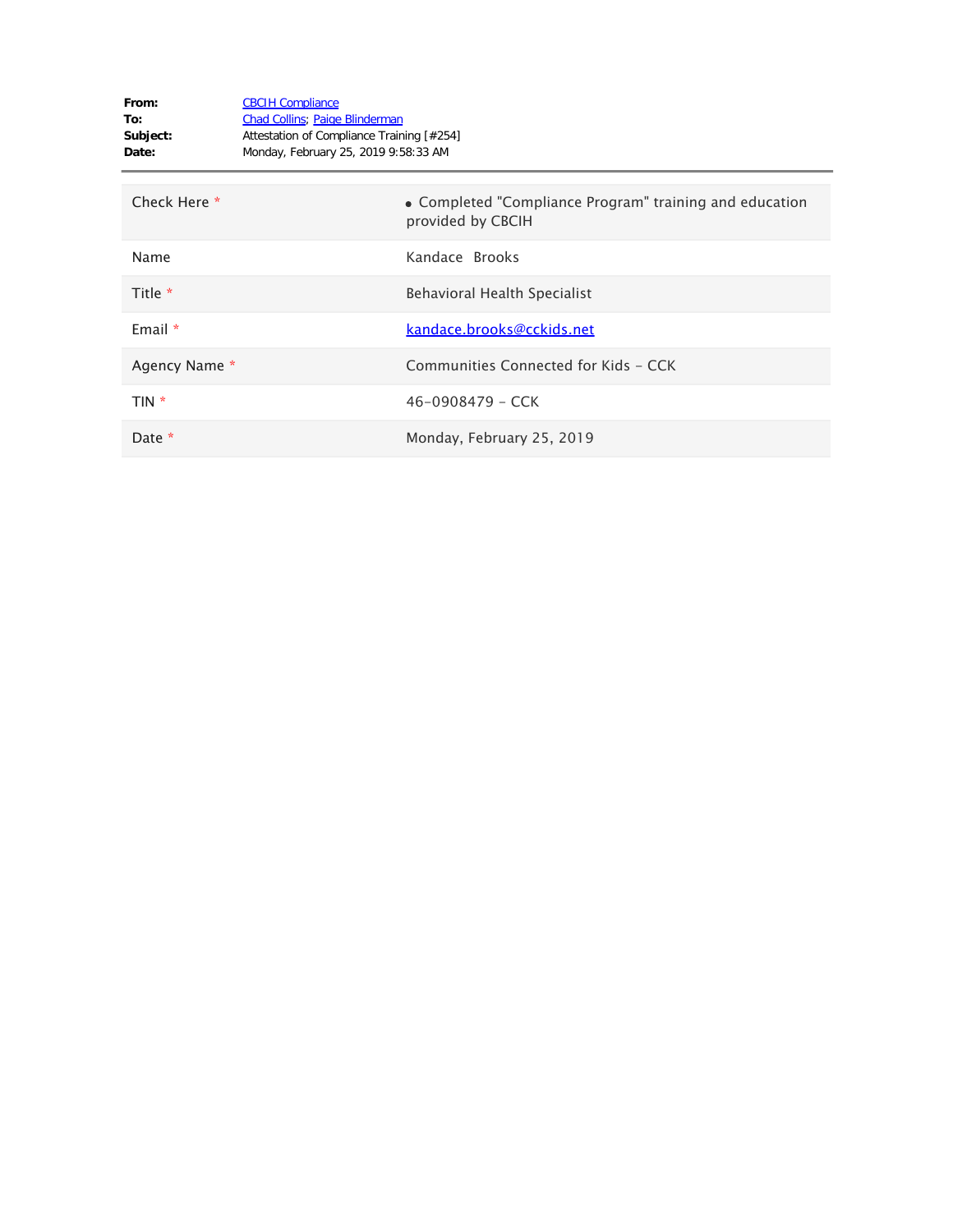| From:<br>To:<br>Subject:<br>Date: | <b>CBCIH Compliance</b><br><b>Chad Collins</b> ; Paige Blinderman<br>Attestation of Compliance Training [#255]<br>Monday, February 25, 2019 10:31:22 AM |                                                                              |
|-----------------------------------|---------------------------------------------------------------------------------------------------------------------------------------------------------|------------------------------------------------------------------------------|
| Check Here *                      |                                                                                                                                                         | • Completed "Compliance Program" training and education<br>provided by CBCIH |
| Name                              |                                                                                                                                                         | Marilyn Allen                                                                |
| Title *                           |                                                                                                                                                         | Children's Mental Health Specialist                                          |
| Email $*$                         |                                                                                                                                                         | marilyn.allen@kidscentralinc.org                                             |
| Agency Name *                     |                                                                                                                                                         | Kids Central - KCI                                                           |
| TIN *                             |                                                                                                                                                         | $03 - 0423152 - KCI$                                                         |
| Date *                            |                                                                                                                                                         | Monday, February 25, 2019                                                    |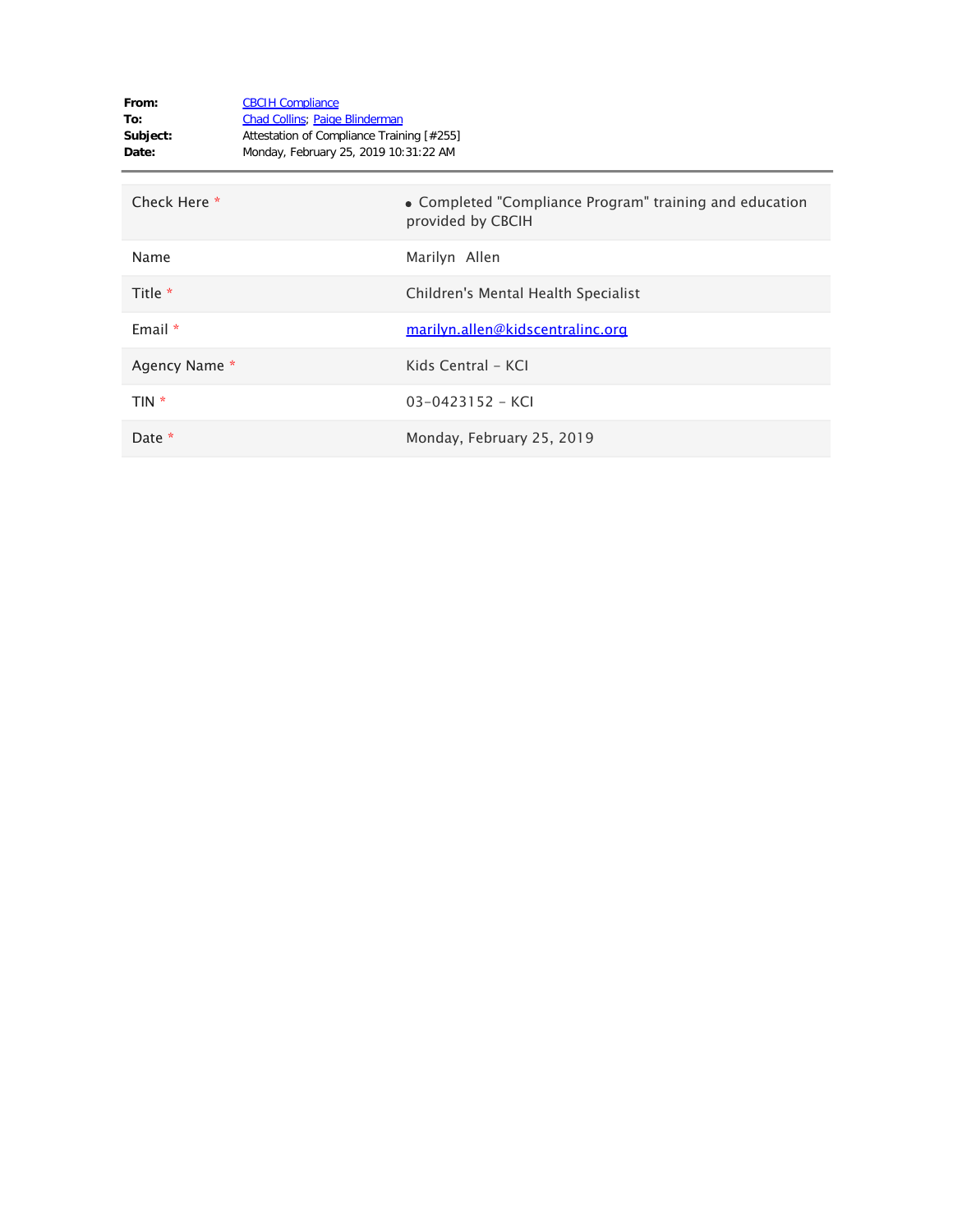| From:<br>To:<br>Subject:<br>Date: | <b>CBCIH Compliance</b><br><b>Chad Collins</b> ; Paige Blinderman<br>Attestation of Compliance Training [#256]<br>Monday, February 25, 2019 2:55:39 PM |                                                                              |
|-----------------------------------|--------------------------------------------------------------------------------------------------------------------------------------------------------|------------------------------------------------------------------------------|
| Check Here *                      |                                                                                                                                                        | • Completed "Compliance Program" training and education<br>provided by CBCIH |
| Name                              |                                                                                                                                                        | Brian Fox                                                                    |
| Title *                           |                                                                                                                                                        | <b>Director</b>                                                              |
| Email $*$                         |                                                                                                                                                        | bfox@junoniacap.com                                                          |
| Agency Name *                     |                                                                                                                                                        | Community Based Care Integrated Health - CBCIH                               |
| TIN *                             |                                                                                                                                                        | 32-0405411 - CBCIH                                                           |
| Date *                            |                                                                                                                                                        | Monday, February 25, 2019                                                    |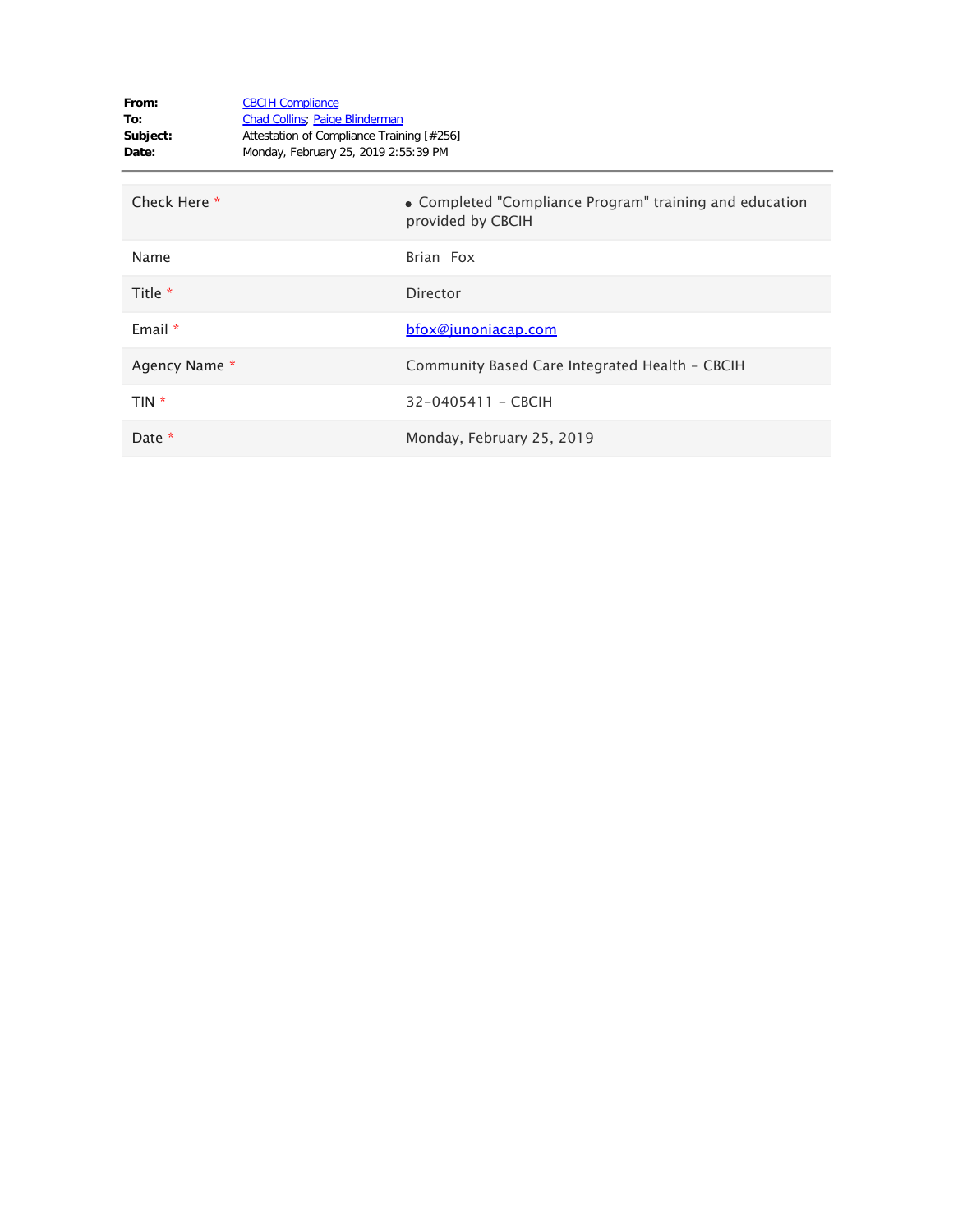| From:<br>To:<br>Subject:<br>Date: | <b>CBCIH Compliance</b><br><b>Chad Collins</b> ; Paige Blinderman<br>Attestation of Compliance Training [#257]<br>Tuesday, February 26, 2019 10:47:47 AM |                                                                              |
|-----------------------------------|----------------------------------------------------------------------------------------------------------------------------------------------------------|------------------------------------------------------------------------------|
| Check Here *                      |                                                                                                                                                          | • Completed "Compliance Program" training and education<br>provided by CBCIH |
| Name                              |                                                                                                                                                          | Catherine Rice                                                               |
| Title *                           |                                                                                                                                                          | Regional Coordinator                                                         |
| Email $*$                         |                                                                                                                                                          | catherine.rice@cbcih.com                                                     |
| Agency Name *                     |                                                                                                                                                          | Community Based Care Integrated Health - CBCIH                               |
| TIN *                             |                                                                                                                                                          | 32-0405411 - CBCIH                                                           |
| Date *                            |                                                                                                                                                          | Tuesday, February 26, 2019                                                   |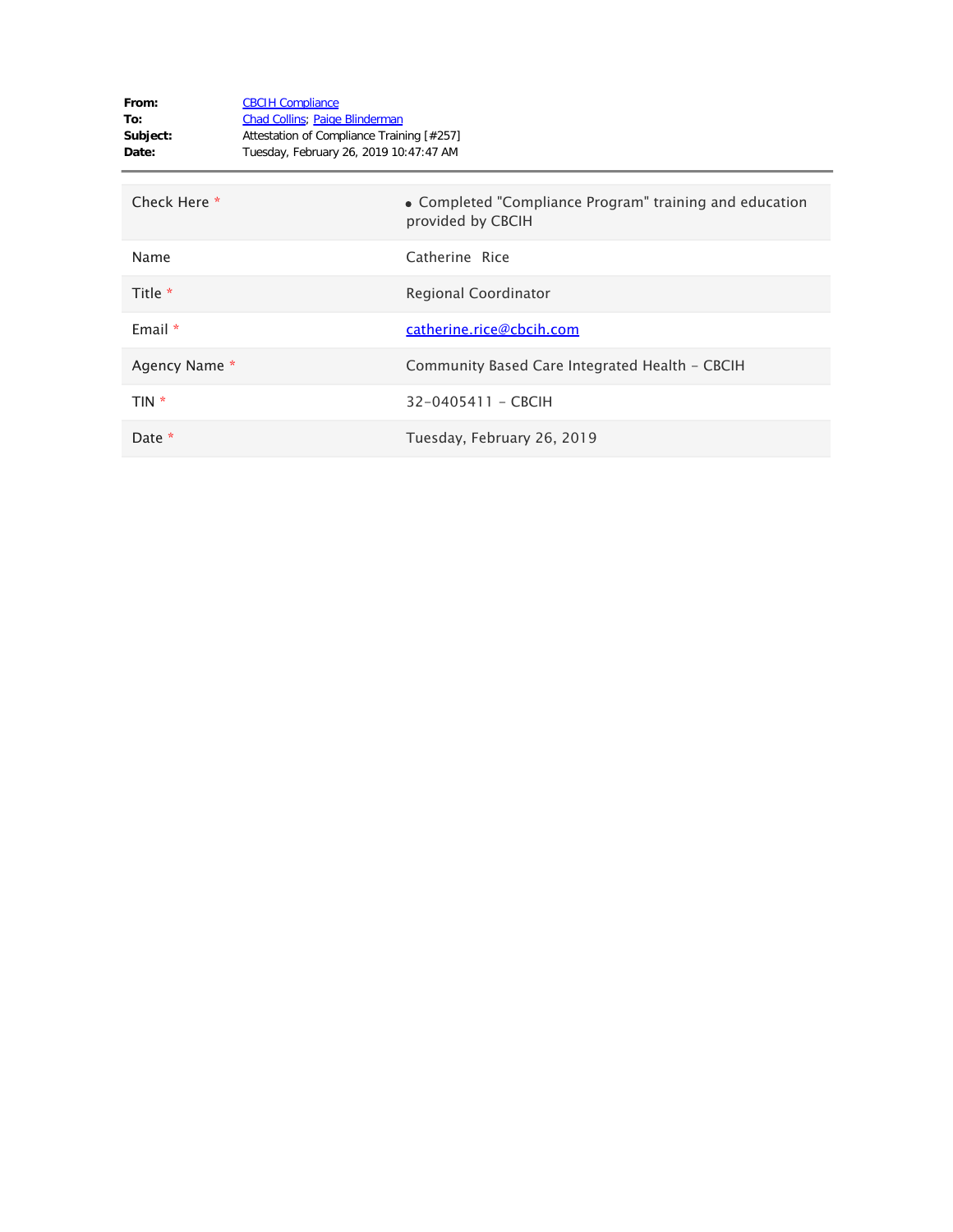| From:<br>To:<br>Subject:<br>Date: | <b>CBCIH Compliance</b><br><b>Chad Collins</b> ; Paige Blinderman<br>Attestation of Compliance Training [#258]<br>Tuesday, February 26, 2019 11:25:59 AM |                                                                              |
|-----------------------------------|----------------------------------------------------------------------------------------------------------------------------------------------------------|------------------------------------------------------------------------------|
| Check Here *                      |                                                                                                                                                          | • Completed "Compliance Program" training and education<br>provided by CBCIH |
| Name                              |                                                                                                                                                          | Carla De Dvitiis                                                             |
| Title $*$                         |                                                                                                                                                          | Regional Coordinator                                                         |
| Email $*$                         |                                                                                                                                                          | carla.dedivitiis@cbcih.com                                                   |
| Agency Name *                     |                                                                                                                                                          | Community Based Care Integrated Health - CBCIH                               |
| TIN *                             |                                                                                                                                                          | 32-0405411 - CBCIH                                                           |
| Date *                            |                                                                                                                                                          | Tuesday, February 26, 2019                                                   |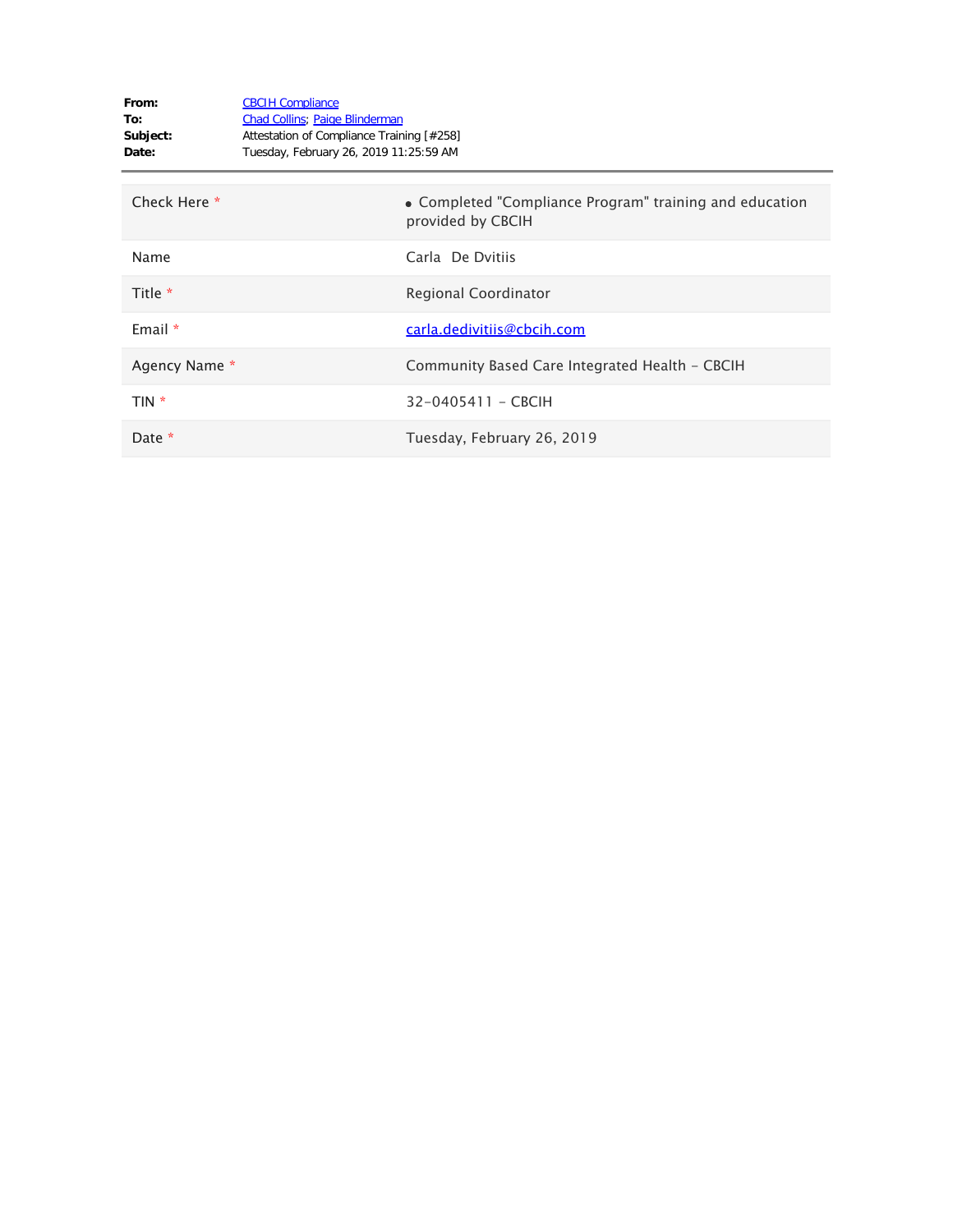| From:<br>To:<br>Subject:<br>Date: | <b>CBCIH Compliance</b><br>Chad Collins; Paige Blinderman<br>Attestation of Compliance Training [#259]<br>Tuesday, February 26, 2019 3:15:58 PM |                                                                              |
|-----------------------------------|-------------------------------------------------------------------------------------------------------------------------------------------------|------------------------------------------------------------------------------|
| Check Here *                      |                                                                                                                                                 | • Completed "Compliance Program" training and education<br>provided by CBCIH |
| Name                              |                                                                                                                                                 | Karen Birchette                                                              |
| Title *                           |                                                                                                                                                 | <b>BHCC</b>                                                                  |
| Email $*$                         |                                                                                                                                                 | kbirchette@childnet.us                                                       |
| Agency Name *                     |                                                                                                                                                 | ChildNet - CN                                                                |
| TIN *                             |                                                                                                                                                 | $65 - 1149351 - CN$                                                          |
| Date *                            |                                                                                                                                                 | Tuesday, February 26, 2019                                                   |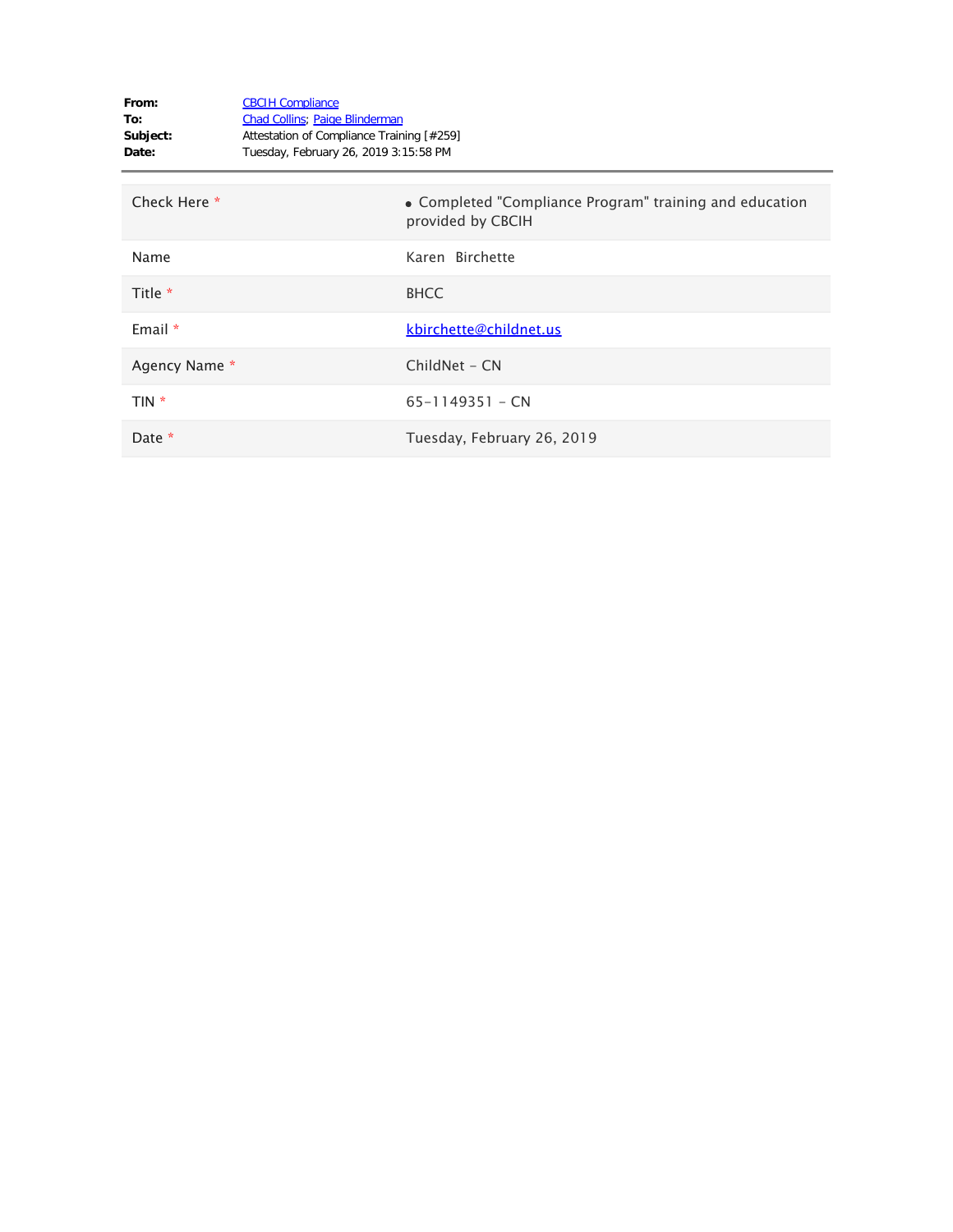| From:<br>To:<br>Subject:<br>Date: | <b>CBCIH Compliance</b><br><b>Chad Collins</b> ; Paige Blinderman<br>Attestation of Compliance Training [#260]<br>Wednesday, February 27, 2019 12:08:15 PM |                                                                              |
|-----------------------------------|------------------------------------------------------------------------------------------------------------------------------------------------------------|------------------------------------------------------------------------------|
| Check Here *                      |                                                                                                                                                            | • Completed "Compliance Program" training and education<br>provided by CBCIH |
| Name                              |                                                                                                                                                            | Virginia Reid                                                                |
| Title *                           |                                                                                                                                                            | Nurse Care Coordinator                                                       |
| Email $*$                         |                                                                                                                                                            | virginia.reid@kidscentralinc.org                                             |
| Agency Name *                     |                                                                                                                                                            | Kids Central - KCI                                                           |
| TIN *                             |                                                                                                                                                            | $03 - 0423152 - KCI$                                                         |
| Date *                            |                                                                                                                                                            | Wednesday, February 27, 2019                                                 |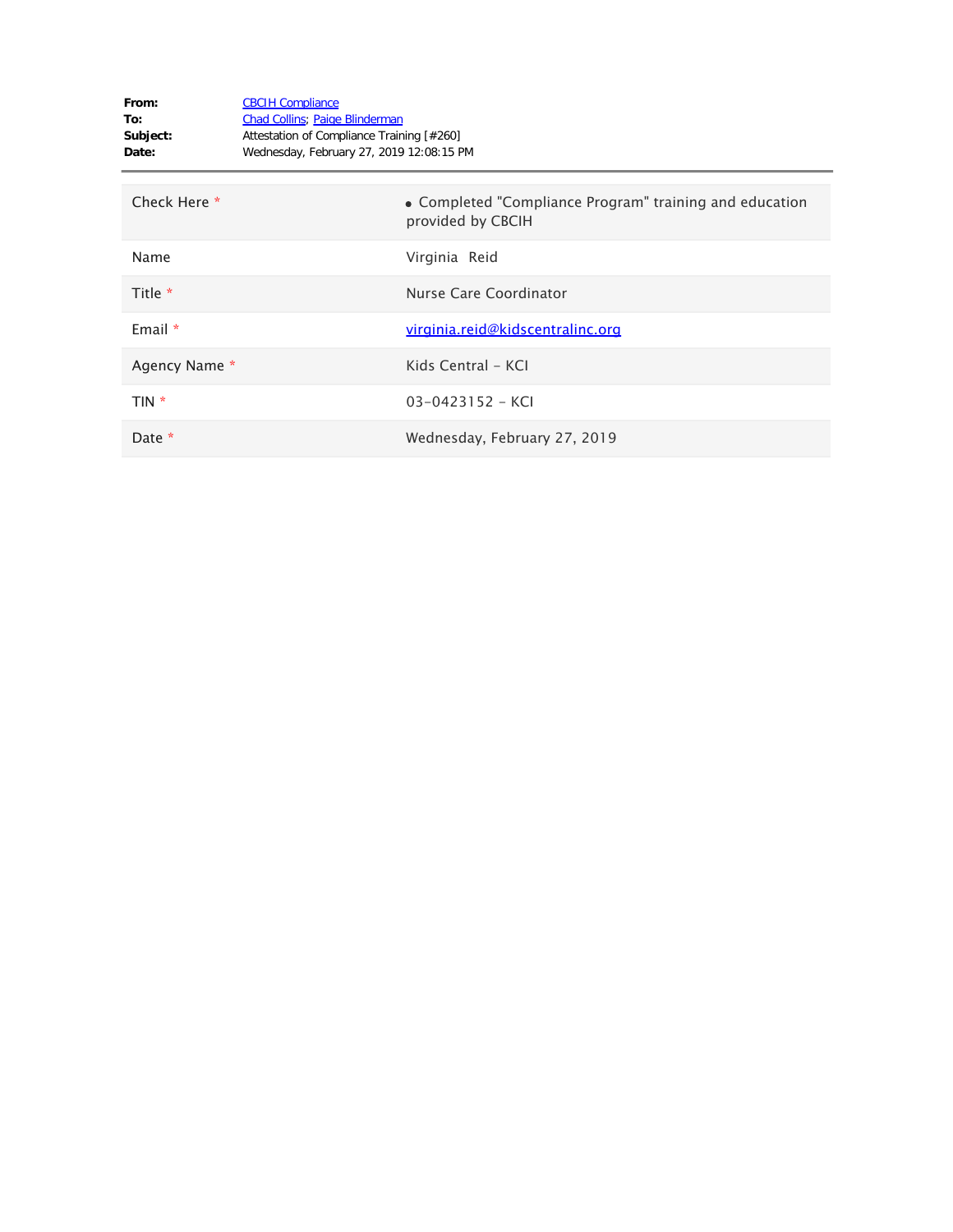| From:<br>To:<br>Subject:<br>Date: | <b>CBCIH Compliance</b><br><b>Chad Collins</b> ; Paige Blinderman<br>Attestation of Compliance Training [#261]<br>Thursday, February 28, 2019 8:16:10 AM |                                                                              |
|-----------------------------------|----------------------------------------------------------------------------------------------------------------------------------------------------------|------------------------------------------------------------------------------|
| Check Here *                      |                                                                                                                                                          | • Completed "Compliance Program" training and education<br>provided by CBCIH |
| Name                              |                                                                                                                                                          | jessica cangeme                                                              |
| Title *                           |                                                                                                                                                          | nurse care coordinator                                                       |
| Email $*$                         |                                                                                                                                                          | jcangeme@eckerd.org                                                          |
| Agency Name *                     |                                                                                                                                                          | Eckerd Kids - ECA/H                                                          |
| TIN *                             |                                                                                                                                                          | $59 - 2551416 - ECA/H$                                                       |
| Date *                            |                                                                                                                                                          | Thursday, February 28, 2019                                                  |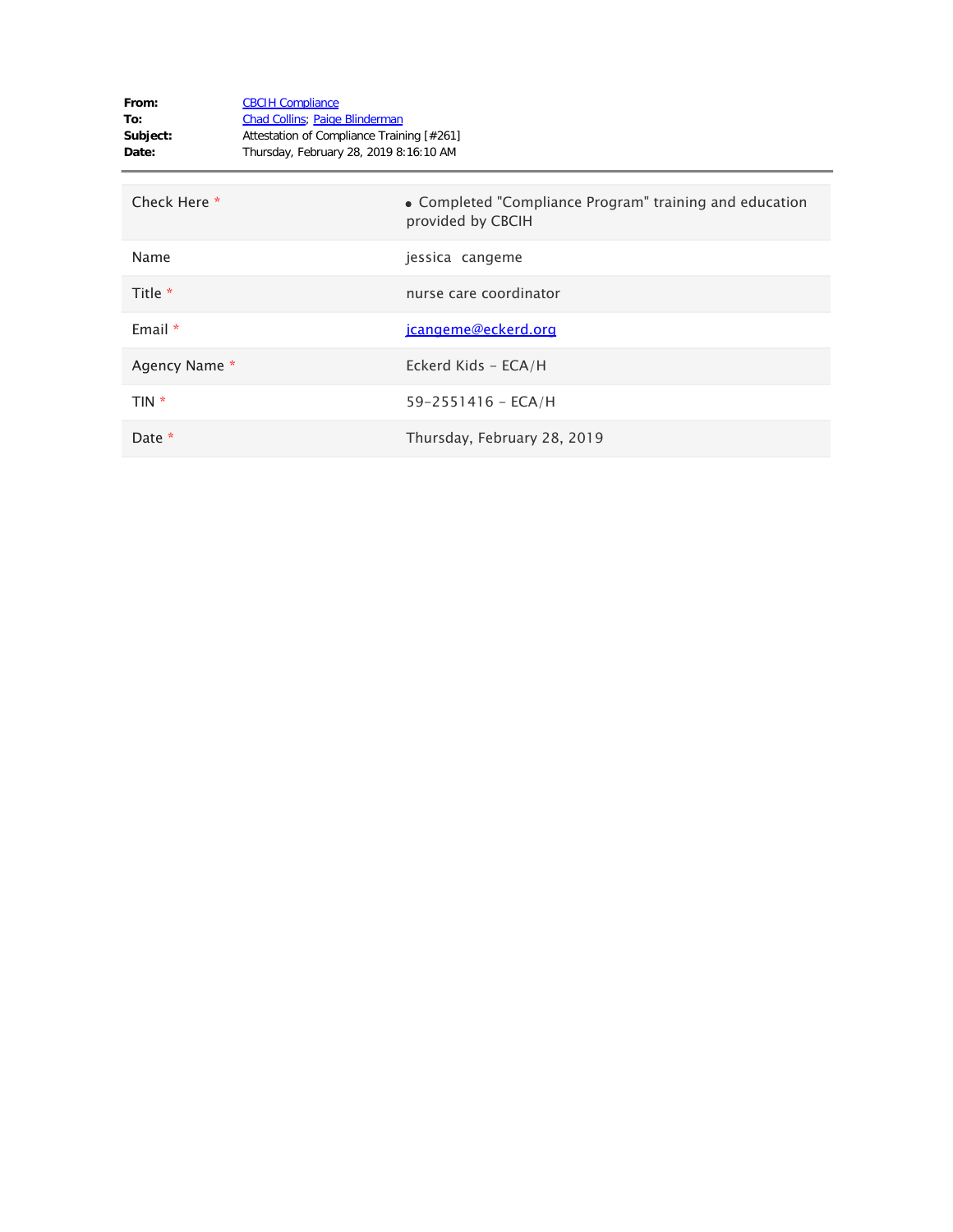| From:<br>To:<br>Subject:<br>Date: | <b>CBCIH Compliance</b><br><b>Chad Collins</b> ; Paige Blinderman<br>Attestation of Compliance Training [#262]<br>Thursday, February 28, 2019 9:36:16 AM |                                                                              |
|-----------------------------------|----------------------------------------------------------------------------------------------------------------------------------------------------------|------------------------------------------------------------------------------|
| Check Here *                      |                                                                                                                                                          | • Completed "Compliance Program" training and education<br>provided by CBCIH |
| Name                              |                                                                                                                                                          | Kandace Norris                                                               |
| Title $*$                         |                                                                                                                                                          | Nurse Care Coordinator                                                       |
| Email $*$                         |                                                                                                                                                          | kandace.norris@bigbendcbc.org                                                |
| Agency Name *                     |                                                                                                                                                          | Big Bend Community Based Care - BBCBC                                        |
| TIN *                             |                                                                                                                                                          | 03-0423156 - BBCBC                                                           |
| Date *                            |                                                                                                                                                          | Thursday, February 28, 2019                                                  |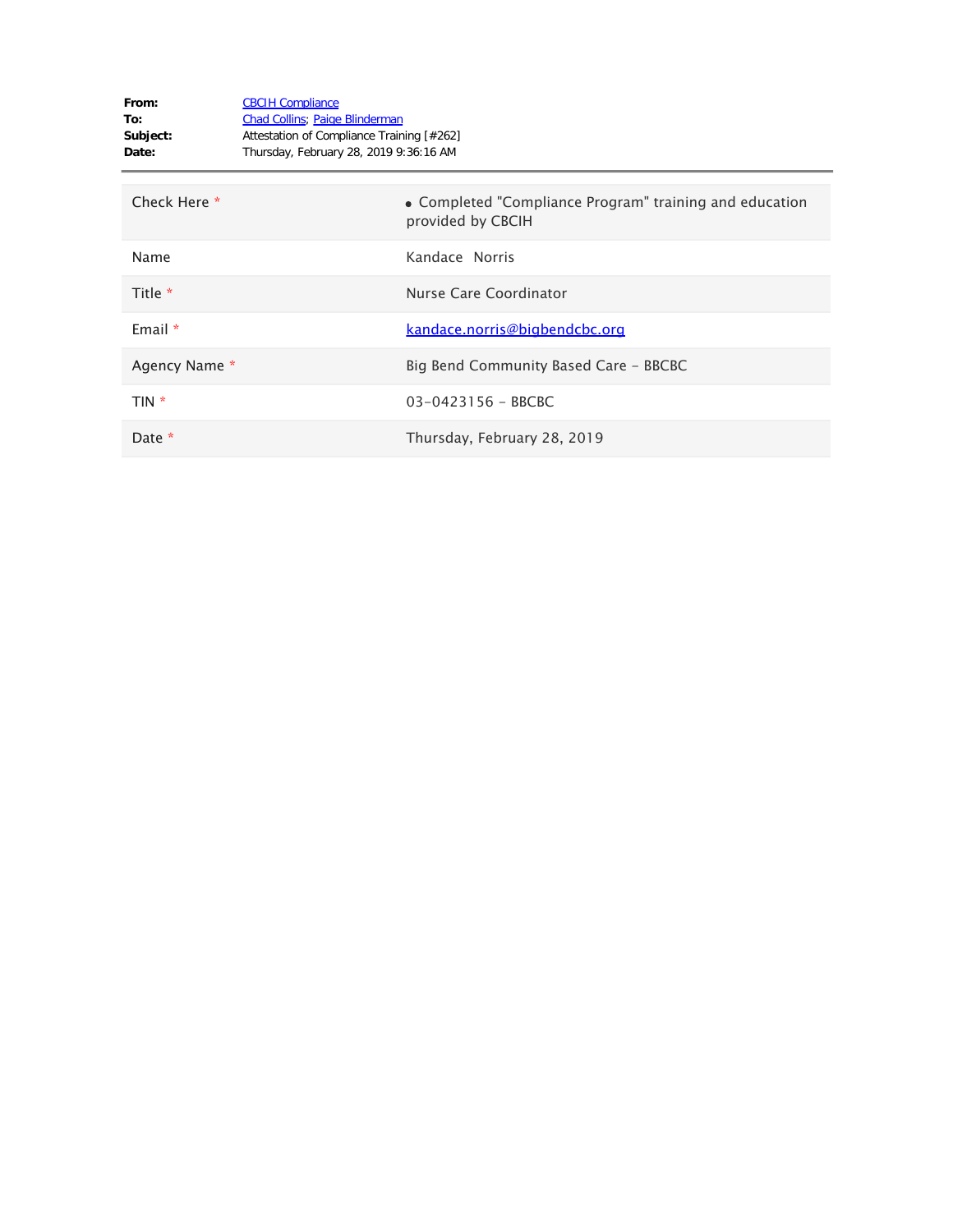| From:<br>To:<br>Subject:<br>Date: | <b>CBCIH Compliance</b><br><b>Chad Collins</b> ; Paige Blinderman<br>Attestation of Compliance Training [#263]<br>Thursday, February 28, 2019 11:02:46 AM |                                                                              |
|-----------------------------------|-----------------------------------------------------------------------------------------------------------------------------------------------------------|------------------------------------------------------------------------------|
| Check Here *                      |                                                                                                                                                           | • Completed "Compliance Program" training and education<br>provided by CBCIH |
| Name                              |                                                                                                                                                           | Kristen Tompkins                                                             |
| Title *                           |                                                                                                                                                           | <b>NCC</b>                                                                   |
| Email $*$                         |                                                                                                                                                           | <u>ktompkins@sicfl.us</u>                                                    |
| Agency Name *                     |                                                                                                                                                           | Family Integrity Program - FIP                                               |
| $TIN *$                           |                                                                                                                                                           | $59 - 6000825 - FIP$                                                         |
| Date $*$                          |                                                                                                                                                           | Thursday, February 28, 2019                                                  |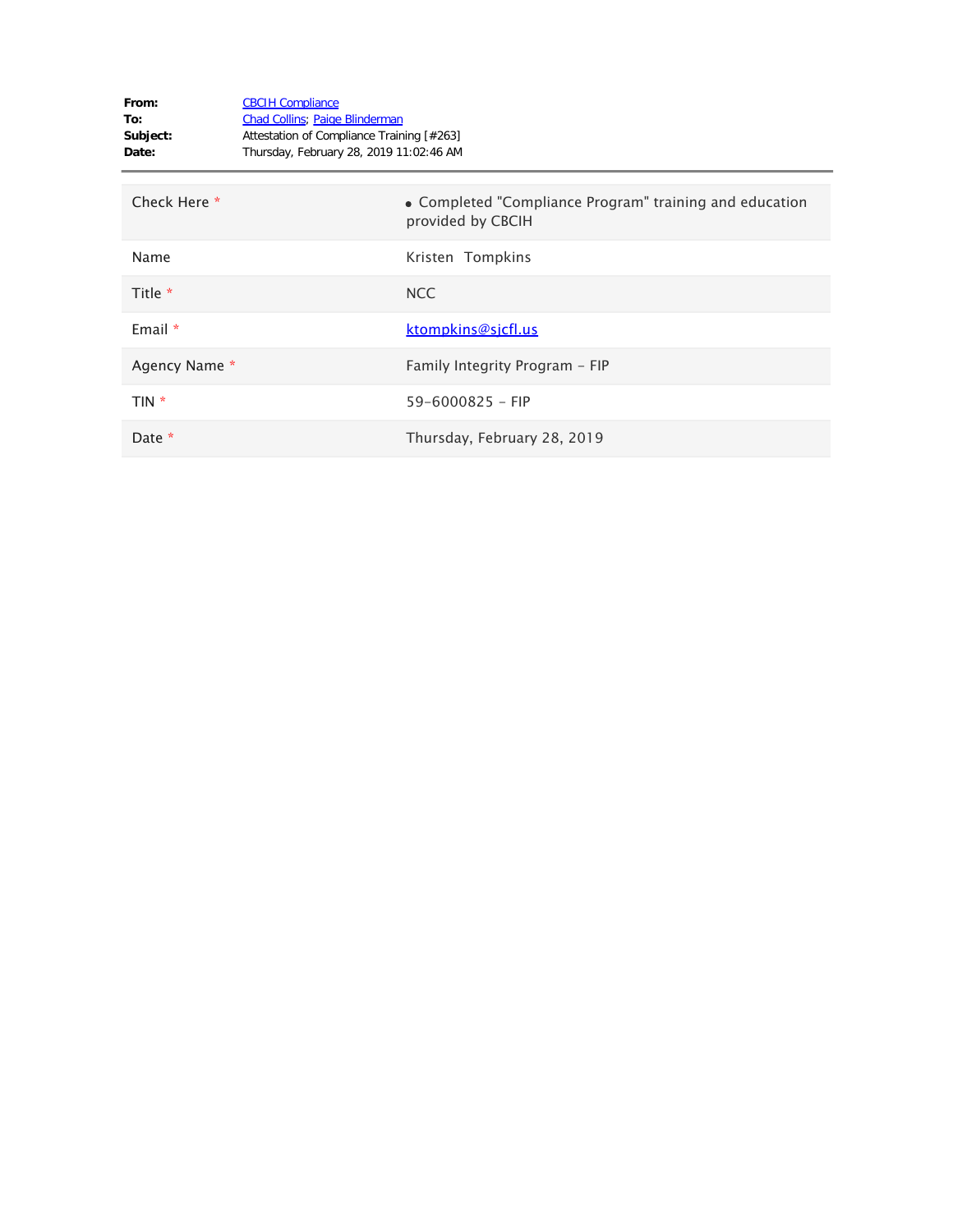| From:<br>To:<br>Subject:<br>Date: | <b>CBCIH Compliance</b><br><b>Chad Collins</b> ; Paige Blinderman<br>Attestation of Compliance Training [#264]<br>Thursday, February 28, 2019 11:13:48 AM |                                                                              |
|-----------------------------------|-----------------------------------------------------------------------------------------------------------------------------------------------------------|------------------------------------------------------------------------------|
| Check Here *                      |                                                                                                                                                           | • Completed "Compliance Program" training and education<br>provided by CBCIH |
| Name                              |                                                                                                                                                           | Pamela Boyer                                                                 |
| Title $*$                         |                                                                                                                                                           | Nurse Care Coordinator                                                       |
| Email $*$                         |                                                                                                                                                           | Pamela.Boyer@CCKids.net                                                      |
| Agency Name *                     |                                                                                                                                                           | Communities Connected for Kids - CCK                                         |
| TIN *                             |                                                                                                                                                           | $46 - 0908479 - CCK$                                                         |
| Date *                            |                                                                                                                                                           | Thursday, February 28, 2019                                                  |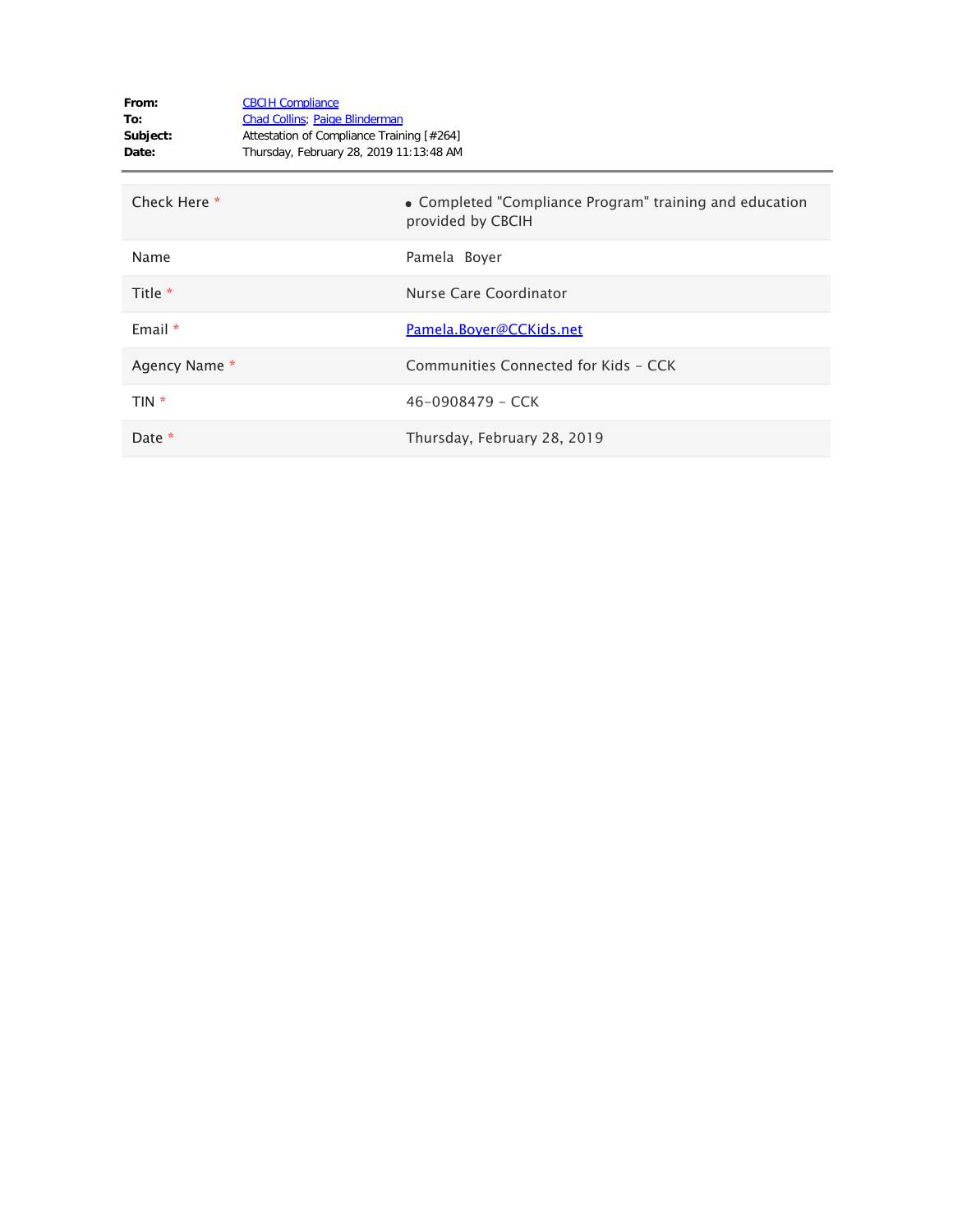| From:<br>To:<br>Subject:<br>Date: | <b>CBCIH Compliance</b><br><b>Chad Collins</b> ; Paige Blinderman<br>Attestation of Compliance Training [#265]<br>Friday, March 1, 2019 12:54:54 PM |                                                                              |
|-----------------------------------|-----------------------------------------------------------------------------------------------------------------------------------------------------|------------------------------------------------------------------------------|
| Check Here *                      |                                                                                                                                                     | • Completed "Compliance Program" training and education<br>provided by CBCIH |
| Name                              |                                                                                                                                                     | Kimberly Birke                                                               |
| Title *                           |                                                                                                                                                     | <b>RN NCC</b>                                                                |
| Email $*$                         |                                                                                                                                                     | KBirke@cnswfl.org                                                            |
| Agency Name *                     |                                                                                                                                                     | Children's Network of Southwest Florida - CNSWFL                             |
| TIN *                             |                                                                                                                                                     | 20-4968228 - CNSWFL                                                          |
| Date *                            |                                                                                                                                                     | Friday, March 1, 2019                                                        |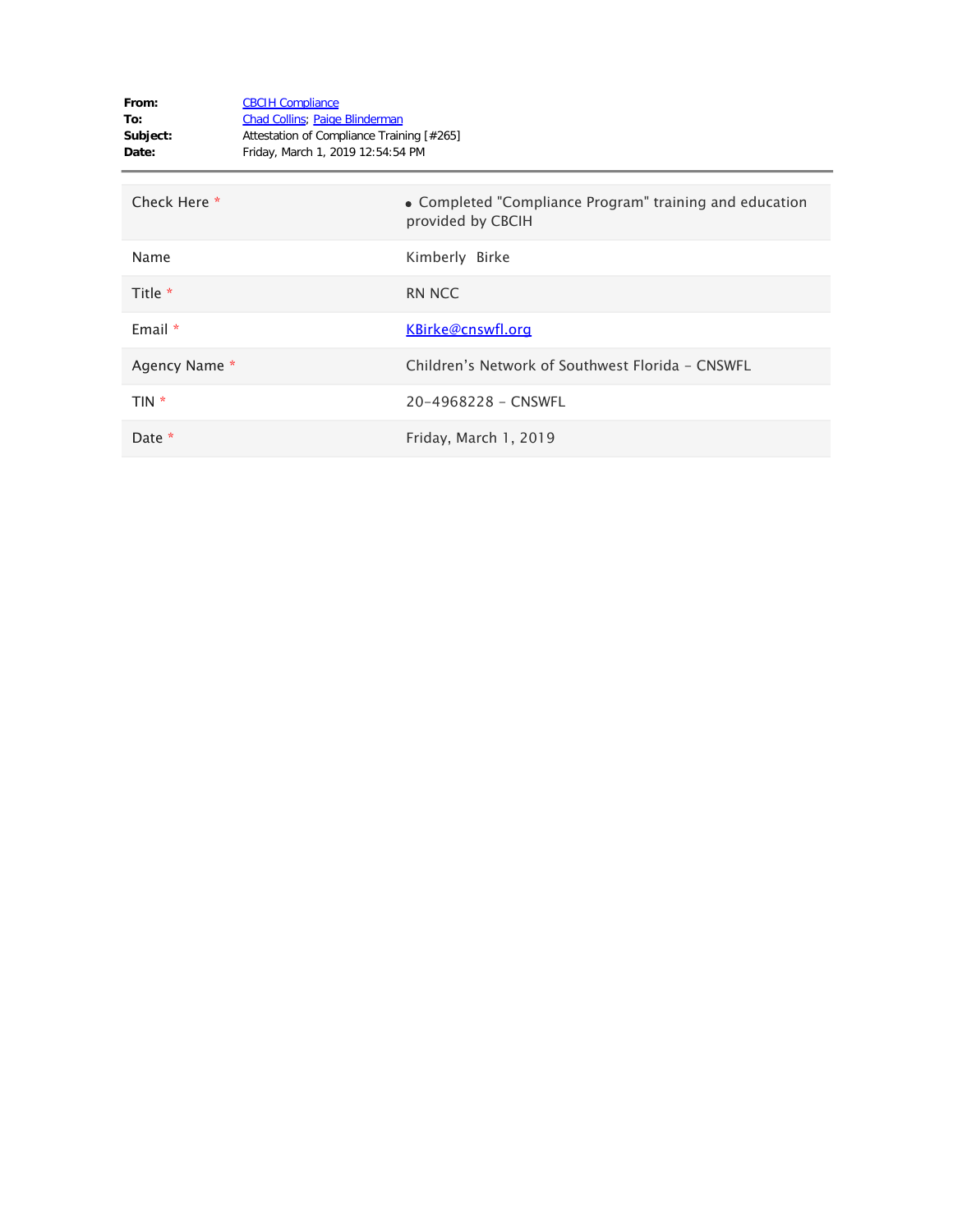| From:<br>To:<br>Subject:<br>Date: | <b>CBCIH Compliance</b><br><b>Chad Collins</b> ; Paige Blinderman<br>Attestation of Compliance Training [#266]<br>Monday, March 4, 2019 9:31:01 AM |                                                                              |
|-----------------------------------|----------------------------------------------------------------------------------------------------------------------------------------------------|------------------------------------------------------------------------------|
| Check Here *                      |                                                                                                                                                    | • Completed "Compliance Program" training and education<br>provided by CBCIH |
| Name                              |                                                                                                                                                    | Michelle Ung                                                                 |
| Title *                           |                                                                                                                                                    | <b>RN NCC</b>                                                                |
| Email $*$                         |                                                                                                                                                    | mung@cnswfl.org                                                              |
| Agency Name *                     |                                                                                                                                                    | Children's Network of Southwest Florida - CNSWFL                             |
| TIN *                             |                                                                                                                                                    | 20-4968228 - CNSWFL                                                          |
| Date *                            |                                                                                                                                                    | Monday, March 4, 2019                                                        |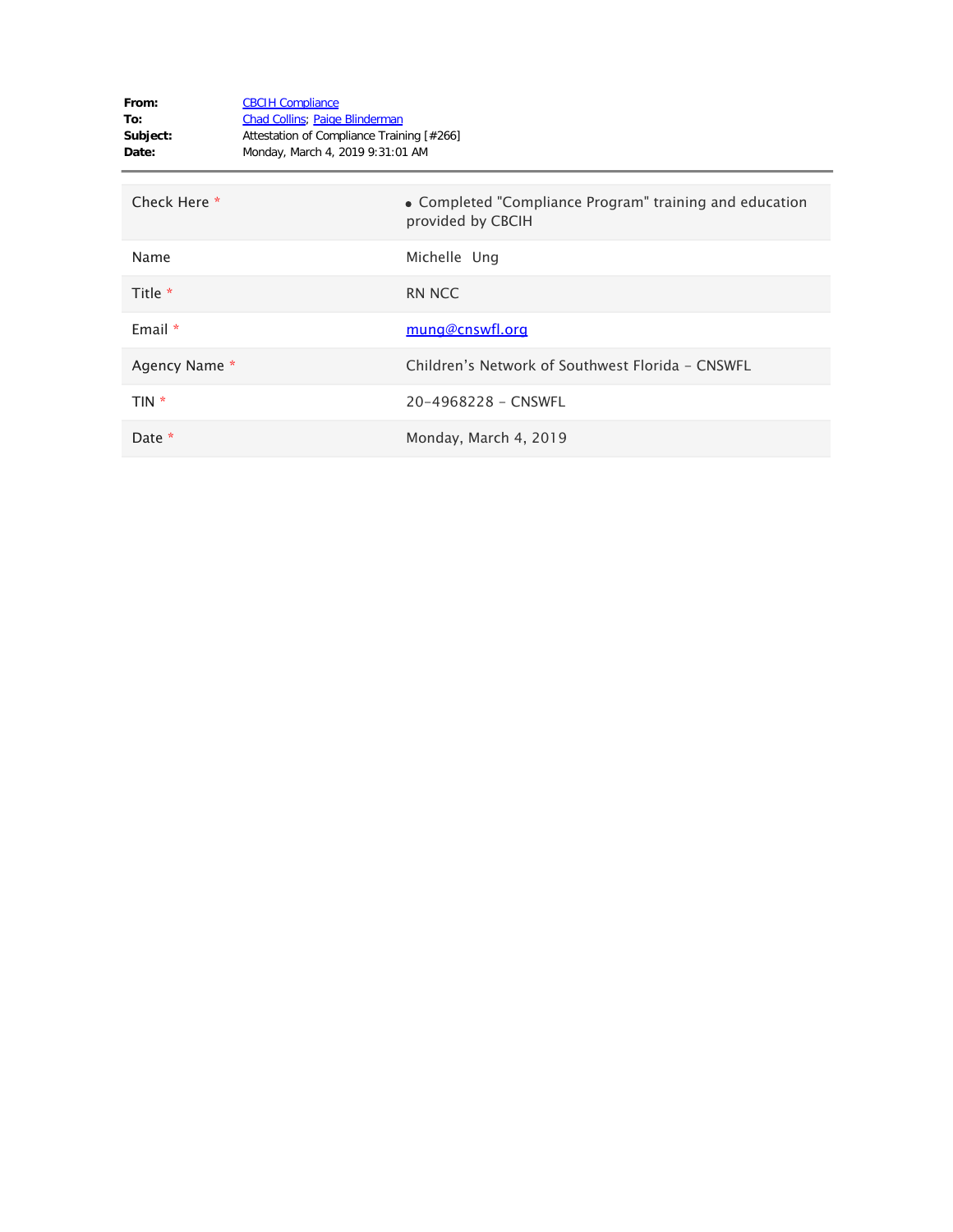| From:<br>To:<br>Subject:<br>Date: | <b>CBCIH Compliance</b><br><b>Chad Collins</b> ; Paige Blinderman<br>Attestation of Compliance Training [#267]<br>Monday, March 4, 2019 9:49:26 AM |                                                                              |
|-----------------------------------|----------------------------------------------------------------------------------------------------------------------------------------------------|------------------------------------------------------------------------------|
| Check Here *                      |                                                                                                                                                    | • Completed "Compliance Program" training and education<br>provided by CBCIH |
| Name                              |                                                                                                                                                    | Michelle Ung                                                                 |
| Title *                           |                                                                                                                                                    | <b>RN NCC</b>                                                                |
| Email $*$                         |                                                                                                                                                    | mung@cnswfl.org                                                              |
| Agency Name *                     |                                                                                                                                                    | Children's Network of Southwest Florida - CNSWFL                             |
| TIN *                             |                                                                                                                                                    | 20-4968228 - CNSWFL                                                          |
| Date *                            |                                                                                                                                                    | Monday, March 4, 2019                                                        |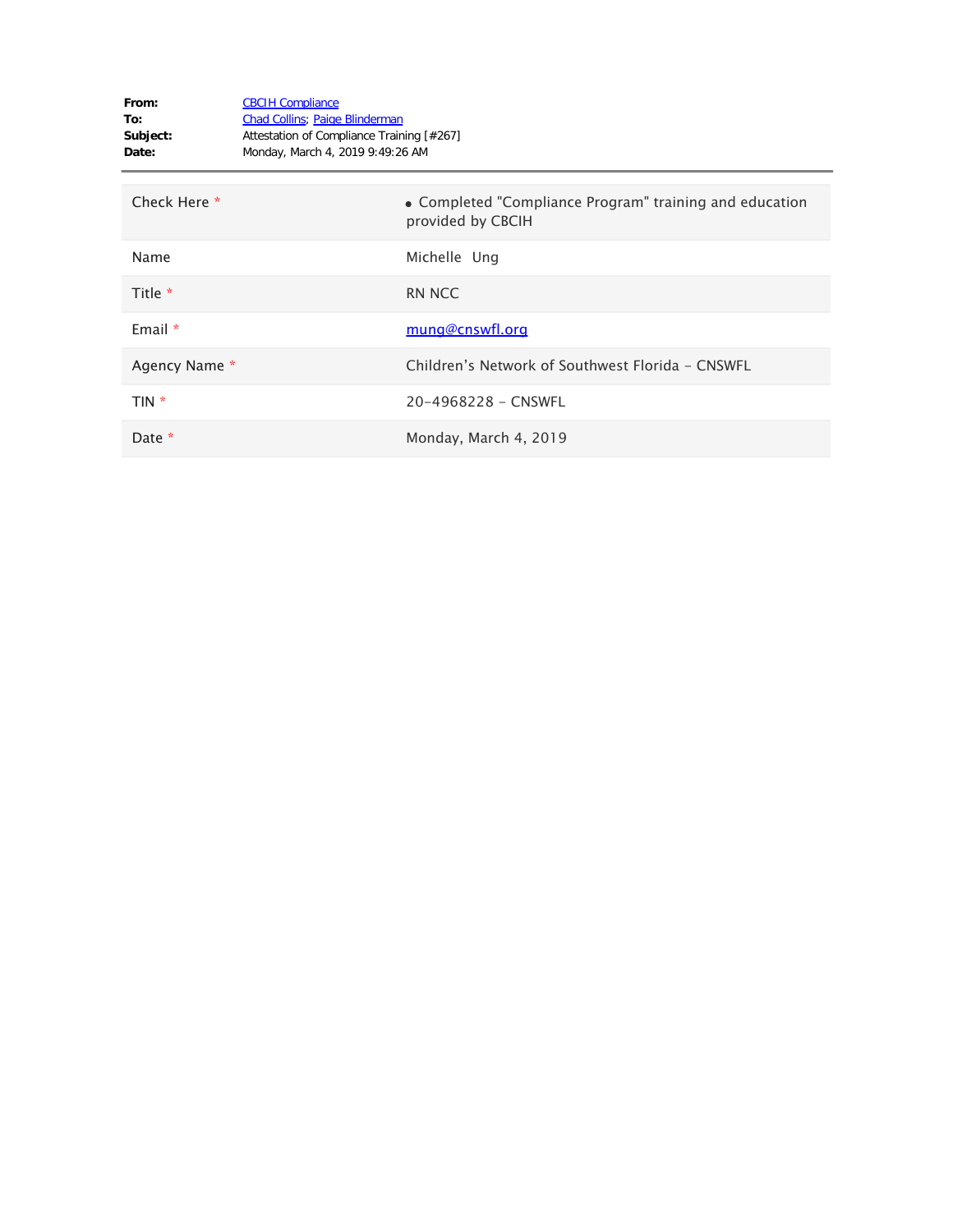| From:<br>To:<br>Subject:<br>Date: | <b>CBCIH Compliance</b><br><b>Chad Collins</b> ; Paige Blinderman<br>Attestation of Compliance Training [#268]<br>Monday, March 4, 2019 10:01:25 AM |                                                                              |
|-----------------------------------|-----------------------------------------------------------------------------------------------------------------------------------------------------|------------------------------------------------------------------------------|
| Check Here *                      |                                                                                                                                                     | • Completed "Compliance Program" training and education<br>provided by CBCIH |
| Name                              |                                                                                                                                                     | LISA HALL                                                                    |
| Title $*$                         |                                                                                                                                                     | <b>BEHAVIORAL HEALTH COORDINATOR</b>                                         |
| Email $*$                         |                                                                                                                                                     | LISA.HALL@BHCPNS.ORG                                                         |
| Agency Name *                     |                                                                                                                                                     | Families First Network - FFN                                                 |
| TIN *                             |                                                                                                                                                     | 59-0737872 - FFN                                                             |
| Date *                            |                                                                                                                                                     | Monday, March 4, 2019                                                        |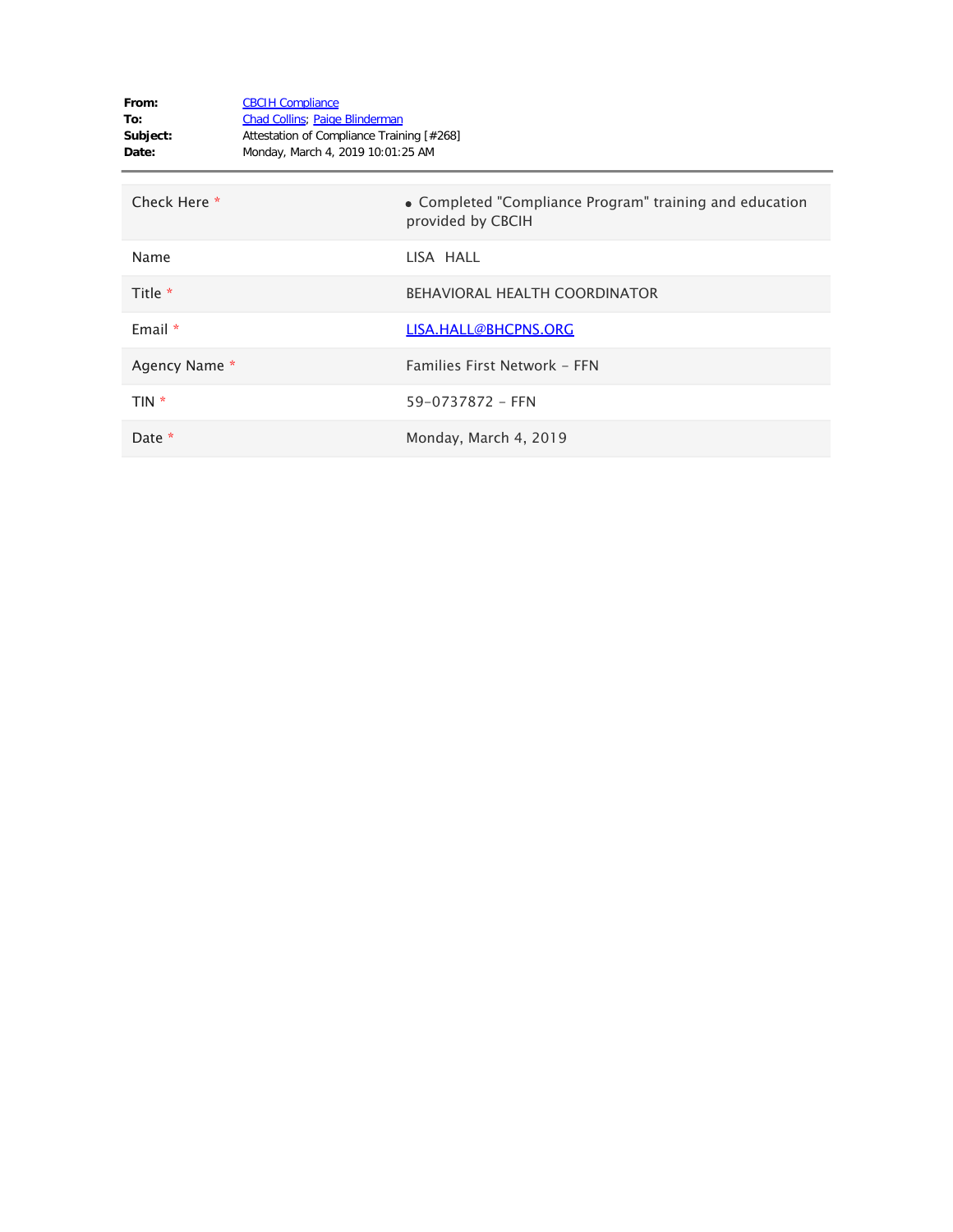| From:<br>To:<br>Subject:<br>Date: | <b>CBCIH Compliance</b><br><b>Chad Collins</b> ; Paige Blinderman<br>Attestation of Compliance Training [#269]<br>Monday, March 4, 2019 10:03:38 AM |                                                                              |
|-----------------------------------|-----------------------------------------------------------------------------------------------------------------------------------------------------|------------------------------------------------------------------------------|
| Check Here *                      |                                                                                                                                                     | • Completed "Compliance Program" training and education<br>provided by CBCIH |
| Name                              |                                                                                                                                                     | LISA HALL                                                                    |
| Title $*$                         |                                                                                                                                                     | <b>BEHAVIORAL HEALTH COORDINATOR</b>                                         |
| Email $*$                         |                                                                                                                                                     | LISA.HALL@BHCPNS.ORG                                                         |
| Agency Name *                     |                                                                                                                                                     | Families First Network - FFN                                                 |
| TIN *                             |                                                                                                                                                     | 59-0737872 - FFN                                                             |
| Date *                            |                                                                                                                                                     | Monday, March 4, 2019                                                        |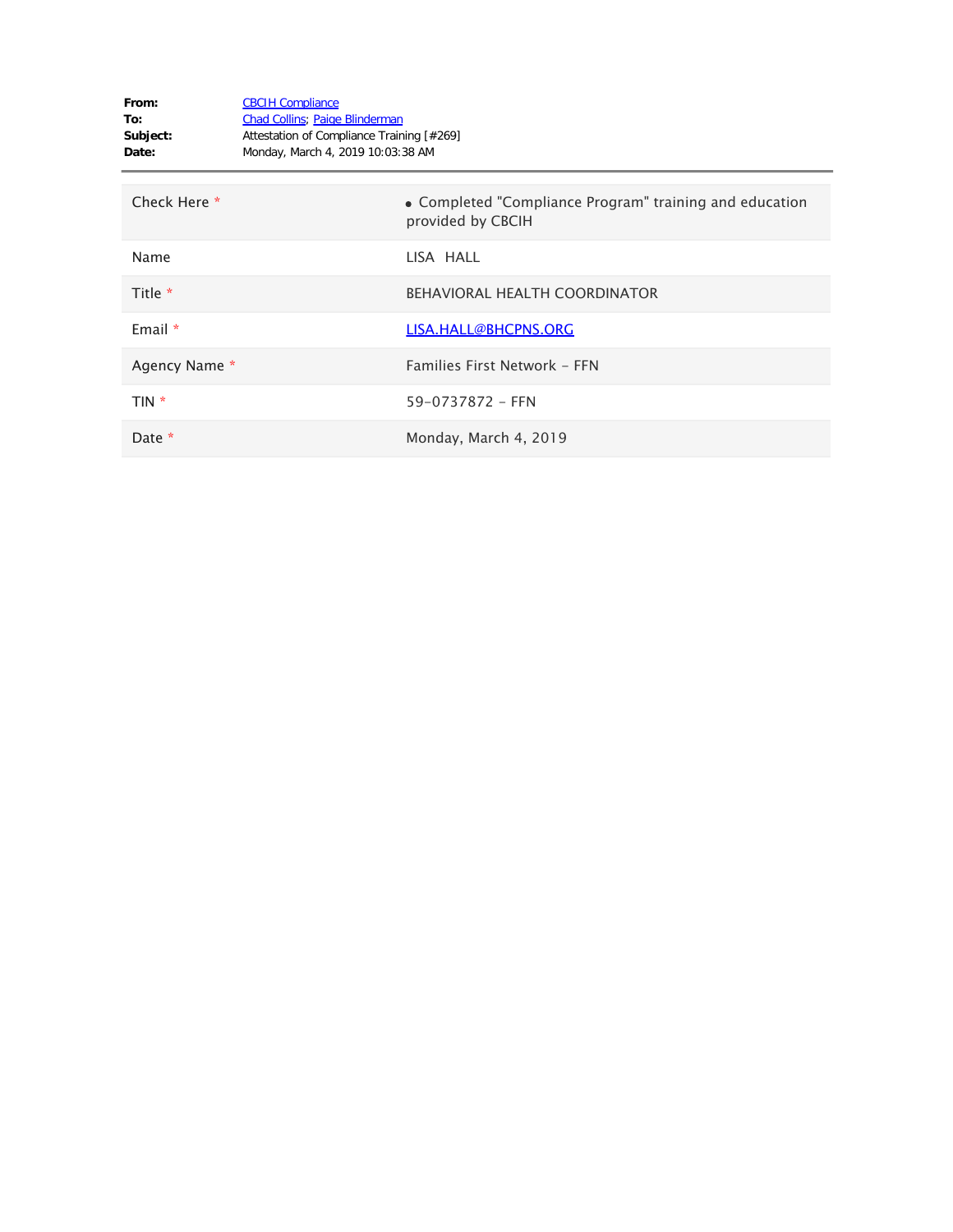| From:<br>To:<br>Subject:<br>Date: | <b>CBCIH Compliance</b><br><b>Chad Collins</b> ; Paige Blinderman<br>Attestation of Compliance Training [#270]<br>Monday, March 4, 2019 3:40:34 PM |                                                                              |
|-----------------------------------|----------------------------------------------------------------------------------------------------------------------------------------------------|------------------------------------------------------------------------------|
| Check Here *                      |                                                                                                                                                    | • Completed "Compliance Program" training and education<br>provided by CBCIH |
| Name                              |                                                                                                                                                    | Lauren Brittain                                                              |
| Title *                           |                                                                                                                                                    | <b>Behavioral Health Coordinator</b>                                         |
| Email $*$                         |                                                                                                                                                    | Lauren.Brittain@cbcvf.org                                                    |
| Agency Name *                     |                                                                                                                                                    | Community Partnership for Children - CPC                                     |
| $TIN *$                           |                                                                                                                                                    | $59 - 3614241 -$ CPC                                                         |
| Date $*$                          |                                                                                                                                                    | Monday, March 4, 2019                                                        |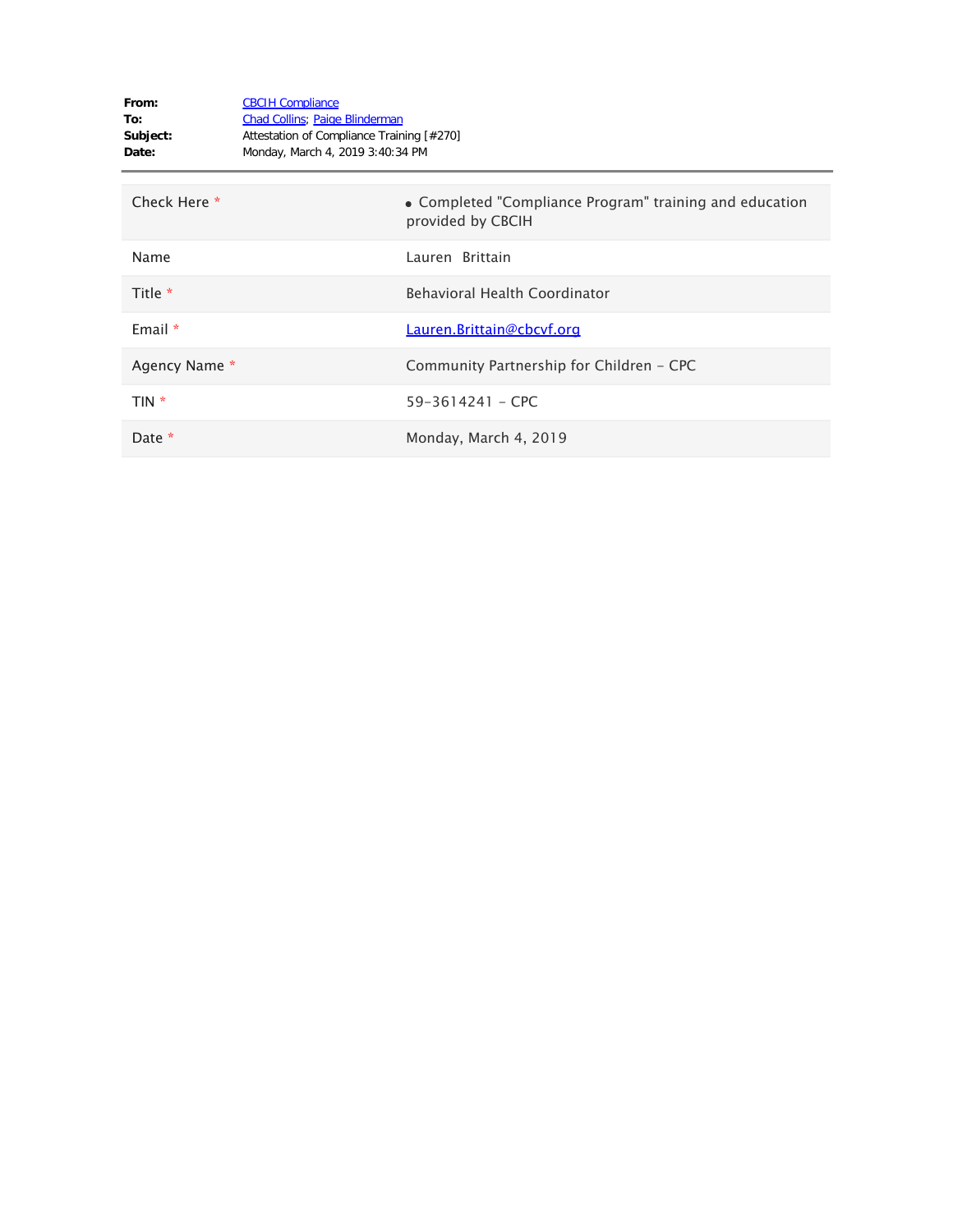| From:<br>To:<br>Subject:<br>Date: | <b>CBCIH Compliance</b><br><b>Chad Collins</b> ; Paige Blinderman<br>Attestation of Compliance Training [#271]<br>Tuesday, March 5, 2019 8:33:12 AM |                                                                              |
|-----------------------------------|-----------------------------------------------------------------------------------------------------------------------------------------------------|------------------------------------------------------------------------------|
| Check Here *                      |                                                                                                                                                     | • Completed "Compliance Program" training and education<br>provided by CBCIH |
| Name                              |                                                                                                                                                     | Glen Casel                                                                   |
| Title *                           |                                                                                                                                                     | President/CEO                                                                |
| Email $*$                         |                                                                                                                                                     | glen.casel@cbcih.com                                                         |
| Agency Name *                     |                                                                                                                                                     | Community Based Care Integrated Health - CBCIH                               |
| TIN *                             |                                                                                                                                                     | 32-0405411 - CBCIH                                                           |
| Date *                            |                                                                                                                                                     | Tuesday, March 5, 2019                                                       |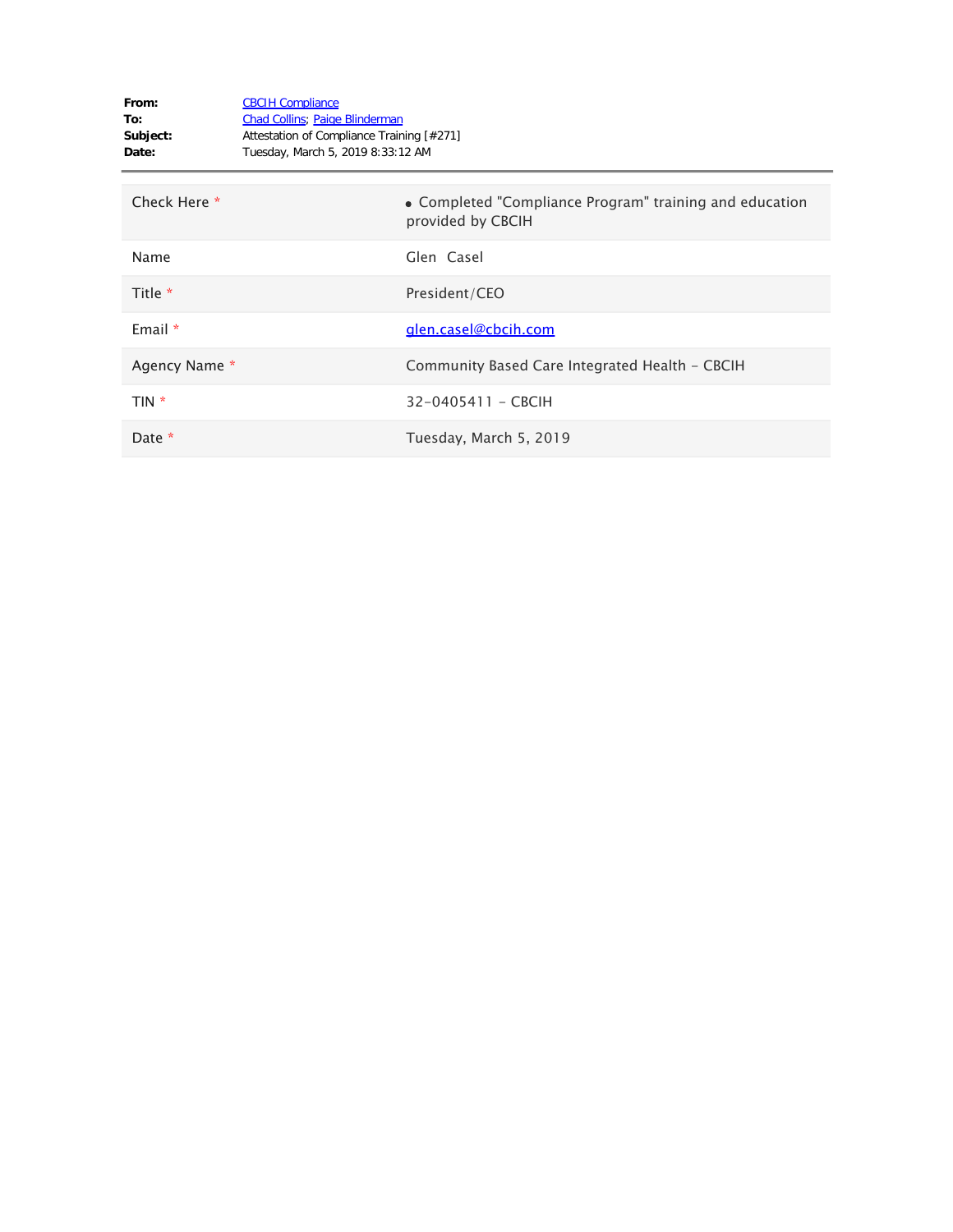| From:<br>To:<br>Subject:<br>Date: | <b>CBCIH Compliance</b><br><b>Chad Collins</b> ; Paige Blinderman<br>Attestation of Compliance Training [#272]<br>Tuesday, March 5, 2019 11:29:38 AM |                                                                              |
|-----------------------------------|------------------------------------------------------------------------------------------------------------------------------------------------------|------------------------------------------------------------------------------|
| Check Here *                      |                                                                                                                                                      | • Completed "Compliance Program" training and education<br>provided by CBCIH |
| Name                              |                                                                                                                                                      | Shelby Varela                                                                |
| Title *                           |                                                                                                                                                      | Clinical Supervisor                                                          |
| Email $*$                         |                                                                                                                                                      | SVarela@eckerd.org                                                           |
| Agency Name *                     |                                                                                                                                                      | Eckerd Kids - ECA/H                                                          |
| TIN *                             |                                                                                                                                                      | $59 - 2551416 - ECA/H$                                                       |
| Date *                            |                                                                                                                                                      | Tuesday, March 5, 2019                                                       |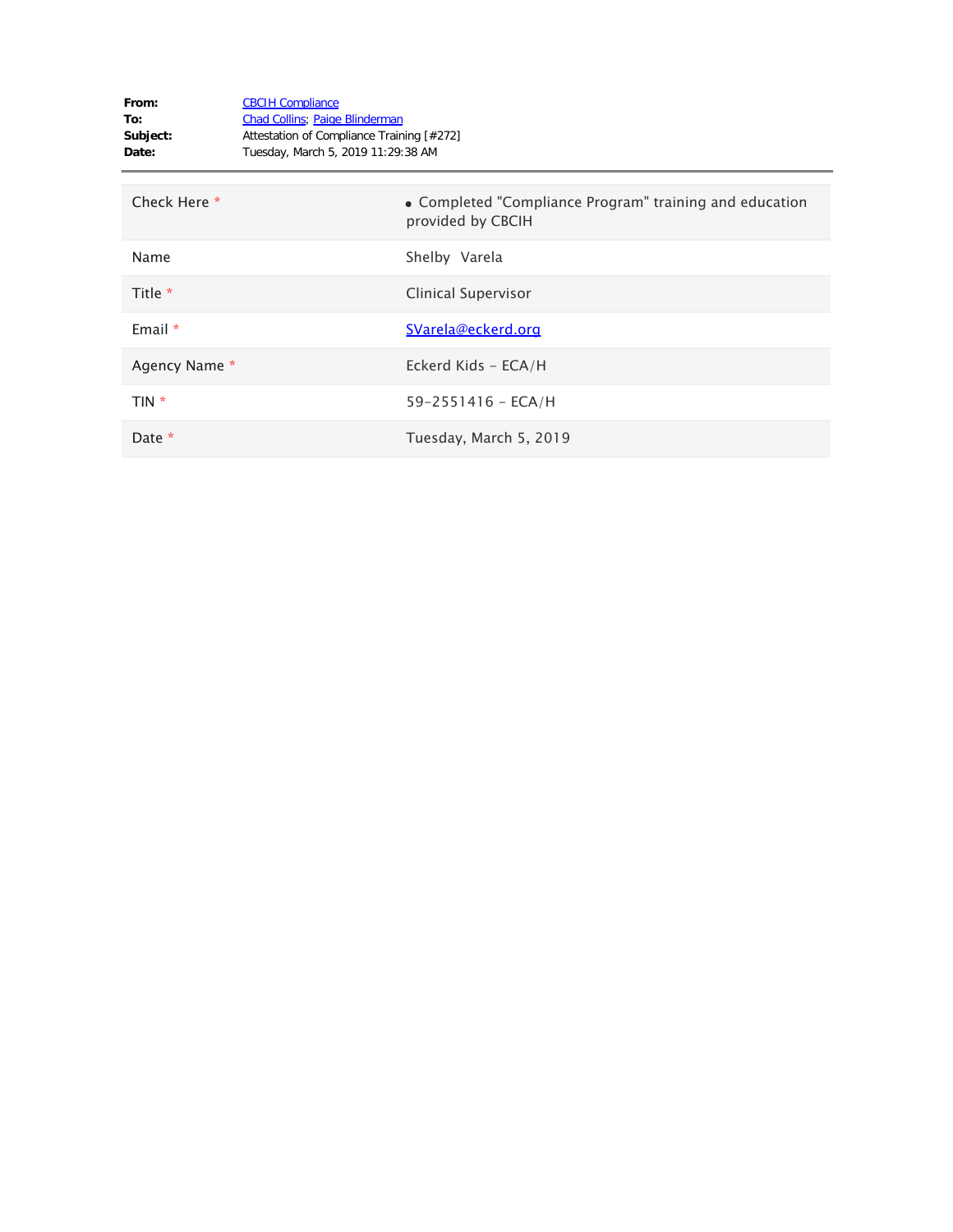| From:<br>To:<br>Subject:<br>Date: | <b>CBCIH Compliance</b><br><b>Chad Collins</b> ; Paige Blinderman<br>Attestation of Compliance Training [#273]<br>Tuesday, March 5, 2019 11:43:11 AM |                                                                              |
|-----------------------------------|------------------------------------------------------------------------------------------------------------------------------------------------------|------------------------------------------------------------------------------|
| Check Here *                      |                                                                                                                                                      | • Completed "Compliance Program" training and education<br>provided by CBCIH |
| Name                              |                                                                                                                                                      | Michauri Bundrage                                                            |
| Title *                           |                                                                                                                                                      | <b>Nurse</b>                                                                 |
| Email $*$                         |                                                                                                                                                      | mbundrage@sarasotaymca.org                                                   |
| Agency Name *                     |                                                                                                                                                      | Safe Children Coalition - YMCA                                               |
| TIN *                             |                                                                                                                                                      | 59-1618413 - YMCA                                                            |
| Date $*$                          |                                                                                                                                                      | Tuesday, March 5, 2019                                                       |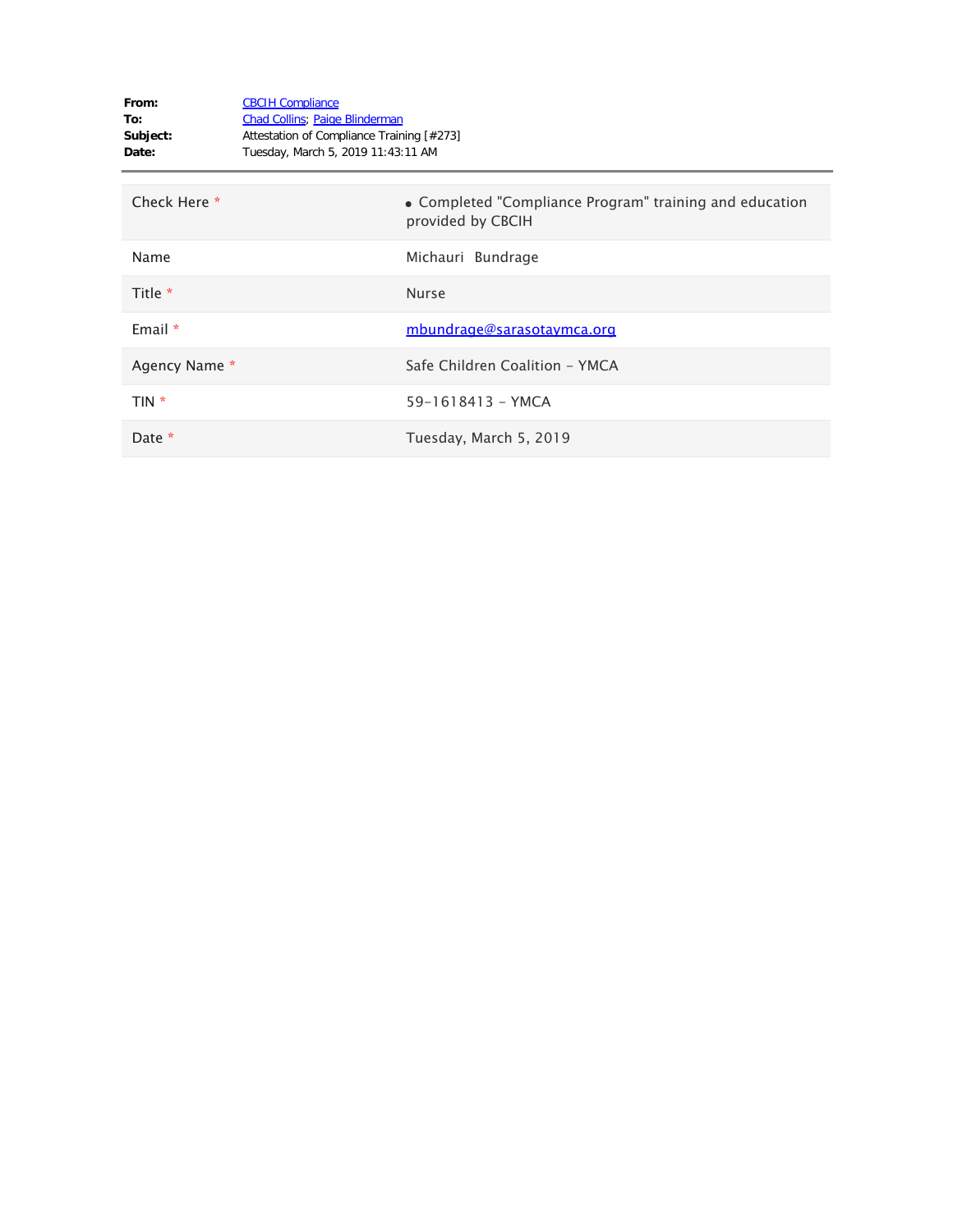| From:<br>To:<br>Subject:<br>Date: | <b>CBCIH Compliance</b><br><b>Chad Collins</b> ; Paige Blinderman<br>Attestation of Compliance Training [#274]<br>Tuesday, March 5, 2019 12:21:35 PM |                                                                              |
|-----------------------------------|------------------------------------------------------------------------------------------------------------------------------------------------------|------------------------------------------------------------------------------|
| Check Here *                      |                                                                                                                                                      | • Completed "Compliance Program" training and education<br>provided by CBCIH |
| Name                              |                                                                                                                                                      | Christa Barton                                                               |
| Title *                           |                                                                                                                                                      | Behavioral Health Coordinator                                                |
| Email $*$                         |                                                                                                                                                      | christa.barton@pfsf.org                                                      |
| Agency Name *                     |                                                                                                                                                      | Partnership for Strong Families - PFSF                                       |
| TIN *                             |                                                                                                                                                      | $03 - 0423150 - PFSF$                                                        |
| Date *                            |                                                                                                                                                      | Tuesday, March 5, 2019                                                       |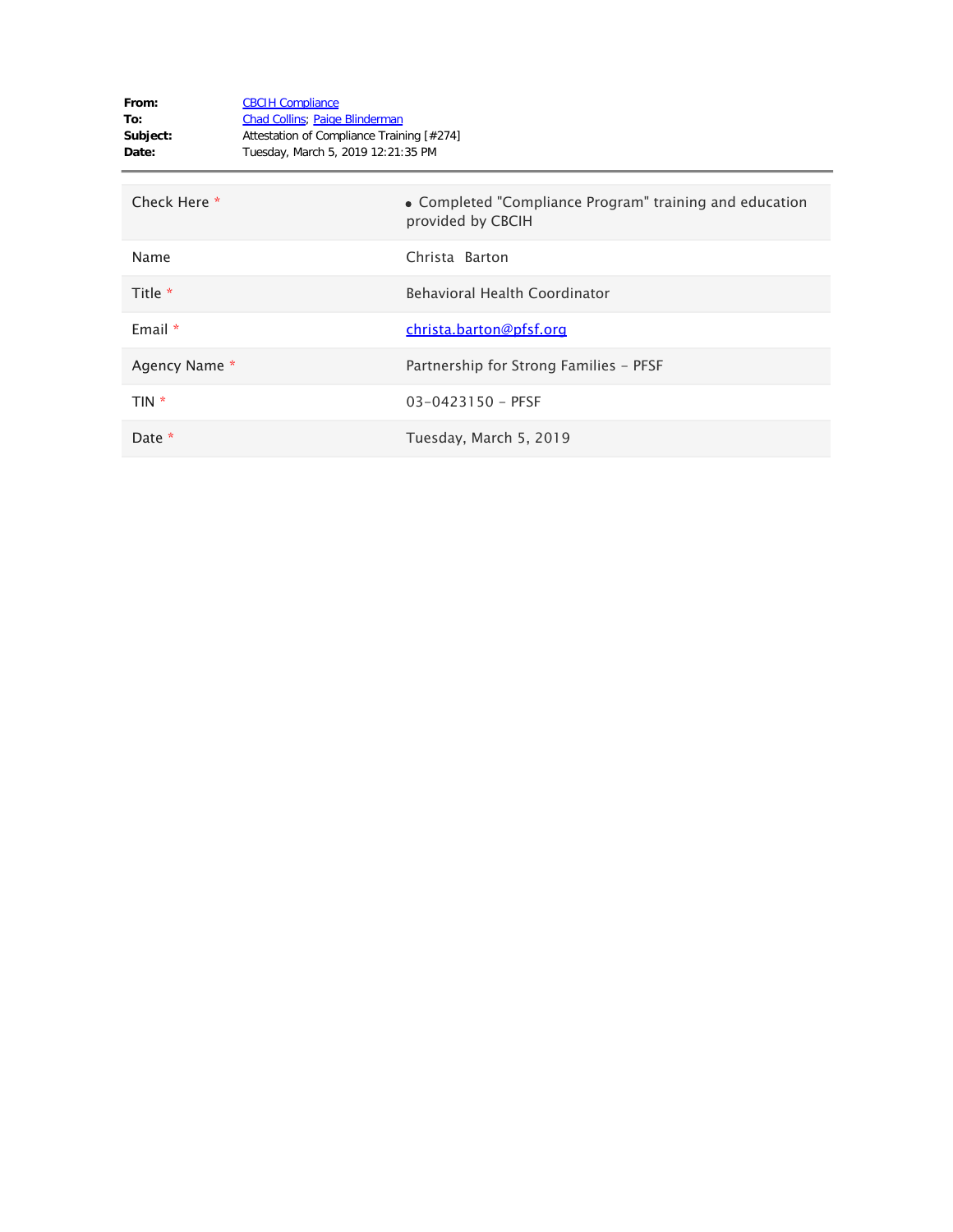| From:<br>To:<br>Subject:<br>Date: | <b>CBCIH Compliance</b><br><b>Chad Collins</b> ; Paige Blinderman<br>Attestation of Compliance Training [#277]<br>Wednesday, March 6, 2019 10:28:28 AM |                                                                              |
|-----------------------------------|--------------------------------------------------------------------------------------------------------------------------------------------------------|------------------------------------------------------------------------------|
| Check Here *                      |                                                                                                                                                        | • Completed "Compliance Program" training and education<br>provided by CBCIH |
| Name                              |                                                                                                                                                        | Charlotte Slotabec                                                           |
| Title *                           |                                                                                                                                                        | <b>RN</b>                                                                    |
| Email $*$                         |                                                                                                                                                        | cslotabec@sarasotaymca.org                                                   |
| Agency Name *                     |                                                                                                                                                        | Safe Children Coalition - YMCA                                               |
| $TIN *$                           |                                                                                                                                                        | 59-1618413 - YMCA                                                            |
| Date $*$                          |                                                                                                                                                        | Wednesday, March 6, 2019                                                     |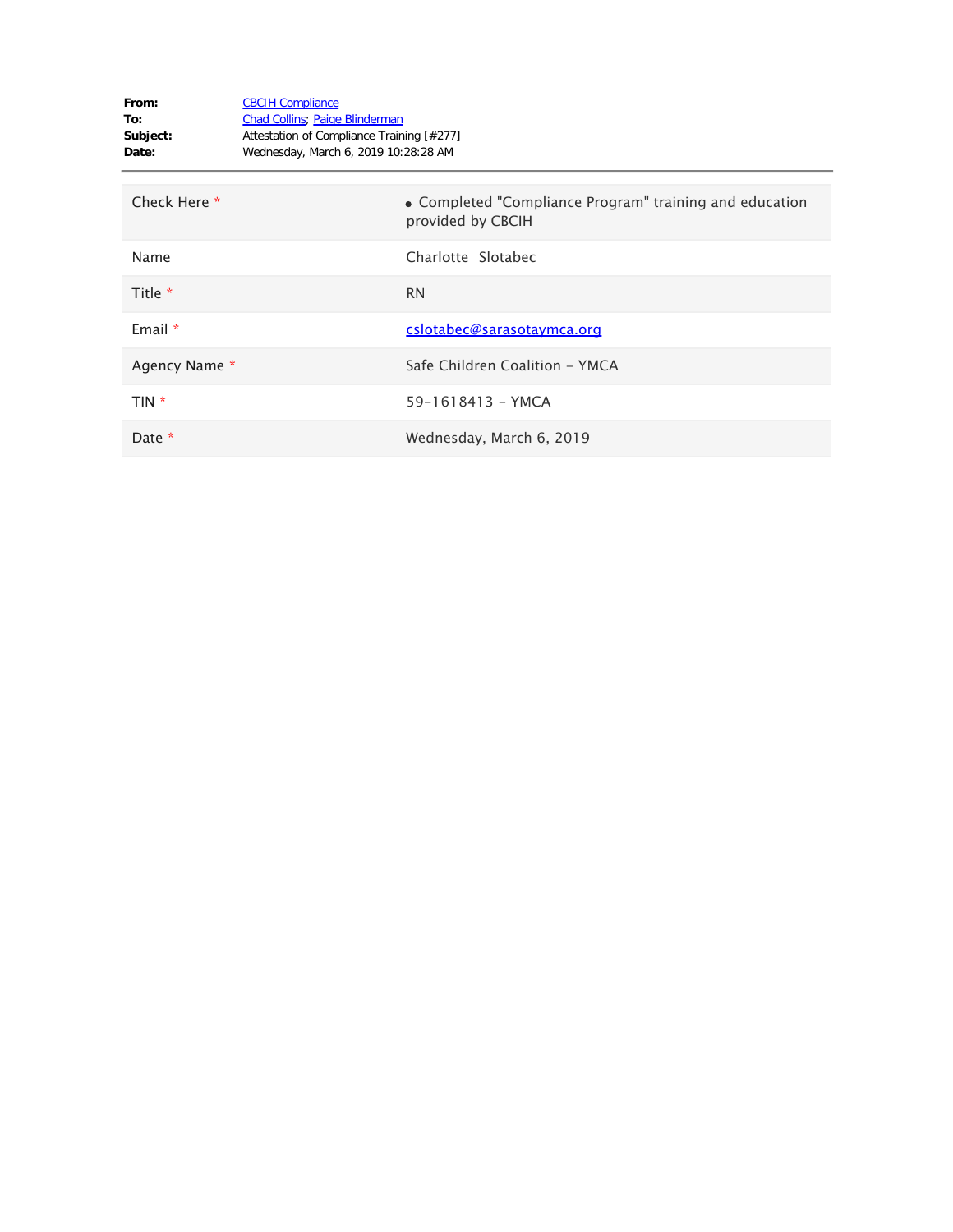| From:<br>To:<br>Subject:<br>Date: | <b>CBCIH Compliance</b><br><b>Chad Collins</b> ; Paige Blinderman<br>Attestation of Compliance Training [#278]<br>Wednesday, March 6, 2019 11:38:46 AM |                                                                              |
|-----------------------------------|--------------------------------------------------------------------------------------------------------------------------------------------------------|------------------------------------------------------------------------------|
| Check Here *                      |                                                                                                                                                        | • Completed "Compliance Program" training and education<br>provided by CBCIH |
| Name                              |                                                                                                                                                        | Melanie kranker                                                              |
| Title *                           |                                                                                                                                                        | behavioral health supervisor                                                 |
| Email $*$                         |                                                                                                                                                        | Melanie.kranker@cckids.net                                                   |
| Agency Name *                     |                                                                                                                                                        | Communities Connected for Kids - CCK                                         |
| TIN *                             |                                                                                                                                                        | $46 - 0908479 - CCK$                                                         |
| Date *                            |                                                                                                                                                        | Wednesday, March 6, 2019                                                     |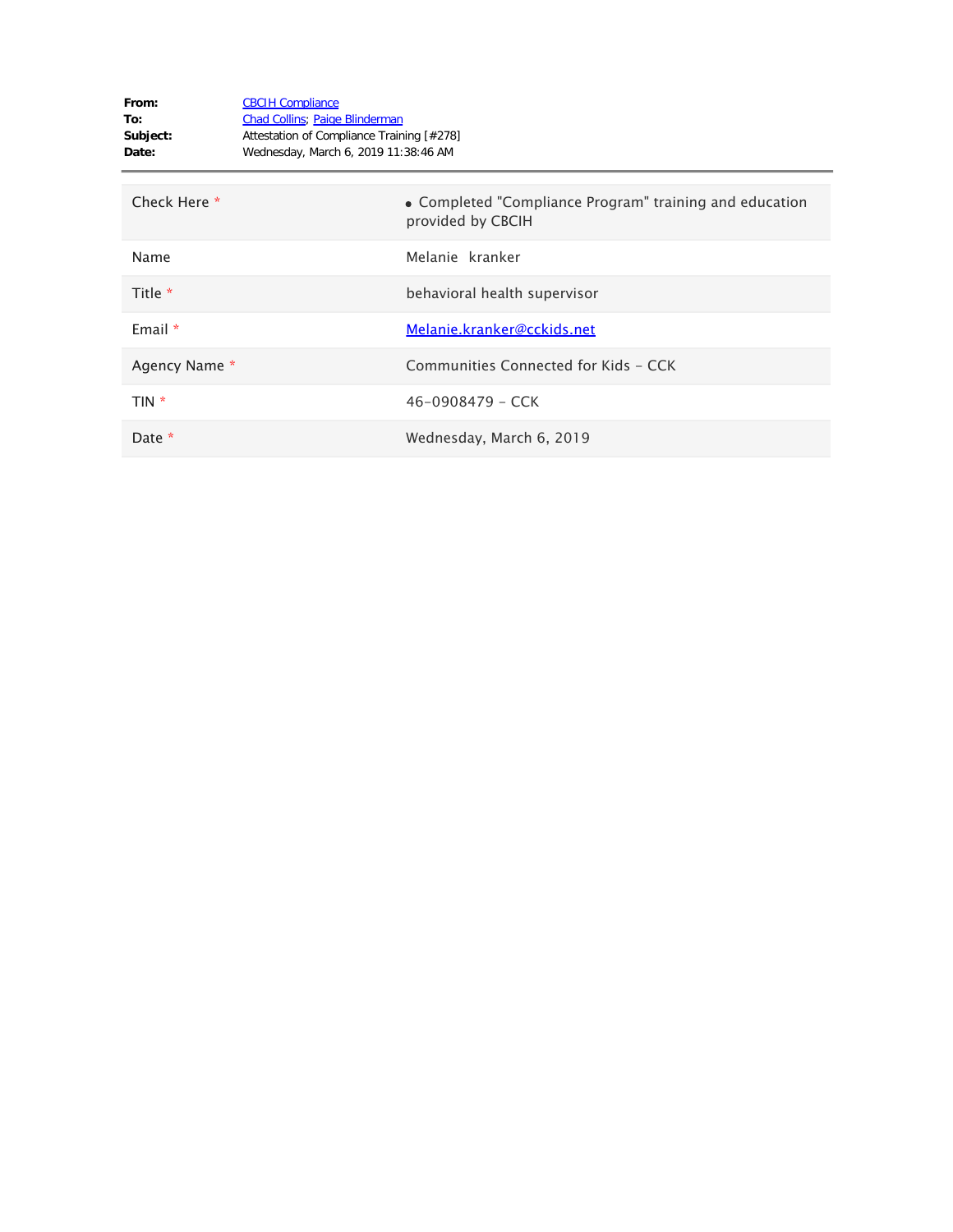| From:<br>To:<br>Subject:<br>Date: | <b>CBCIH Compliance</b><br><b>Chad Collins</b> ; Paige Blinderman<br>Attestation of Compliance Training [#279]<br>Wednesday, March 6, 2019 2:26:00 PM |                                                                              |
|-----------------------------------|-------------------------------------------------------------------------------------------------------------------------------------------------------|------------------------------------------------------------------------------|
| Check Here *                      |                                                                                                                                                       | • Completed "Compliance Program" training and education<br>provided by CBCIH |
| Name                              |                                                                                                                                                       | gayle hicks                                                                  |
| Title *                           |                                                                                                                                                       | NCC                                                                          |
| Email $*$                         |                                                                                                                                                       | gayle.hicks@embracefamilies.org                                              |
| Agency Name *                     |                                                                                                                                                       | Community Based Care of Central Florida - CBCCFL                             |
| TIN *                             |                                                                                                                                                       | $01 - 0631375 - CBCCFL$                                                      |
| Date *                            |                                                                                                                                                       | Wednesday, March 6, 2019                                                     |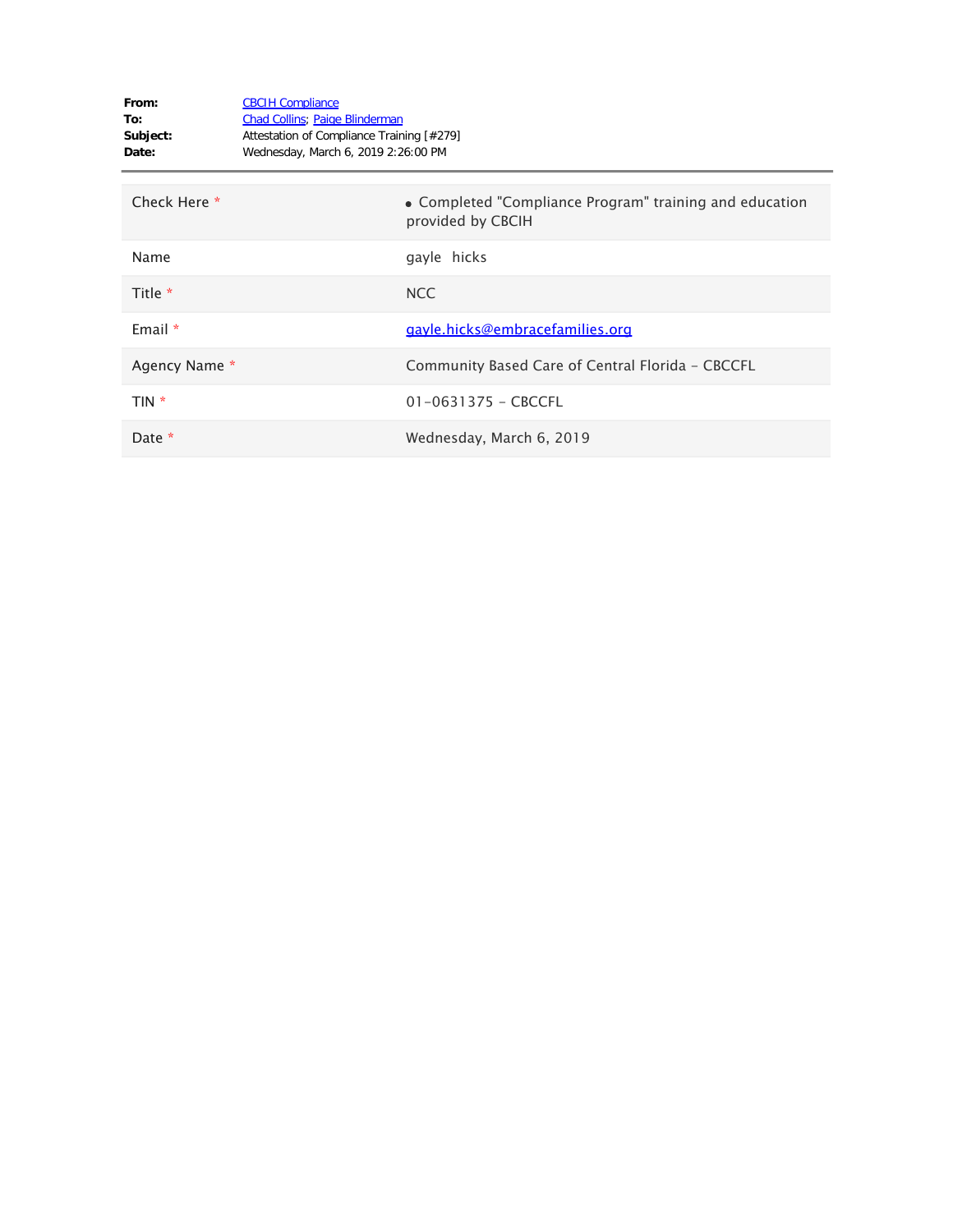| From:<br>To:<br>Subject:<br>Date: | <b>CBCIH Compliance</b><br><b>Chad Collins</b> ; Paige Blinderman<br>Attestation of Compliance Training [#280]<br>Wednesday, March 6, 2019 2:46:50 PM |                                                                              |
|-----------------------------------|-------------------------------------------------------------------------------------------------------------------------------------------------------|------------------------------------------------------------------------------|
| Check Here *                      |                                                                                                                                                       | • Completed "Compliance Program" training and education<br>provided by CBCIH |
| Name                              |                                                                                                                                                       | Melanie Simmons                                                              |
| Title *                           |                                                                                                                                                       | <b>RN Nurse Care Coordinator</b>                                             |
| Email $*$                         |                                                                                                                                                       | msimmons@sarasotaymca.org                                                    |
| Agency Name *                     |                                                                                                                                                       | Safe Children Coalition - YMCA                                               |
| TIN *                             |                                                                                                                                                       | 59-1618413 - YMCA                                                            |
| Date *                            |                                                                                                                                                       | Wednesday, March 6, 2019                                                     |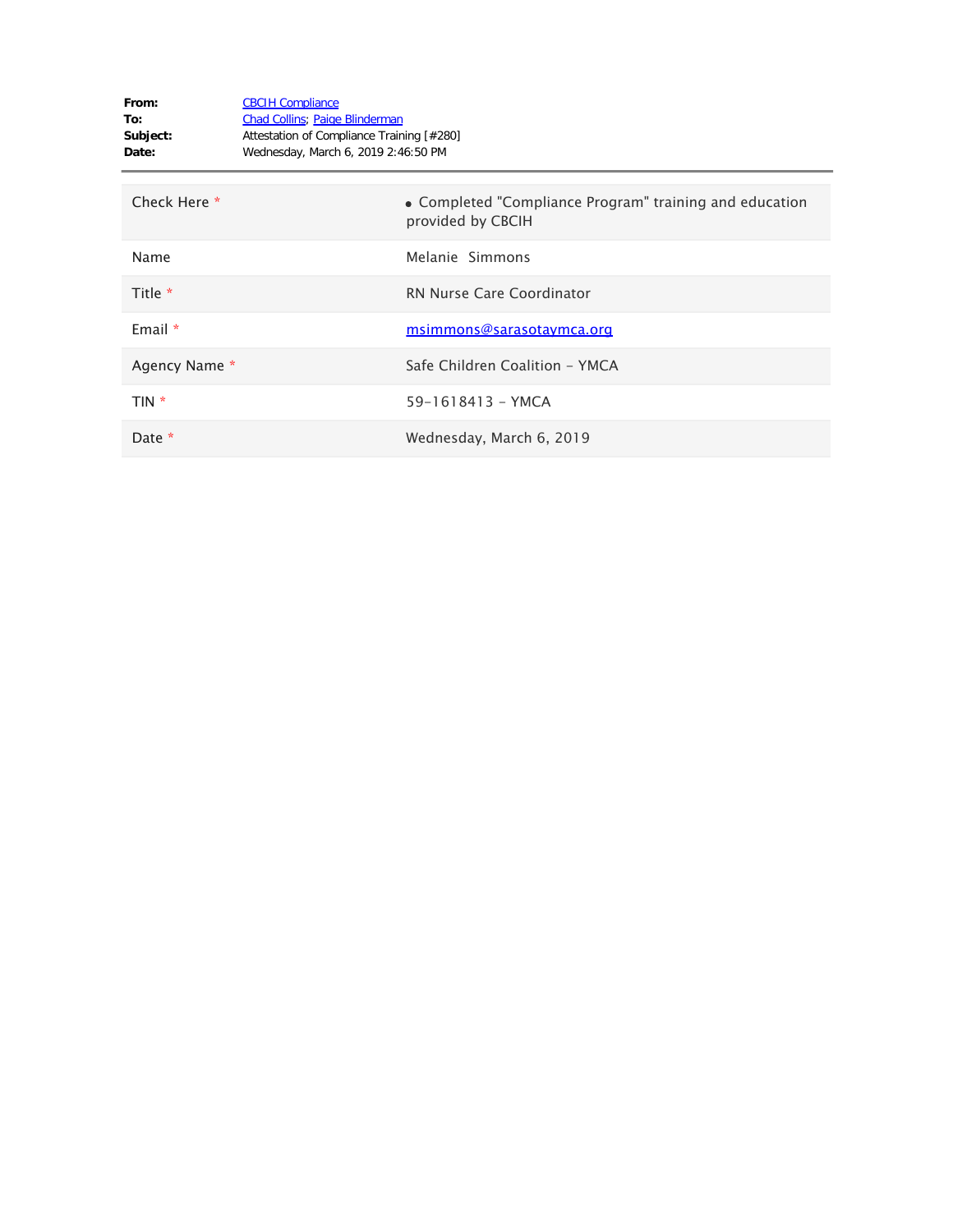| From:<br>To:<br>Subject:<br>Date: | <b>CBCIH Compliance</b><br><b>Chad Collins</b> ; Paige Blinderman<br>Attestation of Compliance Training [#281]<br>Wednesday, March 6, 2019 3:15:19 PM |
|-----------------------------------|-------------------------------------------------------------------------------------------------------------------------------------------------------|
| Check Here *                      | • Completed "Compliance Program" training and education<br>provided by CBCIH                                                                          |
| Name                              | Amy Moncion                                                                                                                                           |
| Title $*$                         | Clinical Utilziation Manager/BHC                                                                                                                      |
| Email $*$                         | <u>amy.moncion@embracefamilies.org</u>                                                                                                                |
| Agency Name *                     | Community Based Care of Central Florida - CBCCFL                                                                                                      |
| TIN *                             | $01 - 0631375 - CBCCFL$                                                                                                                               |
| Date *                            | Wednesday, March 6, 2019                                                                                                                              |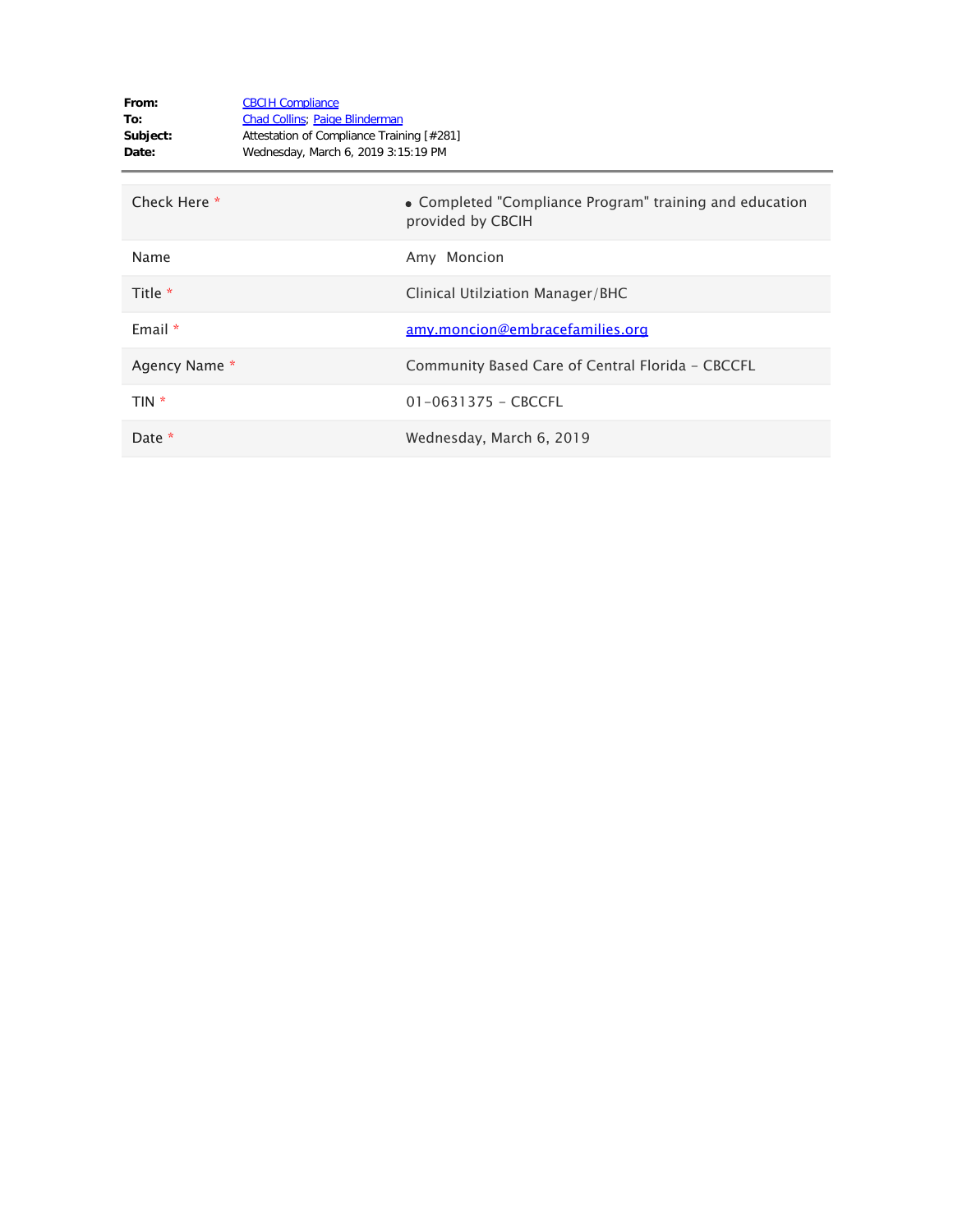| From:<br>To:<br>Subject:<br>Date: | <b>CBCIH Compliance</b><br><b>Chad Collins</b> ; Paige Blinderman<br>Attestation of Compliance Training [#282]<br>Thursday, March 7, 2019 1:21:38 PM |                                                                              |
|-----------------------------------|------------------------------------------------------------------------------------------------------------------------------------------------------|------------------------------------------------------------------------------|
| Check Here *                      |                                                                                                                                                      | • Completed "Compliance Program" training and education<br>provided by CBCIH |
| Name                              |                                                                                                                                                      | Gade Duerksen                                                                |
| Title *                           |                                                                                                                                                      | Director of Clinical Services                                                |
| Email $*$                         |                                                                                                                                                      | gade.duerksen@pfsf.org                                                       |
| Agency Name *                     |                                                                                                                                                      | Partnership for Strong Families - PFSF                                       |
| TIN *                             |                                                                                                                                                      | $03 - 0423150 - PFSF$                                                        |
| Date *                            |                                                                                                                                                      | Thursday, March 7, 2019                                                      |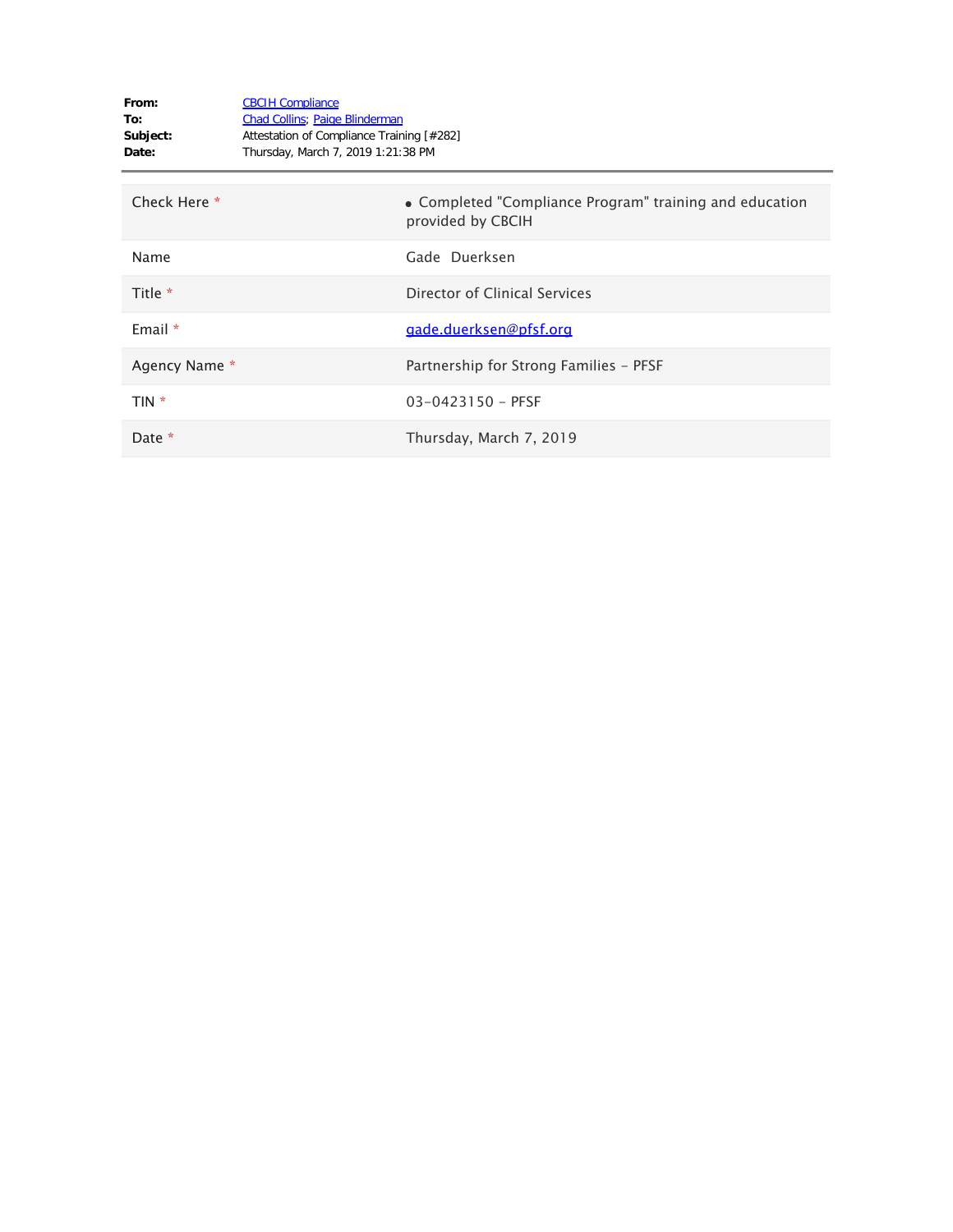| From:<br>To:<br>Subject:<br>Date: | <b>CBCIH Compliance</b><br><b>Chad Collins</b> ; Paige Blinderman<br>Attestation of Compliance Training [#283]<br>Friday, March 8, 2019 8:56:33 AM |                                                                              |
|-----------------------------------|----------------------------------------------------------------------------------------------------------------------------------------------------|------------------------------------------------------------------------------|
| Check Here *                      |                                                                                                                                                    | • Completed "Compliance Program" training and education<br>provided by CBCIH |
| Name                              |                                                                                                                                                    | Amy Hood                                                                     |
| Title *                           |                                                                                                                                                    | Behavioral Health Care Coordinator                                           |
| Email $*$                         |                                                                                                                                                    | amy.hood@fssnf.org                                                           |
| Agency Name *                     |                                                                                                                                                    | Family Support Services of North Florida - FSSNF                             |
| TIN *                             |                                                                                                                                                    | 59-3759863 - FSSNF                                                           |
| Date *                            |                                                                                                                                                    | Friday, March 8, 2019                                                        |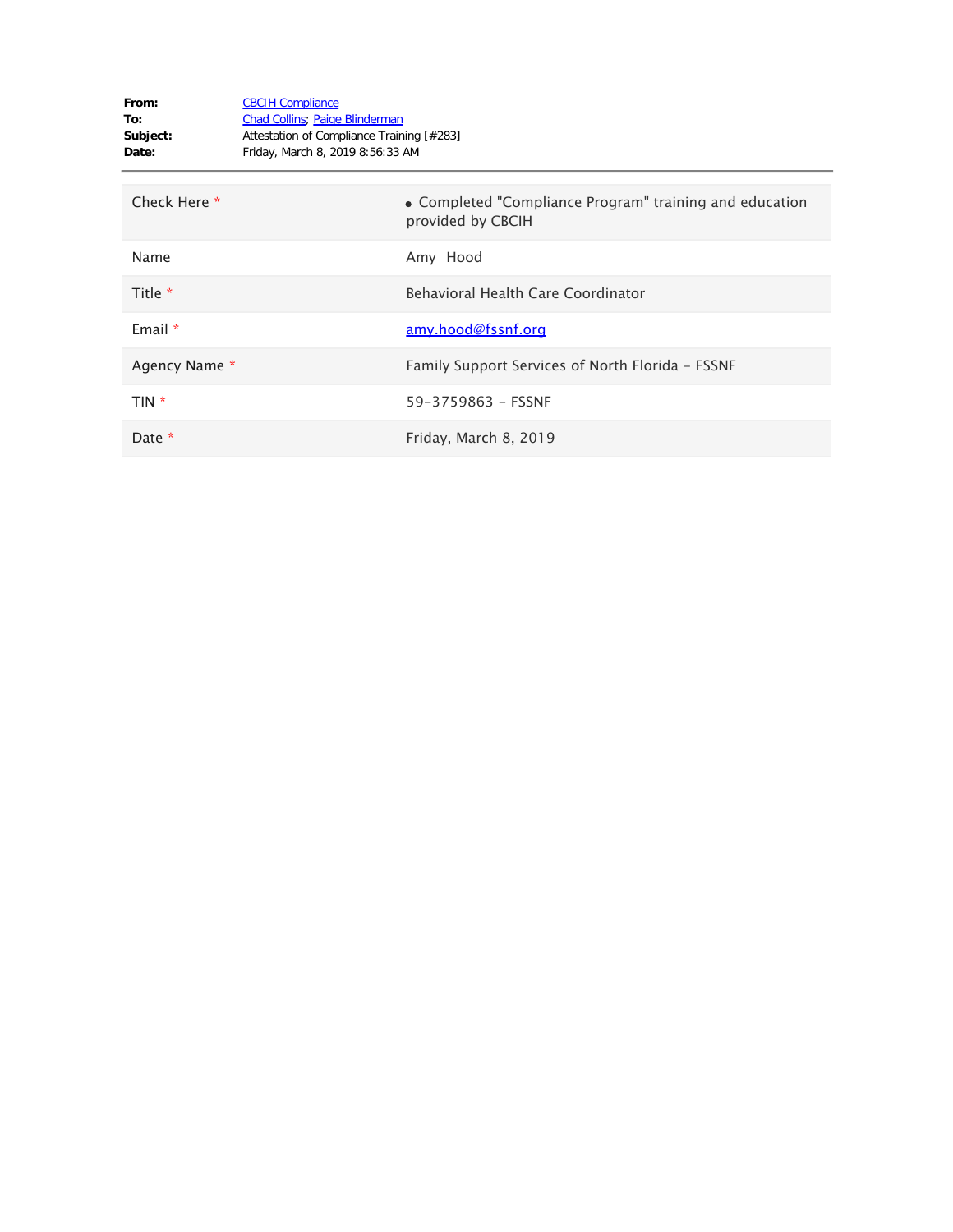| From:<br>To:<br>Subject:<br>Date: | <b>CBCIH Compliance</b><br><b>Chad Collins</b> ; Paige Blinderman<br>Attestation of Compliance Training [#284]<br>Friday, March 8, 2019 11:36:52 AM |                                                                              |
|-----------------------------------|-----------------------------------------------------------------------------------------------------------------------------------------------------|------------------------------------------------------------------------------|
| Check Here *                      |                                                                                                                                                     | • Completed "Compliance Program" training and education<br>provided by CBCIH |
| Name                              |                                                                                                                                                     | Pebbles Edelman                                                              |
| Title *                           |                                                                                                                                                     | Sr VP of Clinical and Community Services                                     |
| Email $*$                         |                                                                                                                                                     | pebbles.edelman@pfsf.org                                                     |
| Agency Name *                     |                                                                                                                                                     | Partnership for Strong Families - PFSF                                       |
| TIN *                             |                                                                                                                                                     | $03 - 0423150 - PFSF$                                                        |
| Date *                            |                                                                                                                                                     | Friday, March 8, 2019                                                        |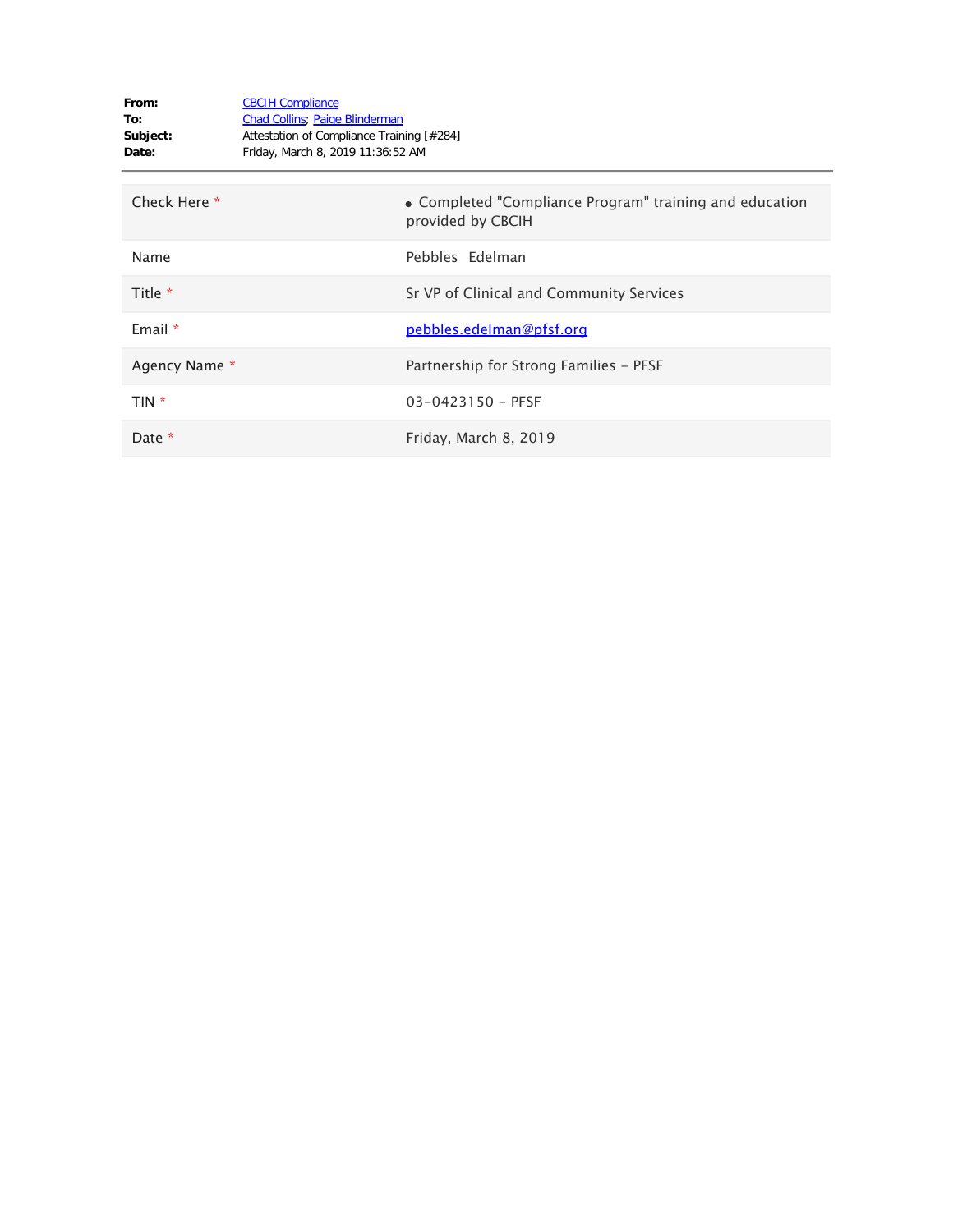| From:<br>To:<br>Subject:<br>Date: | <b>CBCIH Compliance</b><br><b>Chad Collins</b> ; Paige Blinderman<br>Attestation of Compliance Training [#285]<br>Friday, March 8, 2019 2:11:11 PM |                                                                              |
|-----------------------------------|----------------------------------------------------------------------------------------------------------------------------------------------------|------------------------------------------------------------------------------|
| Check Here *                      |                                                                                                                                                    | • Completed "Compliance Program" training and education<br>provided by CBCIH |
| Name                              |                                                                                                                                                    | Sharon Surrency                                                              |
| Title *                           |                                                                                                                                                    | Nurse Care Coordinator                                                       |
| Email $*$                         |                                                                                                                                                    | sharon.surrency@pfsf.org                                                     |
| Agency Name *                     |                                                                                                                                                    | Partnership for Strong Families - PFSF                                       |
| TIN *                             |                                                                                                                                                    | 03-0423150 - PFSF                                                            |
| Date *                            |                                                                                                                                                    | Friday, March 8, 2019                                                        |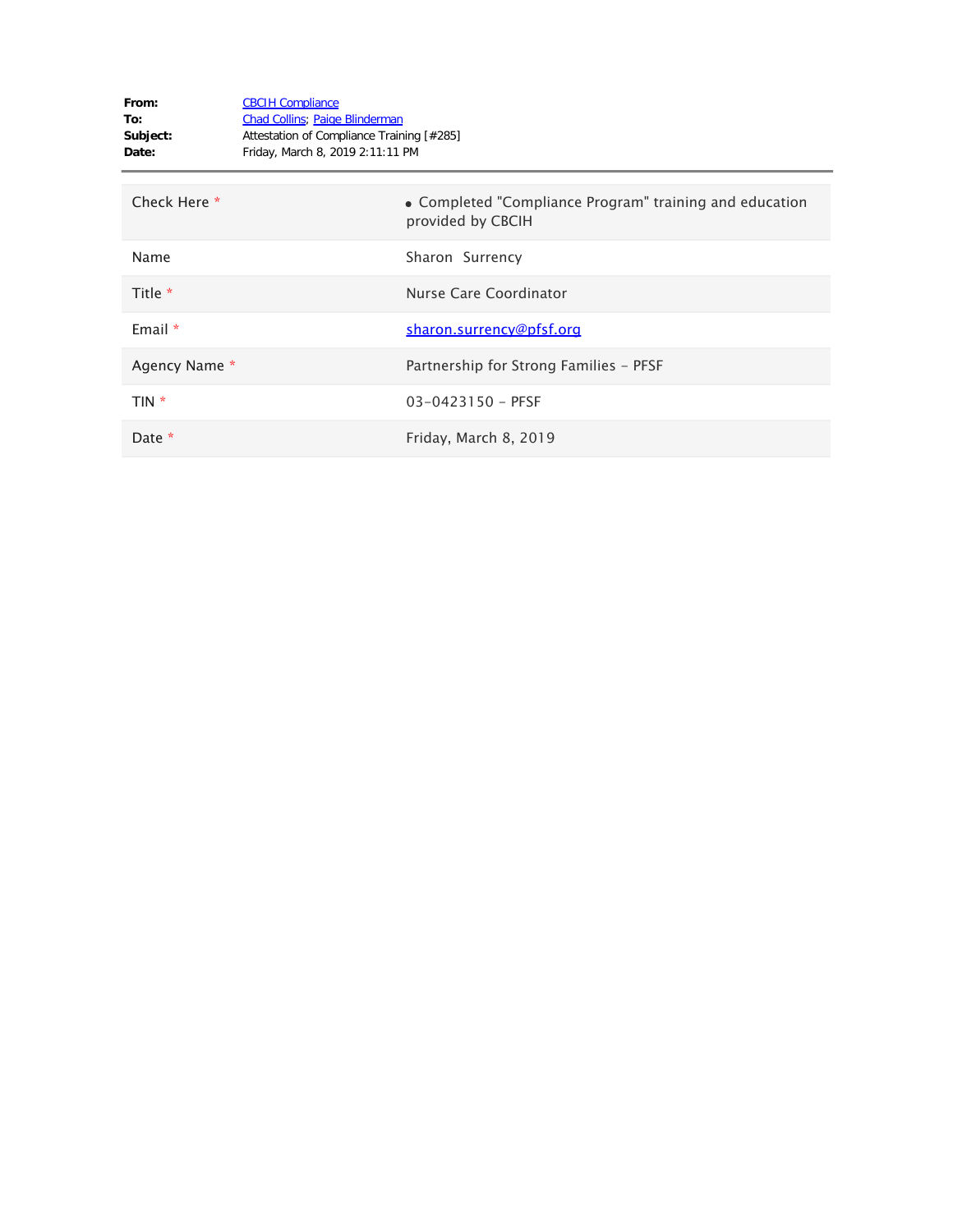| From:<br>To:<br>Subject:<br>Date: | <b>CBCIH Compliance</b><br><b>Chad Collins</b> ; Paige Blinderman<br>Attestation of Compliance Training [#287]<br>Friday, March 8, 2019 3:30:20 PM |                                                                              |
|-----------------------------------|----------------------------------------------------------------------------------------------------------------------------------------------------|------------------------------------------------------------------------------|
| Check Here *                      |                                                                                                                                                    | • Completed "Compliance Program" training and education<br>provided by CBCIH |
| Name                              |                                                                                                                                                    | SHAREE LINO COVIL                                                            |
| Title $*$                         |                                                                                                                                                    | Director of Integrated Health                                                |
| Email $*$                         |                                                                                                                                                    | scovil@heartlandforchildren.org                                              |
| Agency Name *                     |                                                                                                                                                    | Heartland for Children - HFC                                                 |
| TIN *                             |                                                                                                                                                    | $02 - 0619609 - HFC$                                                         |
| Date $*$                          |                                                                                                                                                    | Friday, March 8, 2019                                                        |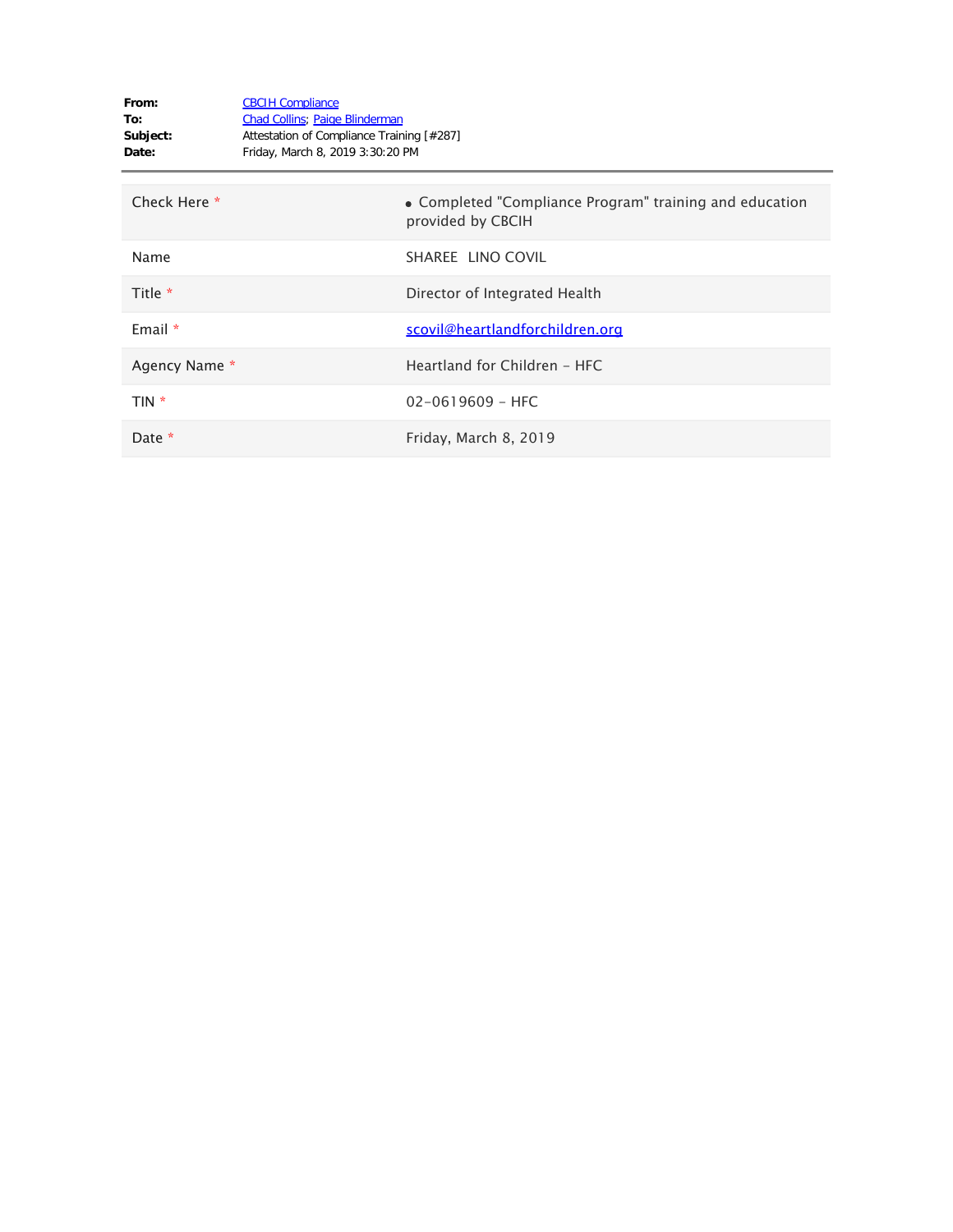| From:<br>To:<br>Subject:<br>Date: | <b>CBCIH Compliance</b><br><b>Chad Collins</b> ; Paige Blinderman<br>Attestation of Compliance Training [#288]<br>Friday, March 8, 2019 3:38:22 PM |                                                                              |
|-----------------------------------|----------------------------------------------------------------------------------------------------------------------------------------------------|------------------------------------------------------------------------------|
| Check Here *                      |                                                                                                                                                    | • Completed "Compliance Program" training and education<br>provided by CBCIH |
| Name                              |                                                                                                                                                    | Jessica Austin                                                               |
| Title *                           |                                                                                                                                                    | Nurse Care Coordinator                                                       |
| Email $*$                         |                                                                                                                                                    | jaustin4@heartlandforchildren.org                                            |
| Agency Name *                     |                                                                                                                                                    | Heartland for Children - HFC                                                 |
| TIN *                             |                                                                                                                                                    | $02 - 0619609 - HFC$                                                         |
| Date $*$                          |                                                                                                                                                    | Friday, March 8, 2019                                                        |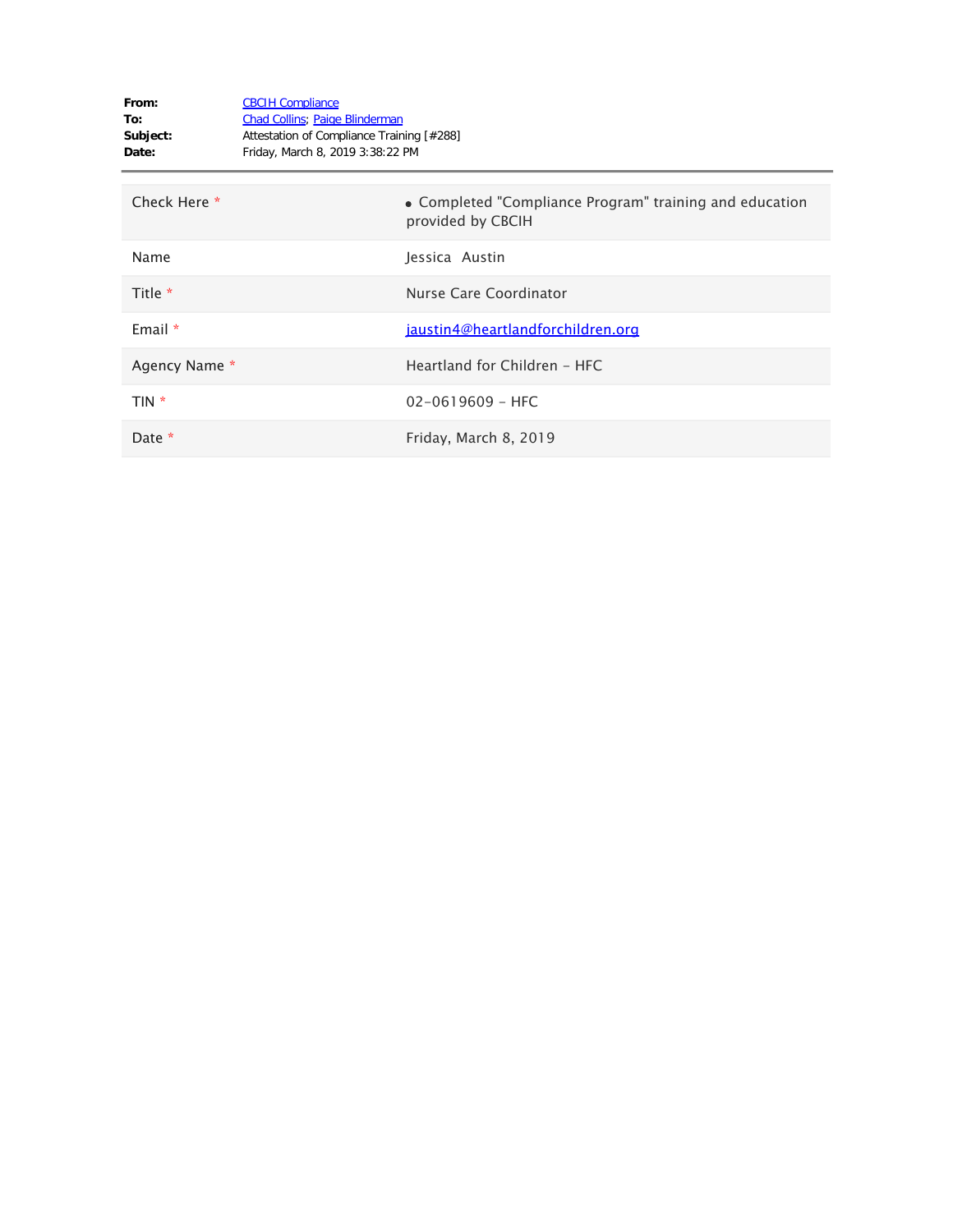| From:<br>To:<br>Subject:<br>Date: | <b>CBCIH Compliance</b><br><b>Chad Collins</b> ; Paige Blinderman<br>Attestation of Compliance Training [#289]<br>Friday, March 8, 2019 3:40:58 PM |                                                                              |
|-----------------------------------|----------------------------------------------------------------------------------------------------------------------------------------------------|------------------------------------------------------------------------------|
| Check Here *                      |                                                                                                                                                    | • Completed "Compliance Program" training and education<br>provided by CBCIH |
| Name                              |                                                                                                                                                    | Sherrelle Brown                                                              |
| Title *                           |                                                                                                                                                    | Clinical Services Specialist                                                 |
| Email $*$                         |                                                                                                                                                    | sbrown29@heartlandforchildren.org                                            |
| Agency Name *                     |                                                                                                                                                    | Heartland for Children - HFC                                                 |
| TIN <sup>*</sup>                  |                                                                                                                                                    | $02 - 0619609 - HFC$                                                         |
| Date *                            |                                                                                                                                                    | Friday, March 8, 2019                                                        |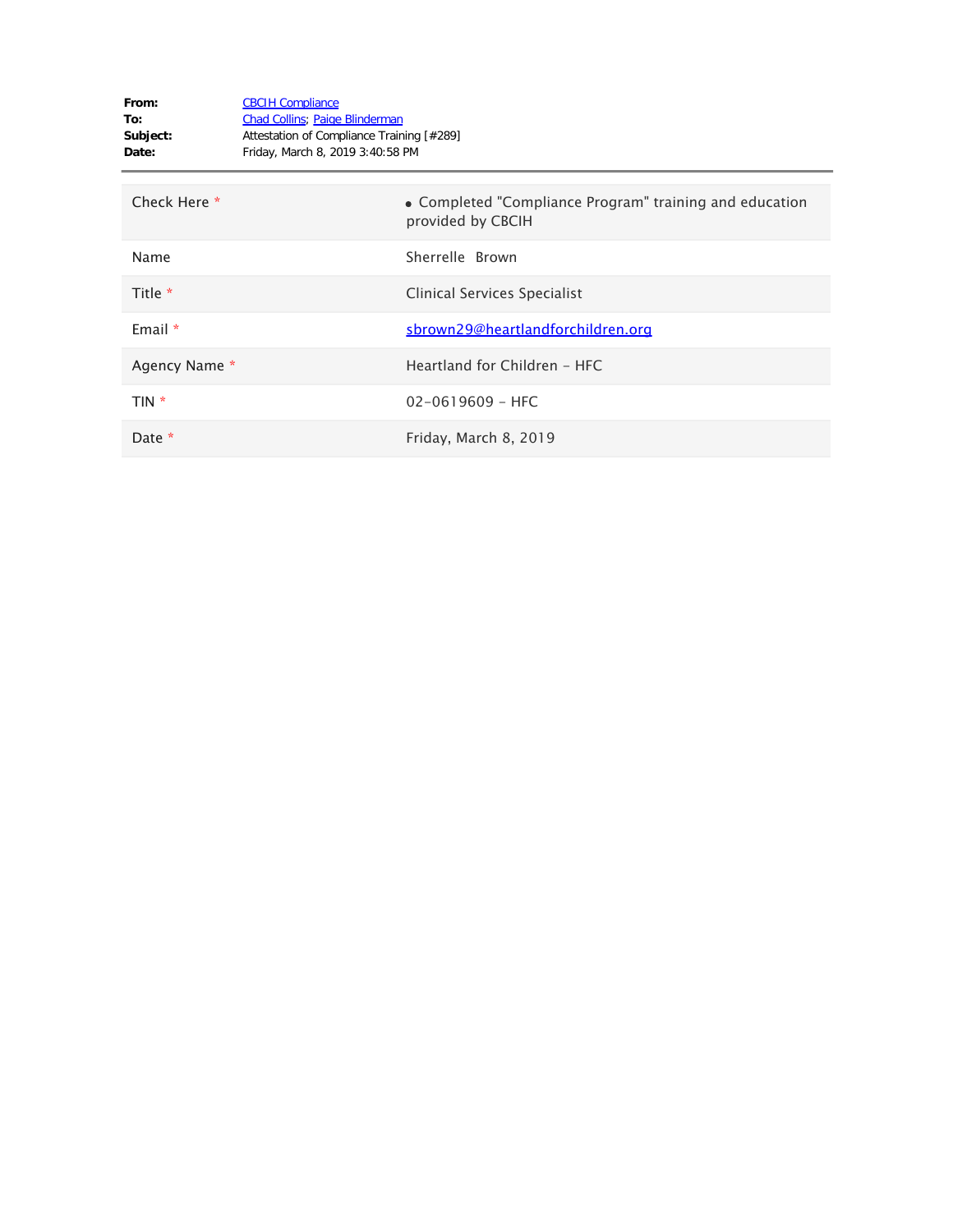| From:<br>To:<br>Subject:<br>Date: | <b>CBCIH Compliance</b><br><b>Chad Collins</b> ; Paige Blinderman<br>Attestation of Compliance Training [#290]<br>Monday, March 11, 2019 1:10:38 PM |                                                                              |
|-----------------------------------|-----------------------------------------------------------------------------------------------------------------------------------------------------|------------------------------------------------------------------------------|
| Check Here *                      |                                                                                                                                                     | • Completed "Compliance Program" training and education<br>provided by CBCIH |
| Name                              |                                                                                                                                                     | DOROTHY MCKINZIE                                                             |
| Title *                           |                                                                                                                                                     | ELIGIBILITY SPECIALIST/ICAMA                                                 |
| Email $*$                         |                                                                                                                                                     | dorothy.mckinzie@pfsf.org                                                    |
| Agency Name *                     |                                                                                                                                                     | Partnership for Strong Families - PFSF                                       |
| TIN <sup>*</sup>                  |                                                                                                                                                     | $03 - 0423150 - PFSF$                                                        |
| Date *                            |                                                                                                                                                     | Friday, February 22, 2019                                                    |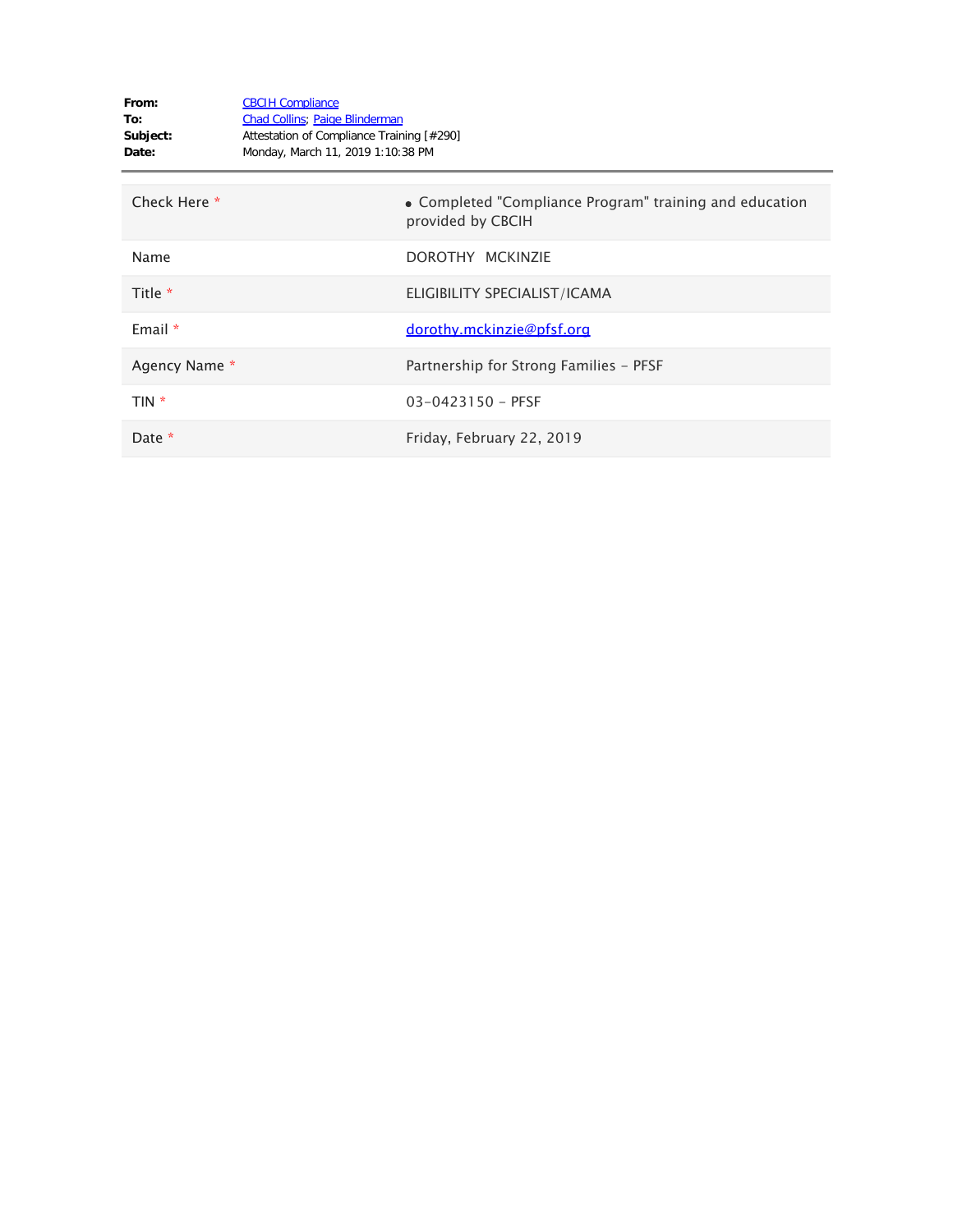| From:<br>To:<br>Subject:<br>Date: | <b>CBCIH Compliance</b><br><b>Chad Collins</b> ; Paige Blinderman<br>Attestation of Compliance Training [#291]<br>Monday, March 11, 2019 1:10:50 PM |                                                                              |
|-----------------------------------|-----------------------------------------------------------------------------------------------------------------------------------------------------|------------------------------------------------------------------------------|
| Check Here *                      |                                                                                                                                                     | • Completed "Compliance Program" training and education<br>provided by CBCIH |
| Name                              |                                                                                                                                                     | Kalan Lawyer                                                                 |
| Title *                           |                                                                                                                                                     | Adoption Eligibilty Specialist                                               |
| Email $*$                         |                                                                                                                                                     | <u>kalan.lawyer@pfsf.org</u>                                                 |
| Agency Name *                     |                                                                                                                                                     | Partnership for Strong Families - PFSF                                       |
| TIN <sup>*</sup>                  |                                                                                                                                                     | 59-1618413 - YMCA                                                            |
| Date *                            |                                                                                                                                                     | Monday, March 11, 2019                                                       |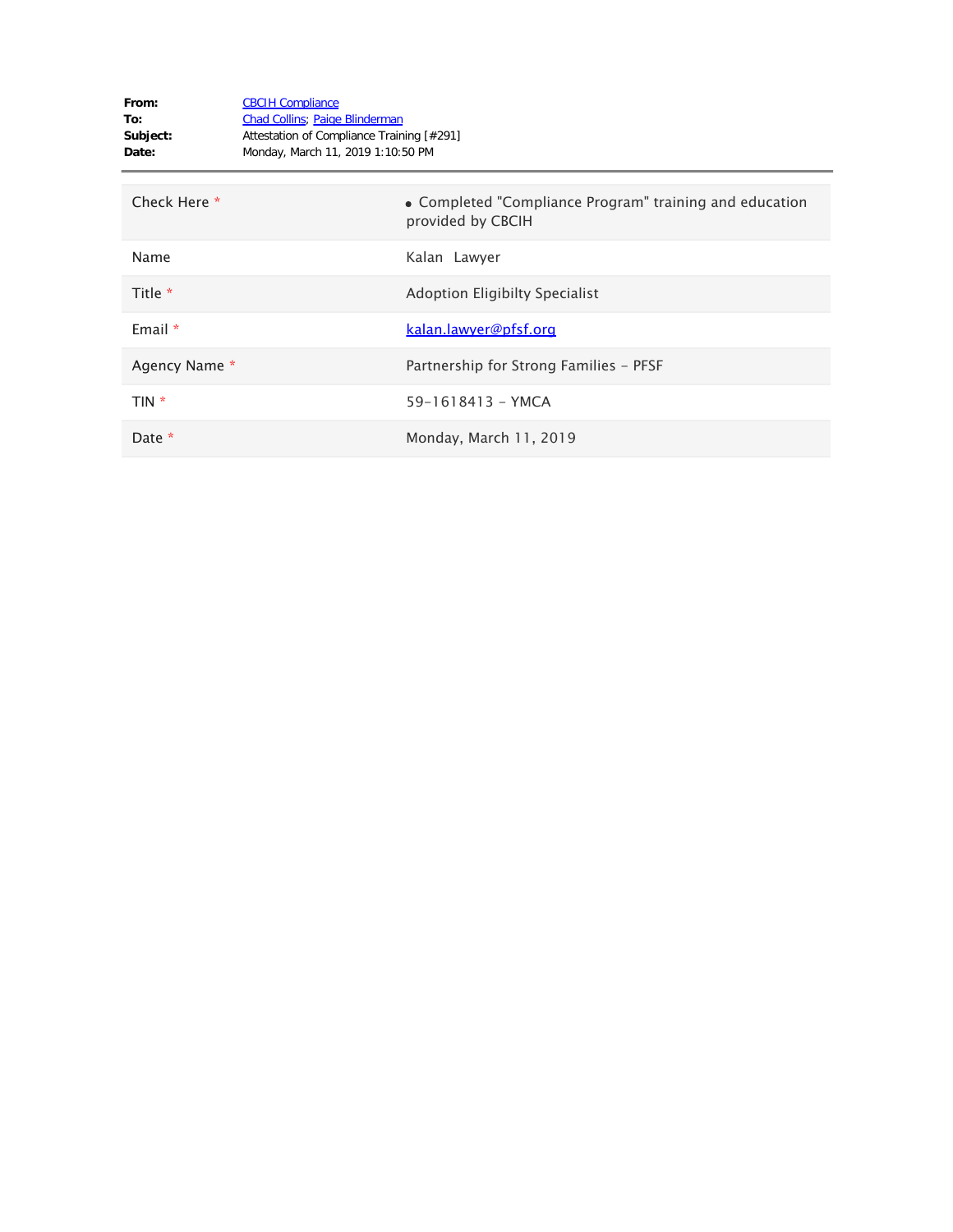| From:<br>To:<br>Subject:<br>Date: | <b>CBCIH Compliance</b><br>Chad Collins; Paige Blinderman<br>Attestation of Compliance Training [#292]<br>Monday, March 11, 2019 1:50:46 PM |                                                                              |
|-----------------------------------|---------------------------------------------------------------------------------------------------------------------------------------------|------------------------------------------------------------------------------|
| Check Here *                      |                                                                                                                                             | • Completed "Compliance Program" training and education<br>provided by CBCIH |
| Name                              |                                                                                                                                             | Barbara Lantz                                                                |
| Title *                           |                                                                                                                                             | Behavioral HealthCoordinator                                                 |
| Email $*$                         |                                                                                                                                             | blantz@cnswfl.org                                                            |
| Agency Name *                     |                                                                                                                                             | Children's Network of Southwest Florida - CNSWFL                             |
| TIN *                             |                                                                                                                                             | 20-4968228 - CNSWFL                                                          |
| Date *                            |                                                                                                                                             | Monday, March 11, 2019                                                       |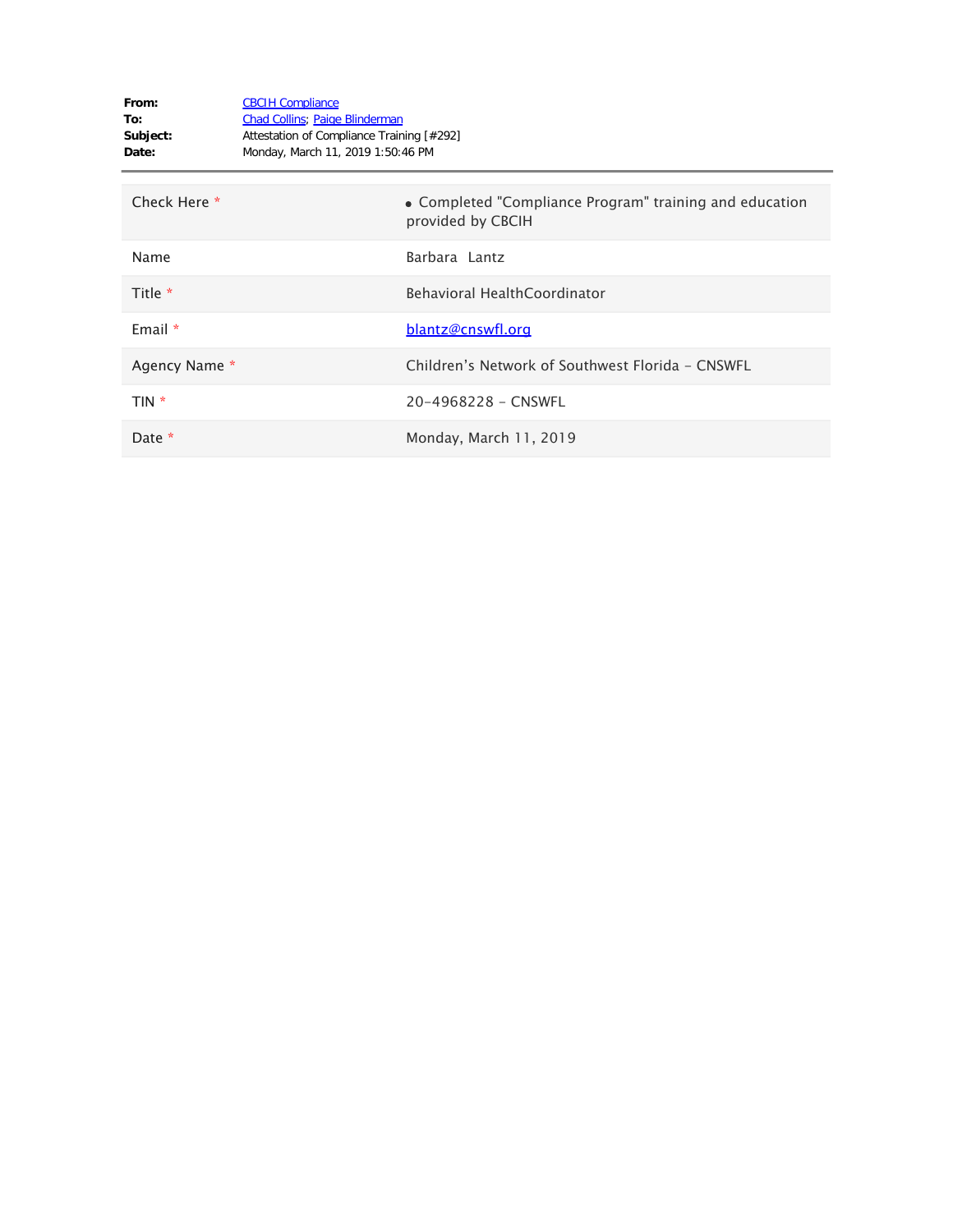| From:<br>To:<br>Subject:<br>Date: | <b>CBCIH Compliance</b><br><b>Chad Collins</b> ; Paige Blinderman<br>Attestation of Compliance Training [#293]<br>Tuesday, March 12, 2019 11:30:42 AM |                                                                              |
|-----------------------------------|-------------------------------------------------------------------------------------------------------------------------------------------------------|------------------------------------------------------------------------------|
| Check Here *                      |                                                                                                                                                       | • Completed "Compliance Program" training and education<br>provided by CBCIH |
| Name                              |                                                                                                                                                       | Lequitha Cooper                                                              |
| Title $*$                         |                                                                                                                                                       | Nurse Coordinator                                                            |
| Email $*$                         |                                                                                                                                                       | lcooper@childnet.us                                                          |
| Agency Name *                     |                                                                                                                                                       | ChildNet - CN                                                                |
| TIN *                             |                                                                                                                                                       | $65 - 1149351 - CN$                                                          |
| Date $*$                          |                                                                                                                                                       | Tuesday, March 12, 2019                                                      |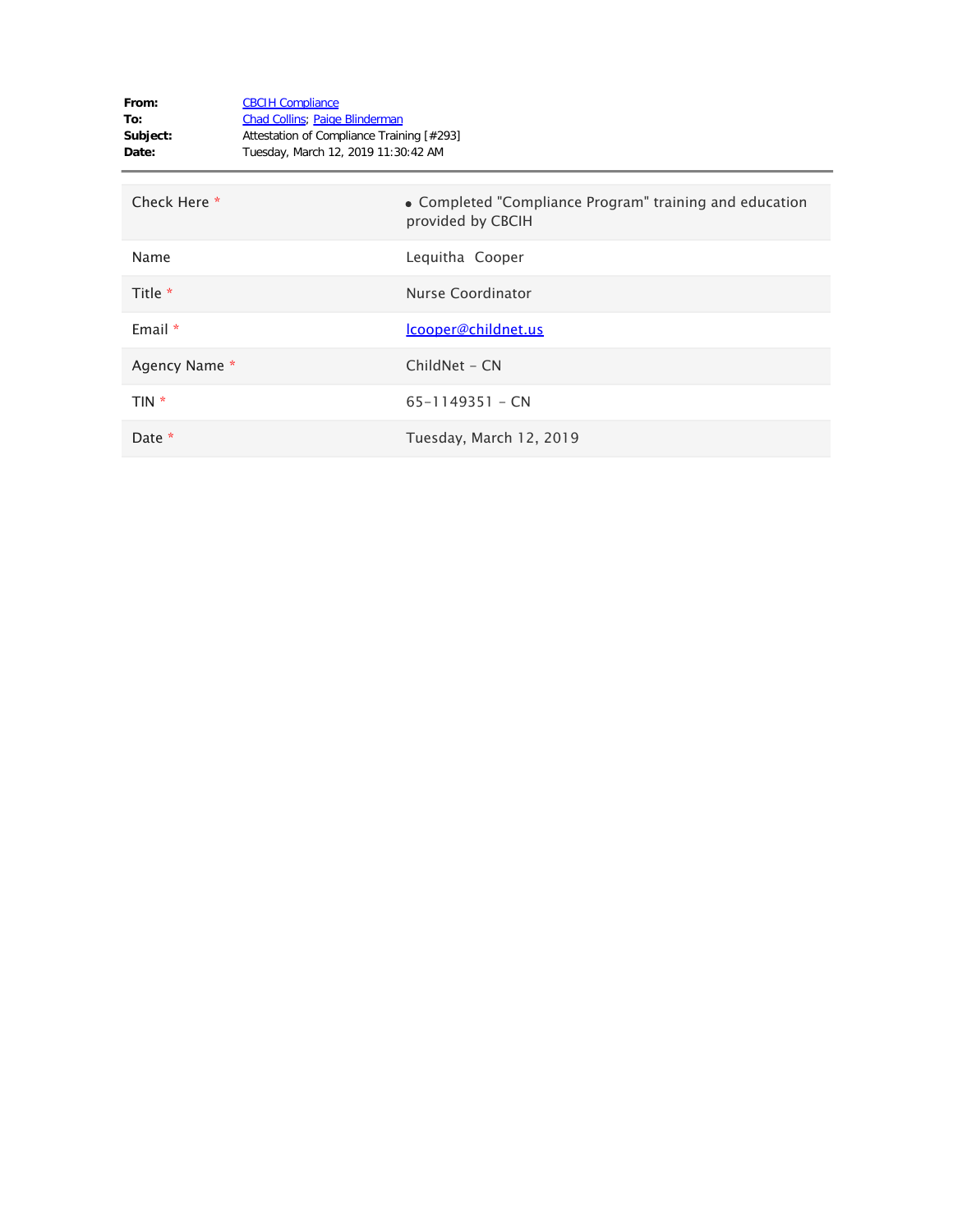| From:<br>To:<br>Subject:<br>Date: | <b>CBCIH Compliance</b><br><b>Chad Collins</b> ; Paige Blinderman<br>Attestation of Compliance Training [#294]<br>Tuesday, March 12, 2019 3:57:04 PM |                                                                              |
|-----------------------------------|------------------------------------------------------------------------------------------------------------------------------------------------------|------------------------------------------------------------------------------|
| Check Here *                      |                                                                                                                                                      | • Completed "Compliance Program" training and education<br>provided by CBCIH |
| Name                              |                                                                                                                                                      | Gayle McTighe                                                                |
| Title $*$                         |                                                                                                                                                      | Assistant Director of Service Coordination                                   |
| Email $*$                         |                                                                                                                                                      | gmctighe@childnet.us                                                         |
| Agency Name *                     |                                                                                                                                                      | ChildNet - CN                                                                |
| TIN *                             |                                                                                                                                                      | $65 - 1149351 - CN$                                                          |
| Date $*$                          |                                                                                                                                                      | Tuesday, March 12, 2019                                                      |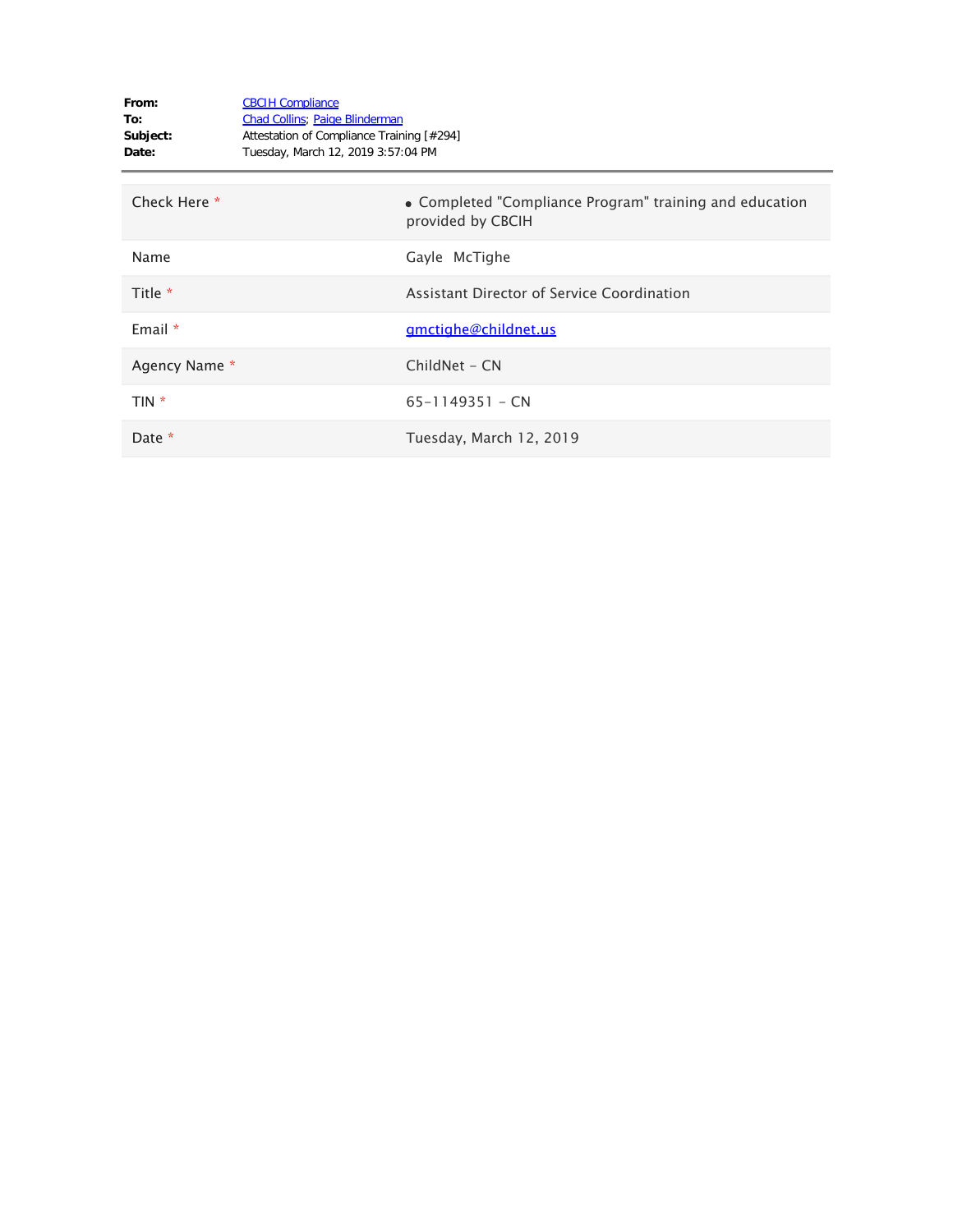| From:<br>To:<br>Subject:<br>Date: | <b>CBCIH Compliance</b><br><b>Chad Collins</b> ; Paige Blinderman<br>Attestation of Compliance Training [#296]<br>Wednesday, March 13, 2019 10:22:32 AM |                                                                              |
|-----------------------------------|---------------------------------------------------------------------------------------------------------------------------------------------------------|------------------------------------------------------------------------------|
| Check Here *                      |                                                                                                                                                         | • Completed "Compliance Program" training and education<br>provided by CBCIH |
| Name                              |                                                                                                                                                         | Jeannette Smith                                                              |
| Title *                           |                                                                                                                                                         | <b>Support Coordinator</b>                                                   |
| Email $*$                         |                                                                                                                                                         | Jeannette.Smith@cbcih.com                                                    |
| Agency Name *                     |                                                                                                                                                         | Community Based Care Integrated Health - CBCIH                               |
| TIN *                             |                                                                                                                                                         | 32-0405411 - CBCIH                                                           |
| Date *                            |                                                                                                                                                         | Saturday, March 9, 2019                                                      |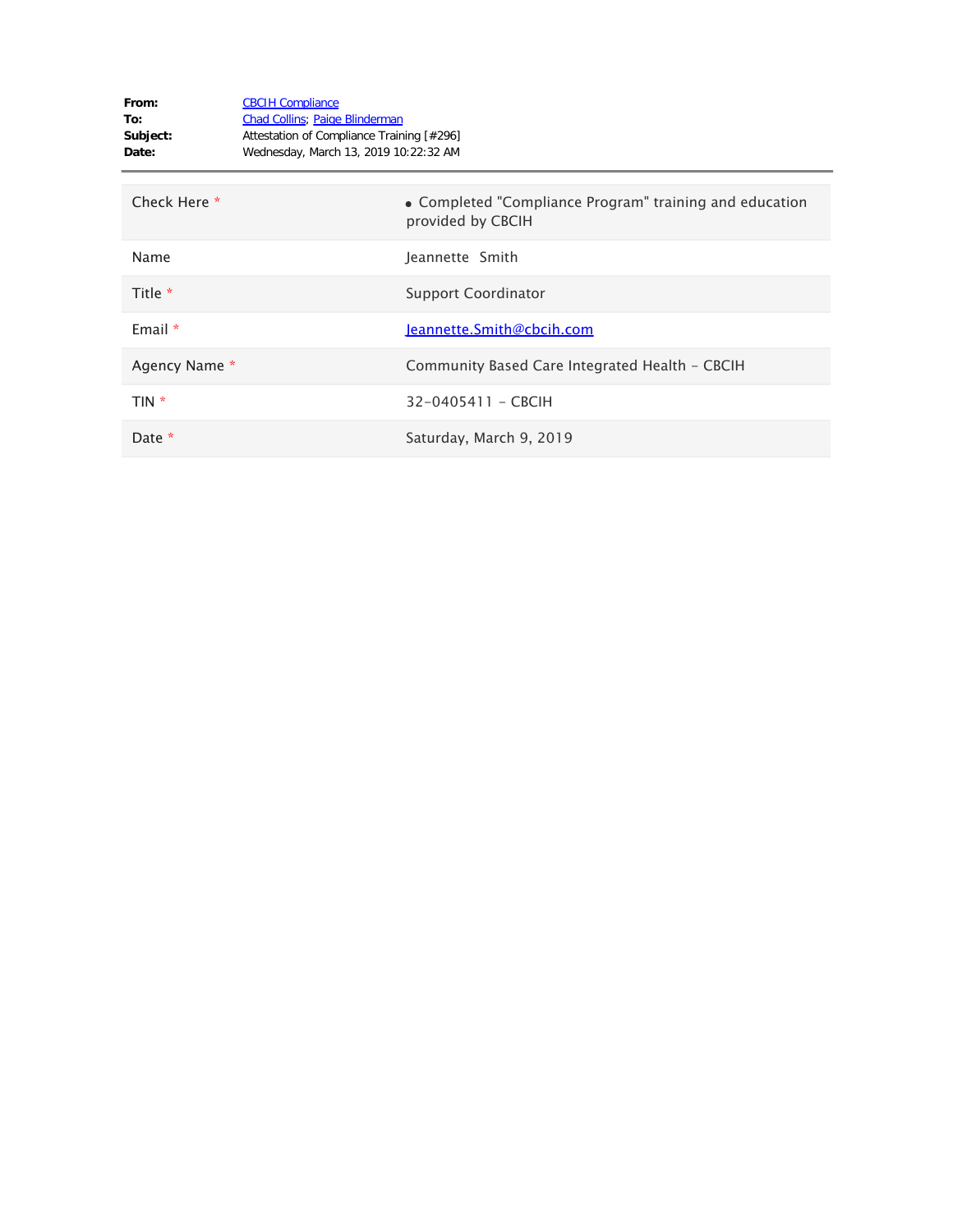| From:<br>To:<br>Subject:<br>Date: | <b>CBCIH Compliance</b><br><b>Chad Collins; Paige Blinderman</b><br>Attestation of Compliance Training [#297]<br>Wednesday, March 13, 2019 10:31:04 AM |                                                                              |
|-----------------------------------|--------------------------------------------------------------------------------------------------------------------------------------------------------|------------------------------------------------------------------------------|
| Check Here *                      |                                                                                                                                                        | • Completed "Compliance Program" training and education<br>provided by CBCIH |
| Name                              |                                                                                                                                                        | Judy Brown                                                                   |
| Title *                           |                                                                                                                                                        | <b>Business Manager</b>                                                      |
| Email $*$                         |                                                                                                                                                        | jbrown@sarasotaymca.org                                                      |
| Agency Name *                     |                                                                                                                                                        | Safe Children Coalition - YMCA                                               |
| TIN *                             |                                                                                                                                                        | 59-1618413 - YMCA                                                            |
| Date *                            |                                                                                                                                                        | Wednesday, March 13, 2019                                                    |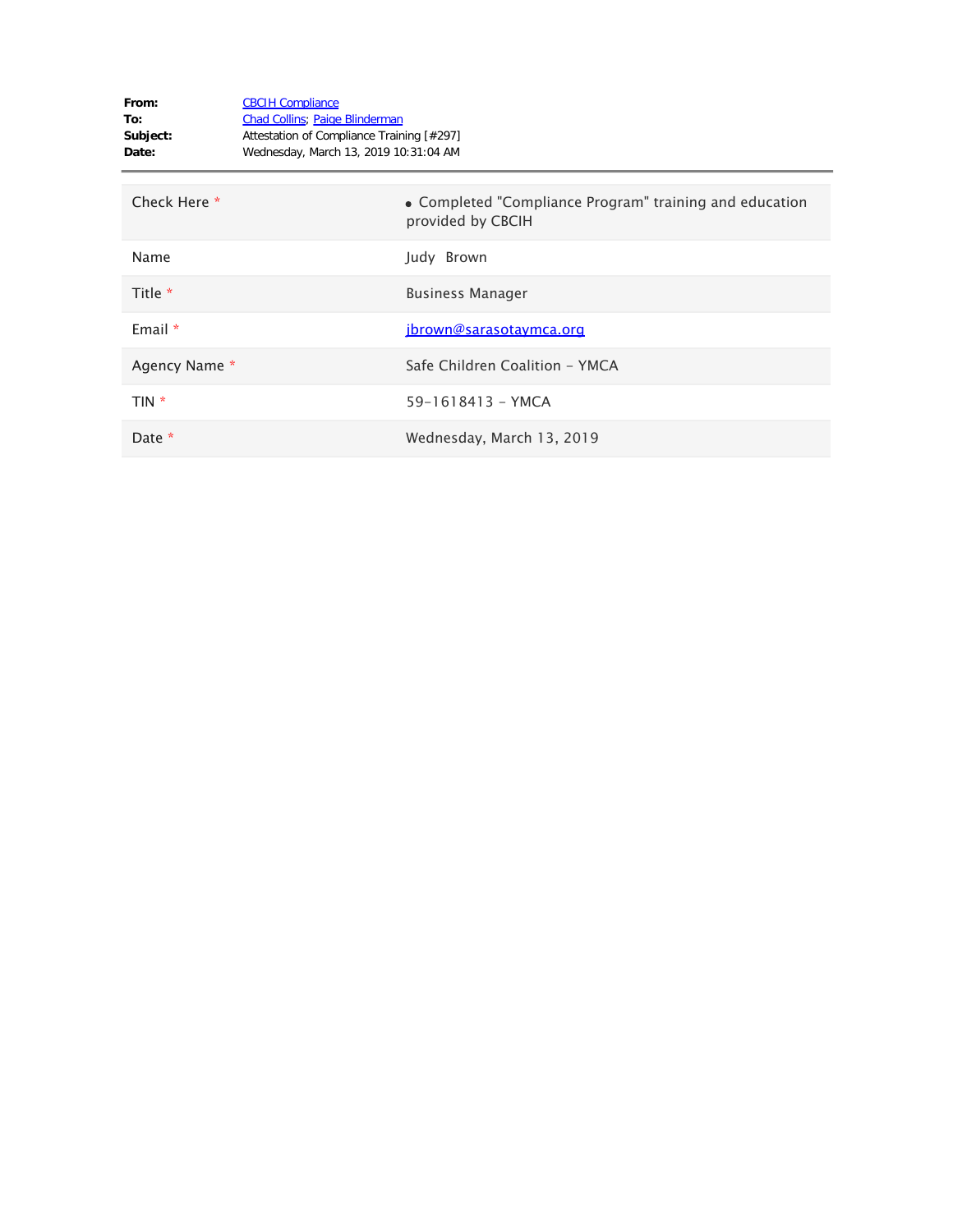| From:<br>To:<br>Subject:<br>Date: | <b>CBCIH Compliance</b><br><b>Chad Collins</b> ; Paige Blinderman<br>Attestation of Compliance Training [#298]<br>Wednesday, March 13, 2019 10:40:01 AM |                                                                              |
|-----------------------------------|---------------------------------------------------------------------------------------------------------------------------------------------------------|------------------------------------------------------------------------------|
| Check Here *                      |                                                                                                                                                         | • Completed "Compliance Program" training and education<br>provided by CBCIH |
| Name                              |                                                                                                                                                         | Lissette Tuttle                                                              |
| Title *                           |                                                                                                                                                         | <b>Behavioral Health Coordinator</b>                                         |
| Email $*$                         |                                                                                                                                                         | lissette.tuttle@cckids.net                                                   |
| Agency Name *                     |                                                                                                                                                         | Communities Connected for Kids - CCK                                         |
| TIN *                             |                                                                                                                                                         | 32-0405411 - CBCIH                                                           |
| Date *                            |                                                                                                                                                         | Wednesday, March 13, 2019                                                    |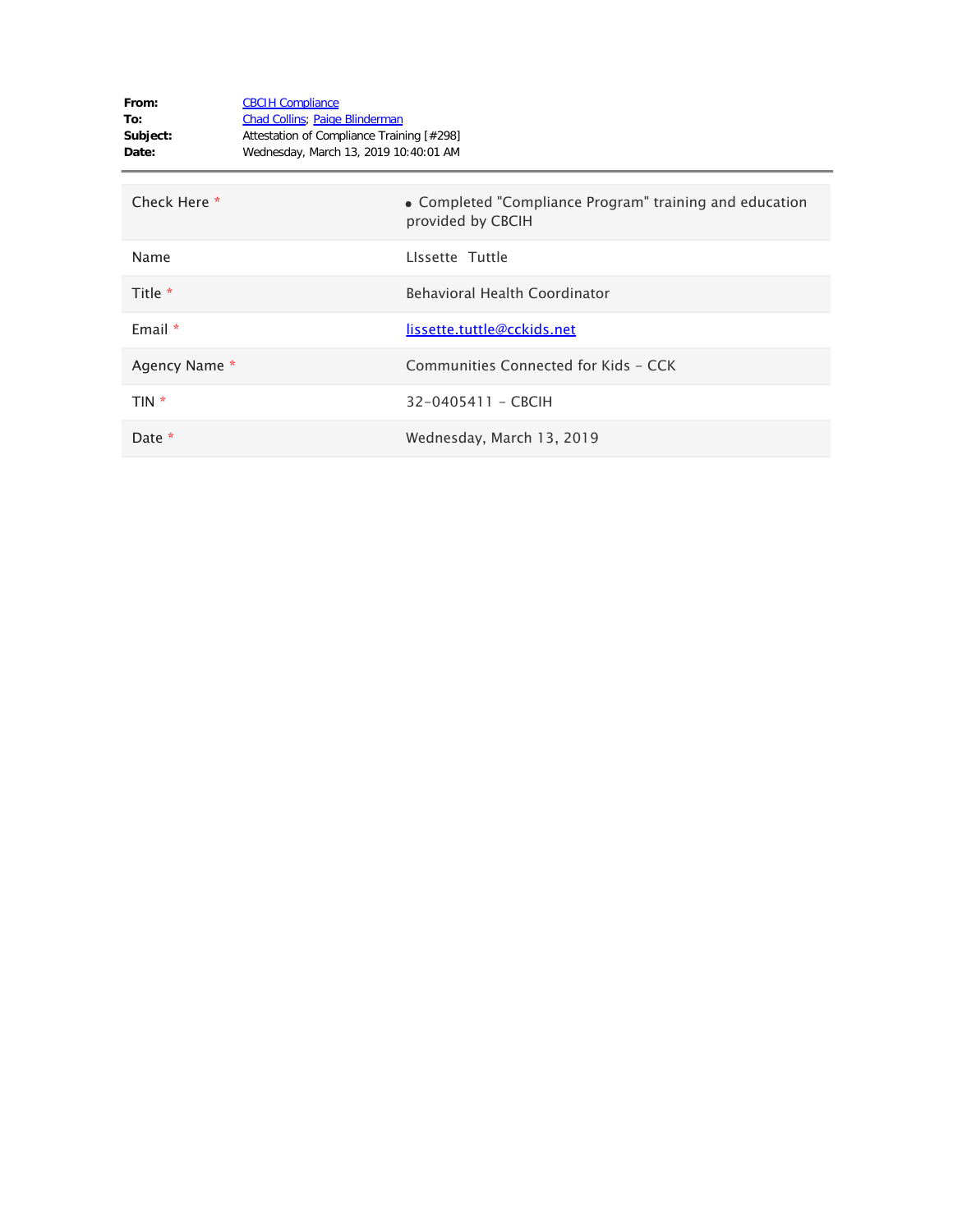| From:<br>To:<br>Subject:<br>Date: | <b>CBCIH Compliance</b><br><b>Chad Collins</b> ; Paige Blinderman<br>Attestation of Compliance Training [#299]<br>Wednesday, March 13, 2019 2:15:07 PM |                                                                              |
|-----------------------------------|--------------------------------------------------------------------------------------------------------------------------------------------------------|------------------------------------------------------------------------------|
| Check Here *                      |                                                                                                                                                        | • Completed "Compliance Program" training and education<br>provided by CBCIH |
| Name                              |                                                                                                                                                        | Casey Robbins                                                                |
| Title *                           |                                                                                                                                                        | Behavioral Health Care Coordinator                                           |
| Email $*$                         |                                                                                                                                                        | crobbins@cnswfl.org                                                          |
| Agency Name *                     |                                                                                                                                                        | Children's Network of Southwest Florida - CNSWFL                             |
| TIN *                             |                                                                                                                                                        | 20-4968228 - CNSWFL                                                          |
| Date *                            |                                                                                                                                                        | Wednesday, March 13, 2019                                                    |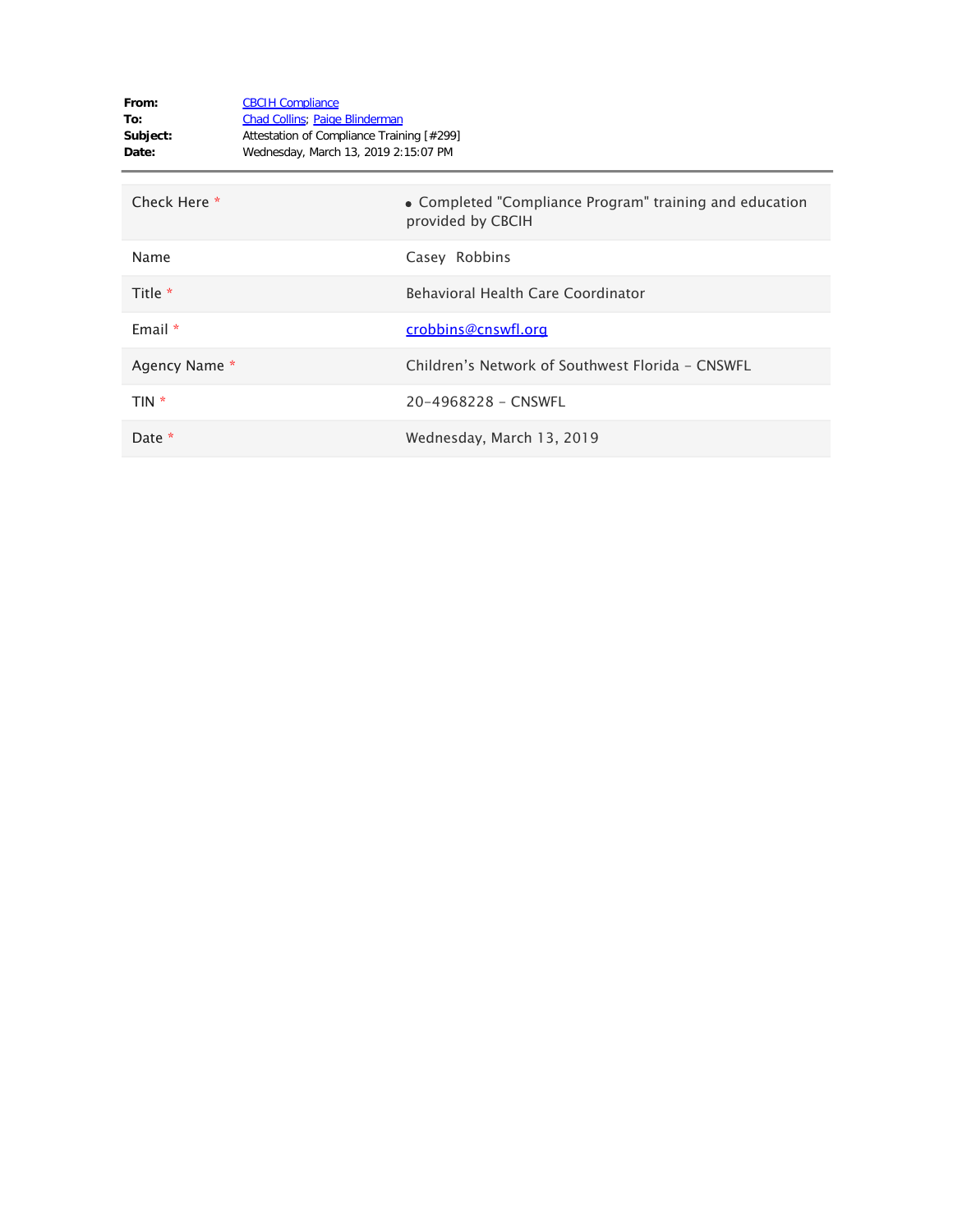| From:<br>To:<br>Subject:<br>Date: | <b>CBCIH Compliance</b><br><b>Chad Collins</b> ; Paige Blinderman<br>Attestation of Compliance Training [#300]<br>Wednesday, March 13, 2019 3:29:06 PM |                                                                              |
|-----------------------------------|--------------------------------------------------------------------------------------------------------------------------------------------------------|------------------------------------------------------------------------------|
| Check Here *                      |                                                                                                                                                        | • Completed "Compliance Program" training and education<br>provided by CBCIH |
| Name                              |                                                                                                                                                        | Mary Sue Brown                                                               |
| Title *                           |                                                                                                                                                        | Nurse Care Manager                                                           |
| Email $*$                         |                                                                                                                                                        | msbrown@coj.net                                                              |
| Agency Name *                     |                                                                                                                                                        | Family Support Services of North Florida - FSSNF                             |
| TIN *                             |                                                                                                                                                        | 59-3759863 - FSSNF                                                           |
| Date *                            |                                                                                                                                                        | Wednesday, March 13, 2019                                                    |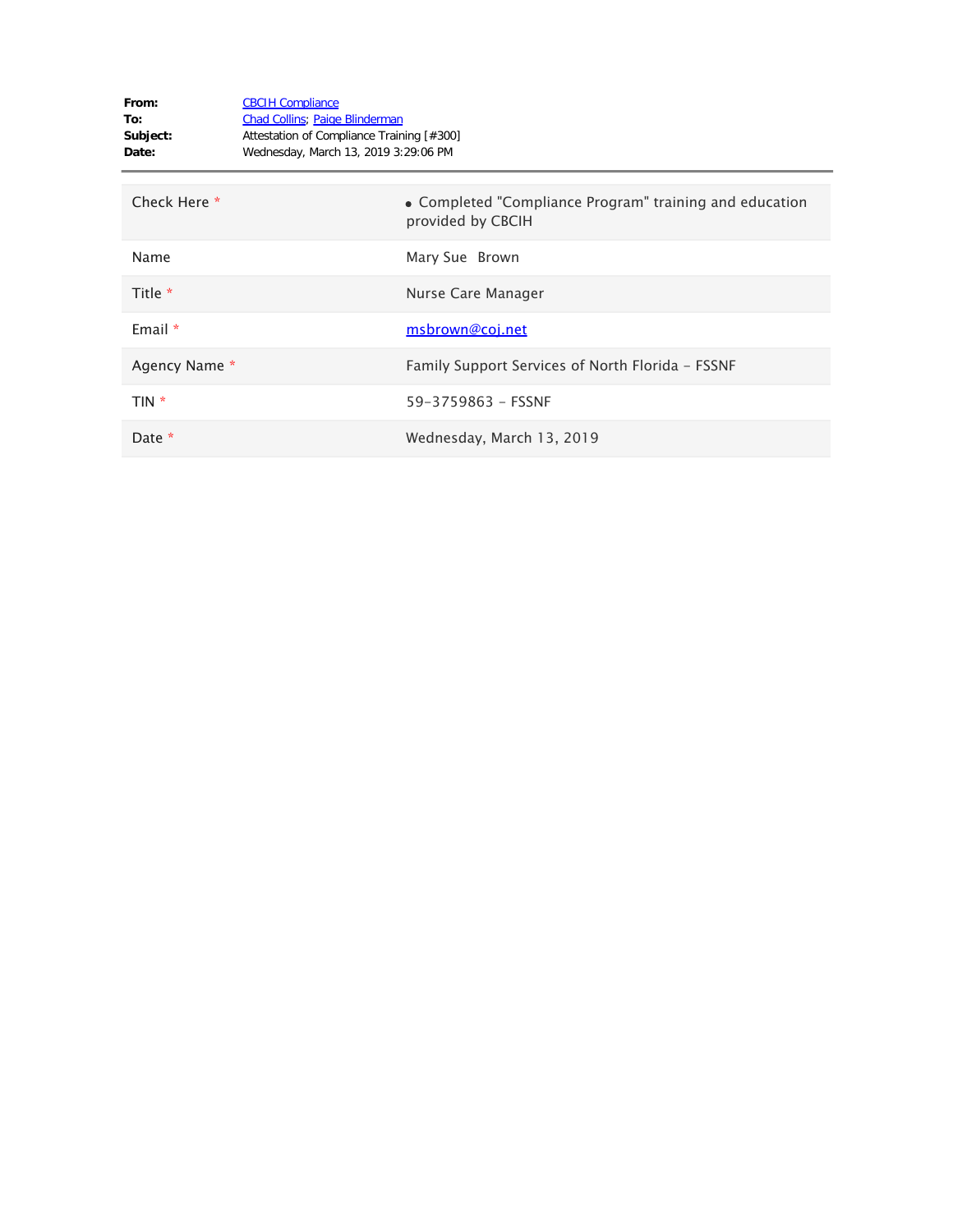| From:<br>To:<br>Subject:<br>Date: | <b>CBCIH Compliance</b><br><b>Chad Collins</b> ; Paige Blinderman<br>Attestation of Compliance Training [#301]<br>Wednesday, March 13, 2019 5:29:19 PM |                                                                              |
|-----------------------------------|--------------------------------------------------------------------------------------------------------------------------------------------------------|------------------------------------------------------------------------------|
| Check Here *                      |                                                                                                                                                        | • Completed "Compliance Program" training and education<br>provided by CBCIH |
| Name                              |                                                                                                                                                        | <b>WENDY MOORE</b>                                                           |
| Title $*$                         |                                                                                                                                                        | <b>CLINICAL UTILIZATION MANAGER</b>                                          |
| Email $*$                         |                                                                                                                                                        | WENDY.MOORE@EMBRACEFAMILIES.ORG                                              |
| Agency Name *                     |                                                                                                                                                        | Community Based Care of Central Florida - CBCCFL                             |
| TIN *                             |                                                                                                                                                        | $01 - 0631375 - CBCCFL$                                                      |
| Date *                            |                                                                                                                                                        | Wednesday, March 13, 2019                                                    |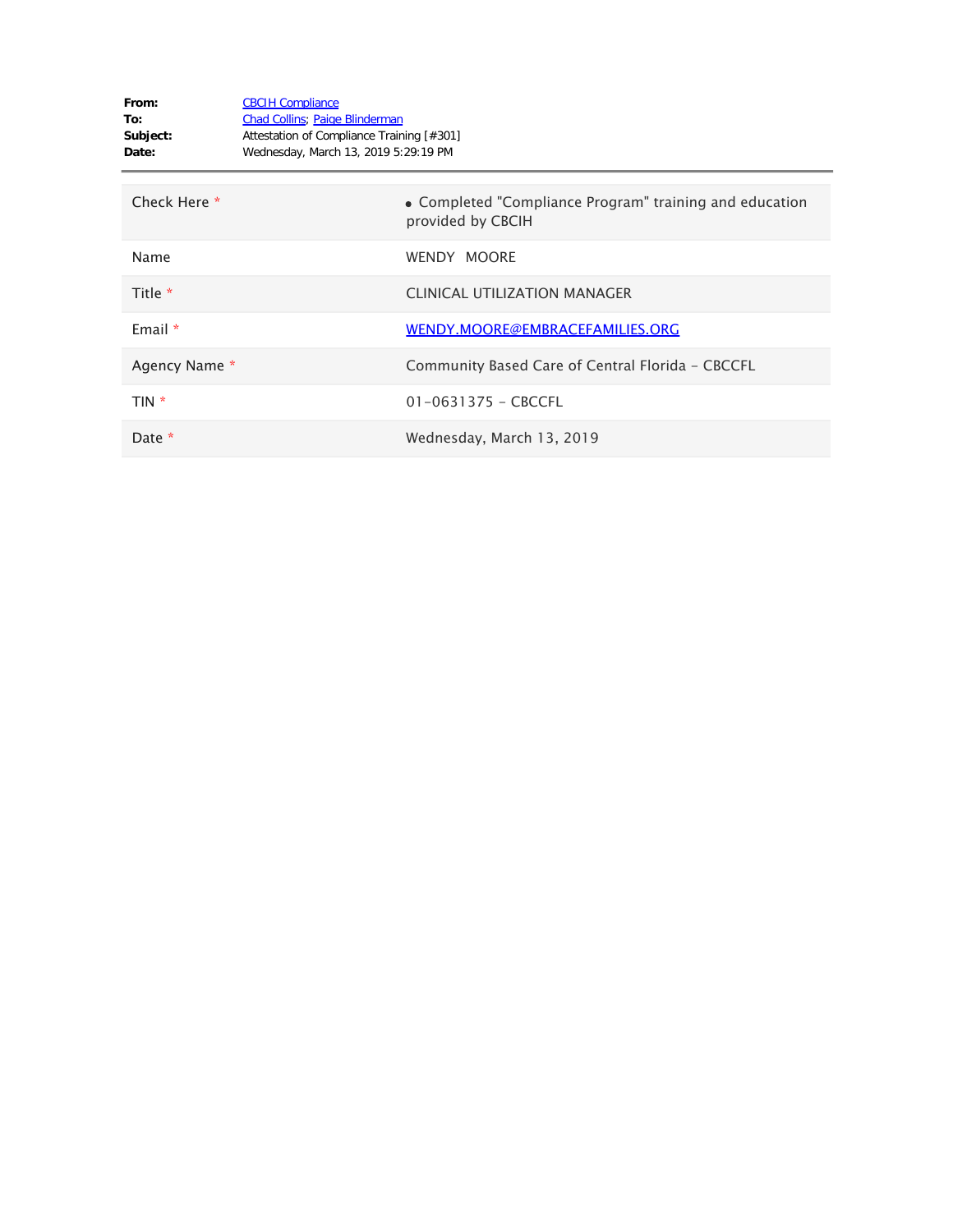| From:<br>To:<br>Subject:<br>Date: | <b>CBCIH Compliance</b><br><b>Chad Collins</b> ; Paige Blinderman<br>Attestation of Compliance Training [#302]<br>Wednesday, March 13, 2019 6:54:35 PM |                                                                              |
|-----------------------------------|--------------------------------------------------------------------------------------------------------------------------------------------------------|------------------------------------------------------------------------------|
| Check Here *                      |                                                                                                                                                        | • Completed "Compliance Program" training and education<br>provided by CBCIH |
| Name                              |                                                                                                                                                        | Sherma Noel-Buck                                                             |
| Title $*$                         |                                                                                                                                                        | RN Nurse Care Coordinator                                                    |
| Email $*$                         |                                                                                                                                                        | snoel-buck@childnet.us                                                       |
| Agency Name *                     |                                                                                                                                                        | ChildNet - CN                                                                |
| TIN *                             |                                                                                                                                                        | $65 - 1149351 - CN$                                                          |
| Date *                            |                                                                                                                                                        | Wednesday, March 13, 2019                                                    |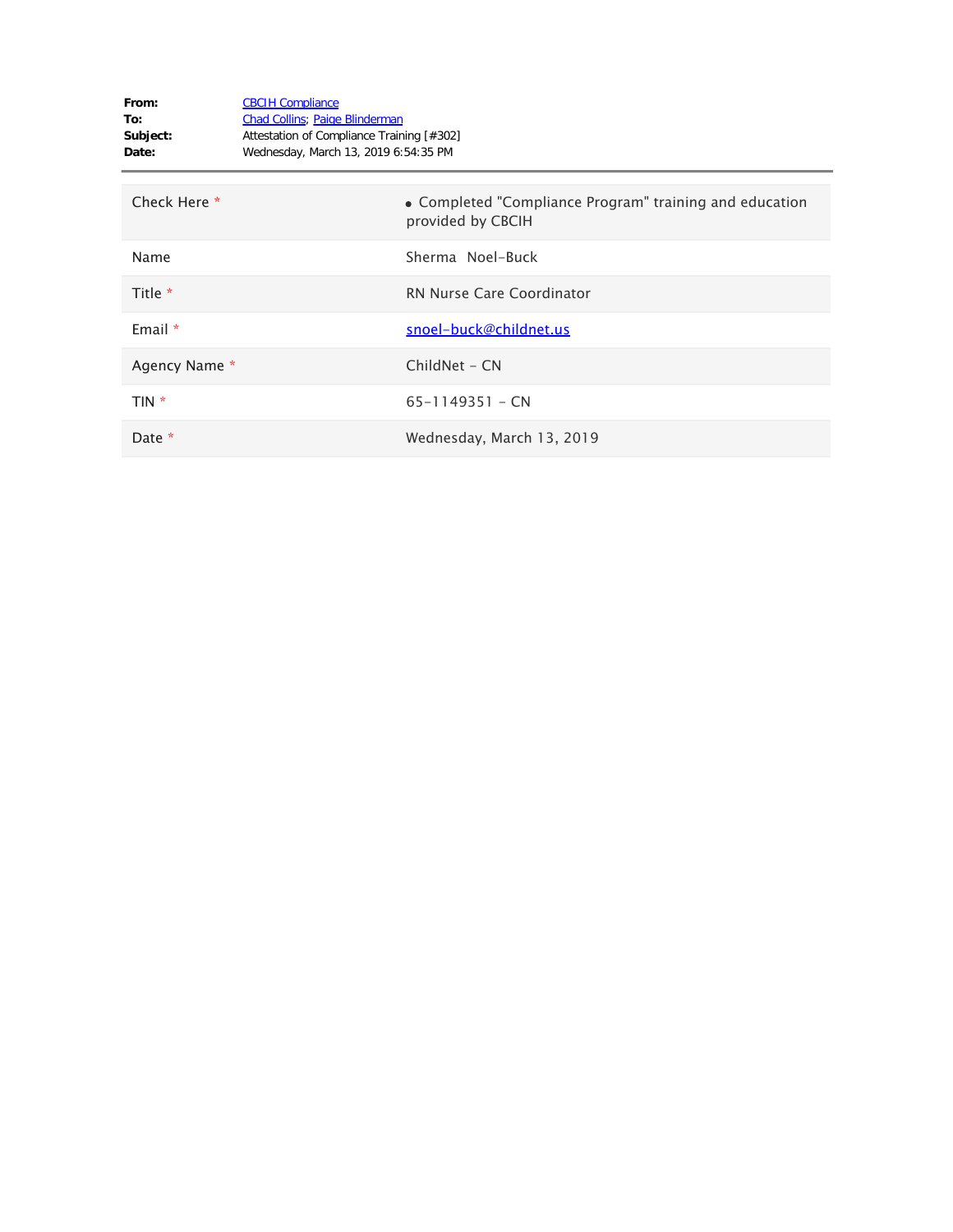| From:<br>To:<br>Subject:<br>Date: | <b>CBCIH Compliance</b><br><b>Chad Collins</b> ; Paige Blinderman<br>Attestation of Compliance Training [#303]<br>Thursday, March 14, 2019 9:19:14 AM |                                                                              |
|-----------------------------------|-------------------------------------------------------------------------------------------------------------------------------------------------------|------------------------------------------------------------------------------|
| Check Here *                      |                                                                                                                                                       | • Completed "Compliance Program" training and education<br>provided by CBCIH |
| Name                              |                                                                                                                                                       | LAUREN MADDEN                                                                |
| Title $*$                         |                                                                                                                                                       | NURSE CARE COORDINATOR                                                       |
| Email $*$                         |                                                                                                                                                       | LAUREN.MADDEN@BREVARDFP.ORG                                                  |
| Agency Name *                     |                                                                                                                                                       | Brevard Family Partnership - BFP                                             |
| TIN *                             |                                                                                                                                                       | $02 - 0545137 - BFP$                                                         |
| Date *                            |                                                                                                                                                       | Thursday, March 14, 2019                                                     |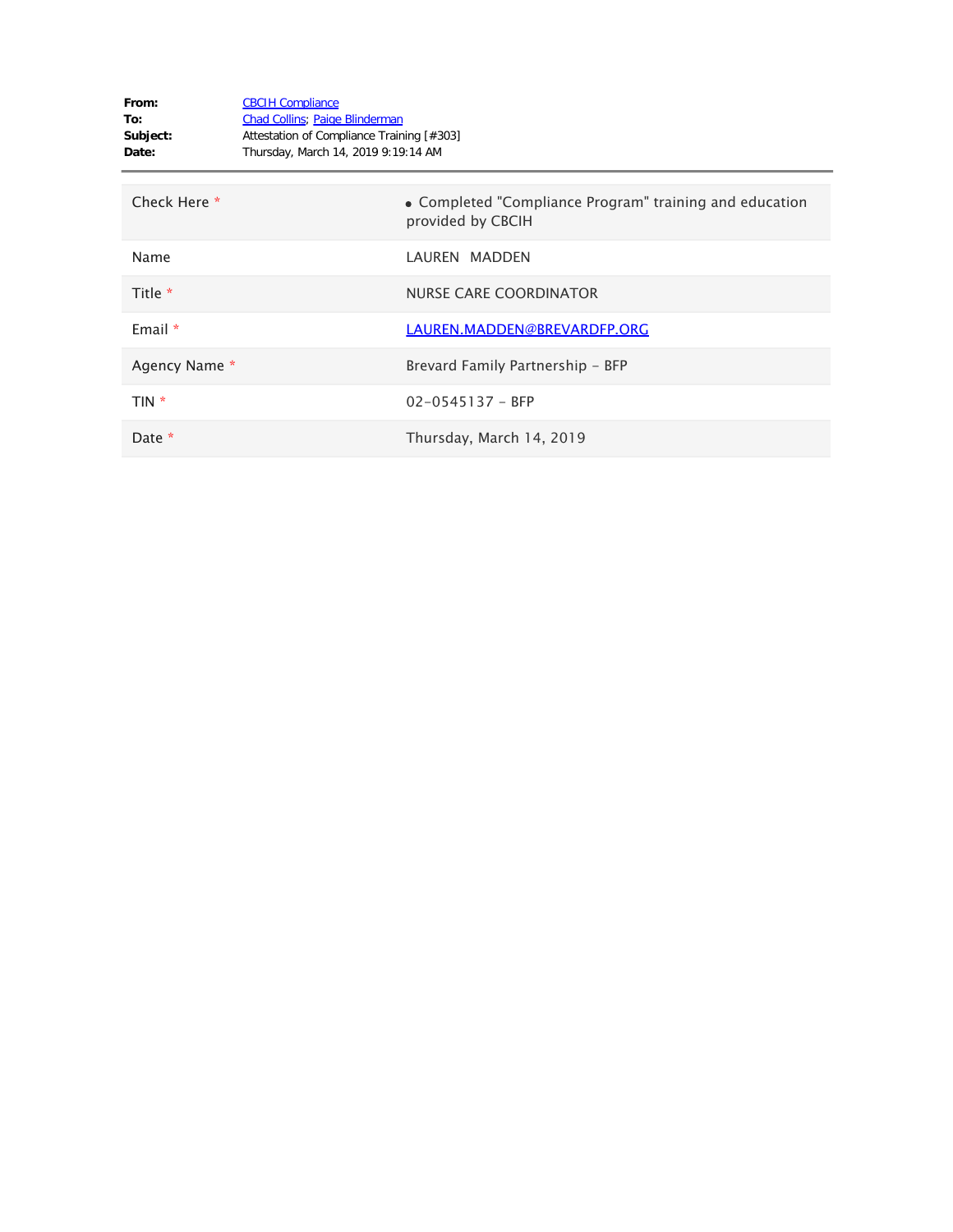| From:<br>To:<br>Subject:<br>Date: | <b>CBCIH Compliance</b><br><b>Chad Collins</b> ; Paige Blinderman<br>Attestation of Compliance Training [#304]<br>Thursday, March 14, 2019 9:22:25 AM |                                                                              |
|-----------------------------------|-------------------------------------------------------------------------------------------------------------------------------------------------------|------------------------------------------------------------------------------|
| Check Here *                      |                                                                                                                                                       | • Completed "Compliance Program" training and education<br>provided by CBCIH |
| Name                              |                                                                                                                                                       | LAUREN MADDEN                                                                |
| Title *                           |                                                                                                                                                       | NURSE CARE COORINDATOR                                                       |
| Email $*$                         |                                                                                                                                                       | LAUREN.MADDEN@BREVARDFP.ORG                                                  |
| Agency Name *                     |                                                                                                                                                       | Brevard Family Partnership - BFP                                             |
| TIN *                             |                                                                                                                                                       | $02 - 0545137 - BFP$                                                         |
| Date *                            |                                                                                                                                                       | Thursday, March 14, 2019                                                     |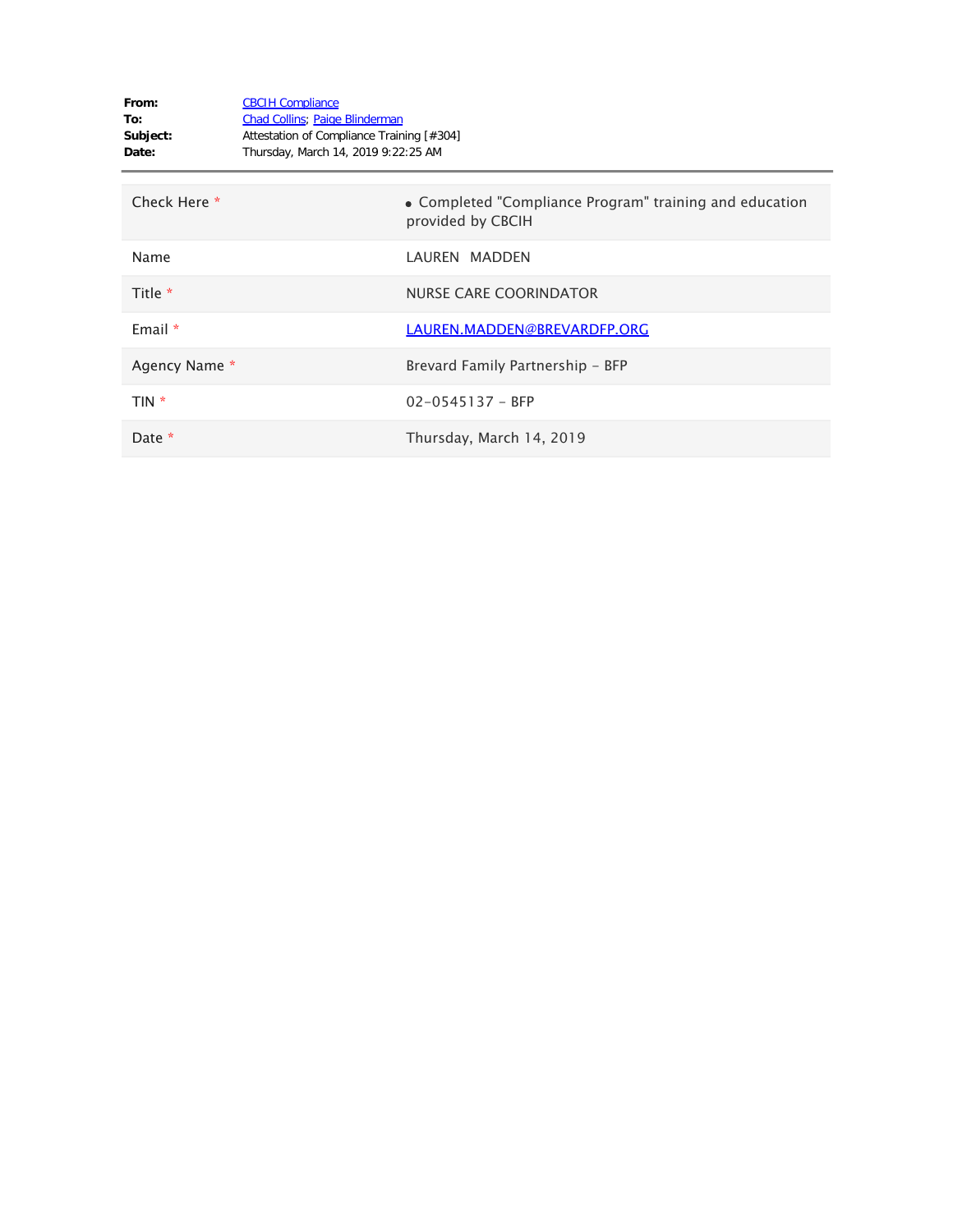| From:<br>To:<br>Subject:<br>Date: | <b>CBCIH Compliance</b><br><b>Chad Collins</b> ; Paige Blinderman<br>Attestation of Compliance Training [#305]<br>Thursday, March 14, 2019 9:23:41 AM |                                                                              |
|-----------------------------------|-------------------------------------------------------------------------------------------------------------------------------------------------------|------------------------------------------------------------------------------|
| Check Here *                      |                                                                                                                                                       | • Completed "Compliance Program" training and education<br>provided by CBCIH |
| Name                              |                                                                                                                                                       | Chelsea Sears                                                                |
| Title $*$                         |                                                                                                                                                       | Behavioral Health Specialist                                                 |
| Email $*$                         |                                                                                                                                                       | csears@sarasotaymca.org                                                      |
| Agency Name *                     |                                                                                                                                                       | Safe Children Coalition - YMCA                                               |
| $TIN *$                           |                                                                                                                                                       | 59-1618413 - YMCA                                                            |
| Date $*$                          |                                                                                                                                                       | Thursday, March 14, 2019                                                     |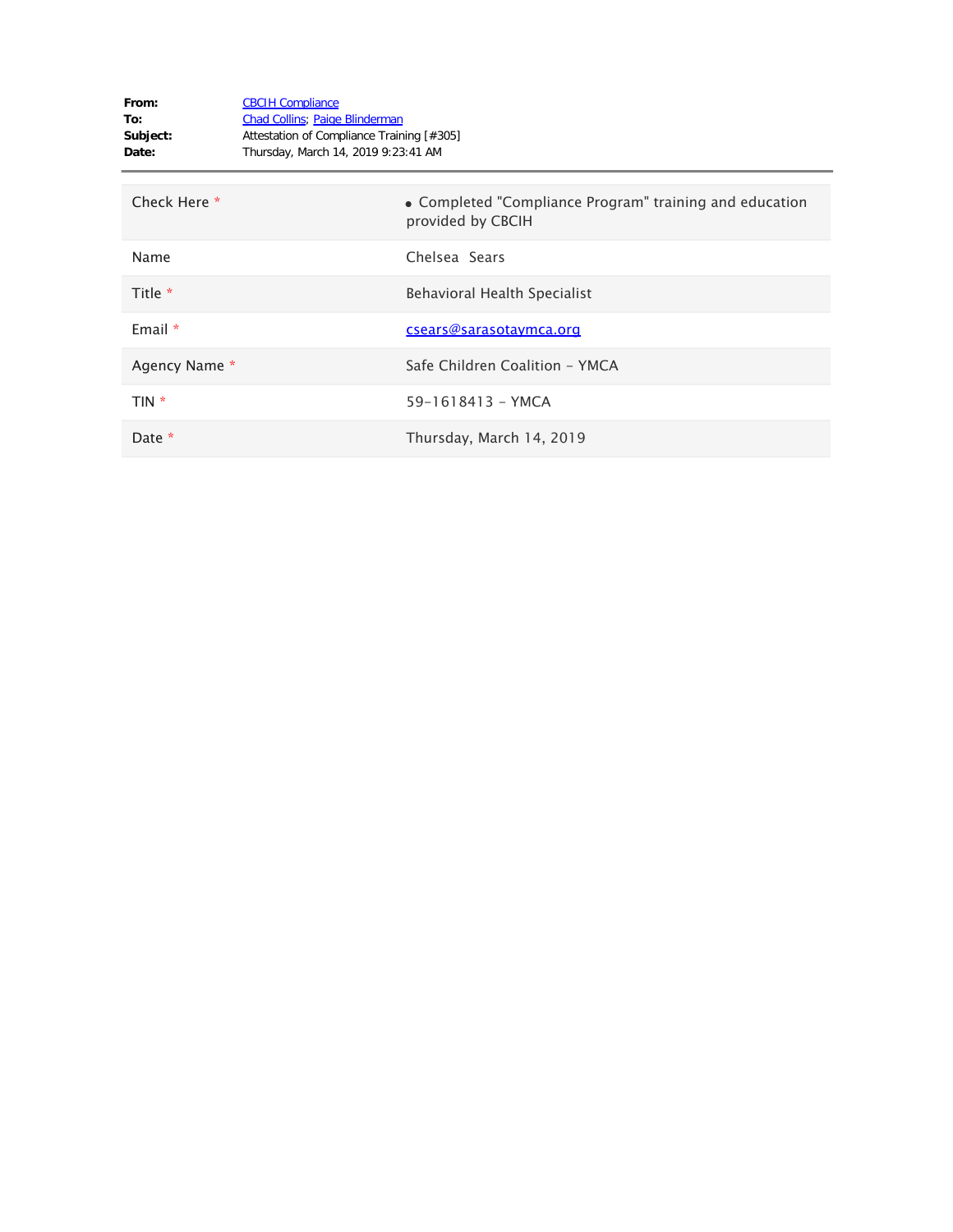| From:<br>To:<br>Subject:<br>Date: | <b>CBCIH Compliance</b><br><b>Chad Collins</b> ; Paige Blinderman<br>Attestation of Compliance Training [#306]<br>Thursday, March 14, 2019 9:37:32 AM |                                                                              |
|-----------------------------------|-------------------------------------------------------------------------------------------------------------------------------------------------------|------------------------------------------------------------------------------|
| Check Here *                      |                                                                                                                                                       | • Completed "Compliance Program" training and education<br>provided by CBCIH |
| Name                              |                                                                                                                                                       | Rebecca Roberts                                                              |
| Title $*$                         |                                                                                                                                                       | Clinical Specialist                                                          |
| Email $*$                         |                                                                                                                                                       | rebecca.roberts@pfsf.org                                                     |
| Agency Name *                     |                                                                                                                                                       | Partnership for Strong Families - PFSF                                       |
| TIN *                             |                                                                                                                                                       | 32-0405411 - CBCIH                                                           |
| Date $*$                          |                                                                                                                                                       | Thursday, March 14, 2019                                                     |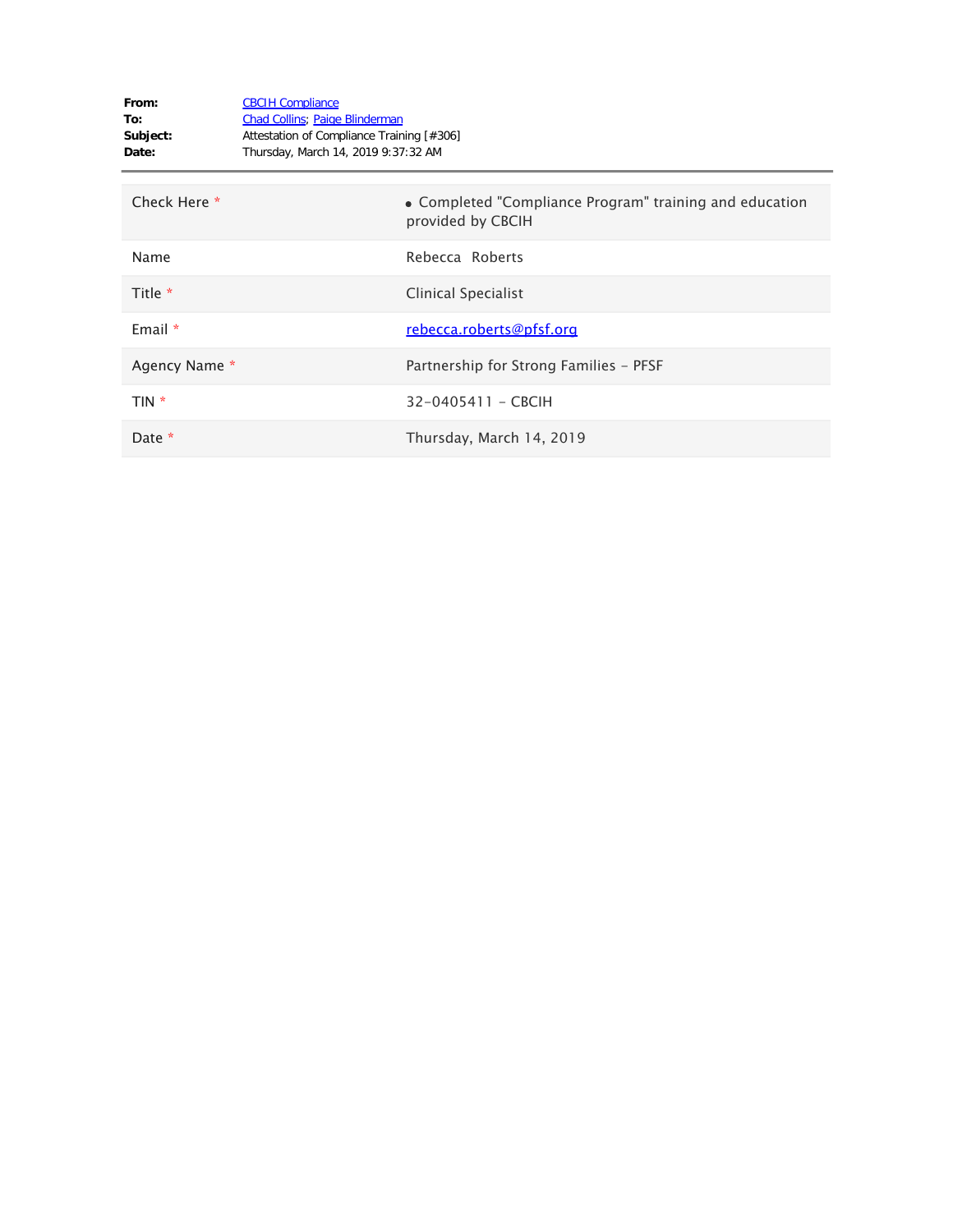| From:<br>To:<br>Subject:<br>Date: | <b>CBCIH Compliance</b><br><b>Chad Collins</b> ; Paige Blinderman<br>Attestation of Compliance Training [#307]<br>Thursday, March 14, 2019 9:55:47 AM |                                                                              |
|-----------------------------------|-------------------------------------------------------------------------------------------------------------------------------------------------------|------------------------------------------------------------------------------|
| Check Here *                      |                                                                                                                                                       | • Completed "Compliance Program" training and education<br>provided by CBCIH |
| Name                              |                                                                                                                                                       | Joanna Santamaria                                                            |
| Title $*$                         |                                                                                                                                                       | Healthcare Data Management Clerk                                             |
| Email $*$                         |                                                                                                                                                       | joanna.santamaria@brevardfp.org                                              |
| Agency Name *                     |                                                                                                                                                       | Brevard Family Partnership - BFP                                             |
| TIN *                             |                                                                                                                                                       | $02 - 0545137 - BFP$                                                         |
| Date *                            |                                                                                                                                                       | Thursday, March 14, 2019                                                     |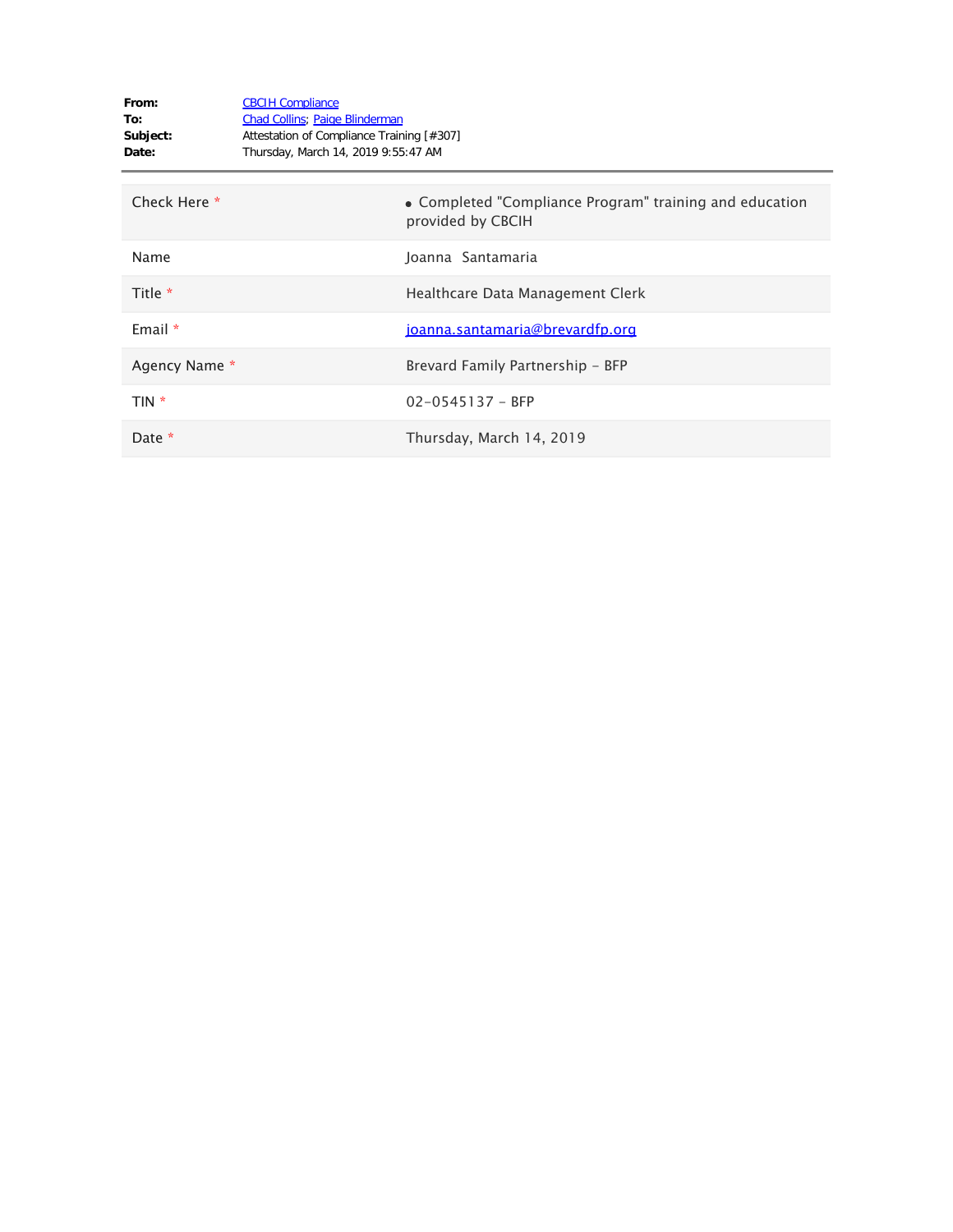| From:<br>To:<br>Subject:<br>Date: | <b>CBCIH Compliance</b><br><b>Chad Collins</b> ; Paige Blinderman<br>Attestation of Compliance Training [#308]<br>Thursday, March 14, 2019 11:12:01 AM |                                                                              |
|-----------------------------------|--------------------------------------------------------------------------------------------------------------------------------------------------------|------------------------------------------------------------------------------|
| Check Here *                      |                                                                                                                                                        | • Completed "Compliance Program" training and education<br>provided by CBCIH |
| Name                              |                                                                                                                                                        | Denisha Valentine                                                            |
| Title $*$                         |                                                                                                                                                        | Eligibility Determination Specialist                                         |
| Email $*$                         |                                                                                                                                                        | denisha.valentine@pfsf.org                                                   |
| Agency Name *                     |                                                                                                                                                        | Partnership for Strong Families - PFSF                                       |
| TIN *                             |                                                                                                                                                        | $03 - 0423150 - PFSF$                                                        |
| Date *                            |                                                                                                                                                        | Thursday, March 14, 2019                                                     |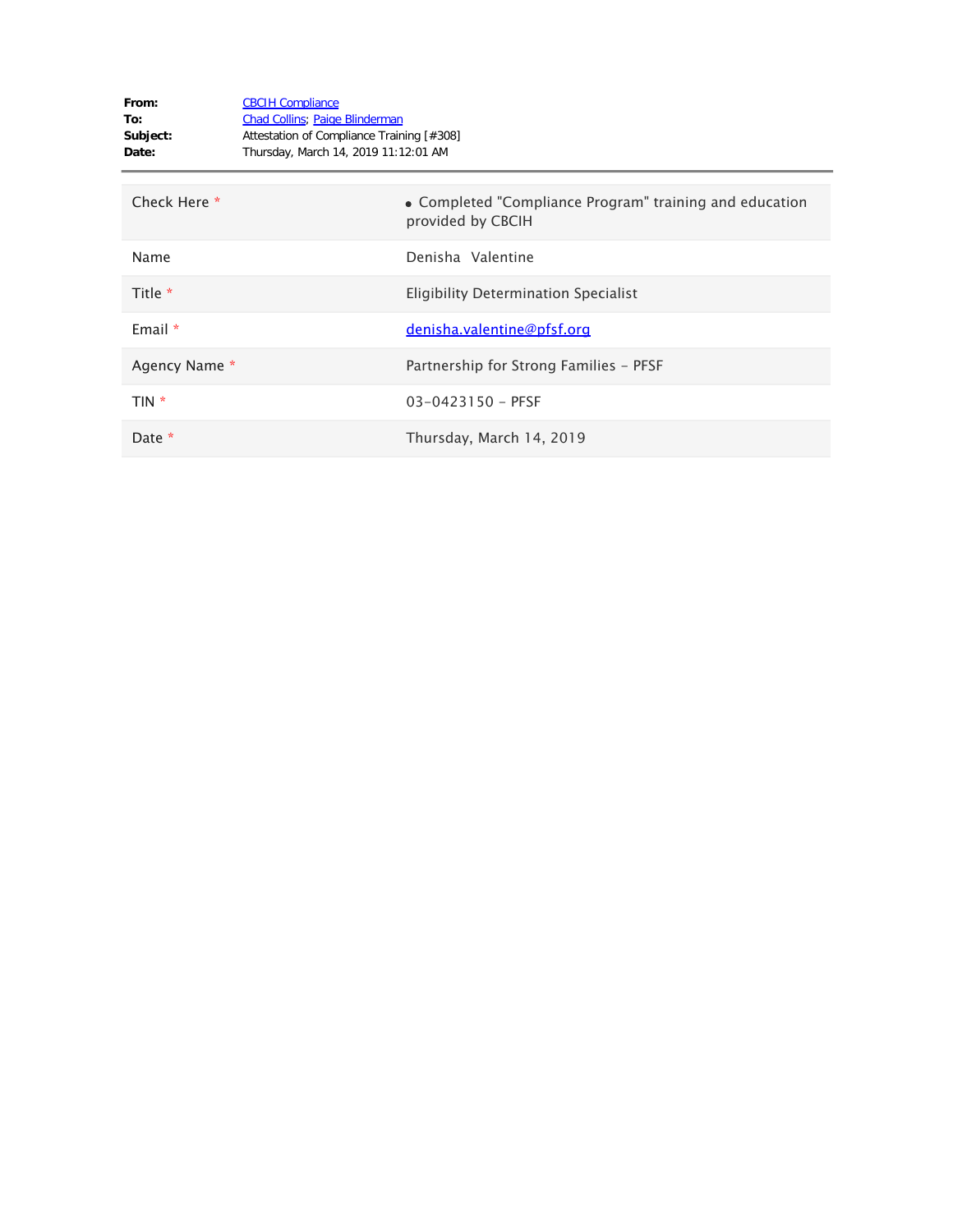| From:<br>To:<br>Subject:<br>Date: | <b>CBCIH Compliance</b><br><b>Chad Collins</b> ; Paige Blinderman<br>Attestation of Compliance Training [#309]<br>Thursday, March 14, 2019 11:38:21 AM |                                                                              |
|-----------------------------------|--------------------------------------------------------------------------------------------------------------------------------------------------------|------------------------------------------------------------------------------|
| Check Here *                      |                                                                                                                                                        | • Completed "Compliance Program" training and education<br>provided by CBCIH |
| Name                              |                                                                                                                                                        | Brittany Blades                                                              |
| Title $*$                         |                                                                                                                                                        | Nurse Care Coordinator                                                       |
| Email $*$                         |                                                                                                                                                        | bblades@childnet.us                                                          |
| Agency Name *                     |                                                                                                                                                        | ChildNet - CN                                                                |
| TIN *                             |                                                                                                                                                        | $65 - 1149351 - CN$                                                          |
| Date *                            |                                                                                                                                                        | Thursday, March 14, 2019                                                     |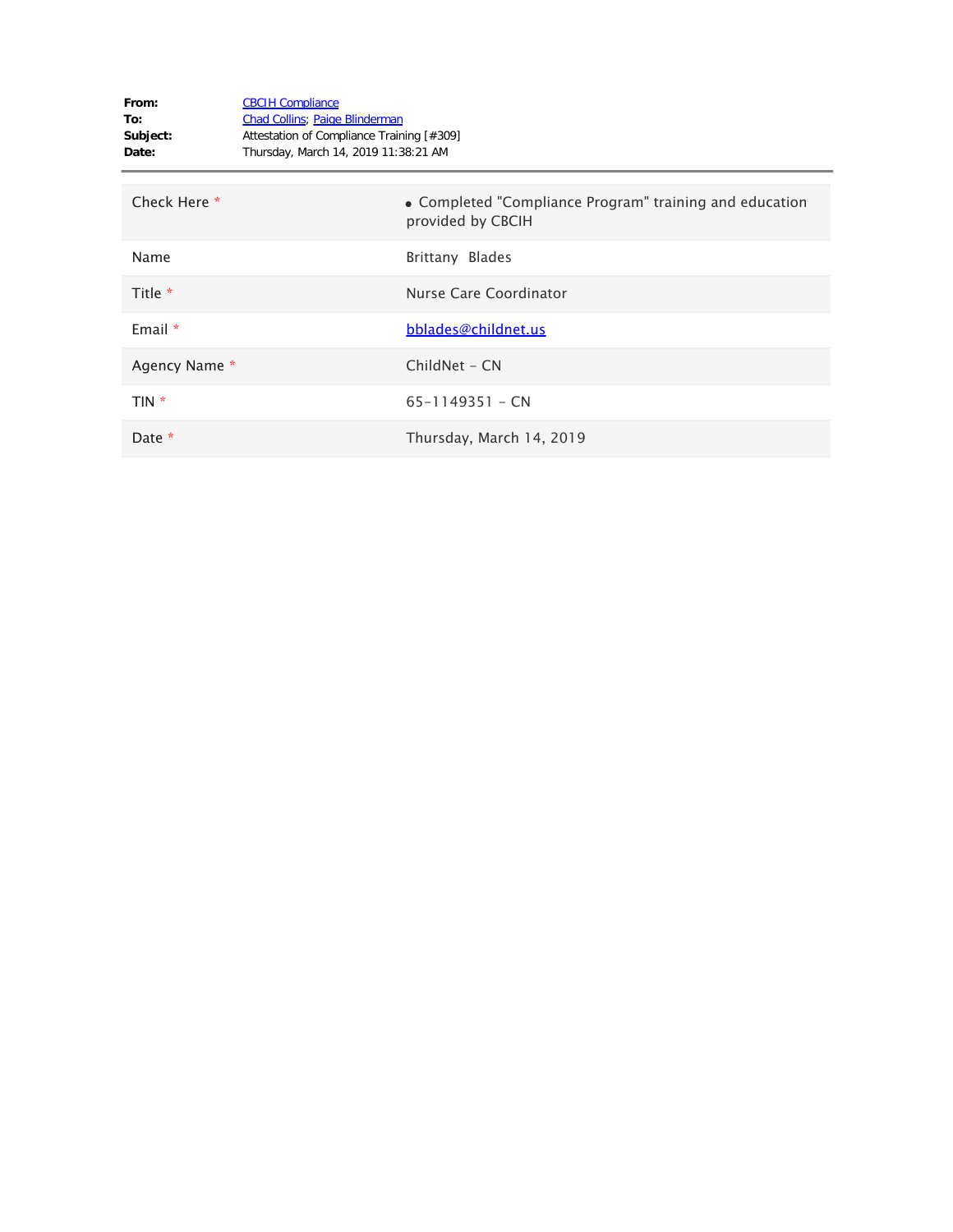| From:<br>To:<br>Subject:<br>Date: | <b>CBCIH Compliance</b><br><b>Chad Collins</b> ; Paige Blinderman<br>Attestation of Compliance Training [#310]<br>Thursday, March 14, 2019 11:45:51 AM |                                                                              |
|-----------------------------------|--------------------------------------------------------------------------------------------------------------------------------------------------------|------------------------------------------------------------------------------|
| Check Here *                      |                                                                                                                                                        | • Completed "Compliance Program" training and education<br>provided by CBCIH |
| Name                              |                                                                                                                                                        | Wanda Arocho                                                                 |
| Title *                           |                                                                                                                                                        | <b>Behavioral Health Coordination</b>                                        |
| Email $*$                         |                                                                                                                                                        | wanda.arocho@brevardfp.org                                                   |
| Agency Name *                     |                                                                                                                                                        | Brevard Family Partnership - BFP                                             |
| TIN *                             |                                                                                                                                                        | $02 - 0545137 - BFP$                                                         |
| Date *                            |                                                                                                                                                        | Thursday, March 14, 2019                                                     |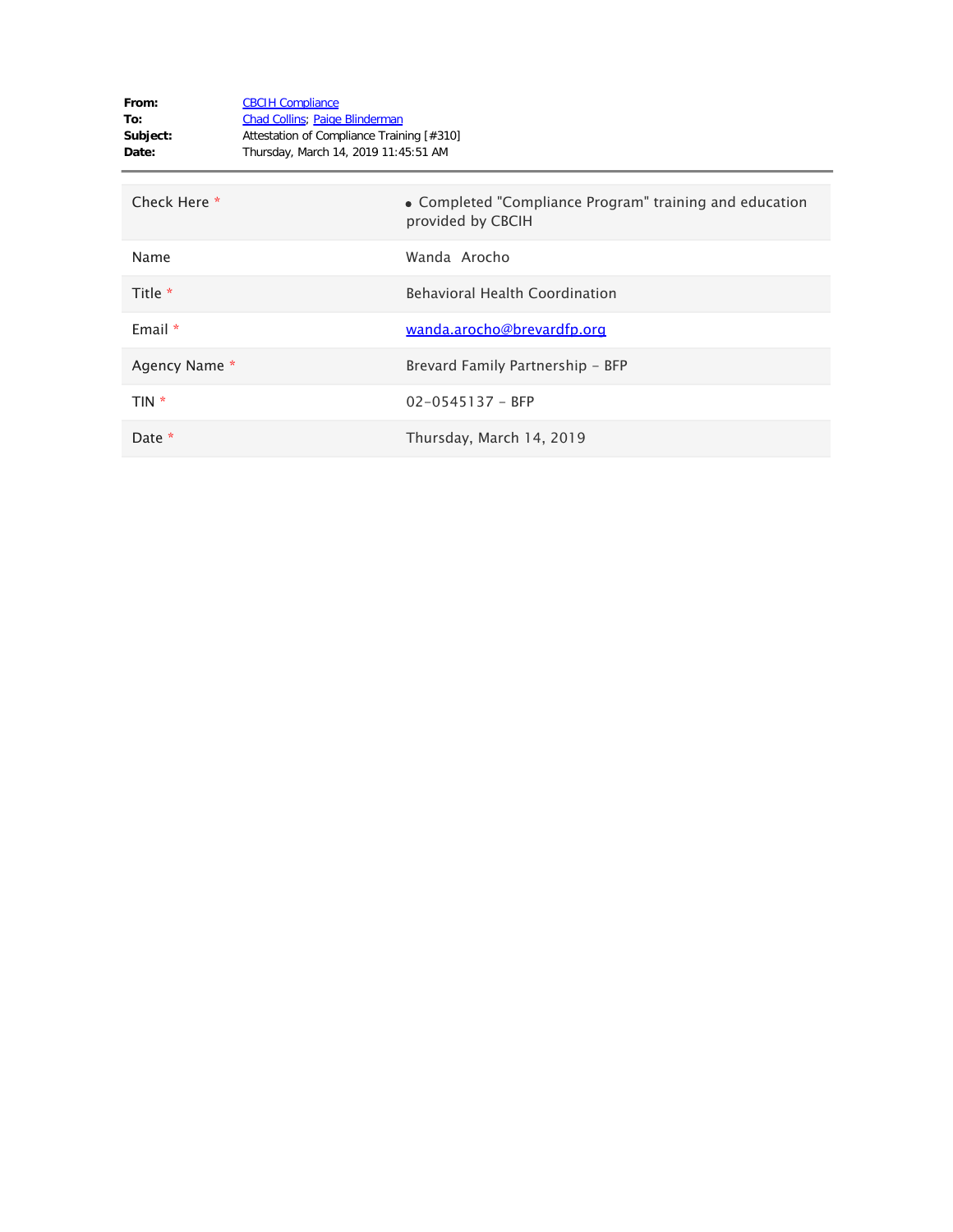| From:<br>To:<br>Subject:<br>Date: | <b>CBCIH Compliance</b><br><b>Chad Collins</b> ; Paige Blinderman<br>Attestation of Compliance Training [#311]<br>Thursday, March 14, 2019 11:54:39 AM |                                                                              |
|-----------------------------------|--------------------------------------------------------------------------------------------------------------------------------------------------------|------------------------------------------------------------------------------|
| Check Here *                      |                                                                                                                                                        | • Completed "Compliance Program" training and education<br>provided by CBCIH |
| Name                              |                                                                                                                                                        | Amanda Cooper                                                                |
| Title *                           |                                                                                                                                                        | <b>Enhanced Placement Coordinator</b>                                        |
| Email $*$                         |                                                                                                                                                        | acooper@sarasotaymca.org                                                     |
| Agency Name *                     |                                                                                                                                                        | Safe Children Coalition - YMCA                                               |
| $TIN *$                           |                                                                                                                                                        | 59-1618413 - YMCA                                                            |
| Date $*$                          |                                                                                                                                                        | Thursday, March 14, 2019                                                     |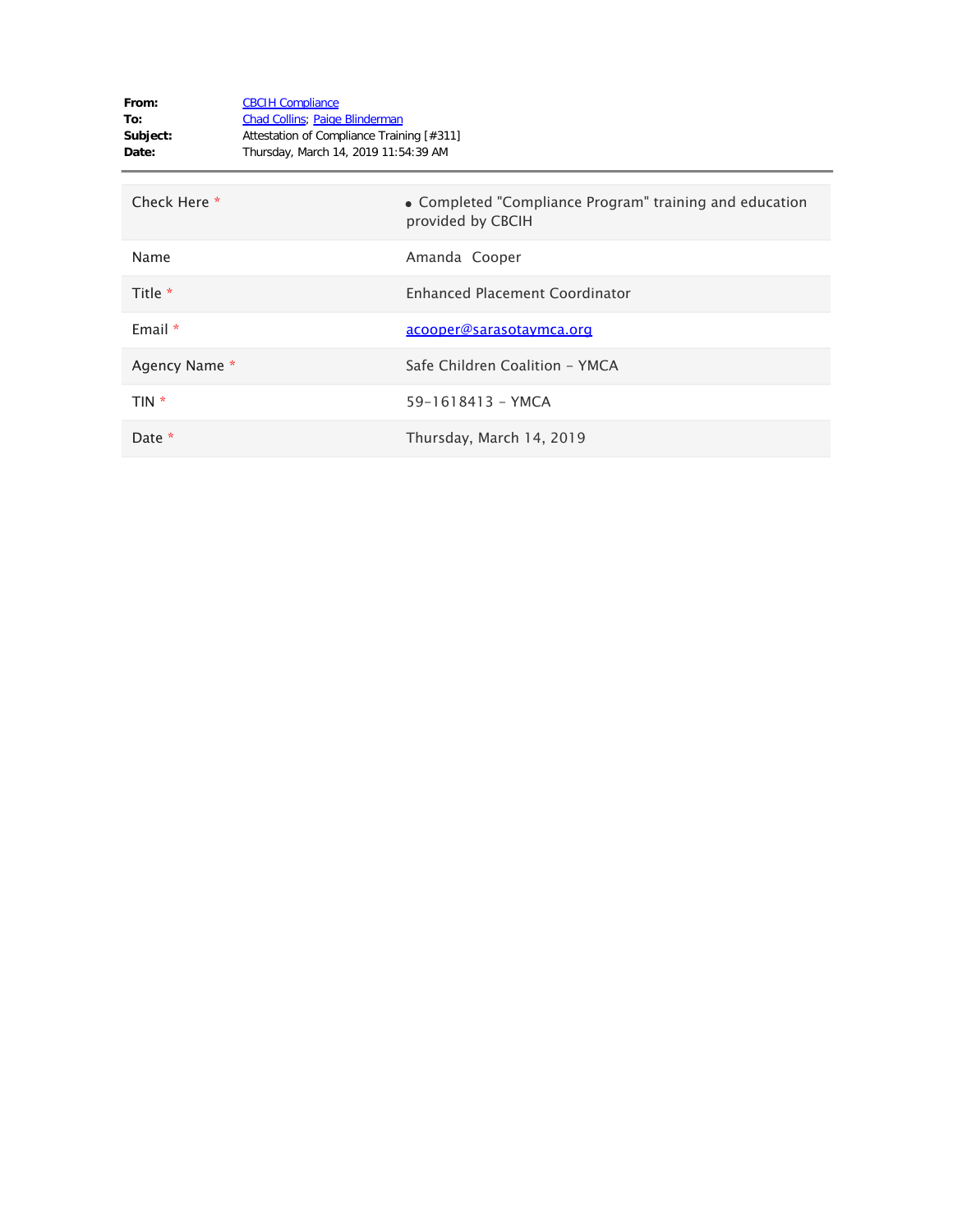| From:<br>To:<br>Subject:<br>Date: | <b>CBCIH Compliance</b><br><b>Chad Collins</b> ; Paige Blinderman<br>Attestation of Compliance Training [#312]<br>Thursday, March 14, 2019 12:01:21 PM |                                                                              |
|-----------------------------------|--------------------------------------------------------------------------------------------------------------------------------------------------------|------------------------------------------------------------------------------|
| Check Here *                      |                                                                                                                                                        | • Completed "Compliance Program" training and education<br>provided by CBCIH |
| Name                              |                                                                                                                                                        | Karen Peyton                                                                 |
| Title *                           |                                                                                                                                                        | Nurse Care Coordinator                                                       |
| Email $*$                         |                                                                                                                                                        | <u>karen.peyton@firstinclay.org</u>                                          |
| Agency Name *                     |                                                                                                                                                        | Kids First of Florida - KFF                                                  |
| TIN *                             |                                                                                                                                                        | $43 - 1992162 - KFF$                                                         |
| Date *                            |                                                                                                                                                        | Thursday, March 14, 2019                                                     |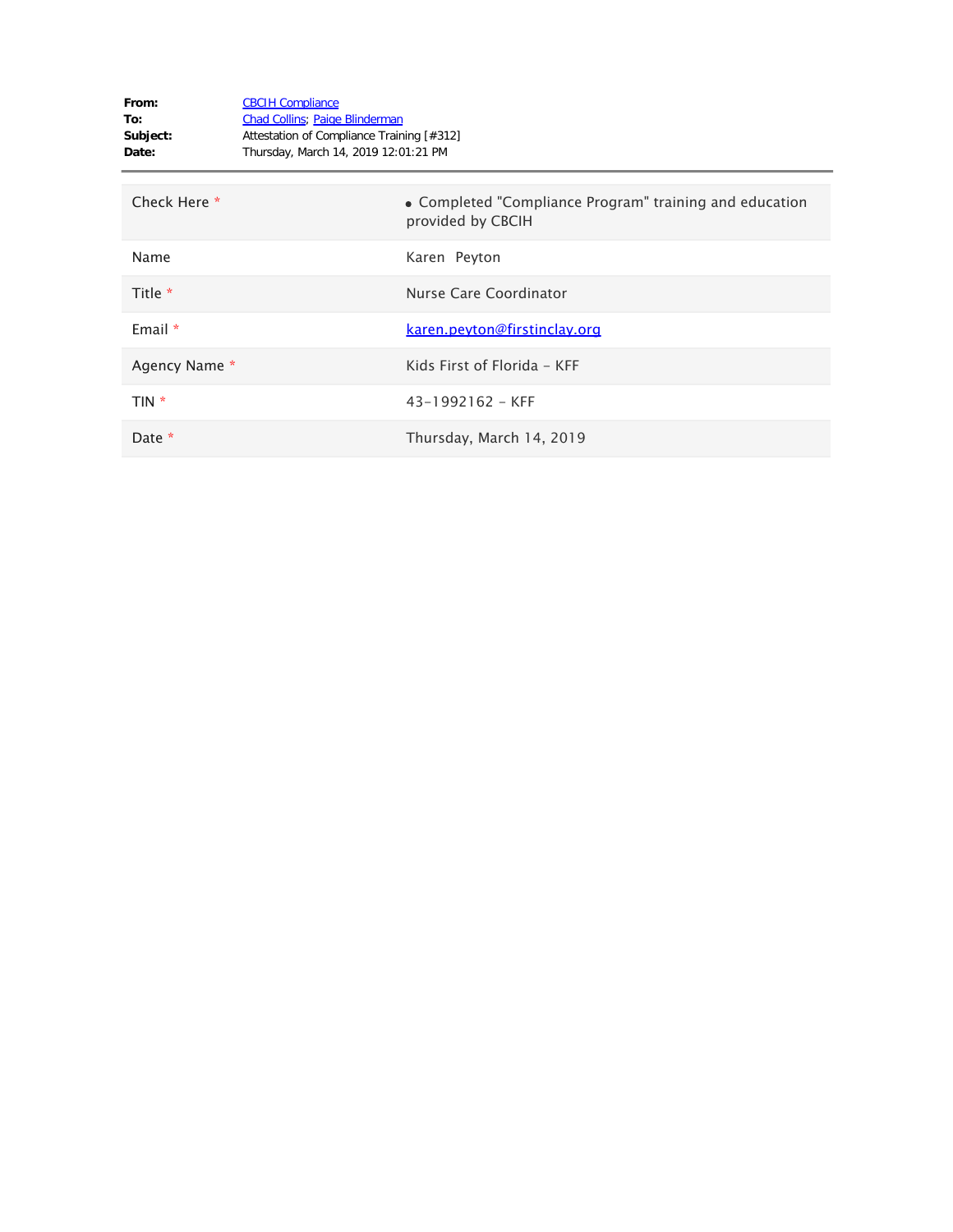| From:<br>To:<br>Subject:<br>Date: | <b>CBCIH Compliance</b><br><b>Chad Collins</b> ; Paige Blinderman<br>Attestation of Compliance Training [#313]<br>Thursday, March 14, 2019 2:39:39 PM |                                                                              |
|-----------------------------------|-------------------------------------------------------------------------------------------------------------------------------------------------------|------------------------------------------------------------------------------|
| Check Here *                      |                                                                                                                                                       | • Completed "Compliance Program" training and education<br>provided by CBCIH |
| Name                              |                                                                                                                                                       | KEISHA ANDRE                                                                 |
| Title *                           |                                                                                                                                                       | Nurse Care Coordinators                                                      |
| Email $*$                         |                                                                                                                                                       | andrek@ourkids.us                                                            |
| Agency Name *                     |                                                                                                                                                       | Our Kids of Miami-Dade/Monroe - OK                                           |
| TIN *                             |                                                                                                                                                       | $57 - 1140890 - OK$                                                          |
| Date *                            |                                                                                                                                                       | Friday, March 15, 2019                                                       |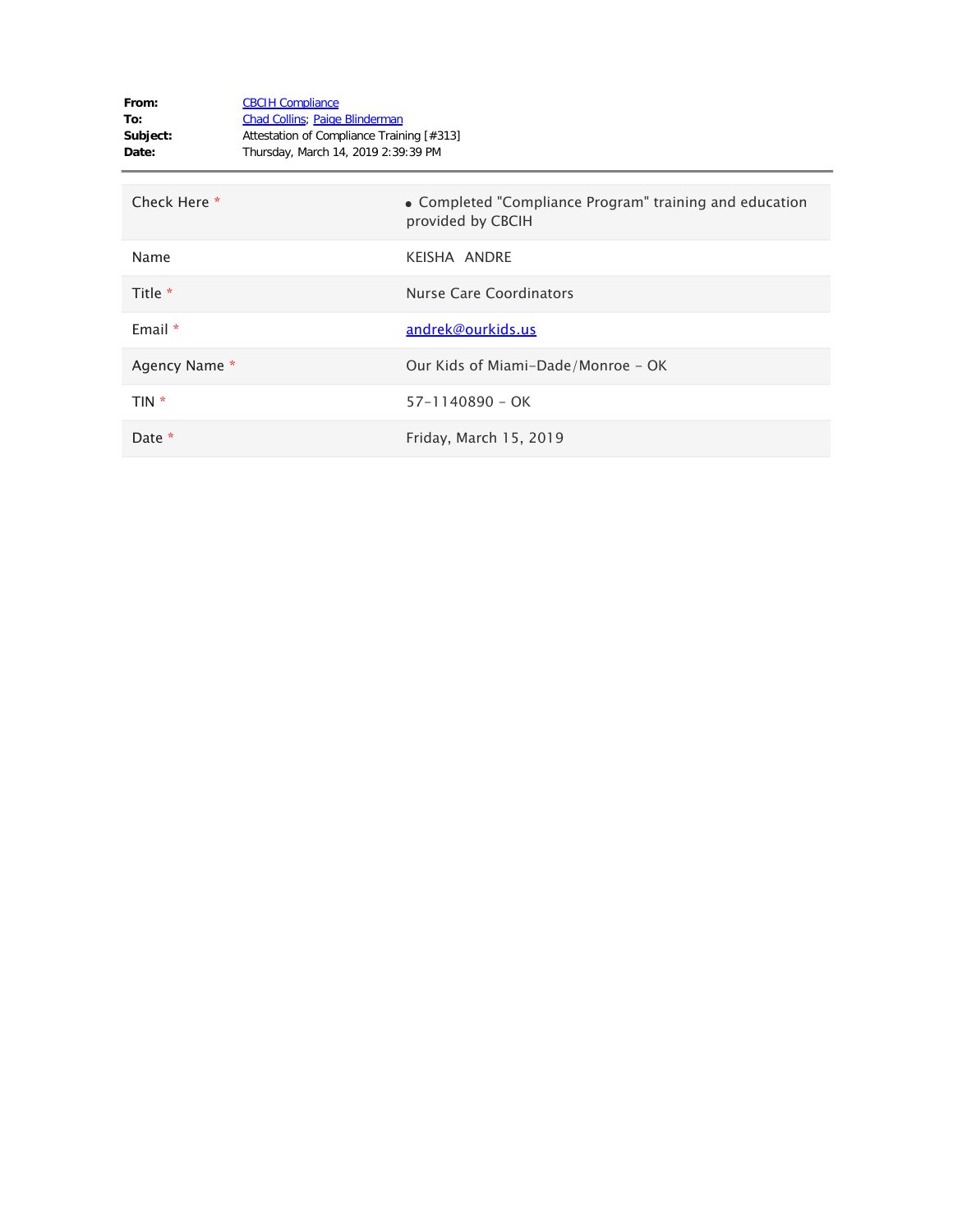| From:<br>To:<br>Subject:<br>Date: | <b>CBCIH Compliance</b><br><b>Chad Collins</b> ; Paige Blinderman<br>Attestation of Compliance Training [#314]<br>Thursday, March 14, 2019 5:17:22 PM |                                                                              |
|-----------------------------------|-------------------------------------------------------------------------------------------------------------------------------------------------------|------------------------------------------------------------------------------|
| Check Here *                      |                                                                                                                                                       | • Completed "Compliance Program" training and education<br>provided by CBCIH |
| Name                              |                                                                                                                                                       | yvette spencer                                                               |
| Title *                           |                                                                                                                                                       | <b>Eligibility Supervisor</b>                                                |
| Email $*$                         |                                                                                                                                                       | <u>vvette.spencer@pfsf.org</u>                                               |
| Agency Name *                     |                                                                                                                                                       | Partnership for Strong Families - PFSF                                       |
| $TIN *$                           |                                                                                                                                                       | $03 - 0423150 - PFSF$                                                        |
| Date $*$                          |                                                                                                                                                       | Thursday, March 14, 2019                                                     |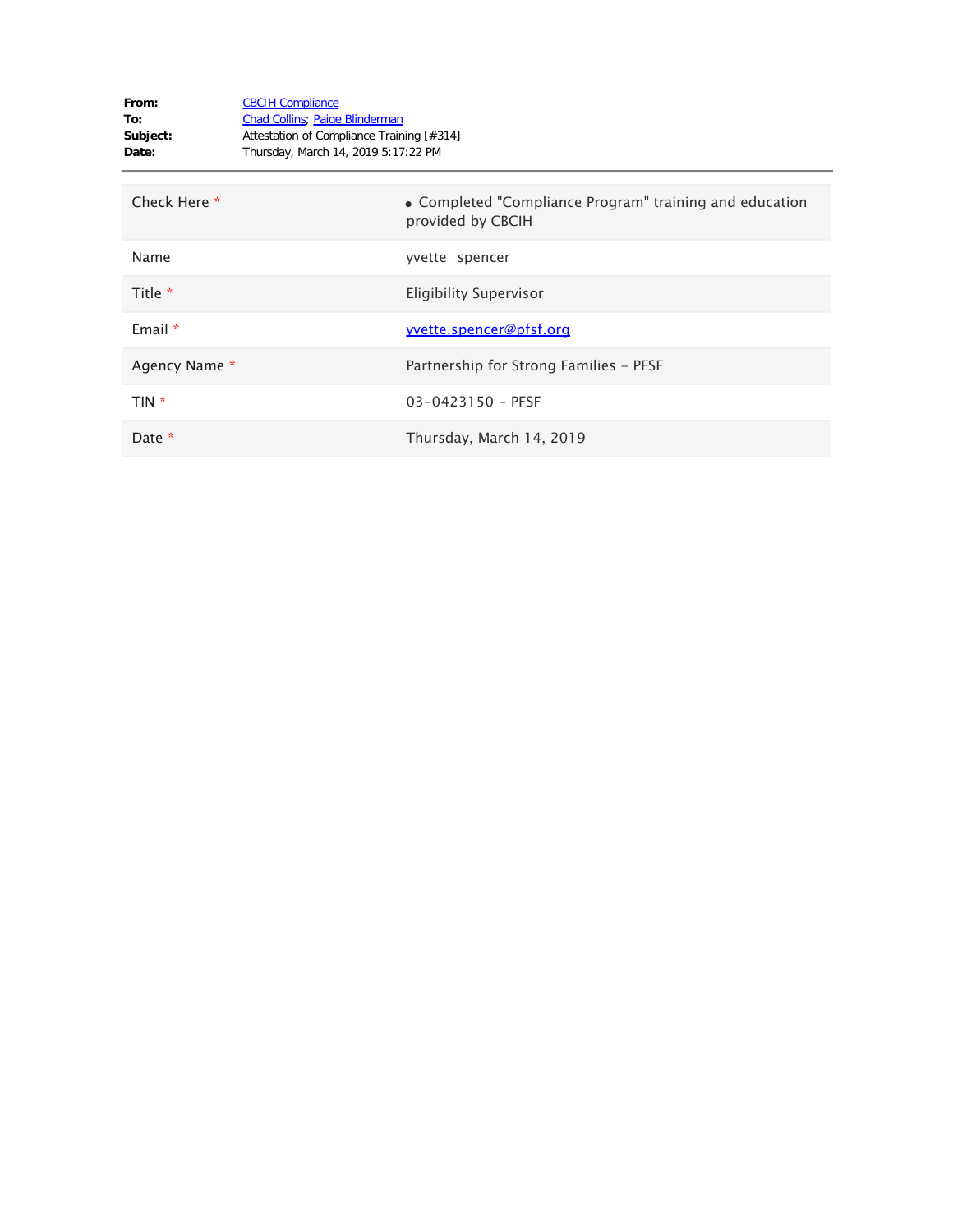| From:<br>To:<br>Subject:<br>Date: | <b>CBCIH Compliance</b><br><b>Chad Collins</b> ; Paige Blinderman<br>Attestation of Compliance Training [#315]<br>Friday, March 15, 2019 8:45:31 AM |                                                                              |
|-----------------------------------|-----------------------------------------------------------------------------------------------------------------------------------------------------|------------------------------------------------------------------------------|
| Check Here *                      |                                                                                                                                                     | • Completed "Compliance Program" training and education<br>provided by CBCIH |
| Name                              |                                                                                                                                                     | Melissa Mercer                                                               |
| Title *                           |                                                                                                                                                     | <b>LPN NCC</b>                                                               |
| Email $*$                         |                                                                                                                                                     | Melissa.Mercer@cnswfl.org                                                    |
| Agency Name *                     |                                                                                                                                                     | Children's Network of Southwest Florida - CNSWFL                             |
| TIN *                             |                                                                                                                                                     | 32-0405411 - CBCIH                                                           |
| Date *                            |                                                                                                                                                     | Friday, March 15, 2019                                                       |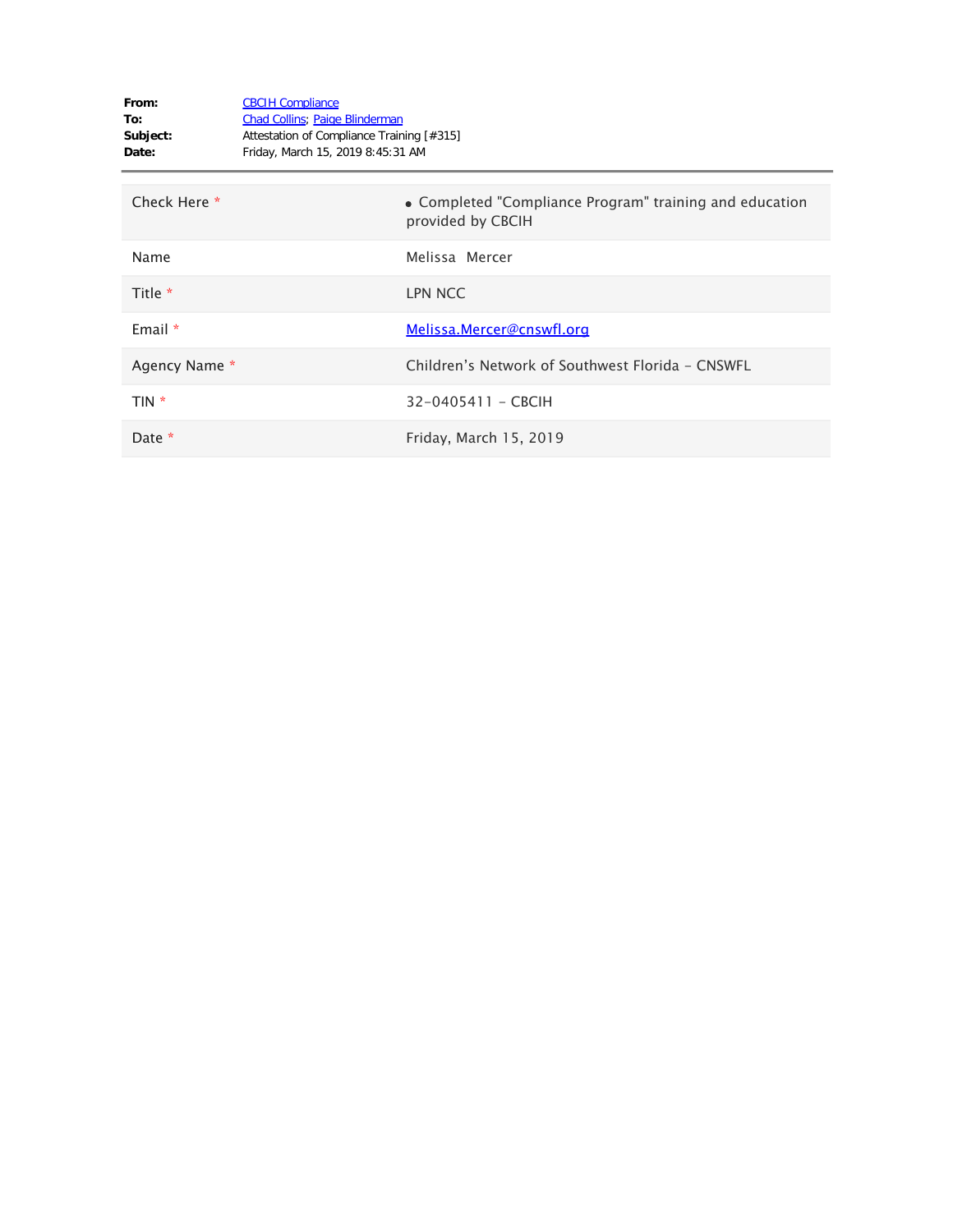| From:<br>To:<br>Subject:<br>Date: | <b>CBCIH Compliance</b><br>Chad Collins; Paige Blinderman<br>Attestation of Compliance Training [#316]<br>Friday, March 15, 2019 9:21:33 AM |                                                                              |
|-----------------------------------|---------------------------------------------------------------------------------------------------------------------------------------------|------------------------------------------------------------------------------|
| Check Here *                      |                                                                                                                                             | • Completed "Compliance Program" training and education<br>provided by CBCIH |
| Name                              |                                                                                                                                             | Sabrina Beharie                                                              |
| Title *                           |                                                                                                                                             | <b>NCC</b>                                                                   |
| Email $*$                         |                                                                                                                                             | Sabrina.Beharie@EmbraceFamilies.org                                          |
| Agency Name *                     |                                                                                                                                             | Community Based Care of Central Florida - CBCCFL                             |
| TIN *                             |                                                                                                                                             | $01 - 0631375 - CBCCFL$                                                      |
| Date *                            |                                                                                                                                             | Friday, March 15, 2019                                                       |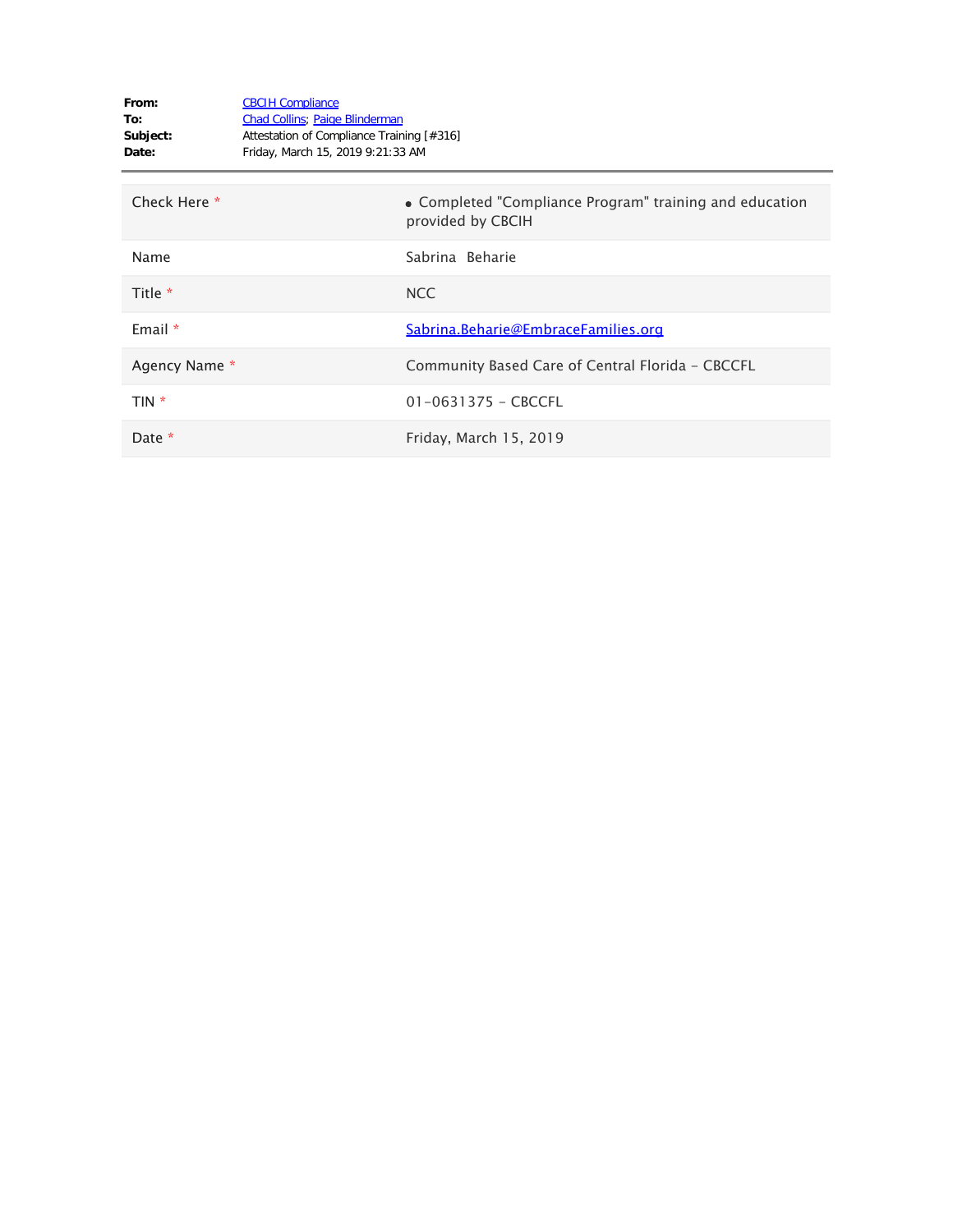| From:<br>To:<br>Subject:<br>Date: | <b>CBCIH Compliance</b><br><b>Chad Collins</b> ; Paige Blinderman<br>Attestation of Compliance Training [#317]<br>Friday, March 15, 2019 9:29:10 AM |                                                                              |
|-----------------------------------|-----------------------------------------------------------------------------------------------------------------------------------------------------|------------------------------------------------------------------------------|
| Check Here *                      |                                                                                                                                                     | • Completed "Compliance Program" training and education<br>provided by CBCIH |
| Name                              |                                                                                                                                                     | Jhaismen Collins                                                             |
| Title *                           |                                                                                                                                                     | <b>Behavioral Health Coordinator</b>                                         |
| Email $*$                         |                                                                                                                                                     | jhaismen.collins@bigbendcbc.org                                              |
| Agency Name *                     |                                                                                                                                                     | Big Bend Community Based Care - BBCBC                                        |
| TIN *                             |                                                                                                                                                     | 03-0423156 - BBCBC                                                           |
| Date *                            |                                                                                                                                                     | Friday, March 15, 2019                                                       |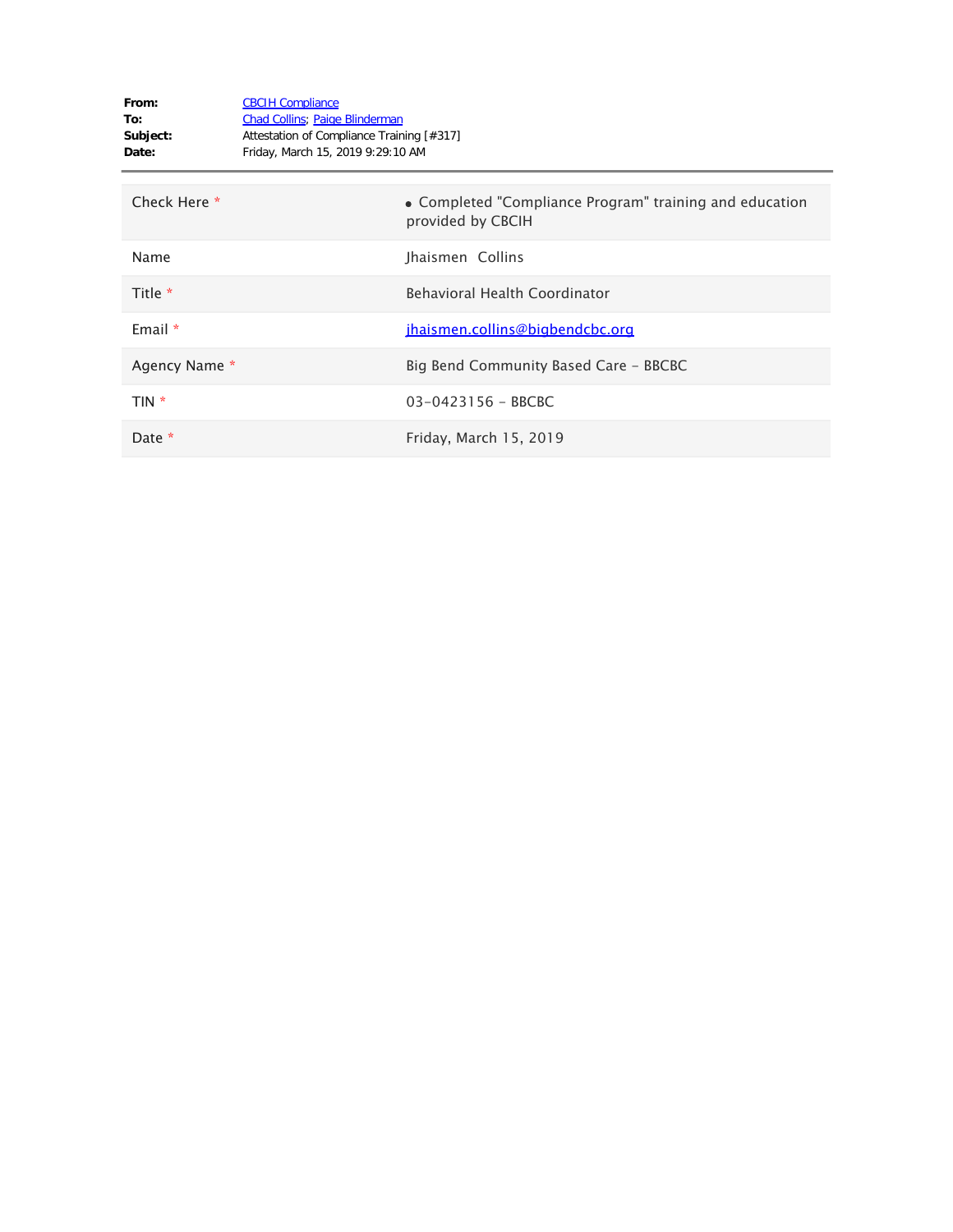| From:<br>To:<br>Subject:<br>Date: | <b>CBCIH Compliance</b><br><b>Chad Collins</b> ; Paige Blinderman<br>Attestation of Compliance Training [#318]<br>Friday, March 15, 2019 11:30:33 AM |                                                                              |
|-----------------------------------|------------------------------------------------------------------------------------------------------------------------------------------------------|------------------------------------------------------------------------------|
| Check Here *                      |                                                                                                                                                      | • Completed "Compliance Program" training and education<br>provided by CBCIH |
| Name                              |                                                                                                                                                      | Trakisha Slaughter                                                           |
| Title *                           |                                                                                                                                                      | Clinical Manager                                                             |
| Email $*$                         |                                                                                                                                                      | tslaughter@childrenshomenetwork.org                                          |
| Agency Name *                     |                                                                                                                                                      | Eckerd Kids - ECA/H                                                          |
| TIN *                             |                                                                                                                                                      | $59 - 2551416 - ECA/H$                                                       |
| Date *                            |                                                                                                                                                      | Friday, March 15, 2019                                                       |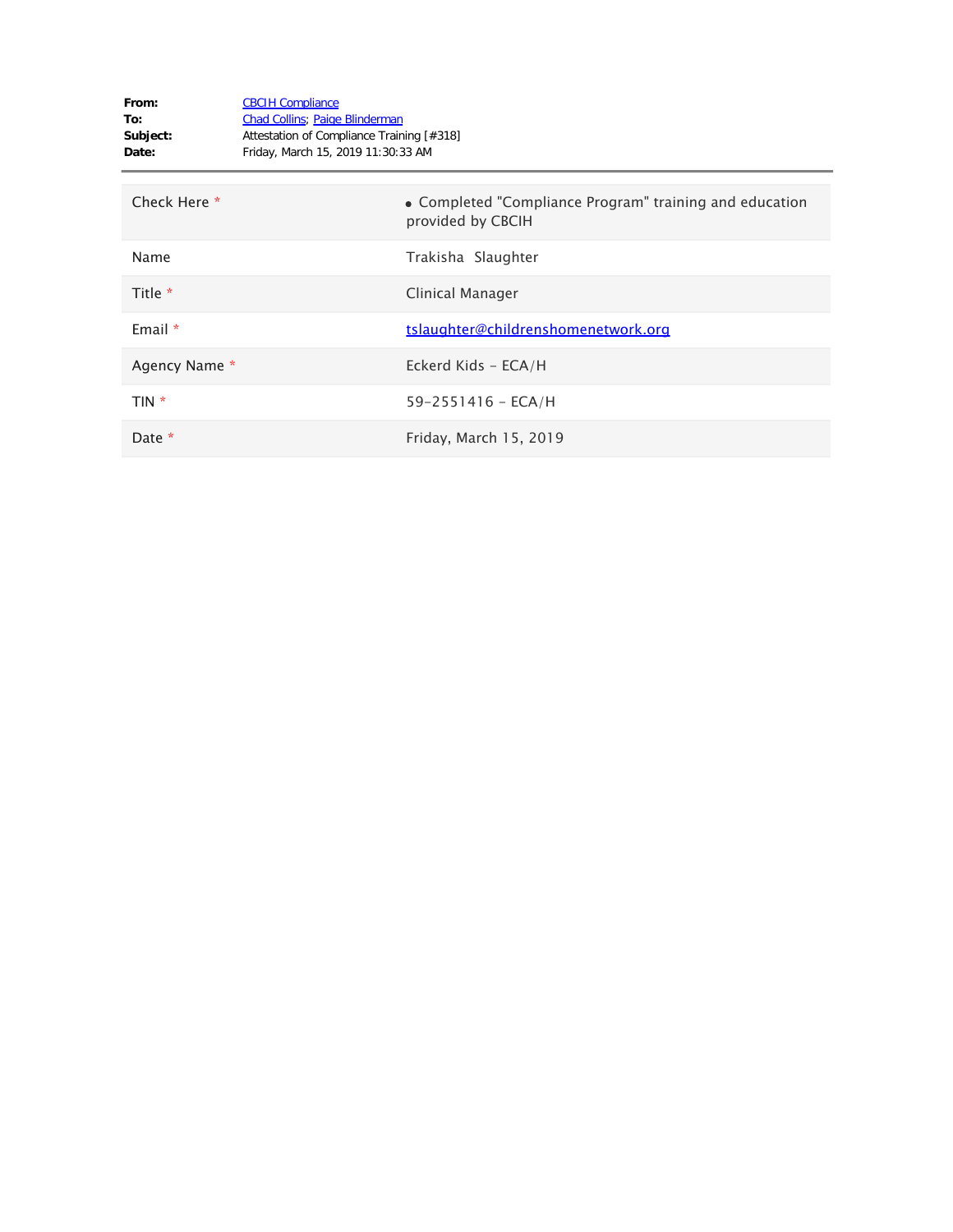| From:<br>To:<br>Subject:<br>Date: | <b>CBCIH Compliance</b><br><b>Chad Collins</b> ; Paige Blinderman<br>Attestation of Compliance Training [#319]<br>Friday, March 15, 2019 12:09:00 PM |                                                                              |
|-----------------------------------|------------------------------------------------------------------------------------------------------------------------------------------------------|------------------------------------------------------------------------------|
| Check Here *                      |                                                                                                                                                      | • Completed "Compliance Program" training and education<br>provided by CBCIH |
| Name                              |                                                                                                                                                      | Andrea Ziglar                                                                |
| Title $*$                         |                                                                                                                                                      | Well-Being Specialist                                                        |
| Email $*$                         |                                                                                                                                                      | andrea.ziglar@bigbendcbc.org                                                 |
| Agency Name *                     |                                                                                                                                                      | Big Bend Community Based Care - BBCBC                                        |
| TIN *                             |                                                                                                                                                      | $03 - 0423156 - BBCBC$                                                       |
| Date *                            |                                                                                                                                                      | Friday, March 15, 2019                                                       |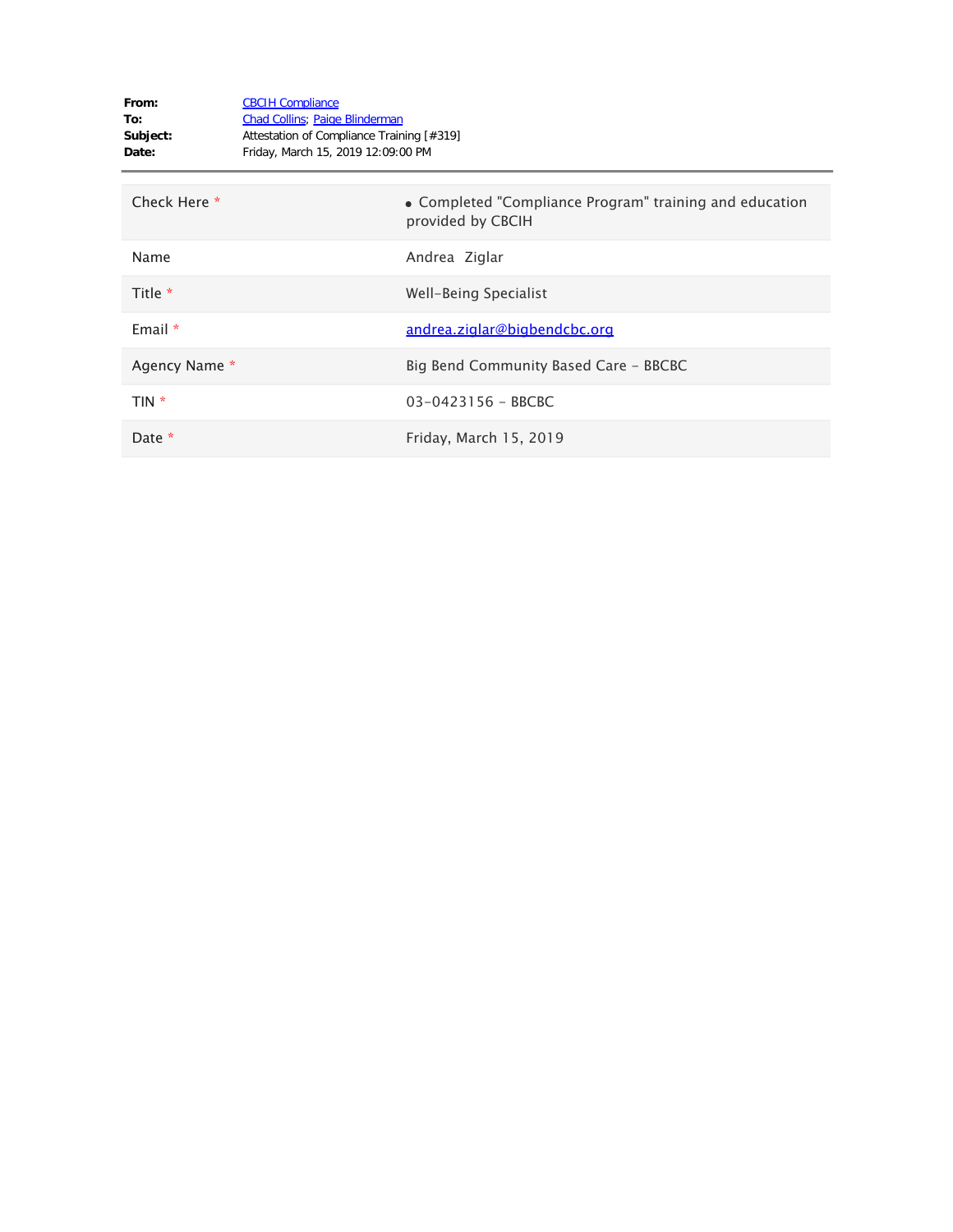| From:<br>To:<br>Subject:<br>Date: | <b>CBCIH Compliance</b><br><b>Chad Collins</b> ; Paige Blinderman<br>Attestation of Compliance Training [#320]<br>Friday, March 15, 2019 12:42:17 PM |                                                                              |
|-----------------------------------|------------------------------------------------------------------------------------------------------------------------------------------------------|------------------------------------------------------------------------------|
| Check Here *                      |                                                                                                                                                      | • Completed "Compliance Program" training and education<br>provided by CBCIH |
| Name                              |                                                                                                                                                      | victoria Sweet                                                               |
| Title *                           |                                                                                                                                                      | RN NCC supervisor                                                            |
| Email $*$                         |                                                                                                                                                      | <u>vsweet@cnswfl.org</u>                                                     |
| Agency Name *                     |                                                                                                                                                      | Children's Network of Southwest Florida - CNSWFL                             |
| TIN *                             |                                                                                                                                                      | $65 - 1149351 - CN$                                                          |
| Date *                            |                                                                                                                                                      | Thursday, March 14, 2019                                                     |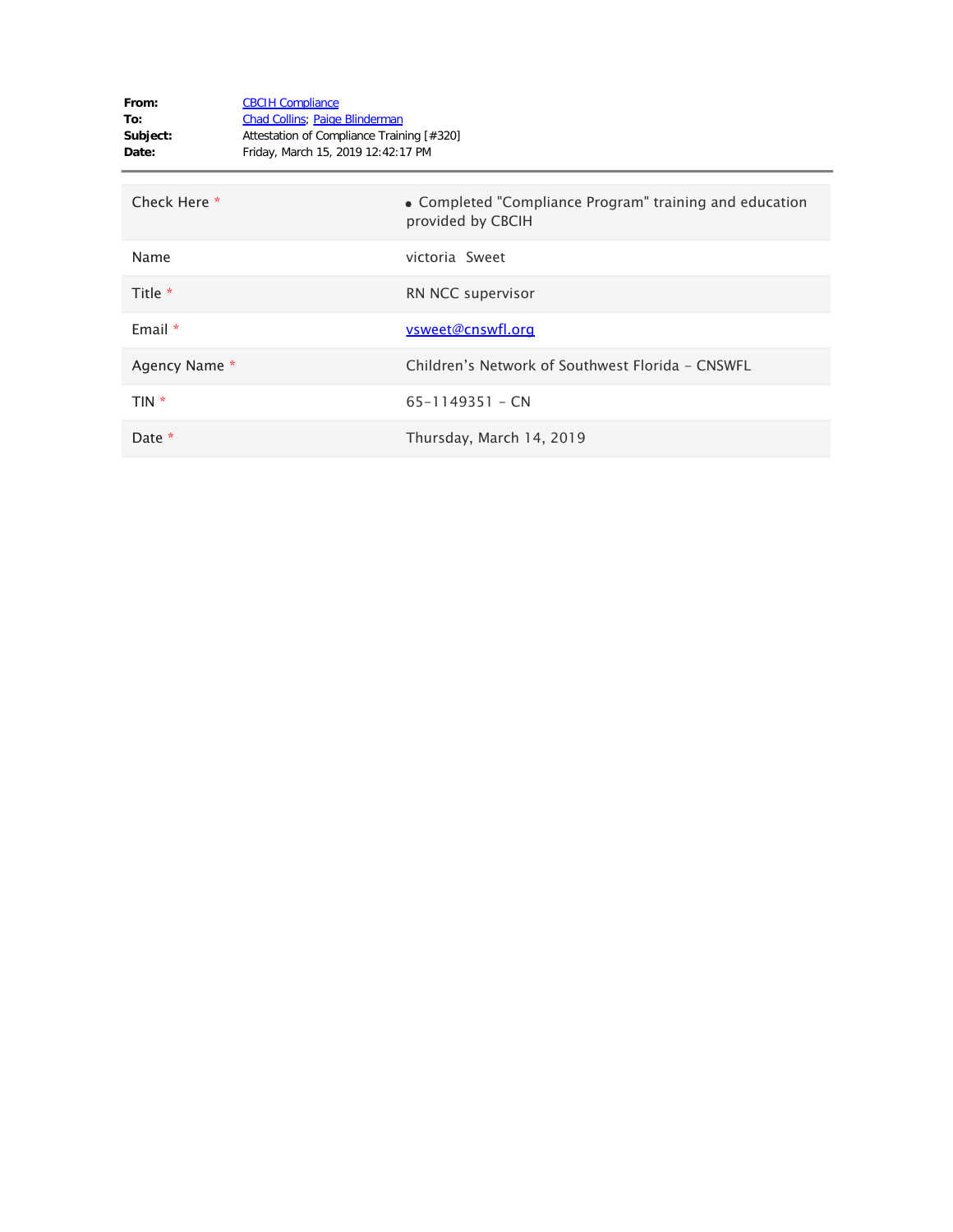| From:<br>To:<br>Subject:<br>Date: | <b>CBCIH Compliance</b><br><b>Chad Collins</b> ; Paige Blinderman<br>Attestation of Compliance Training [#321]<br>Friday, March 15, 2019 1:28:31 PM |                                                                              |
|-----------------------------------|-----------------------------------------------------------------------------------------------------------------------------------------------------|------------------------------------------------------------------------------|
| Check Here *                      |                                                                                                                                                     | • Completed "Compliance Program" training and education<br>provided by CBCIH |
| Name                              |                                                                                                                                                     | Jolee Grobleski                                                              |
| Title *                           |                                                                                                                                                     | <b>BHCC</b>                                                                  |
| Email $*$                         |                                                                                                                                                     | jgrobleski@sarasotaymca.org                                                  |
| Agency Name *                     |                                                                                                                                                     | Safe Children Coalition - YMCA                                               |
| TIN *                             |                                                                                                                                                     | 59-1618413 - YMCA                                                            |
| Date *                            |                                                                                                                                                     | Friday, March 15, 2019                                                       |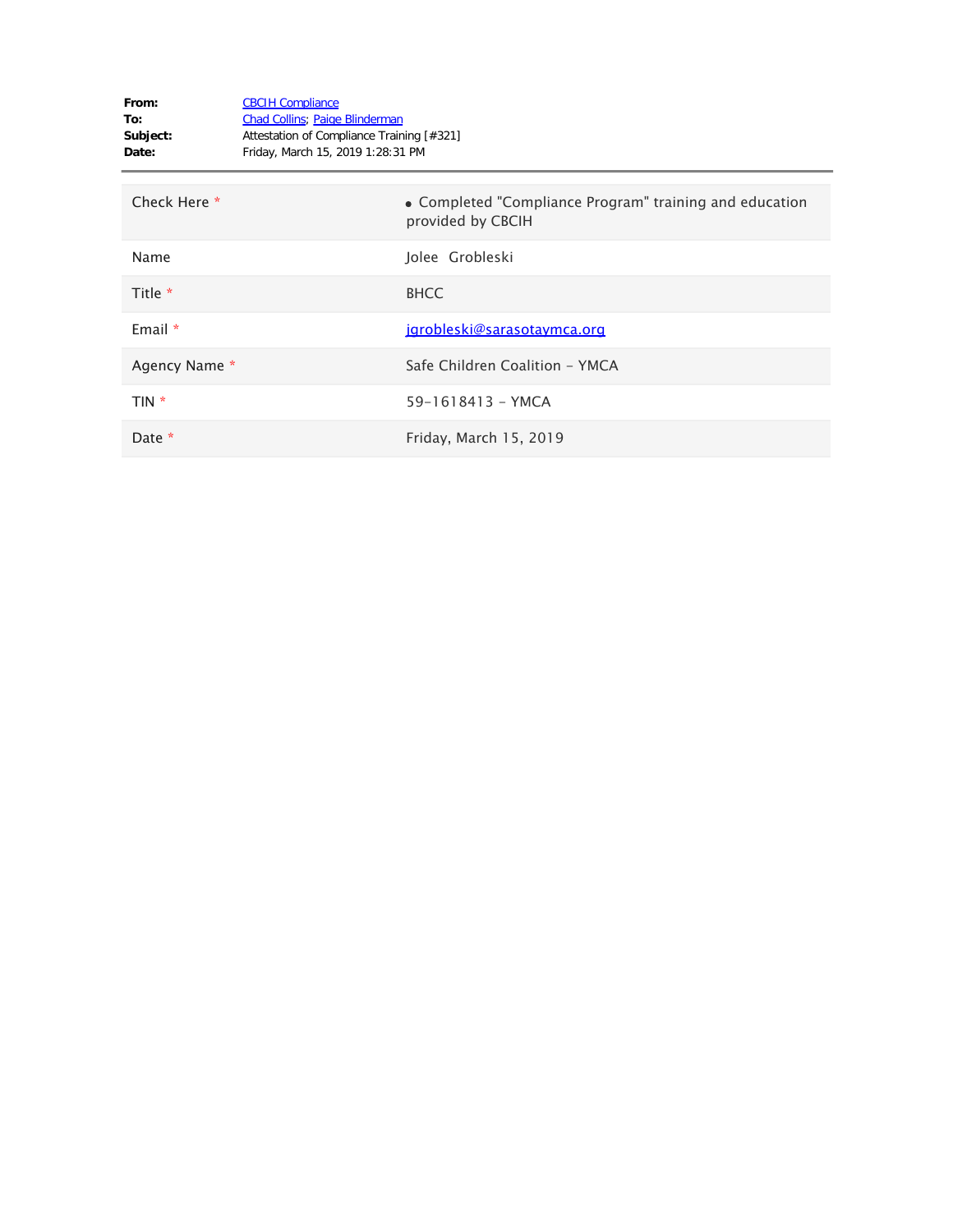| From:<br>To:<br>Subject:<br>Date: | <b>CBCIH Compliance</b><br><b>Chad Collins</b> ; Paige Blinderman<br>Attestation of Compliance Training [#322]<br>Friday, March 15, 2019 2:07:34 PM |                                                                              |
|-----------------------------------|-----------------------------------------------------------------------------------------------------------------------------------------------------|------------------------------------------------------------------------------|
| Check Here *                      |                                                                                                                                                     | • Completed "Compliance Program" training and education<br>provided by CBCIH |
| Name                              |                                                                                                                                                     | Annah Salter                                                                 |
| Title *                           |                                                                                                                                                     | Nurse Coordinator                                                            |
| Email $*$                         |                                                                                                                                                     | annah.salter@bhcpns.org                                                      |
| Agency Name *                     |                                                                                                                                                     | Families First Network - FFN                                                 |
| TIN *                             |                                                                                                                                                     | 59-0737872 - FFN                                                             |
| Date *                            |                                                                                                                                                     | Friday, March 15, 2019                                                       |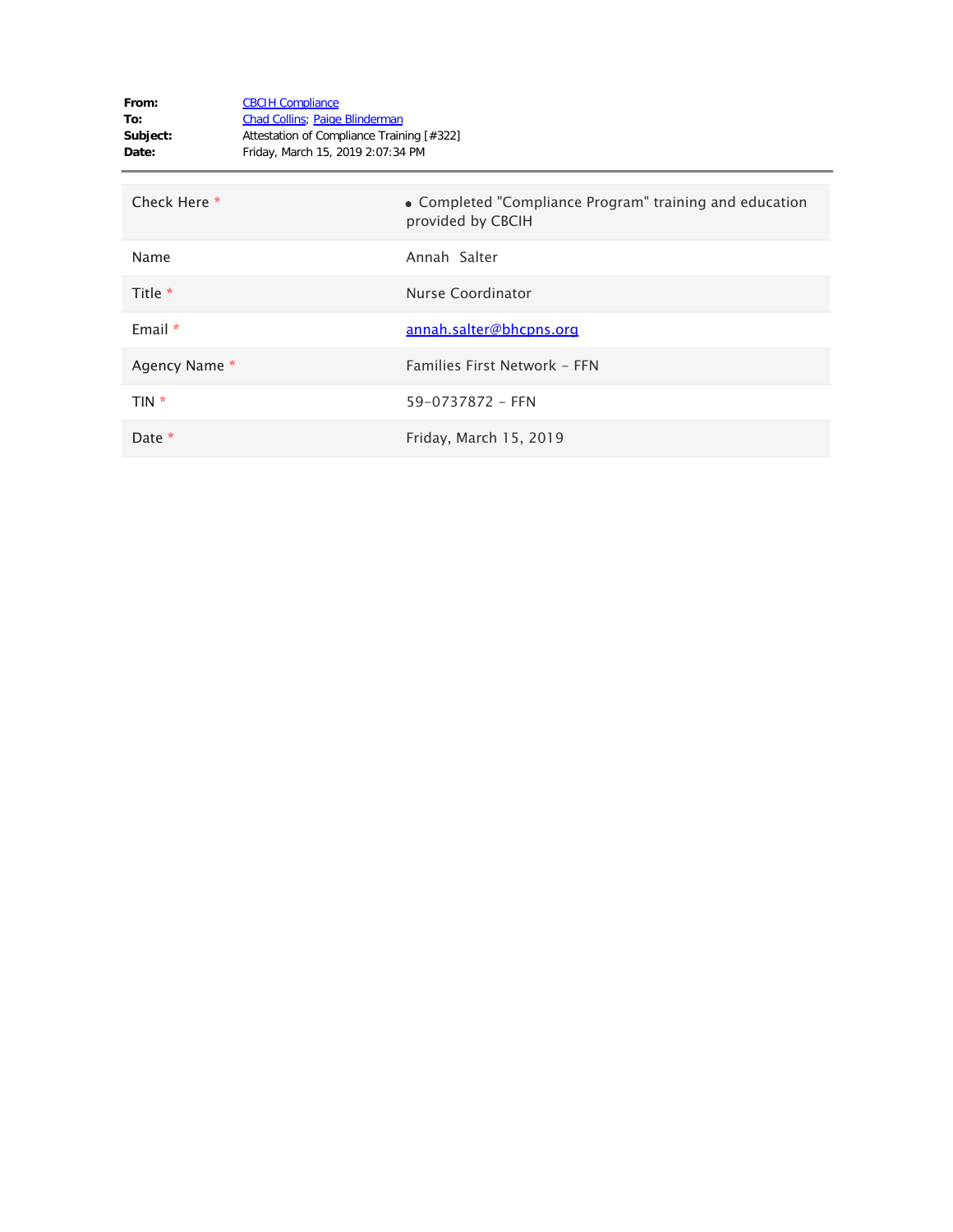| From:<br>To:<br>Subject:<br>Date: | <b>CBCIH Compliance</b><br><b>Chad Collins</b> ; Paige Blinderman<br>Attestation of Compliance Training [#323]<br>Friday, March 15, 2019 3:10:25 PM |                                                                              |
|-----------------------------------|-----------------------------------------------------------------------------------------------------------------------------------------------------|------------------------------------------------------------------------------|
| Check Here *                      |                                                                                                                                                     | • Completed "Compliance Program" training and education<br>provided by CBCIH |
| Name                              |                                                                                                                                                     | Merry-Jane Fairfield                                                         |
| Title *                           |                                                                                                                                                     | Medicaid Eligibility Specialist                                              |
| Email *                           |                                                                                                                                                     | <u>merry-jane.fairfield@pfsf.org</u>                                         |
| Agency Name *                     |                                                                                                                                                     | Partnership for Strong Families - PFSF                                       |
| TIN *                             |                                                                                                                                                     | $03 - 0423150 - PFSF$                                                        |
| Date *                            |                                                                                                                                                     | Friday, March 15, 2019                                                       |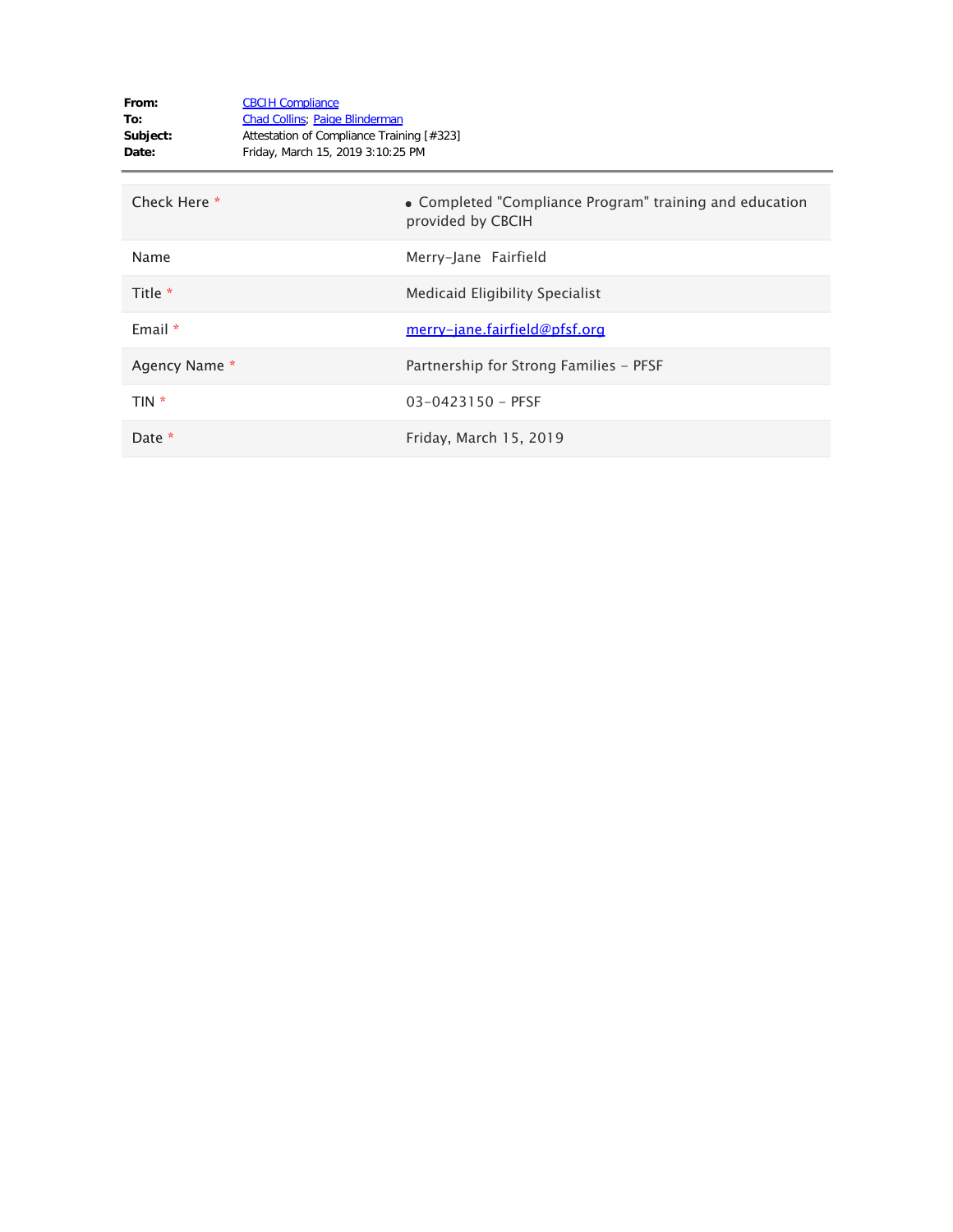| From:<br>To:<br>Subject:<br>Date: | <b>CBCIH Compliance</b><br><b>Chad Collins</b> ; Paige Blinderman<br>Attestation of Compliance Training [#324]<br>Friday, March 15, 2019 4:20:46 PM |                                                                              |
|-----------------------------------|-----------------------------------------------------------------------------------------------------------------------------------------------------|------------------------------------------------------------------------------|
| Check Here *                      |                                                                                                                                                     | • Completed "Compliance Program" training and education<br>provided by CBCIH |
| Name                              |                                                                                                                                                     | Elizabeth Spice                                                              |
| Title $*$                         |                                                                                                                                                     | Nurse Care Coordinator                                                       |
| Email $*$                         |                                                                                                                                                     | elizabeth.spice@bigbendcbc.org                                               |
| Agency Name *                     |                                                                                                                                                     | Big Bend Community Based Care - BBCBC                                        |
| TIN *                             |                                                                                                                                                     | $03 - 0423156 - BBCBC$                                                       |
| Date $*$                          |                                                                                                                                                     | Friday, March 22, 2019                                                       |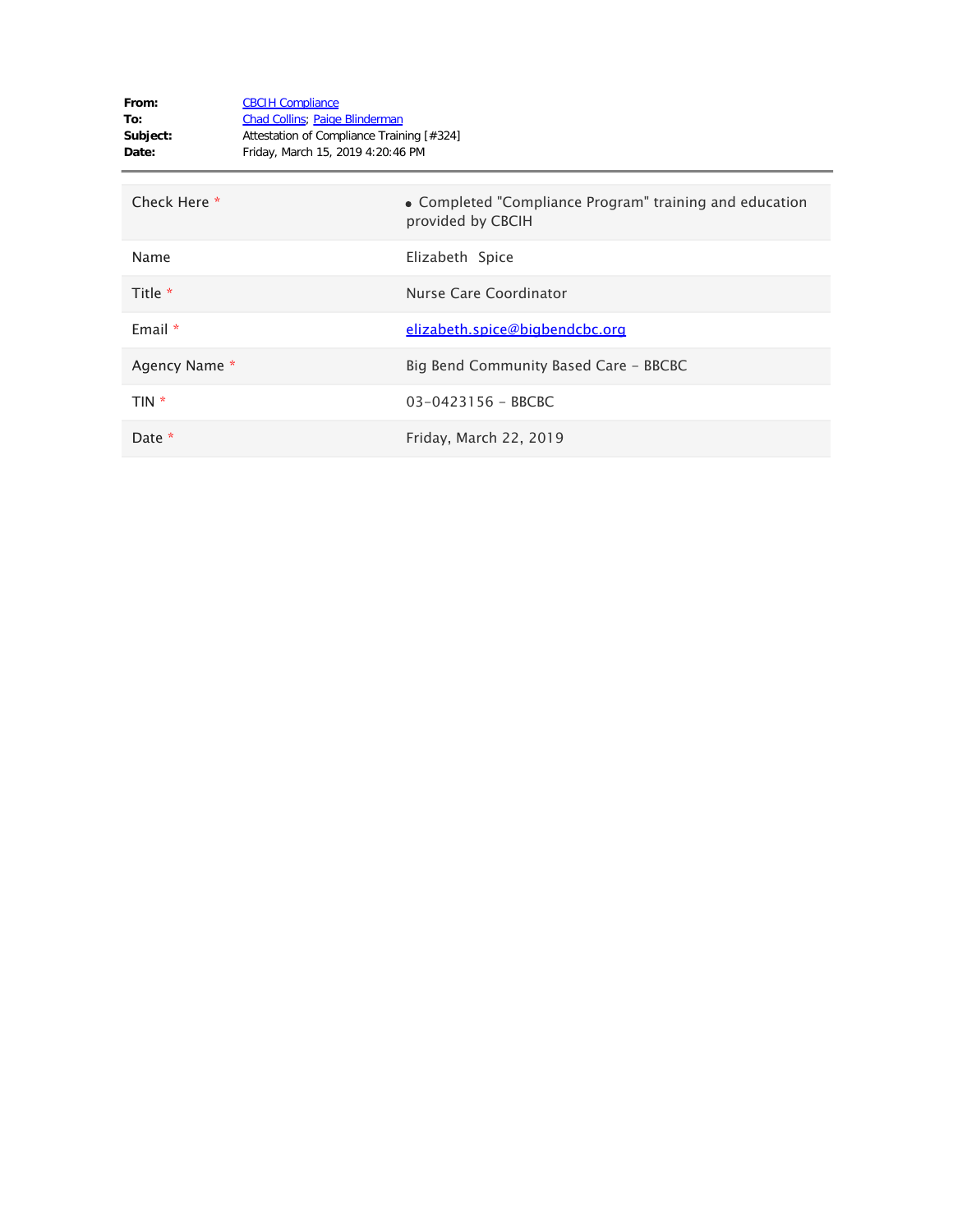| From:<br>To:<br>Subject:<br>Date: | <b>CBCIH Compliance</b><br><b>Chad Collins</b> ; Paige Blinderman<br>Attestation of Compliance Training [#325]<br>Friday, March 15, 2019 4:48:58 PM |
|-----------------------------------|-----------------------------------------------------------------------------------------------------------------------------------------------------|
| Check Here *                      | • Completed "Compliance Program" training and education<br>provided by CBCIH                                                                        |
| Name                              | Ashley Wert                                                                                                                                         |
| Title *                           | <b>Behavioral Health Coordinator</b>                                                                                                                |
| Email $*$                         | awert@eckerd.org                                                                                                                                    |
| Agency Name *                     | Eckerd Kids - ECA/H                                                                                                                                 |
| TIN *                             | $59 - 2551416 - ECA/H$                                                                                                                              |
| Date *                            | Friday, March 15, 2019                                                                                                                              |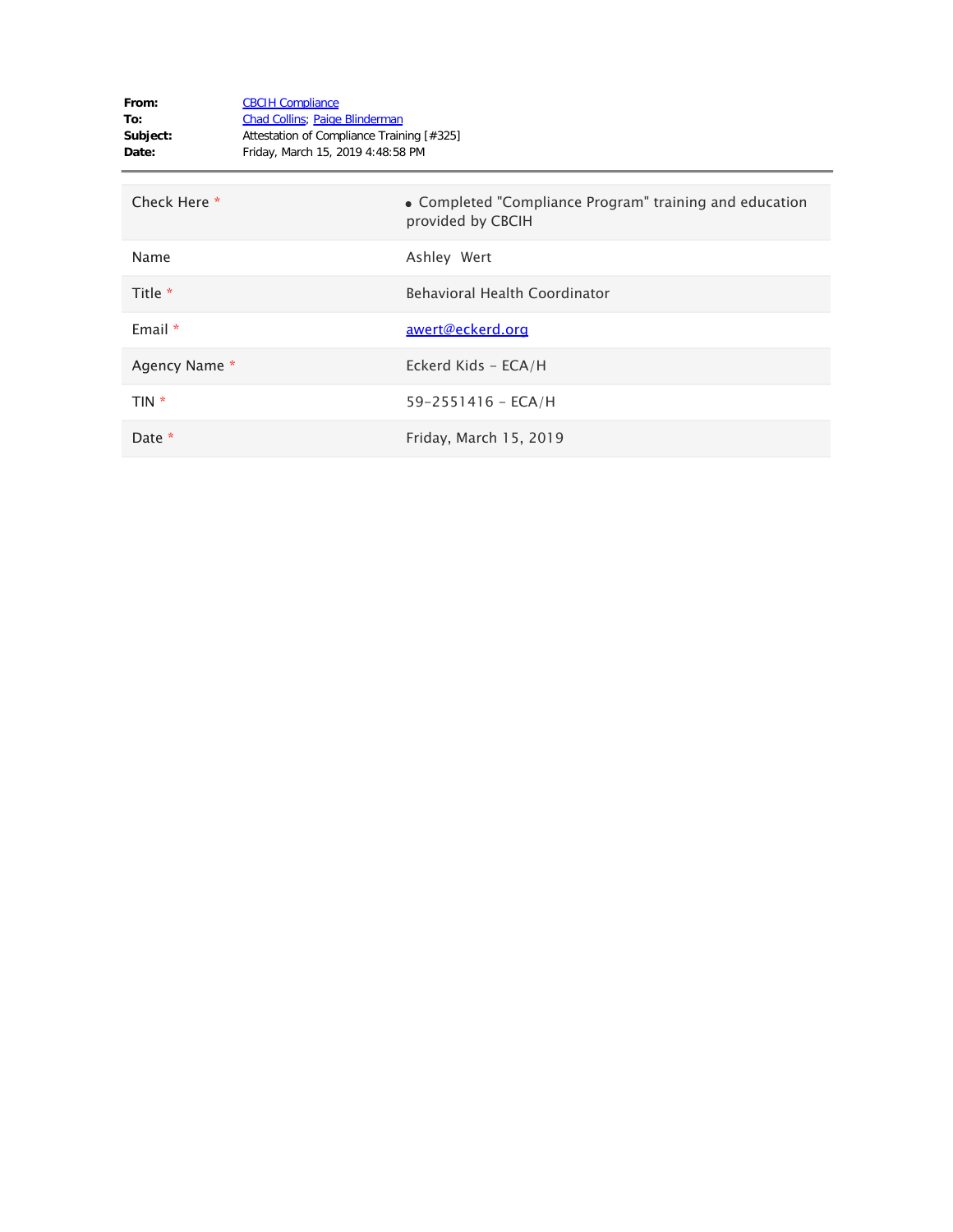| From:<br>To:<br>Subject:<br>Date: | <b>CBCIH Compliance</b><br><b>Chad Collins</b> ; Paige Blinderman<br>Attestation of Compliance Training [#326]<br>Monday, March 18, 2019 12:23:47 PM |
|-----------------------------------|------------------------------------------------------------------------------------------------------------------------------------------------------|
| Check Here *                      | • Completed "Compliance Program" training and education<br>provided by CBCIH                                                                         |
| Name                              | Jan Widmer                                                                                                                                           |
| Title *                           | <b>UM Director</b>                                                                                                                                   |
| Email $*$                         | jwidmer@cnswfl.org                                                                                                                                   |
| Agency Name *                     | Children's Network of Southwest Florida - CNSWFL                                                                                                     |
| TIN *                             | 20-4968228 - CNSWFL                                                                                                                                  |
| Date *                            | Monday, March 18, 2019                                                                                                                               |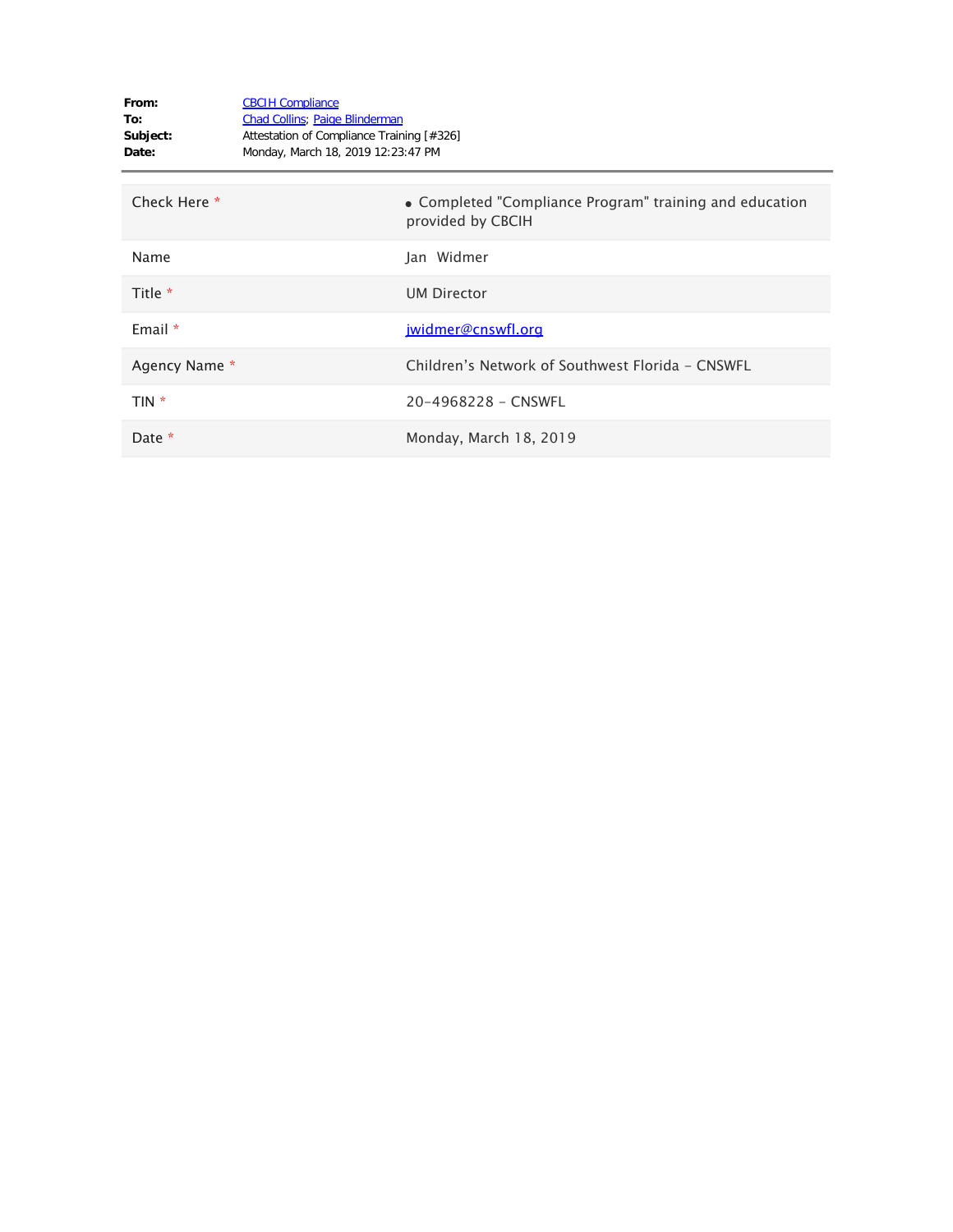| From:<br>To:<br>Subject:<br>Date: | <b>CBCIH Compliance</b><br><b>Chad Collins</b> ; Paige Blinderman<br>Attestation of Compliance Training [#327]<br>Monday, March 18, 2019 12:25:01 PM |                                                                              |
|-----------------------------------|------------------------------------------------------------------------------------------------------------------------------------------------------|------------------------------------------------------------------------------|
| Check Here *                      |                                                                                                                                                      | • Completed "Compliance Program" training and education<br>provided by CBCIH |
| Name                              |                                                                                                                                                      | Tanya Miller                                                                 |
| Title *                           |                                                                                                                                                      | <b>BHC</b>                                                                   |
| Email $*$                         |                                                                                                                                                      | Tanya.Miller@Firstinclay.org                                                 |
| Agency Name *                     |                                                                                                                                                      | Kids First of Florida - KFF                                                  |
| TIN *                             |                                                                                                                                                      | $43 - 1992162 - KFF$                                                         |
| Date *                            |                                                                                                                                                      | Monday, March 18, 2019                                                       |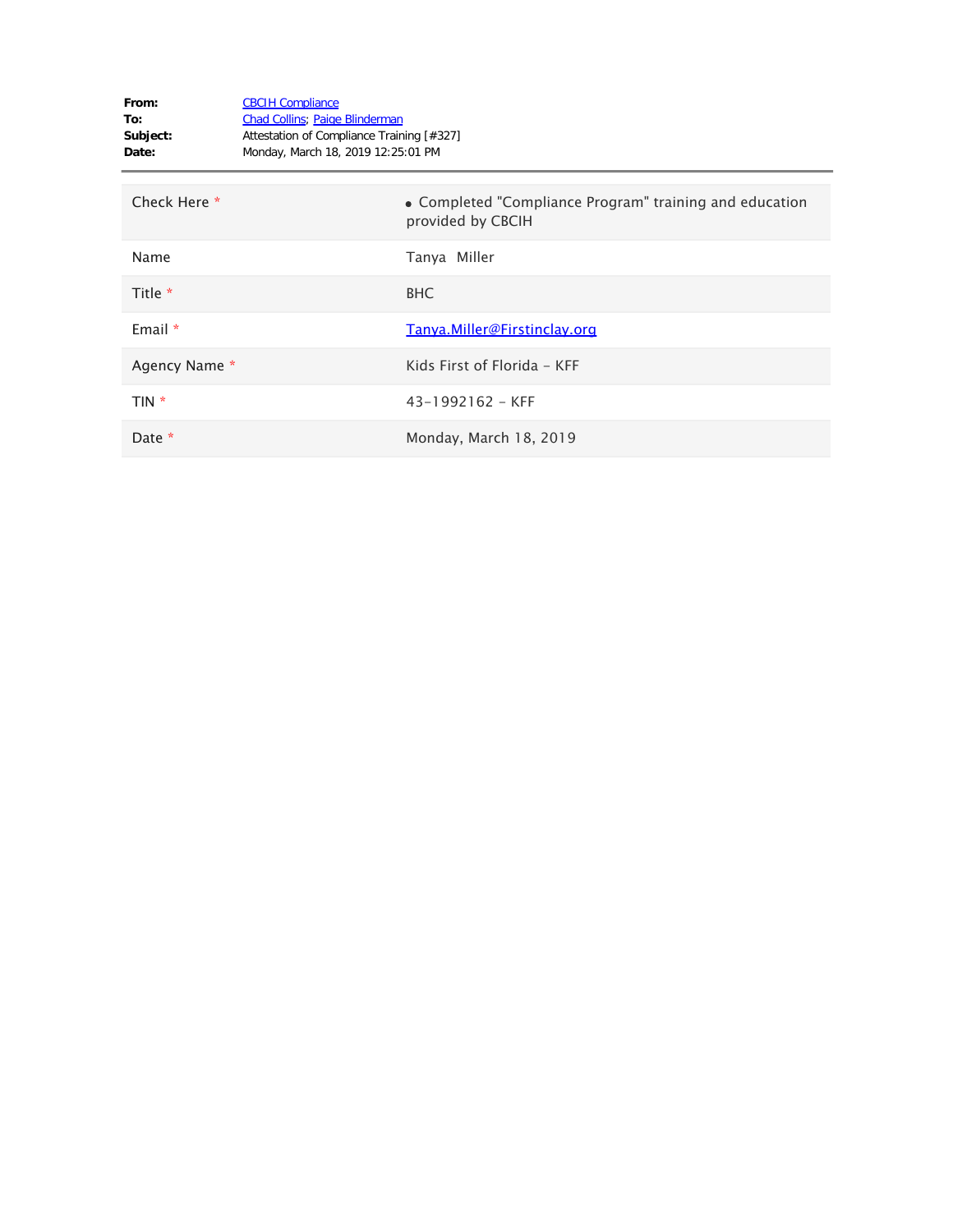| From:<br>To:<br>Subject:<br>Date: | <b>CBCIH Compliance</b><br><b>Chad Collins</b> ; Paige Blinderman<br>Attestation of Compliance Training [#328]<br>Wednesday, March 20, 2019 3:59:44 PM |                                                                              |
|-----------------------------------|--------------------------------------------------------------------------------------------------------------------------------------------------------|------------------------------------------------------------------------------|
| Check Here *                      |                                                                                                                                                        | • Completed "Compliance Program" training and education<br>provided by CBCIH |
| Name                              |                                                                                                                                                        | Maria Kalimopoulos                                                           |
| Title $*$                         |                                                                                                                                                        | <b>Behavioral Health Coordinator</b>                                         |
| Email $*$                         |                                                                                                                                                        | mkalimopoulos@childrenshomenetwork.org                                       |
| Agency Name *                     |                                                                                                                                                        | Eckerd Kids - ECA/H                                                          |
| TIN *                             |                                                                                                                                                        | $59 - 2551416 - ECA/H$                                                       |
| Date $*$                          |                                                                                                                                                        | Wednesday, March 20, 2019                                                    |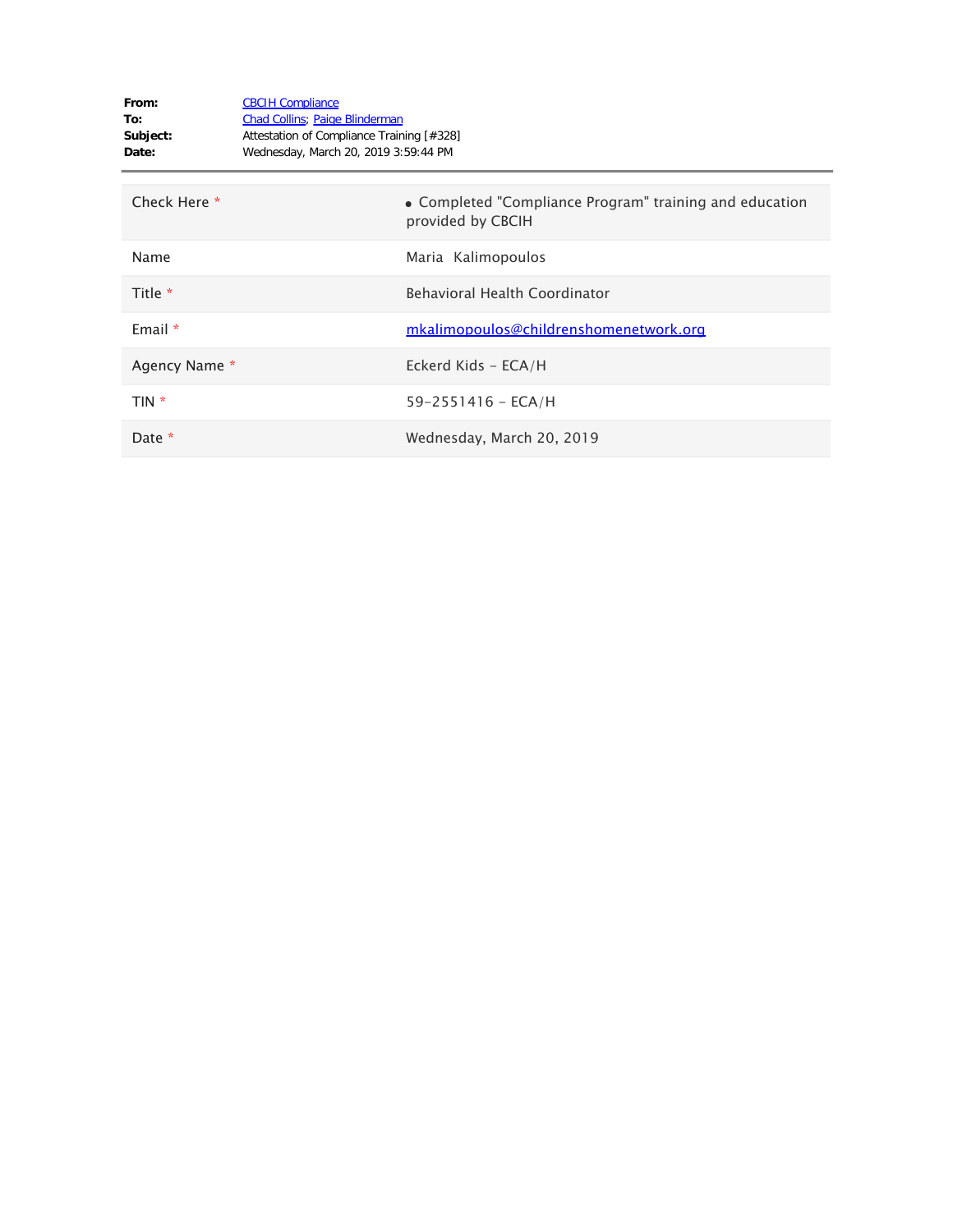| From:<br>To:<br>Subject:<br>Date: | <b>CBCIH Compliance</b><br><b>Chad Collins</b> ; Paige Blinderman<br>Attestation of Compliance Training [#329]<br>Thursday, March 21, 2019 11:56:32 AM |                                                                              |
|-----------------------------------|--------------------------------------------------------------------------------------------------------------------------------------------------------|------------------------------------------------------------------------------|
| Check Here *                      |                                                                                                                                                        | • Completed "Compliance Program" training and education<br>provided by CBCIH |
| Name                              |                                                                                                                                                        | Monica Palacio                                                               |
| Title $*$                         |                                                                                                                                                        | Lead Medical Coordinator                                                     |
| Email $*$                         |                                                                                                                                                        | mpalacio@childnet.us                                                         |
| Agency Name *                     |                                                                                                                                                        | ChildNet - CN                                                                |
| TIN *                             |                                                                                                                                                        | 32-0405411 - CBCIH                                                           |
| Date *                            |                                                                                                                                                        | Thursday, March 21, 2019                                                     |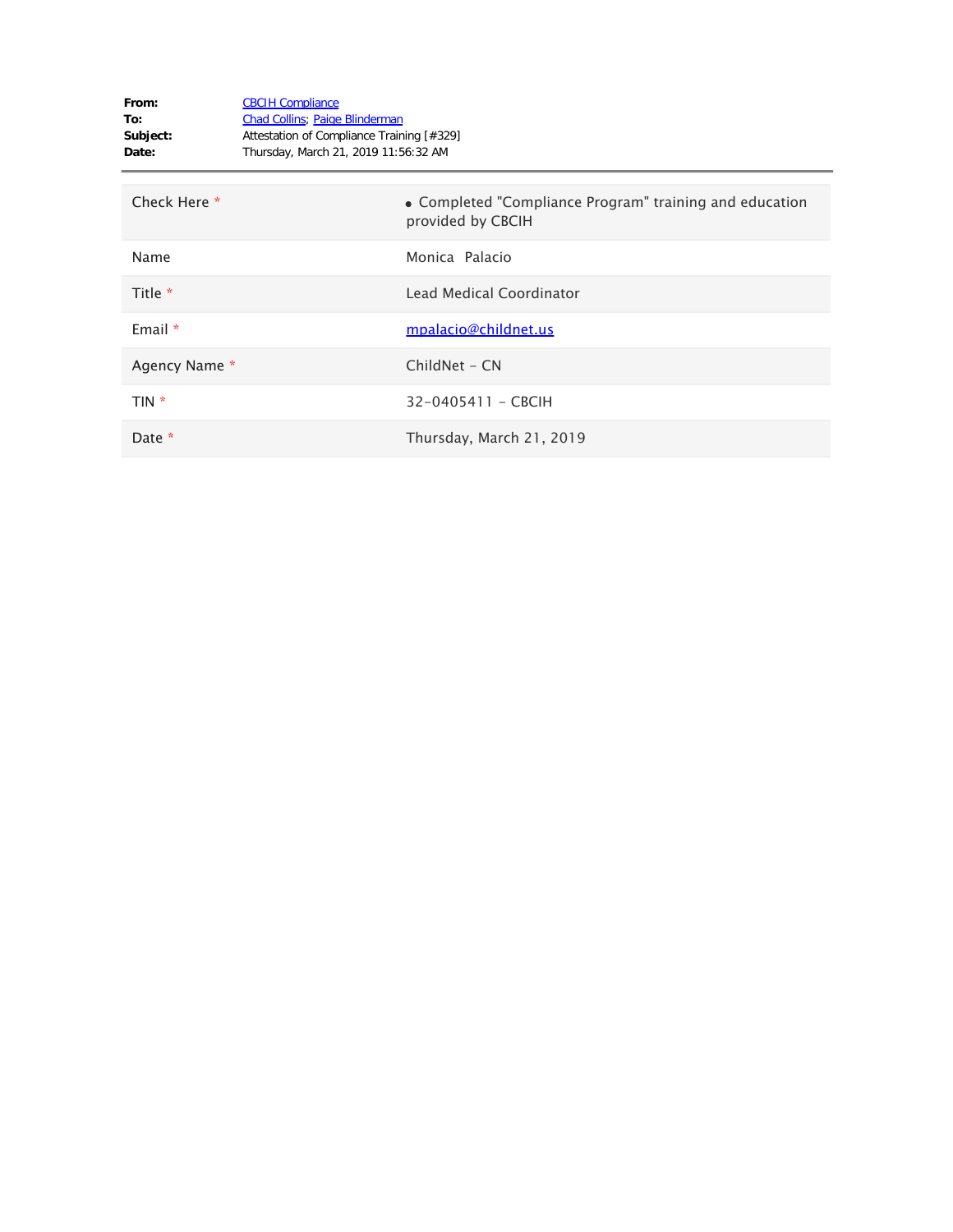| From:<br>To:<br>Subject:<br>Date: | <b>CBCIH Compliance</b><br>Chad Collins; Paige Blinderman<br>Attestation of Compliance Training [#330]<br>Thursday, March 21, 2019 2:46:50 PM |                                                                              |
|-----------------------------------|-----------------------------------------------------------------------------------------------------------------------------------------------|------------------------------------------------------------------------------|
| Check Here *                      |                                                                                                                                               | • Completed "Compliance Program" training and education<br>provided by CBCIH |
| Name                              |                                                                                                                                               | Christine Yau                                                                |
| Title $*$                         |                                                                                                                                               | <b>Medical Coordinator</b>                                                   |
| Email $*$                         |                                                                                                                                               | cyau@childnet.us                                                             |
| Agency Name *                     |                                                                                                                                               | ChildNet - CN                                                                |
| TIN *                             |                                                                                                                                               | $65 - 1149351 - CN$                                                          |
| Date *                            |                                                                                                                                               | Thursday, March 21, 2019                                                     |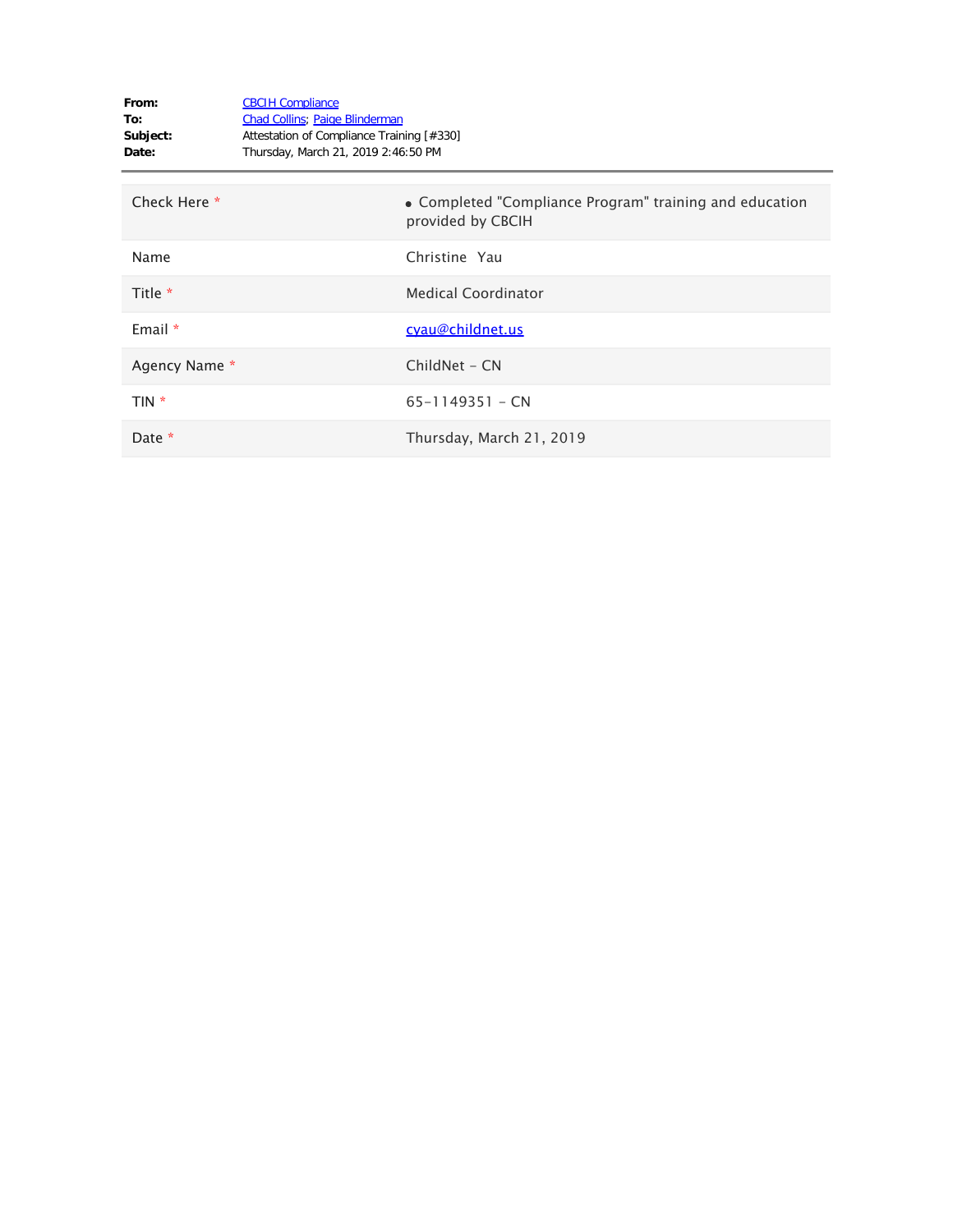| From:<br>To:<br>Subject:<br>Date: | <b>CBCIH Compliance</b><br><b>Chad Collins</b> ; Paige Blinderman<br>Attestation of Compliance Training [#331]<br>Thursday, March 28, 2019 2:19:34 PM |                                                                              |
|-----------------------------------|-------------------------------------------------------------------------------------------------------------------------------------------------------|------------------------------------------------------------------------------|
| Check Here *                      |                                                                                                                                                       | • Completed "Compliance Program" training and education<br>provided by CBCIH |
| Name                              |                                                                                                                                                       | Amber smith                                                                  |
| Title *                           |                                                                                                                                                       | Clinical Utilization Manager                                                 |
| Email $*$                         |                                                                                                                                                       | <u>amber.smith@embracefamilies.org</u>                                       |
| Agency Name *                     |                                                                                                                                                       | Community Based Care of Central Florida - CBCCFL                             |
| TIN *                             |                                                                                                                                                       | $01 - 0631375 - CBCCFL$                                                      |
| Date *                            |                                                                                                                                                       | Thursday, March 28, 2019                                                     |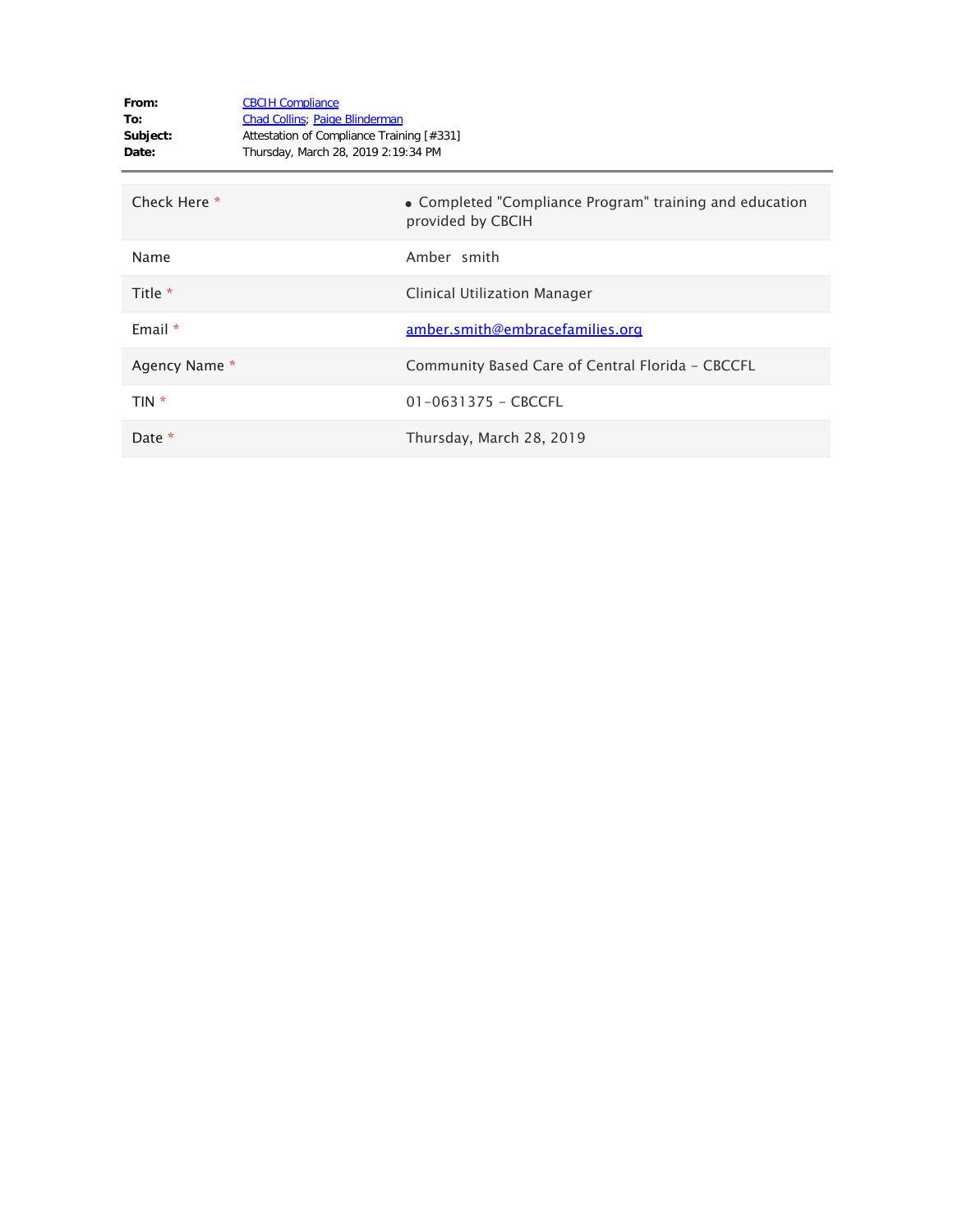| From:<br>To:<br>Subject:<br>Date: | <b>CBCIH Compliance</b><br><b>Chad Collins</b> ; Paige Blinderman<br>Attestation of Compliance Training [#332]<br>Thursday, March 28, 2019 4:37:06 PM |                                                                              |
|-----------------------------------|-------------------------------------------------------------------------------------------------------------------------------------------------------|------------------------------------------------------------------------------|
| Check Here *                      |                                                                                                                                                       | • Completed "Compliance Program" training and education<br>provided by CBCIH |
| Name                              |                                                                                                                                                       | Evelyn Hyppolite                                                             |
| Title *                           |                                                                                                                                                       | <b>Medical Coordinator</b>                                                   |
| Email $*$                         |                                                                                                                                                       | Ehyppolite@Childnet.us                                                       |
| Agency Name *                     |                                                                                                                                                       | ChildNet - CN                                                                |
| TIN *                             |                                                                                                                                                       | 32-0405411 - CBCIH                                                           |
| Date *                            |                                                                                                                                                       | Thursday, March 28, 2019                                                     |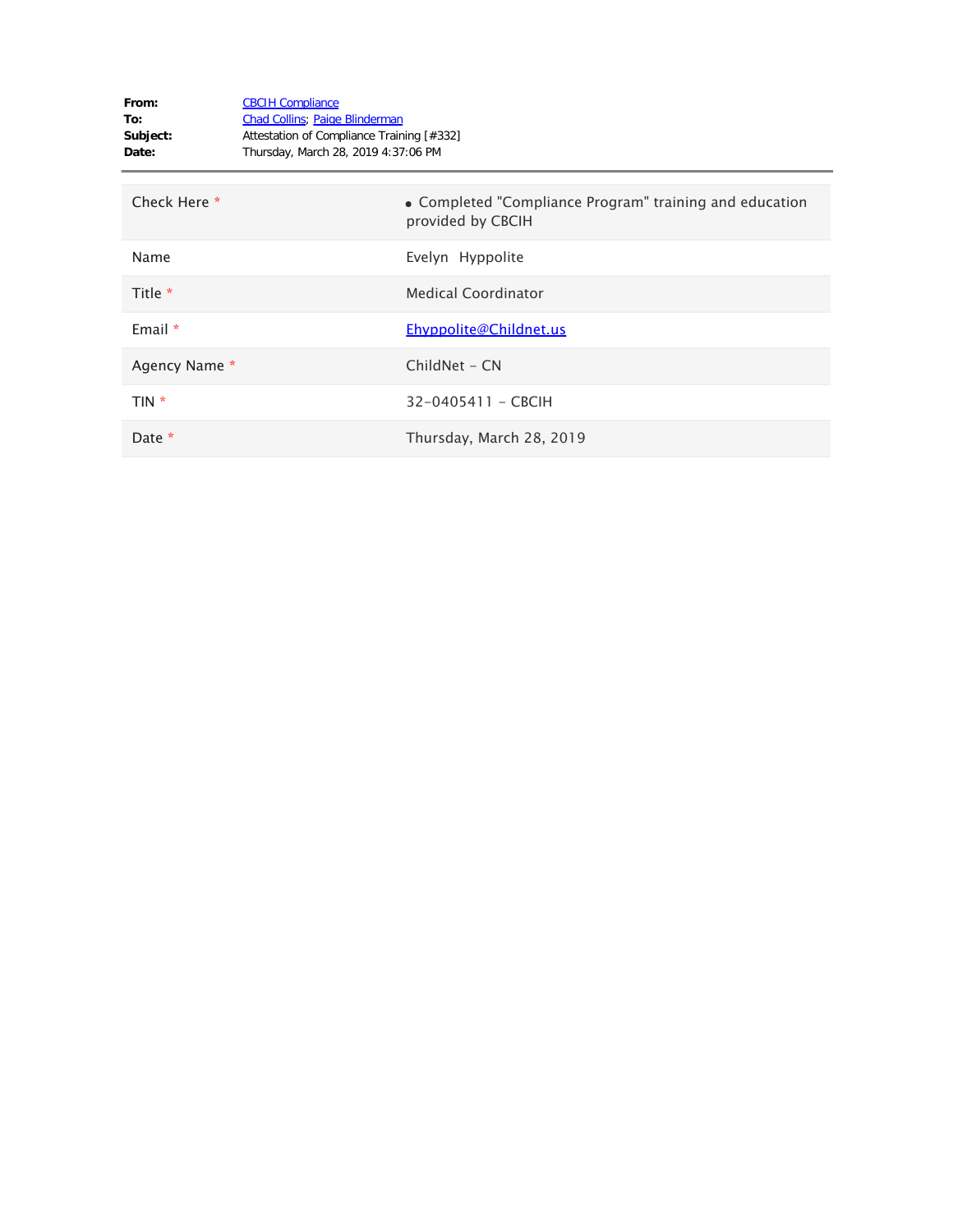| From:<br>To:<br>Subject:<br>Date: | <b>CBCIH Compliance</b><br><b>Chad Collins</b> ; Paige Blinderman<br>Attestation of Compliance Training [#333]<br>Friday, April 5, 2019 11:43:12 AM |                                                                              |
|-----------------------------------|-----------------------------------------------------------------------------------------------------------------------------------------------------|------------------------------------------------------------------------------|
| Check Here *                      |                                                                                                                                                     | • Completed "Compliance Program" training and education<br>provided by CBCIH |
| Name                              |                                                                                                                                                     | CharMayne Jackson                                                            |
| Title *                           |                                                                                                                                                     | Clinical Staffing Coordinator                                                |
| Email *                           |                                                                                                                                                     | charmayne.jackson@pfsf.org                                                   |
| Agency Name *                     |                                                                                                                                                     | Partnership for Strong Families - PFSF                                       |
| TIN *                             |                                                                                                                                                     | $03 - 0423150 - PFSF$                                                        |
| Date *                            |                                                                                                                                                     | Friday, April 5, 2019                                                        |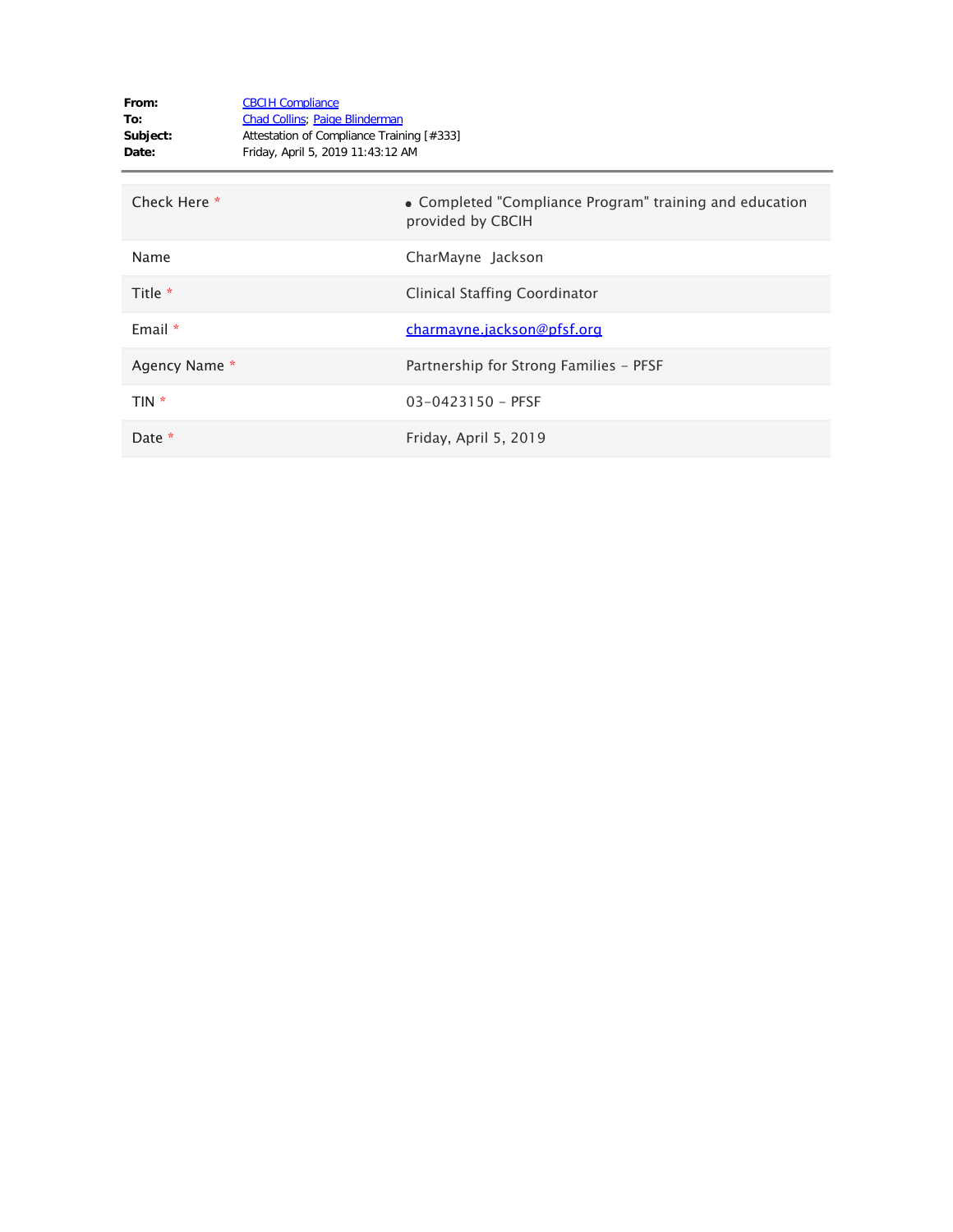| From:<br>To:<br>Subject:<br>Date: | <b>CBCIH Compliance</b><br><b>Chad Collins</b> ; Paige Blinderman<br>Attestation of Compliance Training [#334]<br>Tuesday, April 9, 2019 10:37:13 AM |                                                                              |
|-----------------------------------|------------------------------------------------------------------------------------------------------------------------------------------------------|------------------------------------------------------------------------------|
| Check Here *                      |                                                                                                                                                      | • Completed "Compliance Program" training and education<br>provided by CBCIH |
| Name                              |                                                                                                                                                      | CharMayne Jackson                                                            |
| Title *                           |                                                                                                                                                      | Clinical Staffing Coordinator                                                |
| Email $*$                         |                                                                                                                                                      | charmayne.jackson@pfsf.org                                                   |
| Agency Name *                     |                                                                                                                                                      | Partnership for Strong Families - PFSF                                       |
| $TIN *$                           |                                                                                                                                                      | $03 - 0423150 - PFSF$                                                        |
| Date *                            |                                                                                                                                                      | Friday, April 5, 2019                                                        |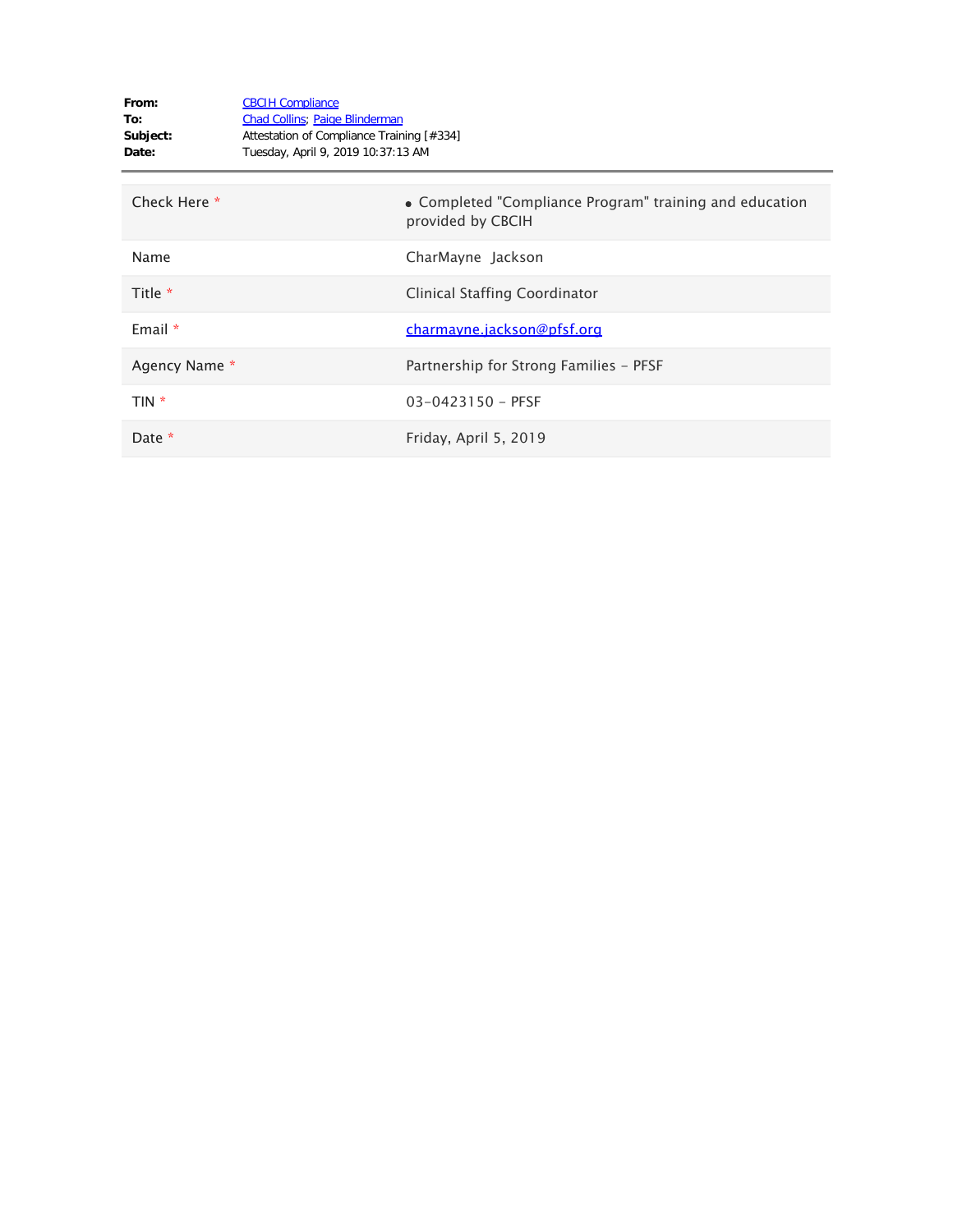| From:<br>To:<br>Subject:<br>Date: | <b>CBCIH Compliance</b><br><b>Chad Collins</b> ; Paige Blinderman<br>Attestation of Compliance Training [#335]<br>Tuesday, April 30, 2019 1:17:13 PM |                                                                              |
|-----------------------------------|------------------------------------------------------------------------------------------------------------------------------------------------------|------------------------------------------------------------------------------|
| Check Here *                      |                                                                                                                                                      | • Completed "Compliance Program" training and education<br>provided by CBCIH |
| Name                              |                                                                                                                                                      | Savannah Casey                                                               |
| Title $*$                         |                                                                                                                                                      | Outreach Assistant - Public Ally                                             |
| Email $*$                         |                                                                                                                                                      | savannah.casey@cbcih.com                                                     |
| Agency Name *                     |                                                                                                                                                      | Community Based Care Integrated Health - CBCIH                               |
| TIN *                             |                                                                                                                                                      | 32-0405411 - CBCIH                                                           |
| Date $*$                          |                                                                                                                                                      | Tuesday, April 30, 2019                                                      |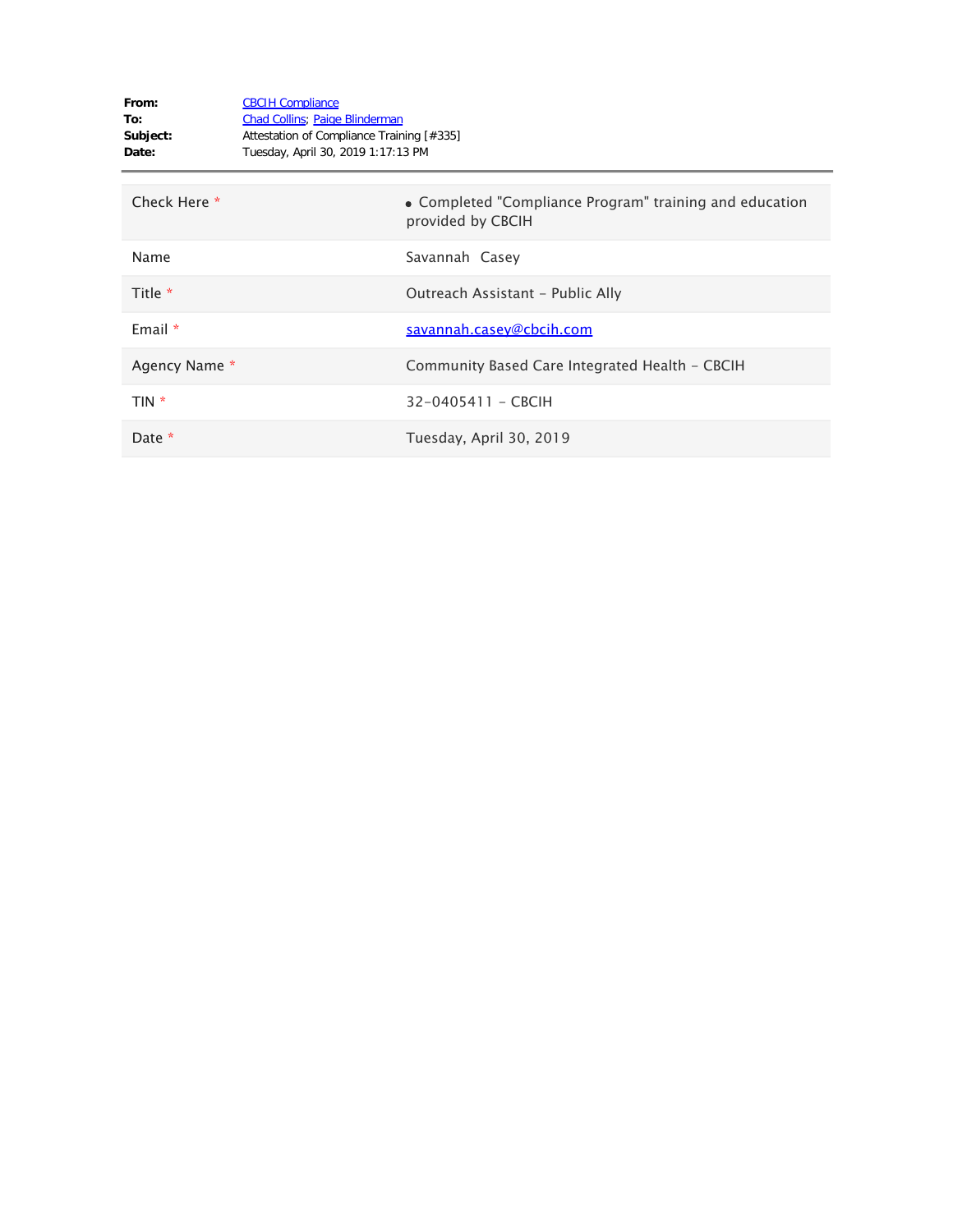| From:<br>To:<br>Subject:<br>Date: | <b>CBCIH Compliance</b><br><b>Chad Collins</b> ; Paige Blinderman<br>Attestation of Compliance Training [#336]<br>Tuesday, April 30, 2019 3:12:04 PM |                                                                              |
|-----------------------------------|------------------------------------------------------------------------------------------------------------------------------------------------------|------------------------------------------------------------------------------|
| Check Here *                      |                                                                                                                                                      | • Completed "Compliance Program" training and education<br>provided by CBCIH |
| Name                              |                                                                                                                                                      | Michael Bryant                                                               |
| Title *                           |                                                                                                                                                      | <b>Board Member</b>                                                          |
| Email $*$                         |                                                                                                                                                      | michael.bryant@embracefamilies.org                                           |
| Agency Name *                     |                                                                                                                                                      | Community Based Care Integrated Health - CBCIH                               |
| TIN *                             |                                                                                                                                                      | 32-0405411 - CBCIH                                                           |
| Date *                            |                                                                                                                                                      | Tuesday, April 30, 2019                                                      |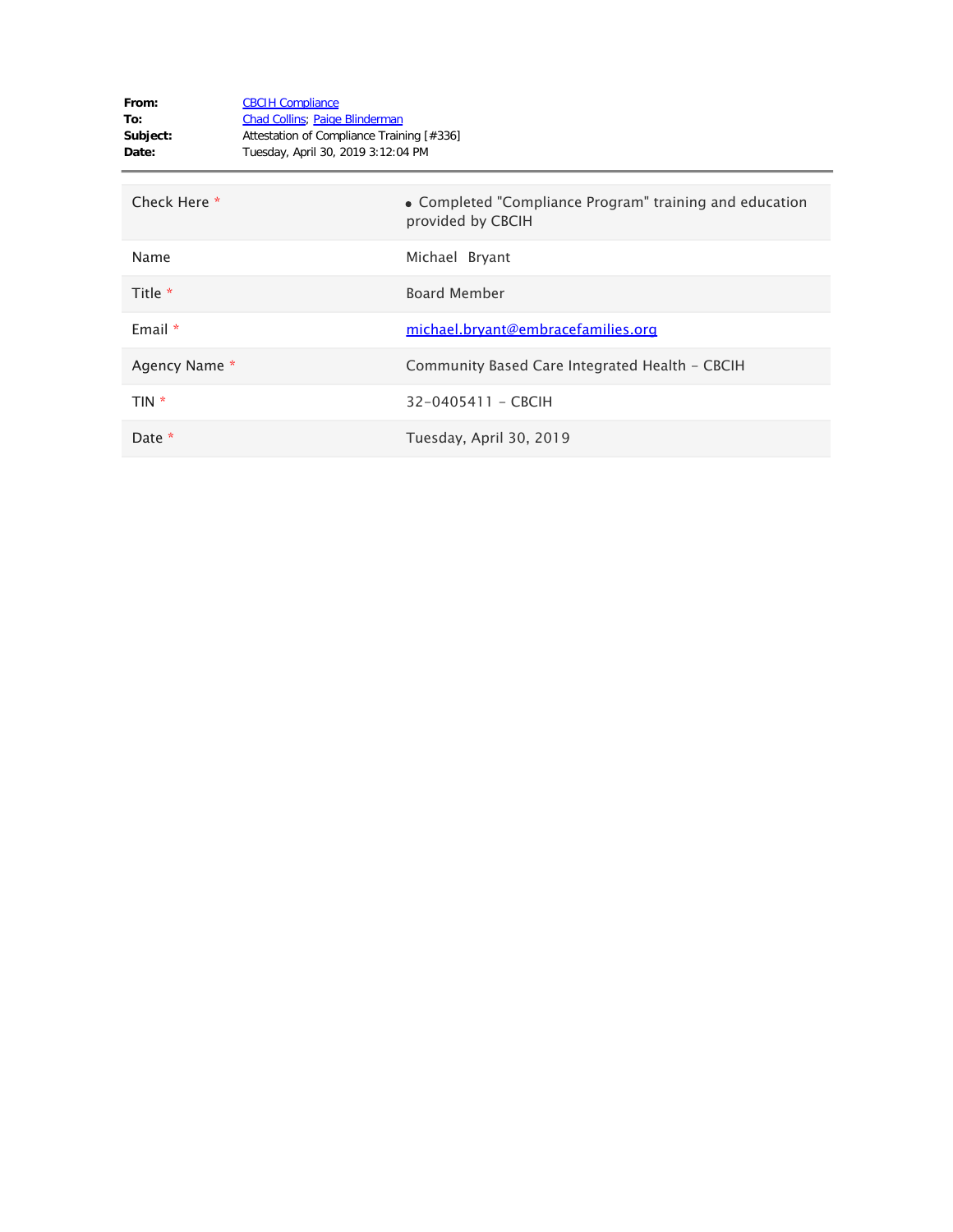| From:<br>To:<br>Subject:<br>Date: | <b>CBCIH Compliance</b><br><b>Chad Collins</b> ; Paige Blinderman<br>Attestation of Compliance Training [#337]<br>Tuesday, April 30, 2019 3:57:22 PM |                                                                              |
|-----------------------------------|------------------------------------------------------------------------------------------------------------------------------------------------------|------------------------------------------------------------------------------|
| Check Here *                      |                                                                                                                                                      | • Completed "Compliance Program" training and education<br>provided by CBCIH |
| Name                              |                                                                                                                                                      | Salena Burden                                                                |
| Title *                           |                                                                                                                                                      | <b>Adoption Services Consultant</b>                                          |
| Email $*$                         |                                                                                                                                                      | salena.burden@cbcih.com                                                      |
| Agency Name *                     |                                                                                                                                                      | Community Based Care Integrated Health - CBCIH                               |
| TIN *                             |                                                                                                                                                      | 32-0405411 - CBCIH                                                           |
| Date *                            |                                                                                                                                                      | Tuesday, April 30, 2019                                                      |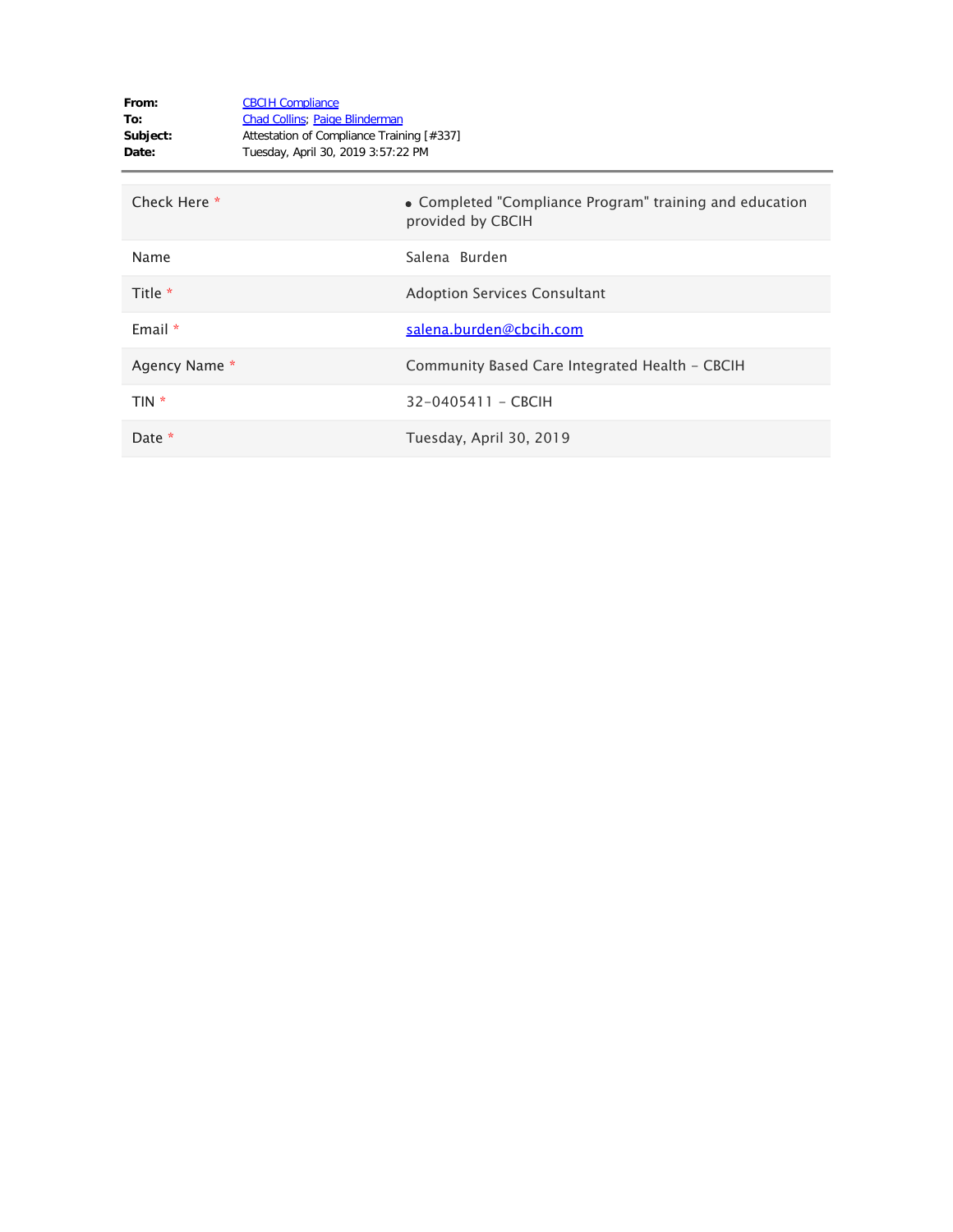| From:<br>To:<br>Subject:<br>Date: | <b>CBCIH Compliance</b><br><b>Chad Collins</b> ; Paige Blinderman<br>Attestation of Compliance Training [#338]<br>Wednesday, May 8, 2019 5:03:31 PM |                                                                              |
|-----------------------------------|-----------------------------------------------------------------------------------------------------------------------------------------------------|------------------------------------------------------------------------------|
| Check Here *                      |                                                                                                                                                     | • Completed "Compliance Program" training and education<br>provided by CBCIH |
| Name                              |                                                                                                                                                     | Jan Brunache                                                                 |
| Title *                           |                                                                                                                                                     | <b>RN</b>                                                                    |
| Email *                           |                                                                                                                                                     | jan.brunache@bhcpns.org                                                      |
| Agency Name *                     |                                                                                                                                                     | Families First Network - FFN                                                 |
| TIN *                             |                                                                                                                                                     | 59-0737872 - FFN                                                             |
| Date *                            |                                                                                                                                                     | Wednesday, May 8, 2019                                                       |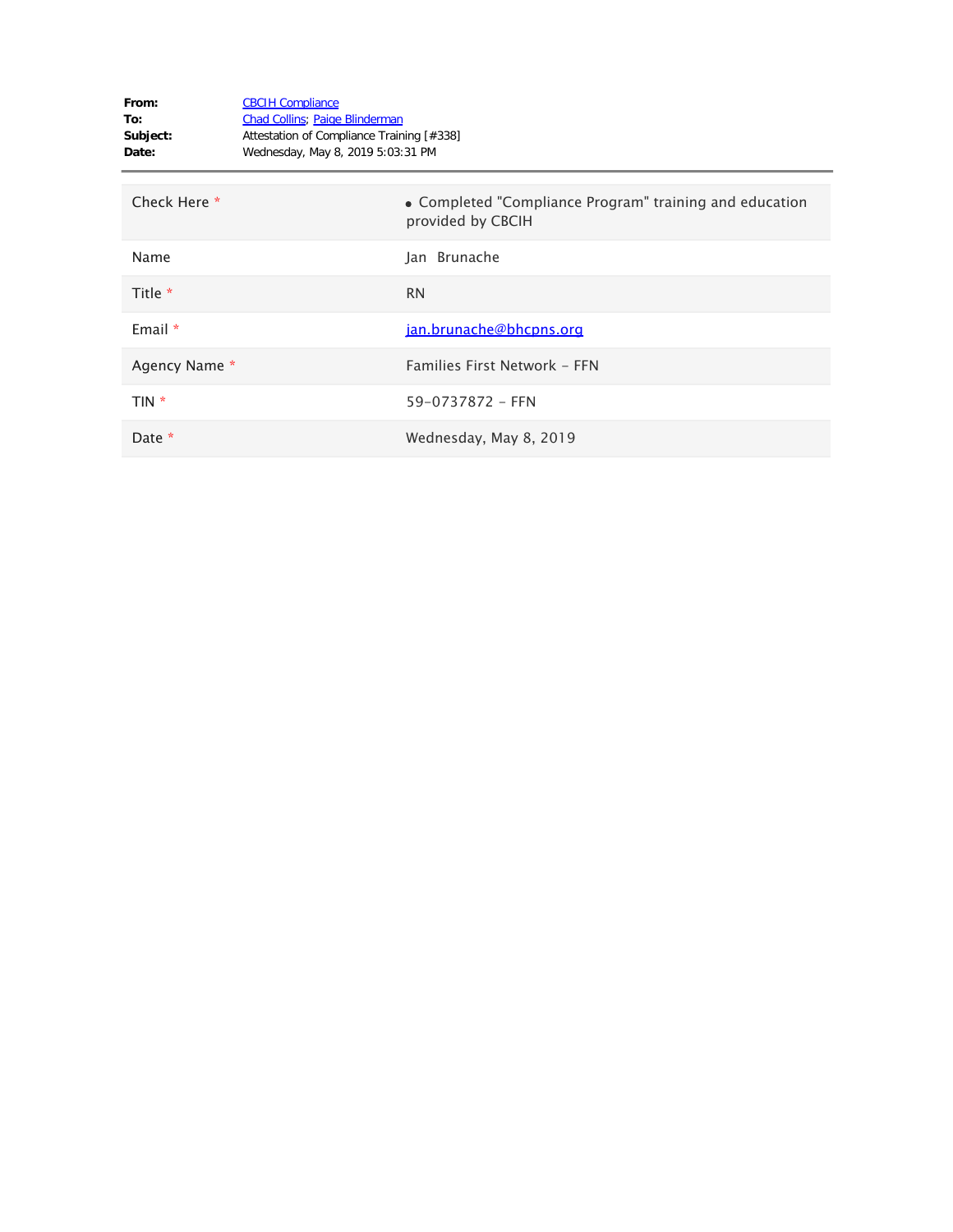| From:<br>To:<br>Subject:<br>Date: | <b>CBCIH Compliance</b><br><b>Chad Collins</b> ; Paige Blinderman<br>Attestation of Compliance Training [#339]<br>Thursday, June 6, 2019 7:41:19 AM |                                                                              |
|-----------------------------------|-----------------------------------------------------------------------------------------------------------------------------------------------------|------------------------------------------------------------------------------|
| Check Here *                      |                                                                                                                                                     | • Completed "Compliance Program" training and education<br>provided by CBCIH |
| Name                              |                                                                                                                                                     | Shadianna Vinson                                                             |
| Title *                           |                                                                                                                                                     | <b>BHC</b>                                                                   |
| Email $*$                         |                                                                                                                                                     | shad.vinson@fssnf.org                                                        |
| Agency Name *                     |                                                                                                                                                     | Family Support Services of North Florida - FSSNF                             |
| TIN *                             |                                                                                                                                                     | 59-3759863 - FSSNF                                                           |
| Date *                            |                                                                                                                                                     | Thursday, June 6, 2019                                                       |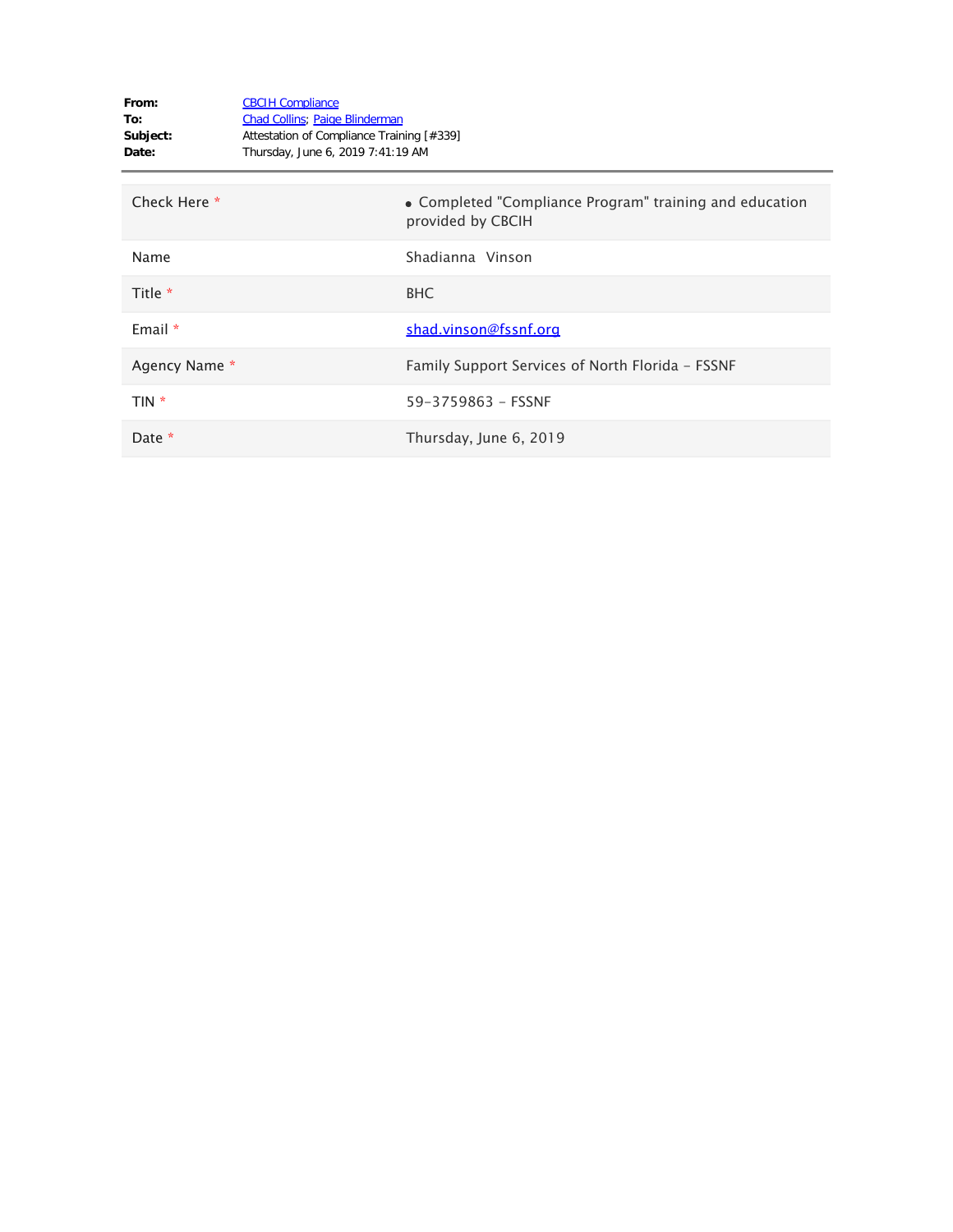| From:<br>To:<br>Subject:<br>Date: | <b>CBCIH Compliance</b><br><b>Chad Collins</b> ; Paige Blinderman<br>Attestation of Compliance Training [#340]<br>Thursday, June 6, 2019 2:49:38 PM |                                                                              |
|-----------------------------------|-----------------------------------------------------------------------------------------------------------------------------------------------------|------------------------------------------------------------------------------|
| Check Here *                      |                                                                                                                                                     | • Completed "Compliance Program" training and education<br>provided by CBCIH |
| Name                              |                                                                                                                                                     | Dieulise Epperson                                                            |
| Title $*$                         |                                                                                                                                                     | Behavioral HealthCare Coordinator                                            |
| Email $*$                         |                                                                                                                                                     | dieulise.epperson@fssnf.org                                                  |
| Agency Name *                     |                                                                                                                                                     | Family Support Services of North Florida - FSSNF                             |
| TIN *                             |                                                                                                                                                     | 59-3759863 - FSSNF                                                           |
| Date $*$                          |                                                                                                                                                     | Thursday, June 6, 2019                                                       |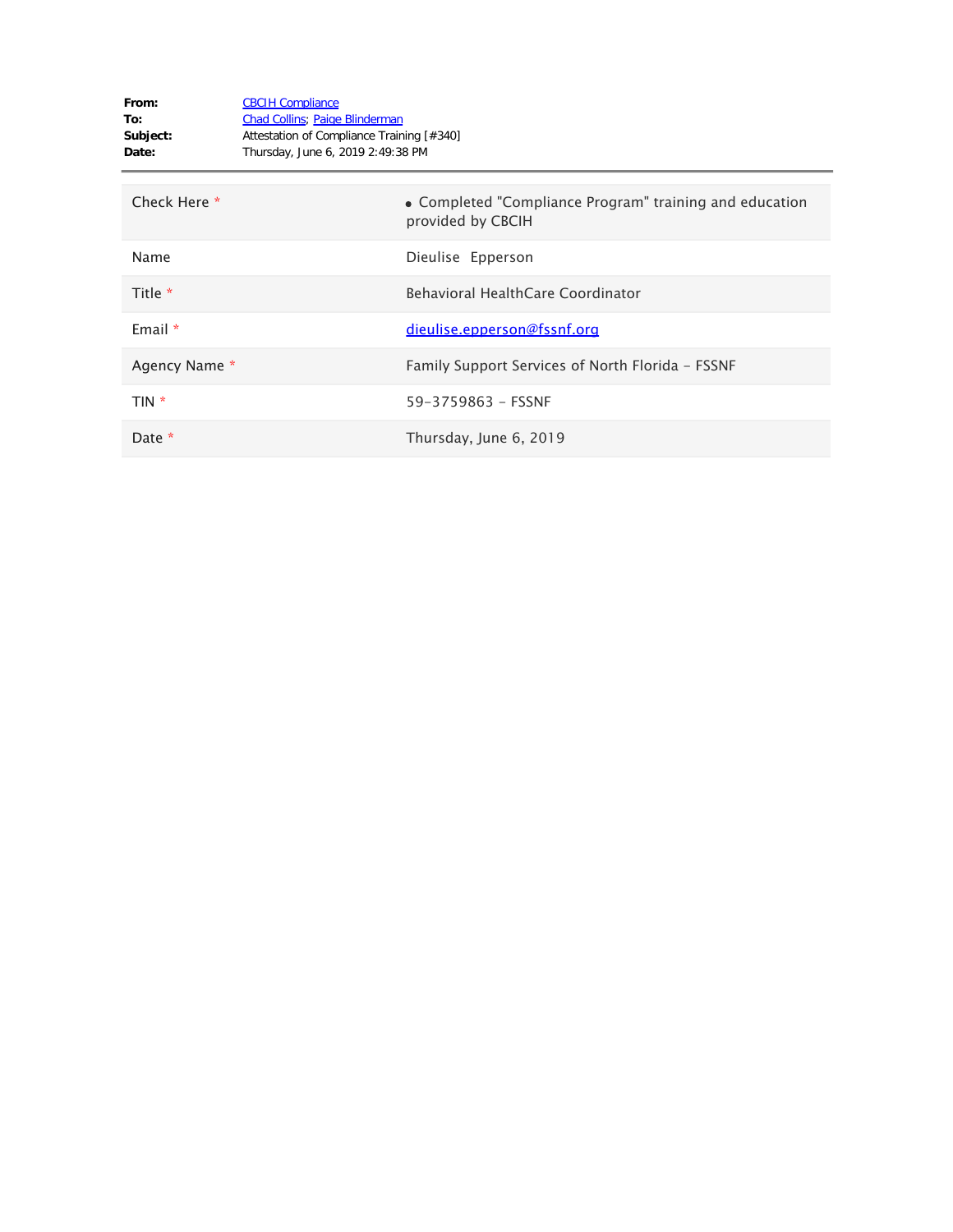| From:<br>To:<br>Subject:<br>Date: | <b>CBCIH Compliance</b><br><b>Chad Collins</b> ; Paige Blinderman<br>Attestation of Compliance Training [#342]<br>Tuesday, June 18, 2019 3:04:03 PM |                                                                              |
|-----------------------------------|-----------------------------------------------------------------------------------------------------------------------------------------------------|------------------------------------------------------------------------------|
| Check Here *                      |                                                                                                                                                     | • Completed "Compliance Program" training and education<br>provided by CBCIH |
| Name                              |                                                                                                                                                     | Amanda Rudy                                                                  |
| Title $*$                         |                                                                                                                                                     | Risk and Accreditation Manager                                               |
| Email $*$                         |                                                                                                                                                     | amanda.rudy@embracefamilies.org                                              |
| Agency Name *                     |                                                                                                                                                     | Embrace Families CBC - EFCBC                                                 |
| TIN *                             |                                                                                                                                                     | $01 - 0631375 - CBCCFL$                                                      |
| Date *                            |                                                                                                                                                     | Tuesday, June 18, 2019                                                       |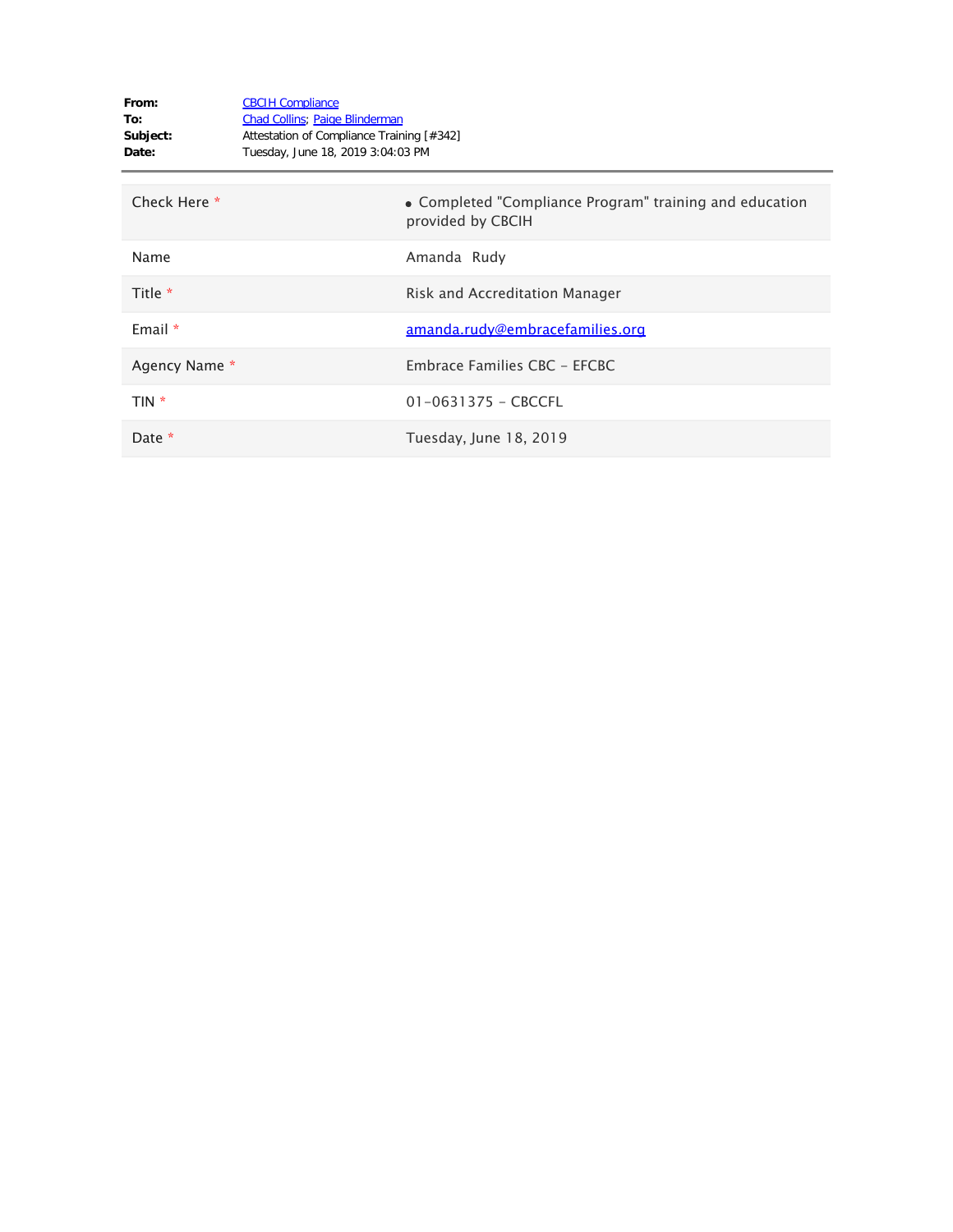| From:<br>To:<br>Subject:<br>Date: | <b>CBCIH Compliance</b><br><b>Chad Collins</b> ; Paige Blinderman<br>Attestation of Compliance Training [#343]<br>Tuesday, June 18, 2019 3:06:25 PM |                                                                              |
|-----------------------------------|-----------------------------------------------------------------------------------------------------------------------------------------------------|------------------------------------------------------------------------------|
| Check Here *                      |                                                                                                                                                     | • Completed "Compliance Program" training and education<br>provided by CBCIH |
| Name                              |                                                                                                                                                     | Gerry Glynn                                                                  |
| Title *                           |                                                                                                                                                     | Chief Legal Officer                                                          |
| Email $*$                         |                                                                                                                                                     | gerry.glynn@embracefamilies.org                                              |
| Agency Name *                     |                                                                                                                                                     | Embrace Families CBC - EFCBC                                                 |
| $TIN *$                           |                                                                                                                                                     | $01 - 0631375 - CBCCFL$                                                      |
| Date $*$                          |                                                                                                                                                     | Tuesday, June 18, 2019                                                       |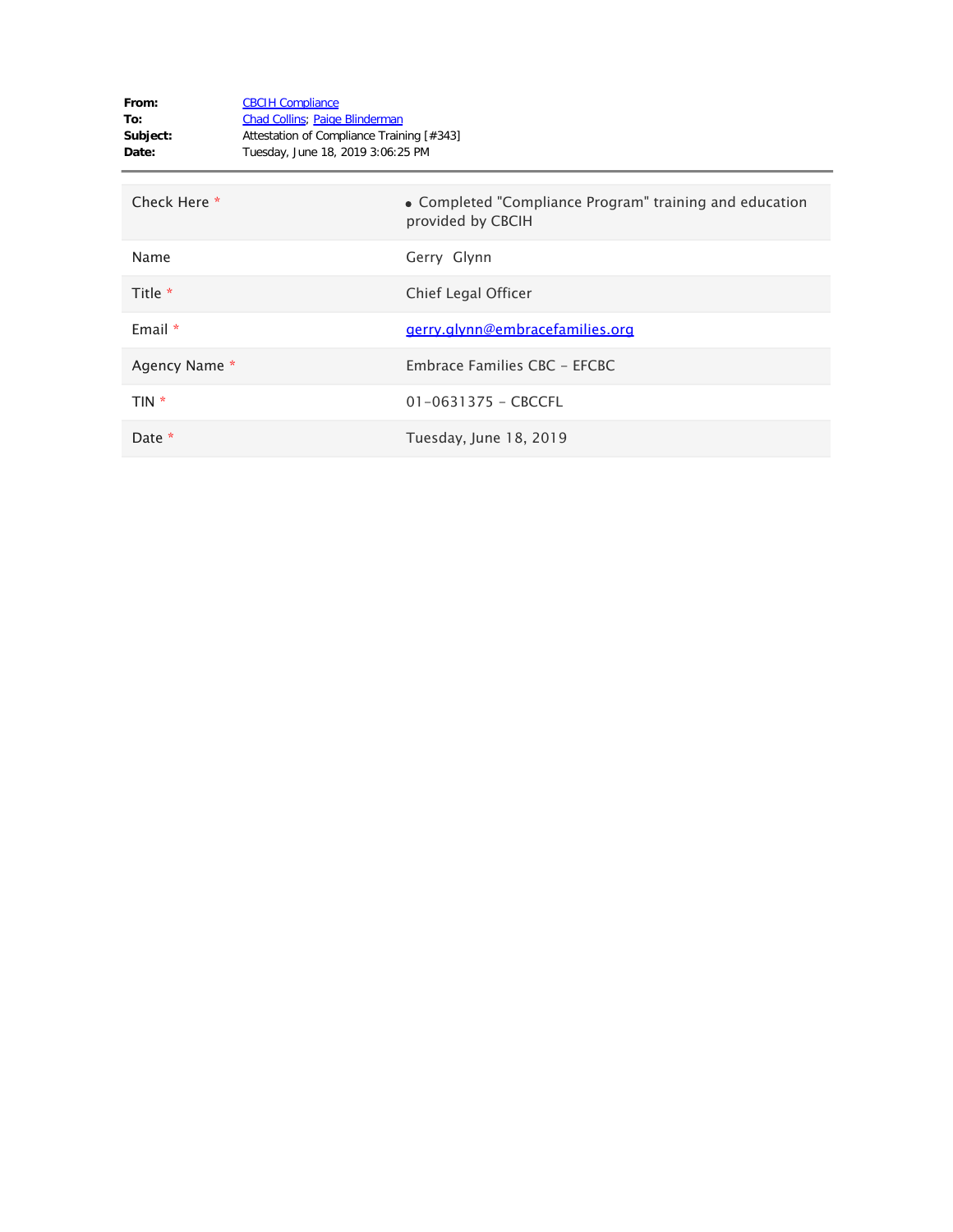| From:<br>To:<br>Subject:<br>Date: | <b>CBCIH Compliance</b><br><b>Chad Collins</b> ; Paige Blinderman<br>Attestation of Compliance Training [#344]<br>Monday, June 24, 2019 3:05:41 PM |                                                                              |
|-----------------------------------|----------------------------------------------------------------------------------------------------------------------------------------------------|------------------------------------------------------------------------------|
| Check Here *                      |                                                                                                                                                    | • Completed "Compliance Program" training and education<br>provided by CBCIH |
| Name                              |                                                                                                                                                    | Kandace Norris                                                               |
| Title *                           |                                                                                                                                                    | Ms.                                                                          |
| Email *                           |                                                                                                                                                    | kandace.norris@bigbendcbc.org                                                |
| Agency Name *                     |                                                                                                                                                    | Big Bend Community Based Care - BBCBC                                        |
| TIN *                             |                                                                                                                                                    | 03-0423156 - BBCBC                                                           |
| Date *                            |                                                                                                                                                    | Monday, June 24, 2019                                                        |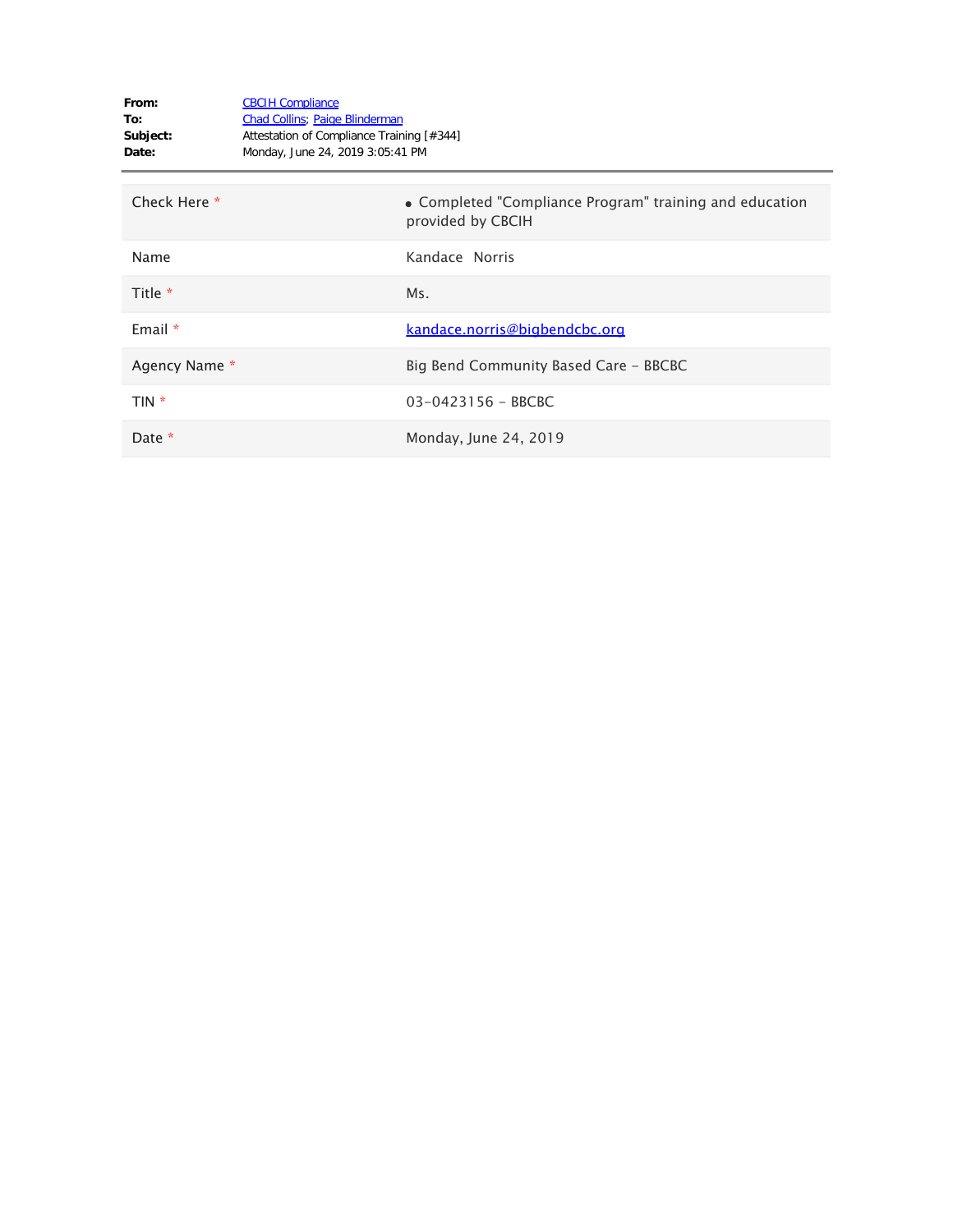| From:<br>To:<br>Subject:<br>Date: | <b>CBCIH Compliance</b><br><b>Chad Collins</b> ; Paige Blinderman<br>Attestation of Compliance Training [#345]<br>Thursday, July 4, 2019 8:44:21 AM |                                                                              |
|-----------------------------------|-----------------------------------------------------------------------------------------------------------------------------------------------------|------------------------------------------------------------------------------|
| Check Here *                      |                                                                                                                                                     | • Completed "Compliance Program" training and education<br>provided by CBCIH |
| Name                              |                                                                                                                                                     | Karen Peyton                                                                 |
| Title *                           |                                                                                                                                                     | Nurse Care Coordinator                                                       |
| Email $*$                         |                                                                                                                                                     | <u>karen.peyton@firstinclay.org</u>                                          |
| Agency Name *                     |                                                                                                                                                     | Kids First of Florida - KFF                                                  |
| TIN <sup>*</sup>                  |                                                                                                                                                     | $43 - 1992162 - KFF$                                                         |
| Date *                            |                                                                                                                                                     | Thursday, July 4, 2019                                                       |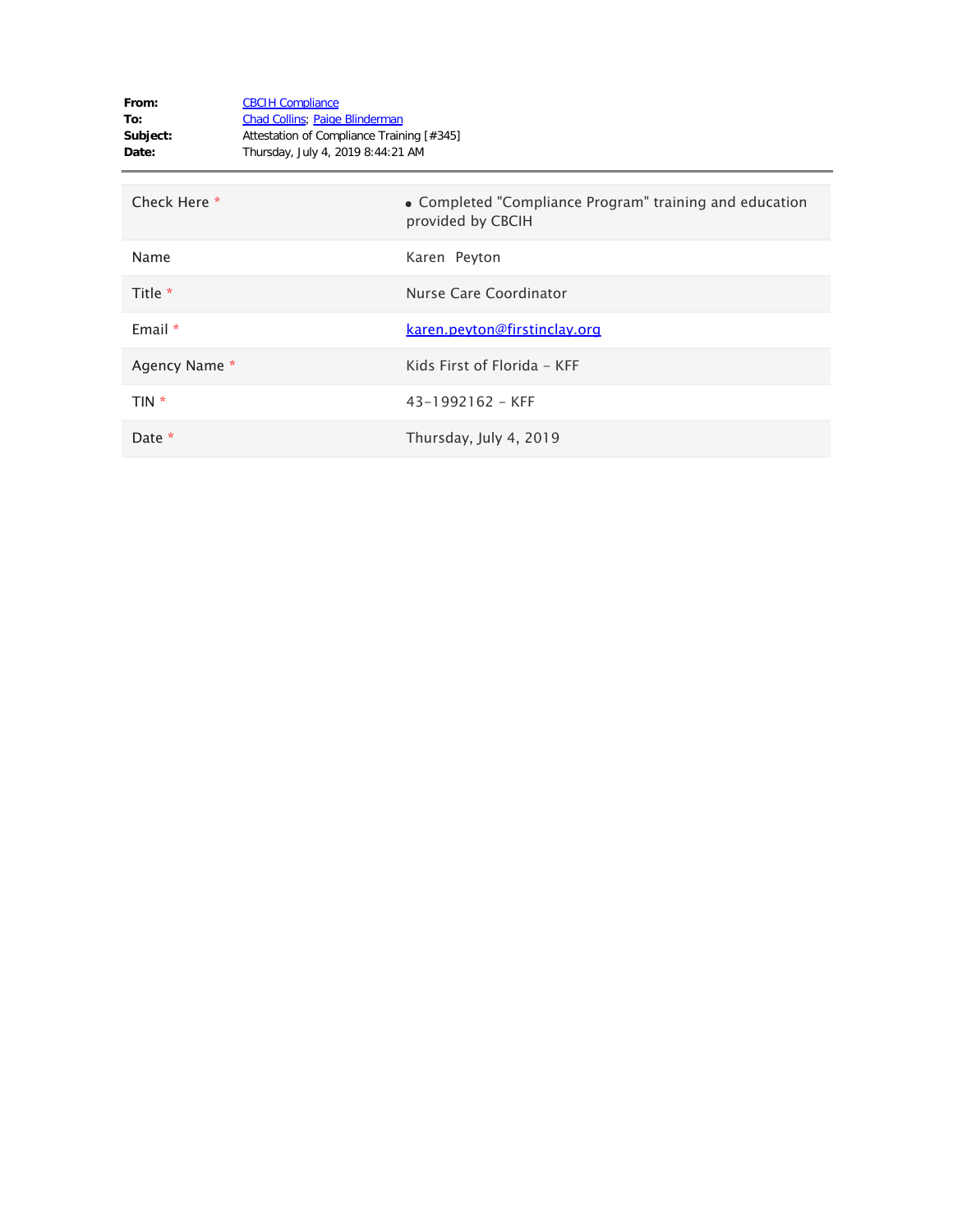| From:<br>To:<br>Subject:<br>Date: | <b>CBCIH Compliance</b><br><b>Chad Collins</b> ; Paige Blinderman<br>Attestation of Compliance Training [#346]<br>Saturday, July 13, 2019 10:12:02 PM |                                                                              |
|-----------------------------------|-------------------------------------------------------------------------------------------------------------------------------------------------------|------------------------------------------------------------------------------|
| Check Here *                      |                                                                                                                                                       | • Completed "Compliance Program" training and education<br>provided by CBCIH |
| Name                              |                                                                                                                                                       | Carmen Cantero                                                               |
| Title *                           |                                                                                                                                                       | <b>Chief Quality Officer</b>                                                 |
| Email *                           |                                                                                                                                                       | carmenc@citrushealth.com                                                     |
| Agency Name *                     |                                                                                                                                                       | Citrus Family Care Network - CFCN                                            |
| TIN *                             |                                                                                                                                                       | 59-1865751 - CFCN                                                            |
| Date *                            |                                                                                                                                                       | Saturday, July 13, 2019                                                      |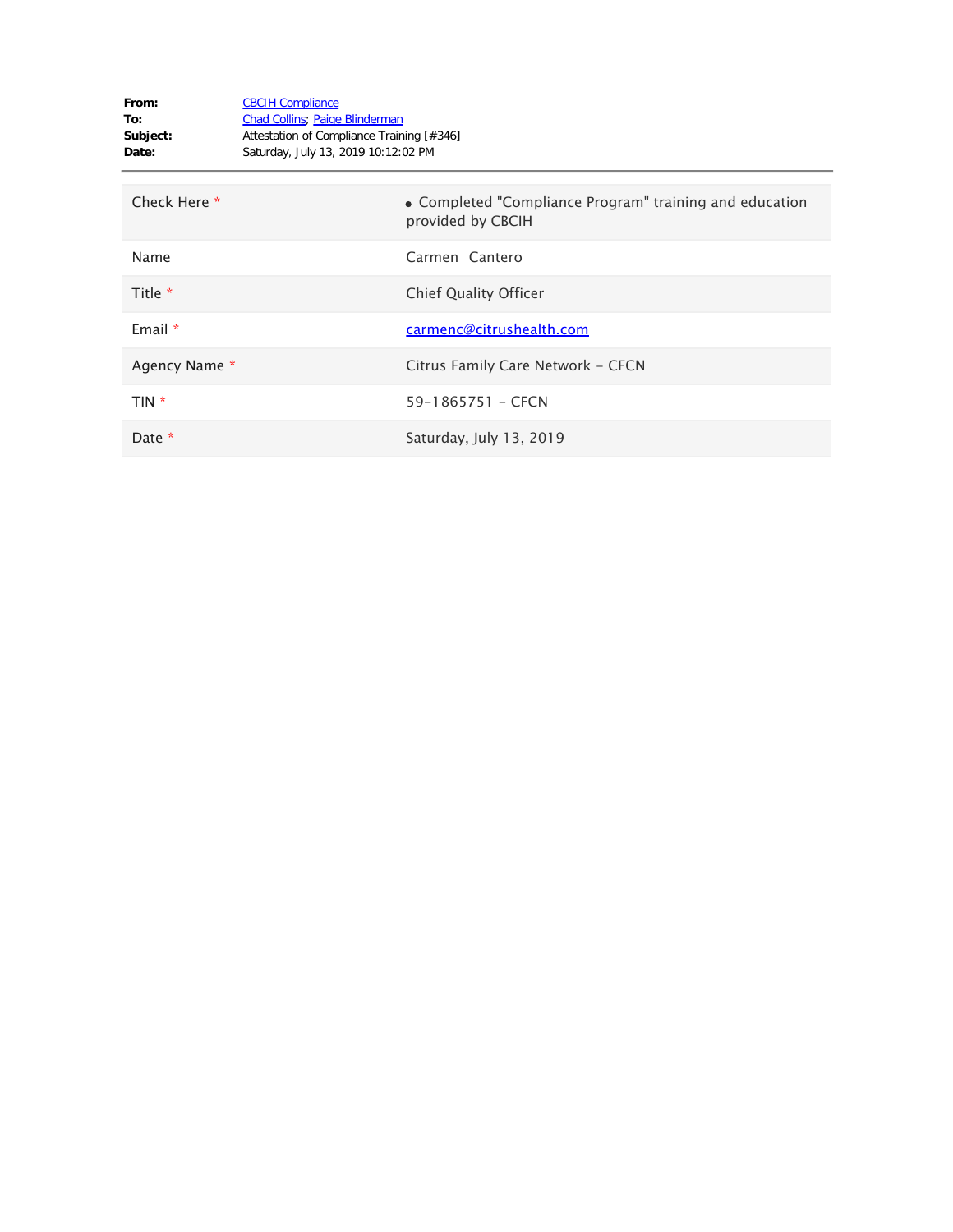| From:<br>To:<br>Subject:<br>Date: | <b>CBCIH Compliance</b><br><b>Chad Collins</b> ; Paige Blinderman<br>Attestation of Compliance Training [#347]<br>Monday, July 15, 2019 9:37:18 AM |                                                                              |
|-----------------------------------|----------------------------------------------------------------------------------------------------------------------------------------------------|------------------------------------------------------------------------------|
| Check Here *                      |                                                                                                                                                    | • Completed "Compliance Program" training and education<br>provided by CBCIH |
| Name                              |                                                                                                                                                    | Arlene Puertas                                                               |
| Title *                           |                                                                                                                                                    | Care Coordinator                                                             |
| Email $*$                         |                                                                                                                                                    | apuertas@citrusfcn.com                                                       |
| Agency Name *                     |                                                                                                                                                    | Citrus Family Care Network - CFCN                                            |
| TIN *                             |                                                                                                                                                    | 59-1865751 - CFCN                                                            |
| Date *                            |                                                                                                                                                    | Monday, July 15, 2019                                                        |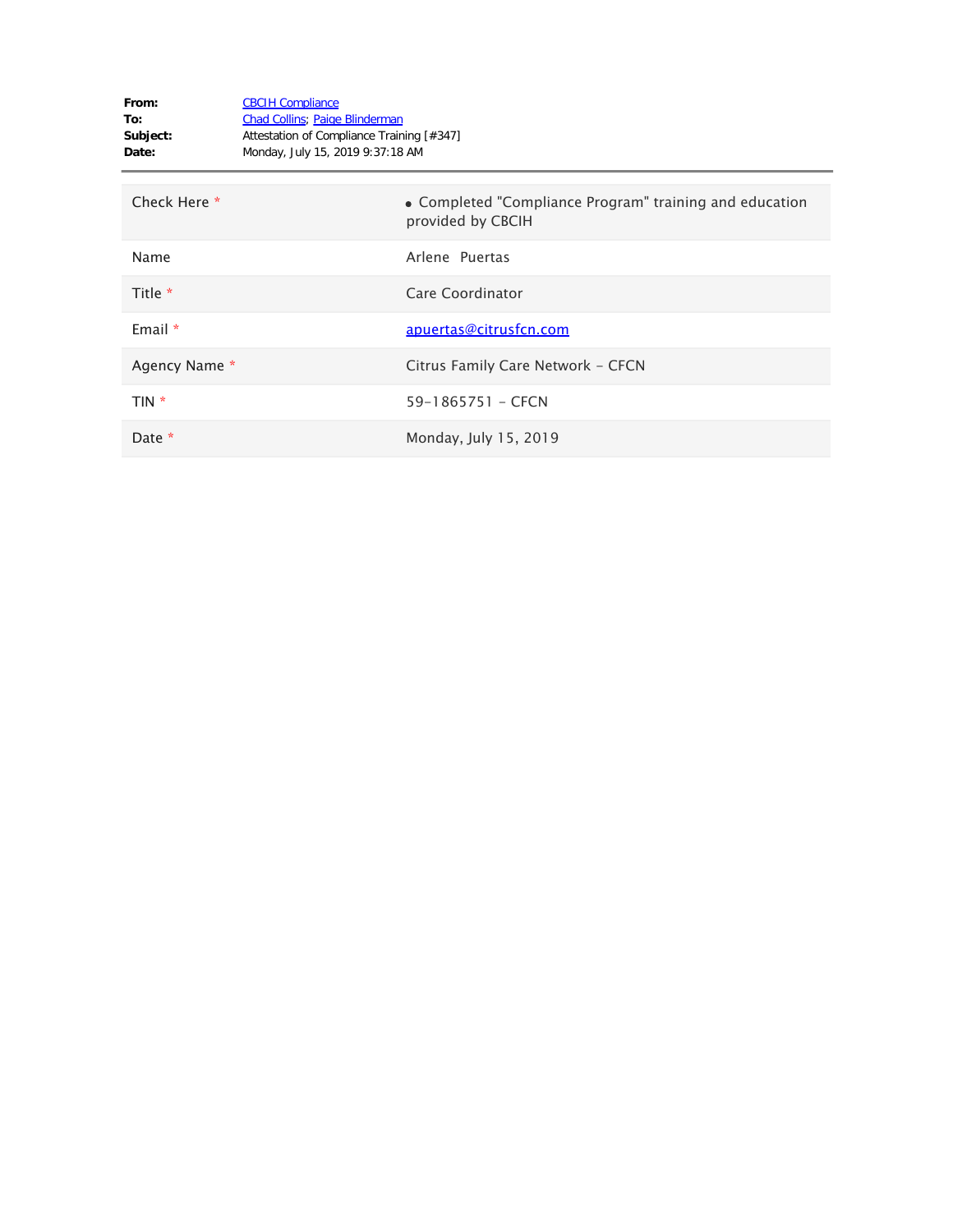| From:<br>To:<br>Subject:<br>Date: | <b>CBCIH Compliance</b><br><b>Chad Collins</b> ; Paige Blinderman<br>Attestation of Compliance Training [#348]<br>Monday, July 15, 2019 9:37:19 AM |                                                                              |
|-----------------------------------|----------------------------------------------------------------------------------------------------------------------------------------------------|------------------------------------------------------------------------------|
| Check Here *                      |                                                                                                                                                    | • Completed "Compliance Program" training and education<br>provided by CBCIH |
| Name                              |                                                                                                                                                    | Jessica Olamendi                                                             |
| Title *                           |                                                                                                                                                    | Care Coordinator                                                             |
| Email $*$                         |                                                                                                                                                    | jolamendi@citrusfcn.com                                                      |
| Agency Name *                     |                                                                                                                                                    | Citrus Family Care Network - CFCN                                            |
| TIN *                             |                                                                                                                                                    | 59-1865751 - CFCN                                                            |
| Date *                            |                                                                                                                                                    | Monday, July 15, 2019                                                        |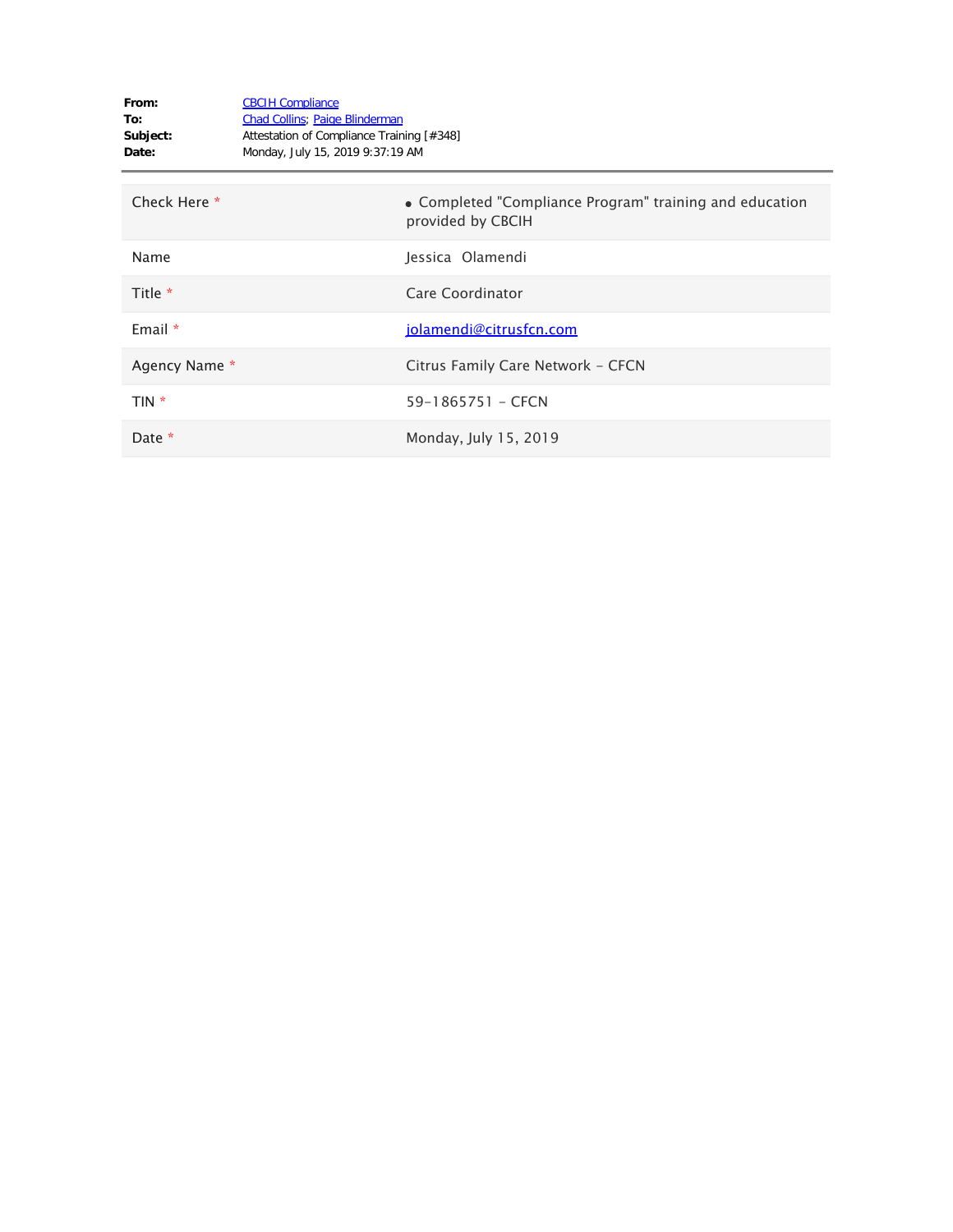| From:<br>To:<br>Subject:<br>Date: | <b>CBCIH Compliance</b><br><b>Chad Collins</b> ; Paige Blinderman<br>Attestation of Compliance Training [#349]<br>Monday, July 15, 2019 9:39:16 AM |                                                                              |
|-----------------------------------|----------------------------------------------------------------------------------------------------------------------------------------------------|------------------------------------------------------------------------------|
| Check Here *                      |                                                                                                                                                    | • Completed "Compliance Program" training and education<br>provided by CBCIH |
| Name                              |                                                                                                                                                    | Karla Brache Lee                                                             |
| Title *                           |                                                                                                                                                    | Care Coordinator                                                             |
| Email $*$                         |                                                                                                                                                    | kbrache@citrusfcn.com                                                        |
| Agency Name *                     |                                                                                                                                                    | Citrus Family Care Network - CFCN                                            |
| TIN *                             |                                                                                                                                                    | 59-1865751 - CFCN                                                            |
| Date *                            |                                                                                                                                                    | Monday, July 15, 2019                                                        |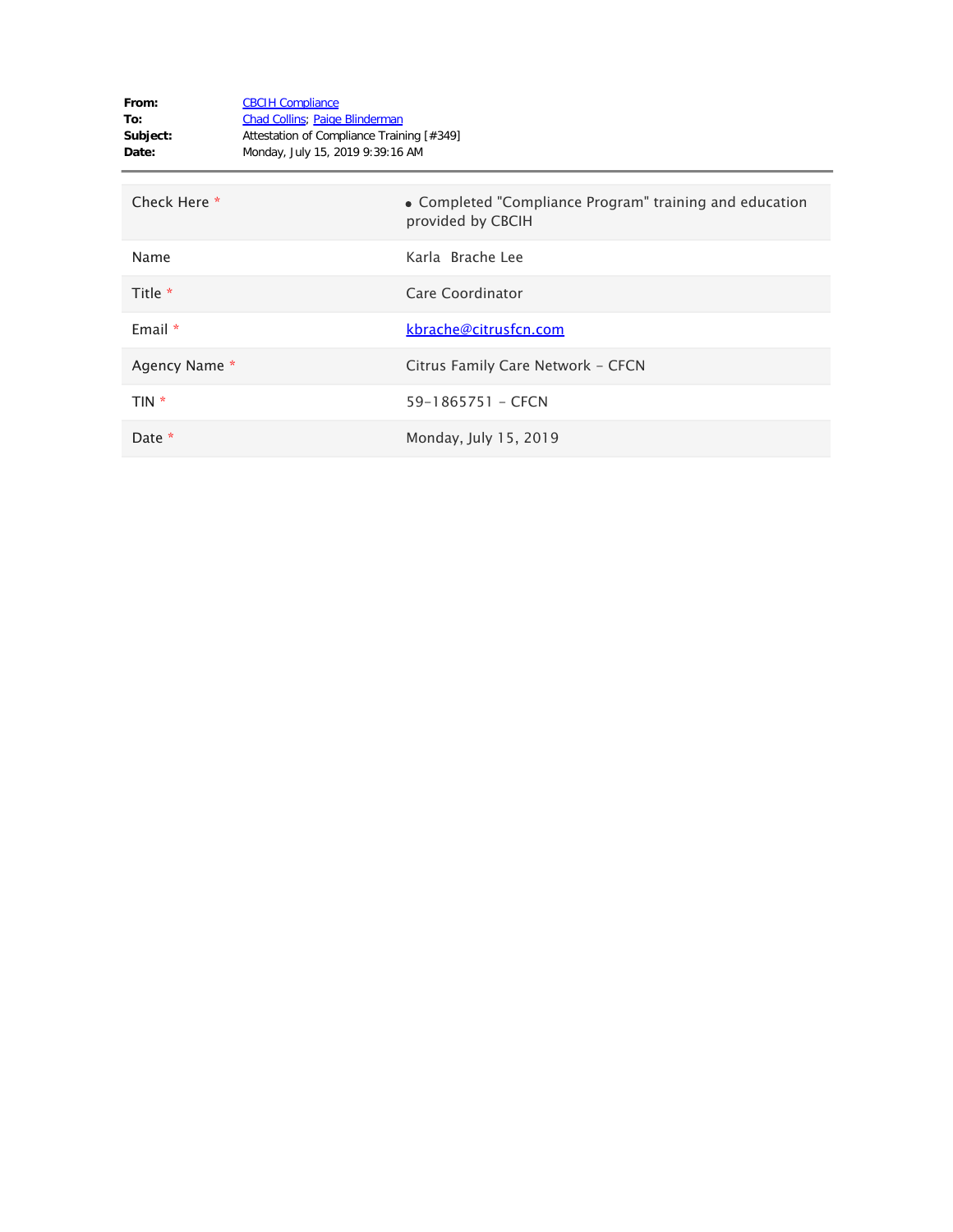| From:<br>To:<br>Subject:<br>Date: | <b>CBCIH Compliance</b><br><b>Chad Collins</b> ; Paige Blinderman<br>Attestation of Compliance Training [#350]<br>Monday, July 15, 2019 9:40:53 AM |                                                                              |
|-----------------------------------|----------------------------------------------------------------------------------------------------------------------------------------------------|------------------------------------------------------------------------------|
| Check Here *                      |                                                                                                                                                    | • Completed "Compliance Program" training and education<br>provided by CBCIH |
| Name                              |                                                                                                                                                    | Dana Cedeno                                                                  |
| Title *                           |                                                                                                                                                    | Care Coordinator                                                             |
| Email $*$                         |                                                                                                                                                    | dcedeno@citrusfcn.com                                                        |
| Agency Name *                     |                                                                                                                                                    | Citrus Family Care Network - CFCN                                            |
| TIN *                             |                                                                                                                                                    | 59-1865751 - CFCN                                                            |
| Date $*$                          |                                                                                                                                                    | Monday, July 15, 2019                                                        |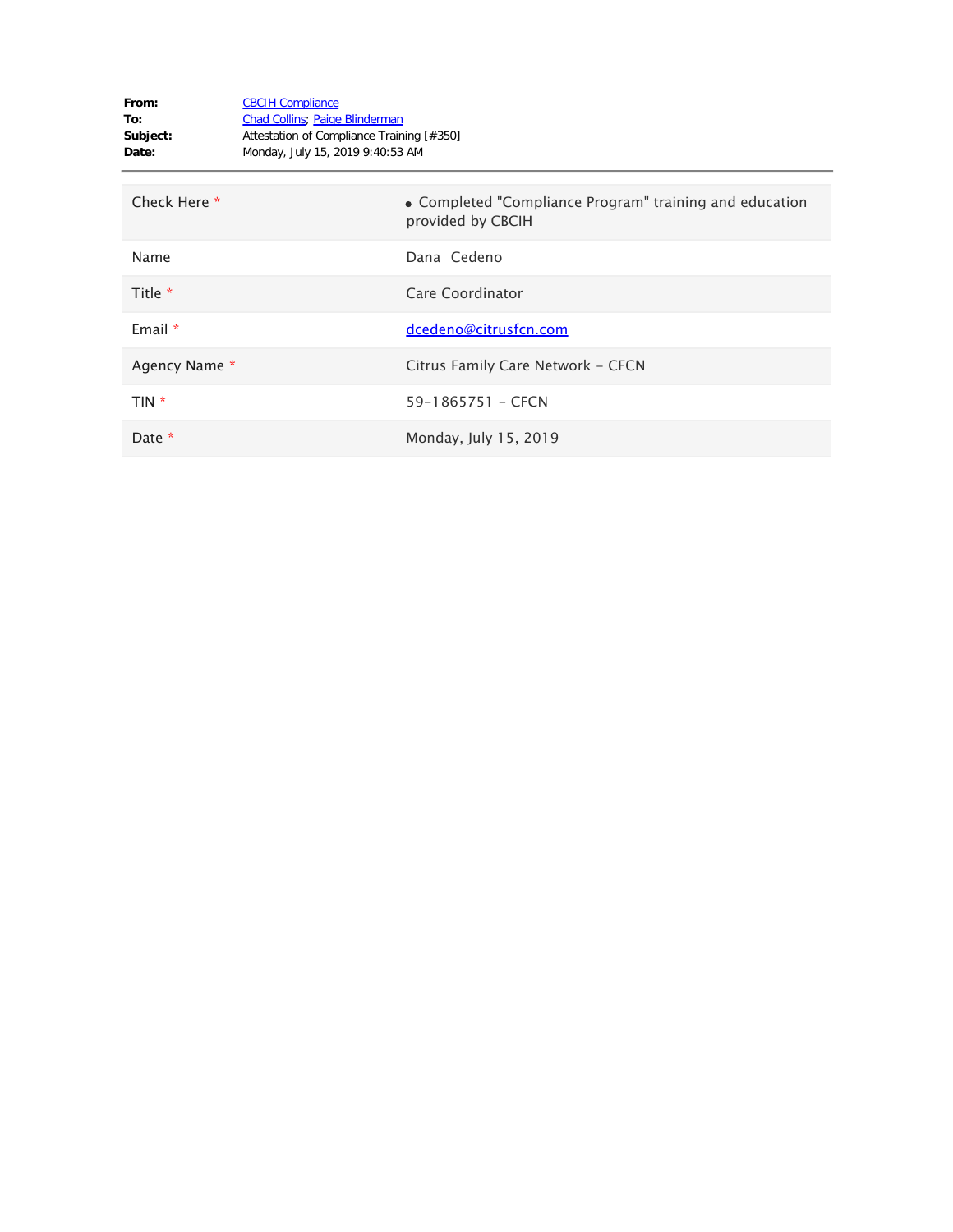| From:<br>To:<br>Subject:<br>Date: | <b>CBCIH Compliance</b><br><b>Chad Collins</b> ; Paige Blinderman<br>Attestation of Compliance Training [#351]<br>Thursday, July 18, 2019 3:53:47 PM |                                                                              |
|-----------------------------------|------------------------------------------------------------------------------------------------------------------------------------------------------|------------------------------------------------------------------------------|
| Check Here *                      |                                                                                                                                                      | • Completed "Compliance Program" training and education<br>provided by CBCIH |
| Name                              |                                                                                                                                                      | Deborah Caufman                                                              |
| Title *                           |                                                                                                                                                      | Nurse Care Specialist                                                        |
| Email $*$                         |                                                                                                                                                      | dcaufman@heartlandforchildren.org                                            |
| Agency Name *                     |                                                                                                                                                      | Heartland for Children - HFC                                                 |
| $TIN *$                           |                                                                                                                                                      | $02 - 0619609 - HFC$                                                         |
| Date $*$                          |                                                                                                                                                      | Thursday, July 18, 2019                                                      |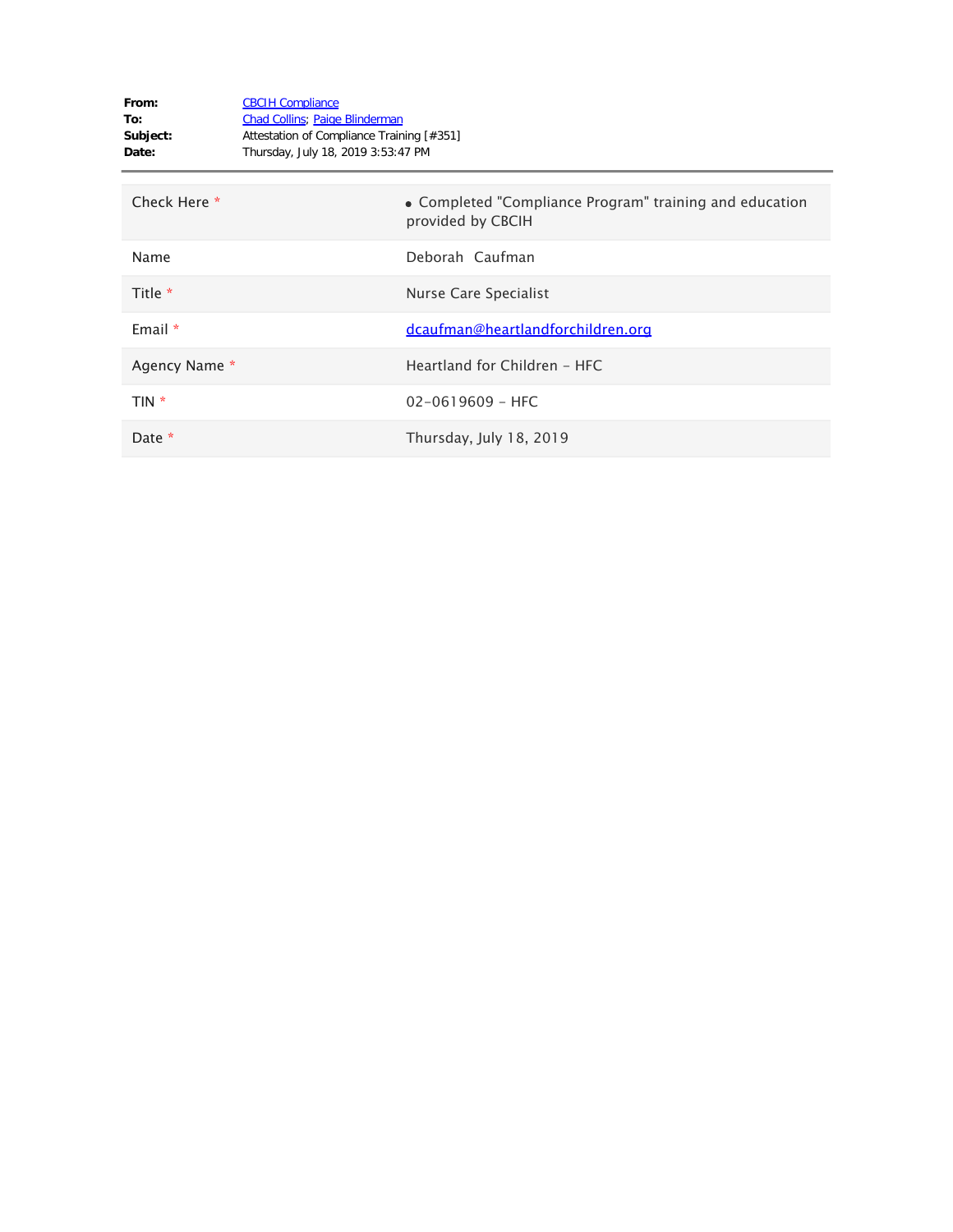| From:<br>To:<br>Subject:<br>Date: | <b>CBCIH Compliance</b><br><b>Chad Collins</b> ; Paige Blinderman<br>Attestation of Compliance Training [#352]<br>Tuesday, July 23, 2019 8:26:32 AM |                                                                              |
|-----------------------------------|-----------------------------------------------------------------------------------------------------------------------------------------------------|------------------------------------------------------------------------------|
| Check Here *                      |                                                                                                                                                     | • Completed "Compliance Program" training and education<br>provided by CBCIH |
| Name                              |                                                                                                                                                     | Cristina Bonetti                                                             |
| Title *                           |                                                                                                                                                     | Care Coordinator                                                             |
| Email $*$                         |                                                                                                                                                     | cbonetti@citrusfcn.com                                                       |
| Agency Name *                     |                                                                                                                                                     | Citrus Family Care Network - CFCN                                            |
| TIN *                             |                                                                                                                                                     | 59-1865751 - CFCN                                                            |
| Date *                            |                                                                                                                                                     | Tuesday, July 23, 2019                                                       |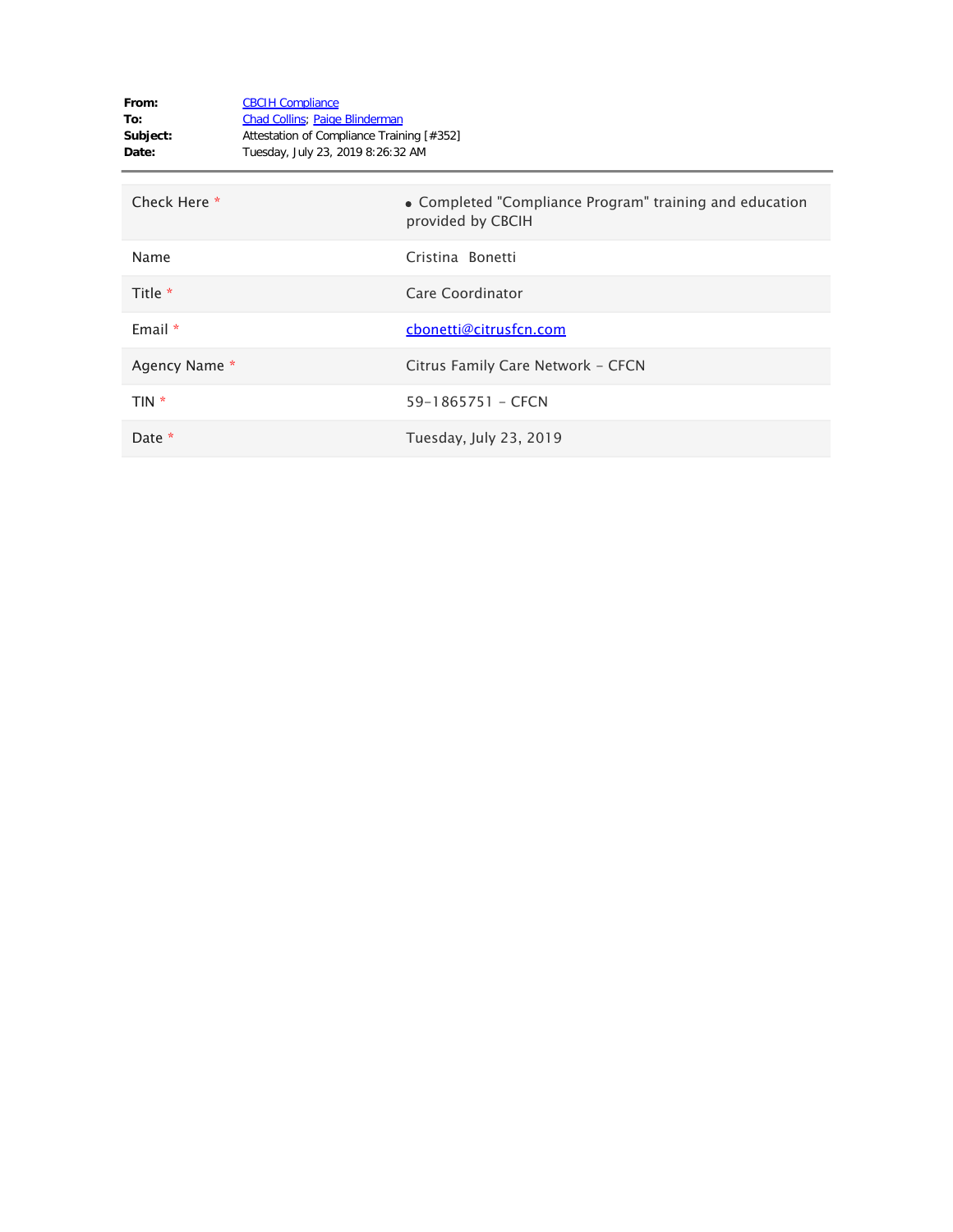| From:<br>To:<br>Subject:<br>Date: | <b>CBCIH Compliance</b><br><b>Chad Collins</b> ; Paige Blinderman<br>Attestation of Compliance Training [#353]<br>Tuesday, July 23, 2019 8:59:40 AM |                                                                              |
|-----------------------------------|-----------------------------------------------------------------------------------------------------------------------------------------------------|------------------------------------------------------------------------------|
| Check Here *                      |                                                                                                                                                     | • Completed "Compliance Program" training and education<br>provided by CBCIH |
| Name                              |                                                                                                                                                     | Tameisha Stephenson                                                          |
| Title *                           |                                                                                                                                                     | Care Coordinator                                                             |
| Email $*$                         |                                                                                                                                                     | tstephenson@citrusfcn.com                                                    |
| Agency Name *                     |                                                                                                                                                     | Citrus Family Care Network - CFCN                                            |
| TIN *                             |                                                                                                                                                     | 32-0405411 - CBCIH                                                           |
| Date *                            |                                                                                                                                                     | Tuesday, July 23, 2019                                                       |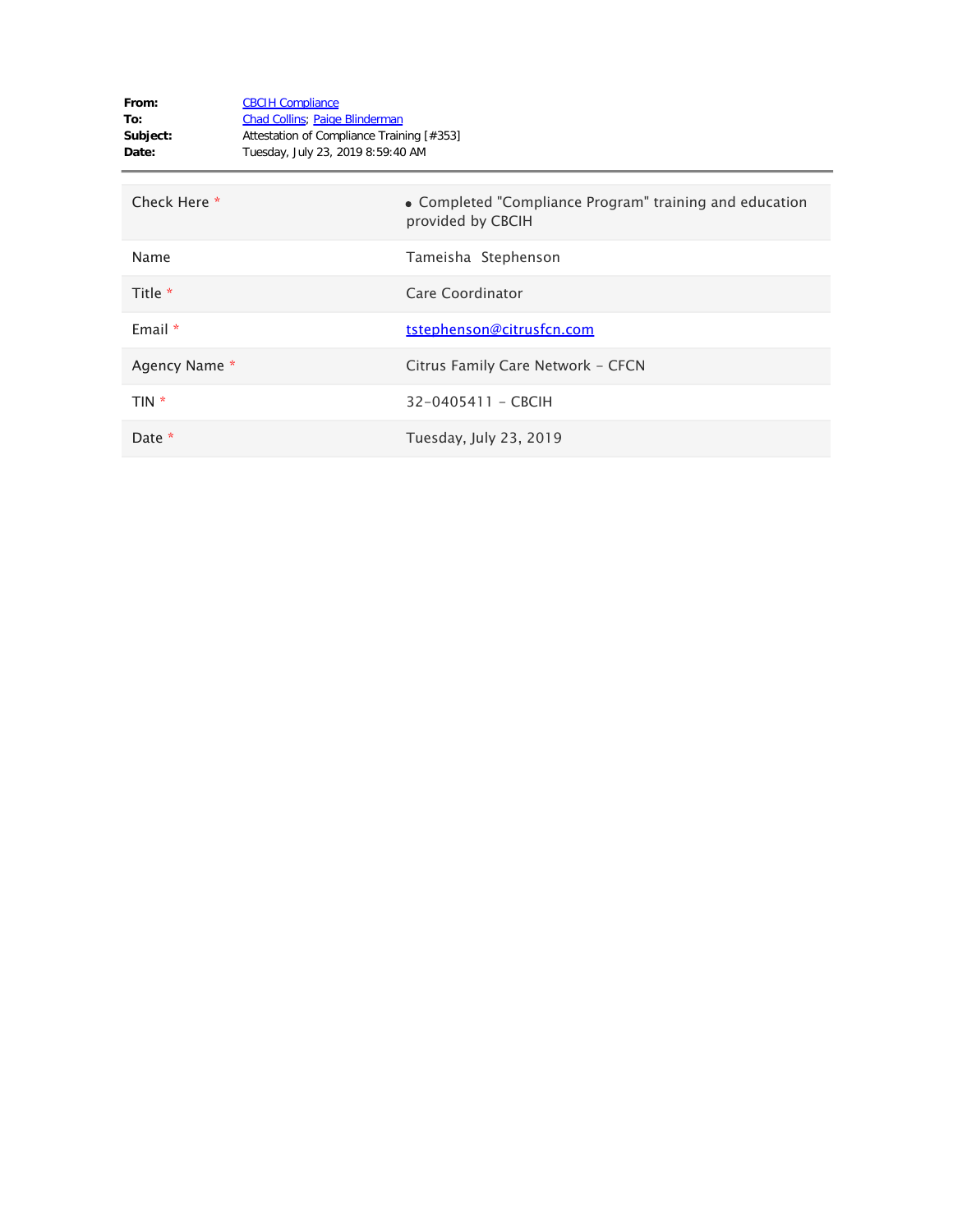| From:<br>To:<br>Subject:<br>Date: | <b>CBCIH Compliance</b><br><b>Chad Collins</b> ; Paige Blinderman<br>Attestation of Compliance Training [#354]<br>Tuesday, July 23, 2019 10:24:10 AM |                                                                              |
|-----------------------------------|------------------------------------------------------------------------------------------------------------------------------------------------------|------------------------------------------------------------------------------|
| Check Here *                      |                                                                                                                                                      | • Completed "Compliance Program" training and education<br>provided by CBCIH |
| Name                              |                                                                                                                                                      | Odalys Pena                                                                  |
| Title *                           |                                                                                                                                                      | Medical Case Management Manager                                              |
| Email $*$                         |                                                                                                                                                      | opena@citrusfcn.com                                                          |
| Agency Name *                     |                                                                                                                                                      | Citrus Family Care Network - CFCN                                            |
| $TIN *$                           |                                                                                                                                                      | 32-0405411 - CBCIH                                                           |
| Date *                            |                                                                                                                                                      | Tuesday, July 23, 2019                                                       |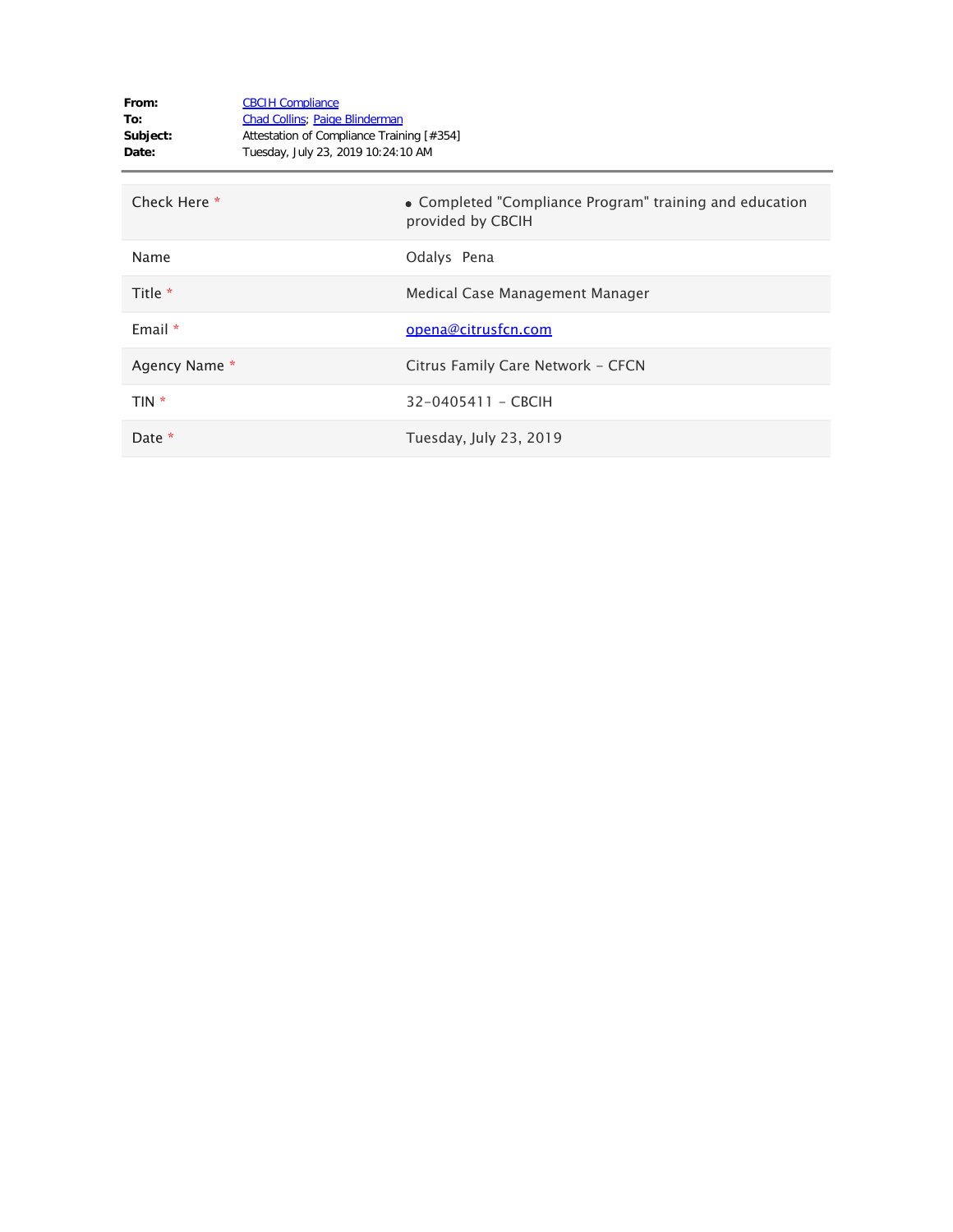| From:<br>To:<br>Subject:<br>Date: | <b>CBCIH Compliance</b><br><b>Chad Collins</b> ; Paige Blinderman<br>Attestation of Compliance Training [#355]<br>Wednesday, July 24, 2019 9:43:17 AM |  |
|-----------------------------------|-------------------------------------------------------------------------------------------------------------------------------------------------------|--|
| Check Here *                      | • Completed "Compliance Program" training and education<br>provided by CBCIH                                                                          |  |
| Name                              | Lissett Batista                                                                                                                                       |  |
| Title *                           | Children's Behavioral Health Support Staff                                                                                                            |  |
| Email $*$                         | lbatista@citrusfcn.com                                                                                                                                |  |
| Agency Name *                     | Citrus Family Care Network - CFCN                                                                                                                     |  |
| TIN *                             | 59-1865751 - CFCN                                                                                                                                     |  |
| Date *                            | Wednesday, July 24, 2019                                                                                                                              |  |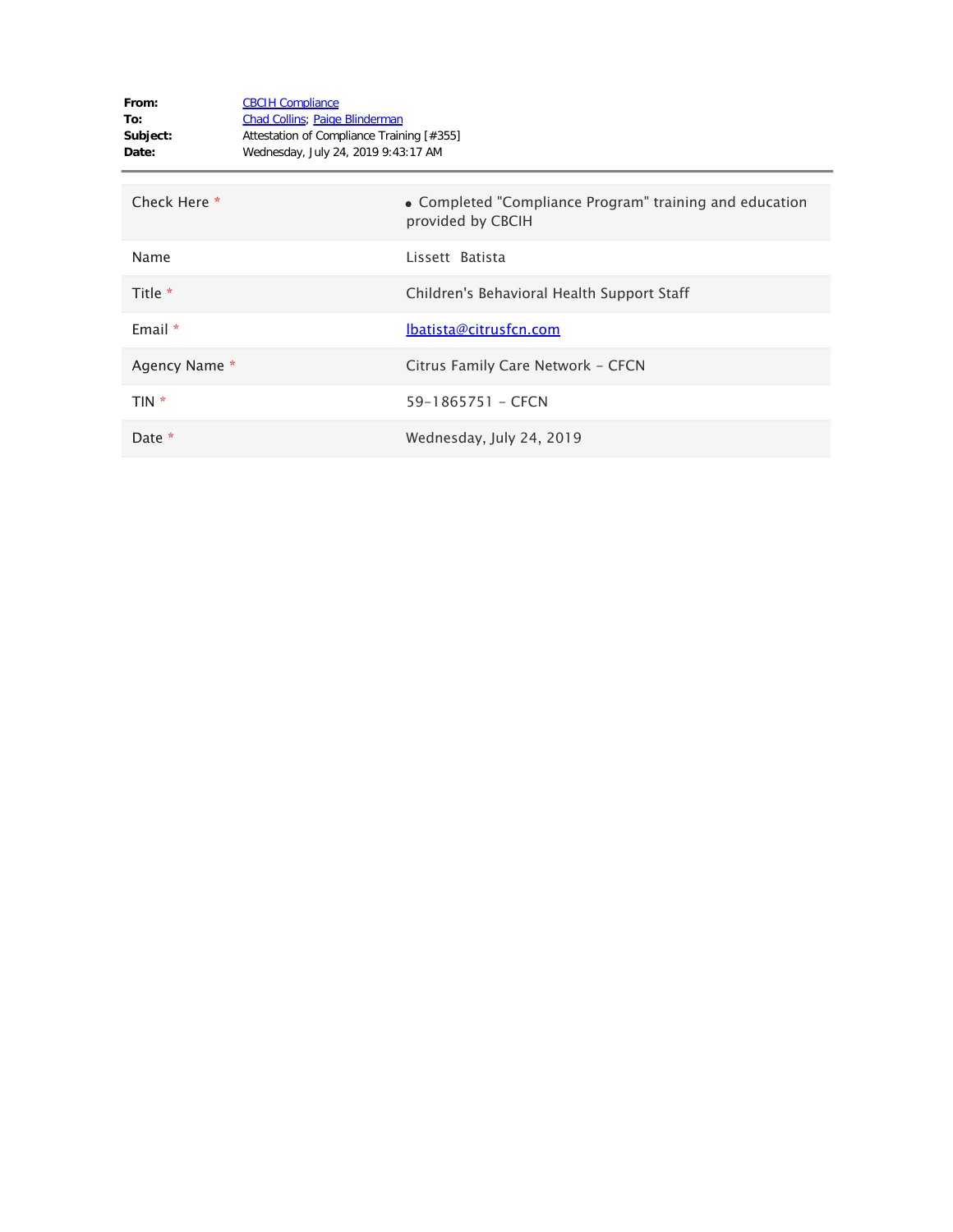| From:<br>To:<br>Subject:<br>Date: | <b>CBCIH Compliance</b><br><b>Chad Collins</b> ; Paige Blinderman<br>Attestation of Compliance Training [#356]<br>Wednesday, July 24, 2019 9:47:17 AM |                                                                              |
|-----------------------------------|-------------------------------------------------------------------------------------------------------------------------------------------------------|------------------------------------------------------------------------------|
| Check Here *                      |                                                                                                                                                       | • Completed "Compliance Program" training and education<br>provided by CBCIH |
| Name                              |                                                                                                                                                       | Madalina Alexuc                                                              |
| Title *                           |                                                                                                                                                       | Miami CARES Project Staffing Manager                                         |
| Email $*$                         |                                                                                                                                                       | malexuc@citrusfcn.com                                                        |
| Agency Name *                     |                                                                                                                                                       | Citrus Family Care Network - CFCN                                            |
| TIN *                             |                                                                                                                                                       | 32-0405411 - CBCIH                                                           |
| Date *                            |                                                                                                                                                       | Wednesday, July 24, 2019                                                     |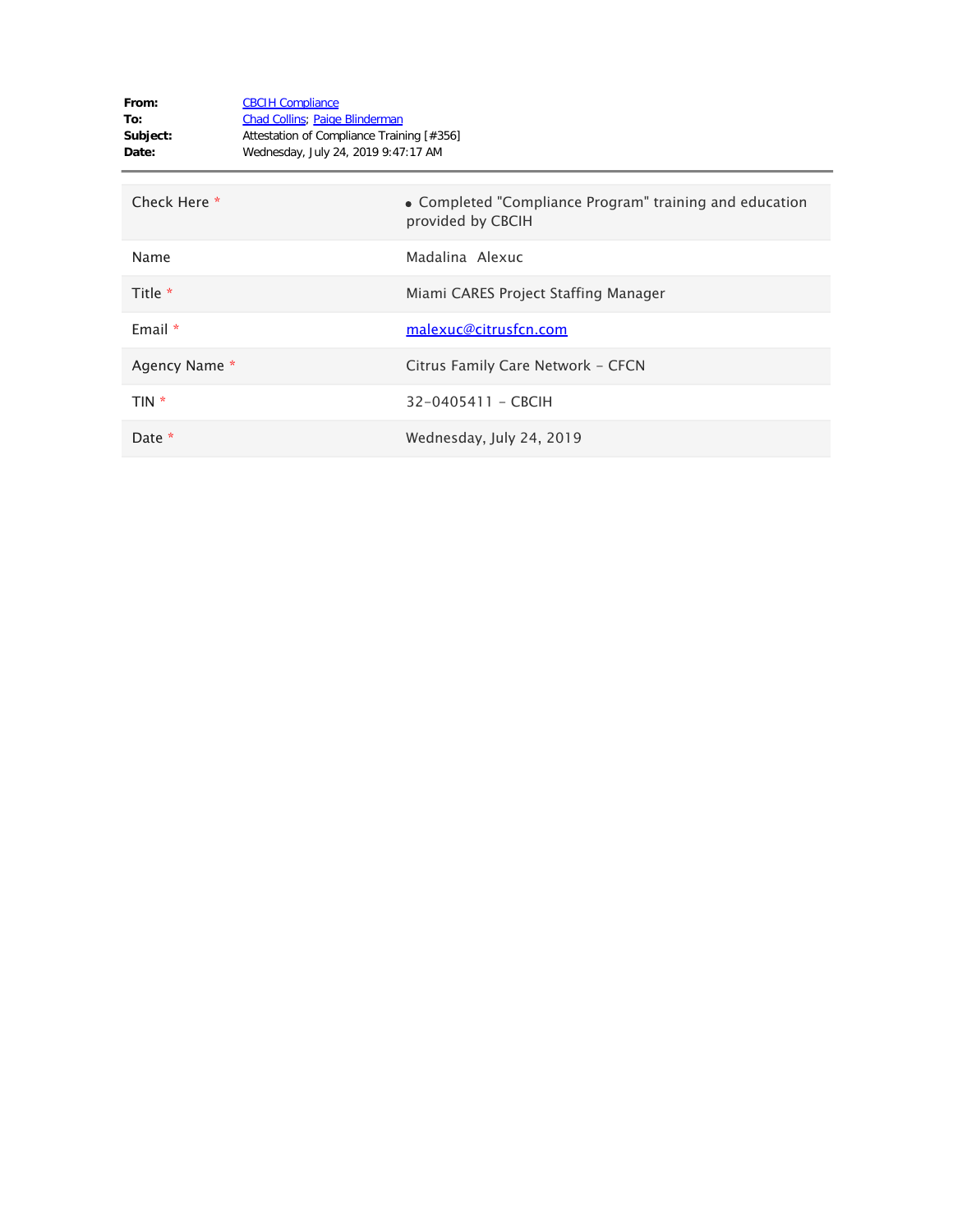| From:<br>To:<br>Subject:<br>Date: | <b>CBCIH Compliance</b><br><b>Chad Collins</b> ; Paige Blinderman<br>Attestation of Compliance Training [#357]<br>Wednesday, July 24, 2019 11:22:09 AM |                                                                              |
|-----------------------------------|--------------------------------------------------------------------------------------------------------------------------------------------------------|------------------------------------------------------------------------------|
| Check Here *                      |                                                                                                                                                        | • Completed "Compliance Program" training and education<br>provided by CBCIH |
| Name                              |                                                                                                                                                        | Tionna Hemingway                                                             |
| Title *                           |                                                                                                                                                        | Children's Behavior Health Specialist                                        |
| Email $*$                         |                                                                                                                                                        | Themingway@citrusfcn.com                                                     |
| Agency Name *                     |                                                                                                                                                        | Citrus Family Care Network - CFCN                                            |
| $TIN *$                           |                                                                                                                                                        | 59-1865751 - CFCN                                                            |
| Date *                            |                                                                                                                                                        | Wednesday, July 24, 2019                                                     |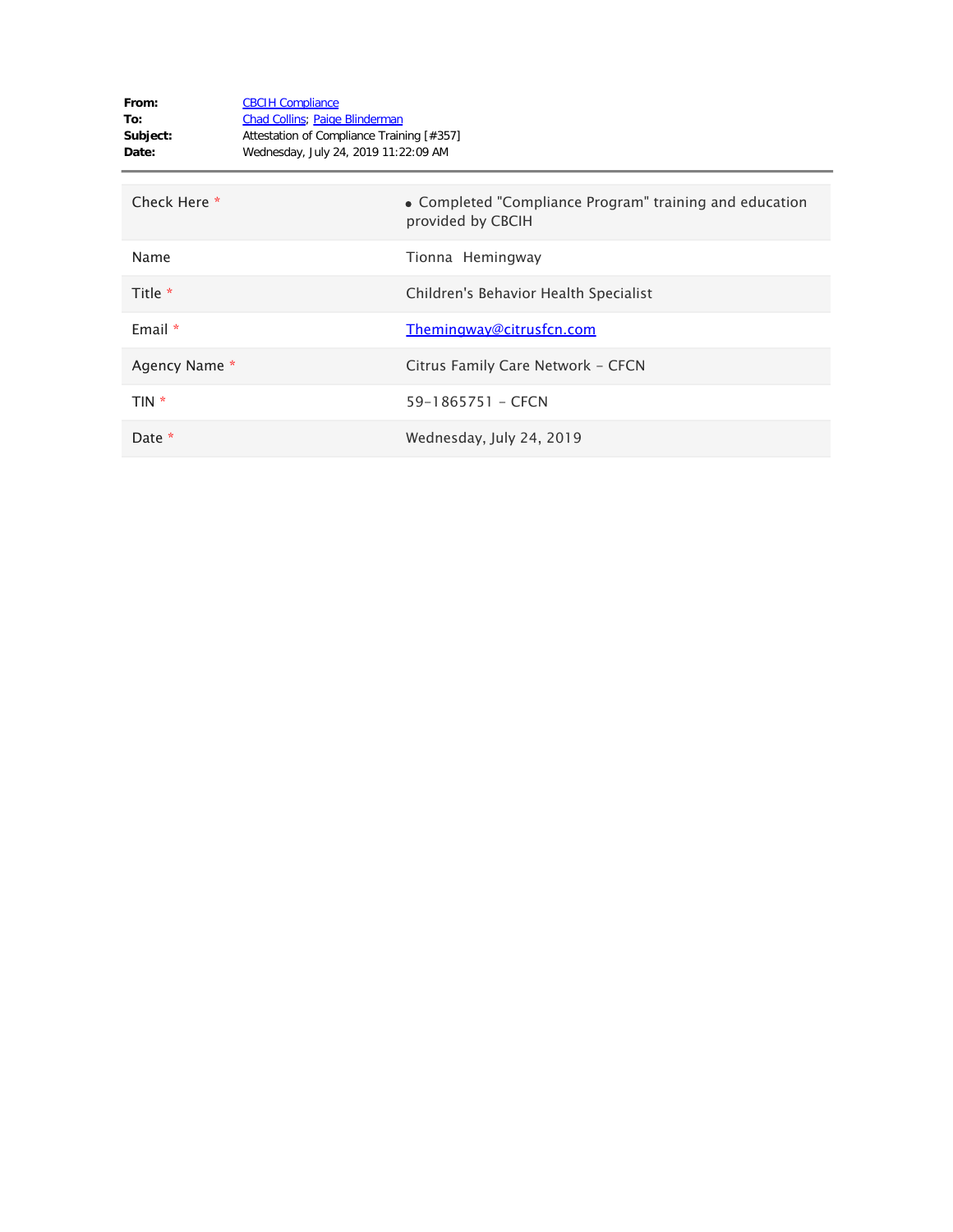| From:<br>To:<br>Subject:<br>Date: | <b>CBCIH Compliance</b><br><b>Chad Collins</b> ; Paige Blinderman<br>Attestation of Compliance Training [#358]<br>Friday, July 26, 2019 1:39:49 PM |                                                                              |
|-----------------------------------|----------------------------------------------------------------------------------------------------------------------------------------------------|------------------------------------------------------------------------------|
| Check Here *                      |                                                                                                                                                    | • Completed "Compliance Program" training and education<br>provided by CBCIH |
| Name                              |                                                                                                                                                    | damian gutierrez                                                             |
| Title *                           |                                                                                                                                                    | behavioral health manager                                                    |
| Email $*$                         |                                                                                                                                                    | dqutierrez@citrusfcn.com                                                     |
| Agency Name *                     |                                                                                                                                                    | Citrus Family Care Network - CFCN                                            |
| $TIN *$                           |                                                                                                                                                    | 59-1865751 - CFCN                                                            |
| Date $*$                          |                                                                                                                                                    | Friday, July 26, 2019                                                        |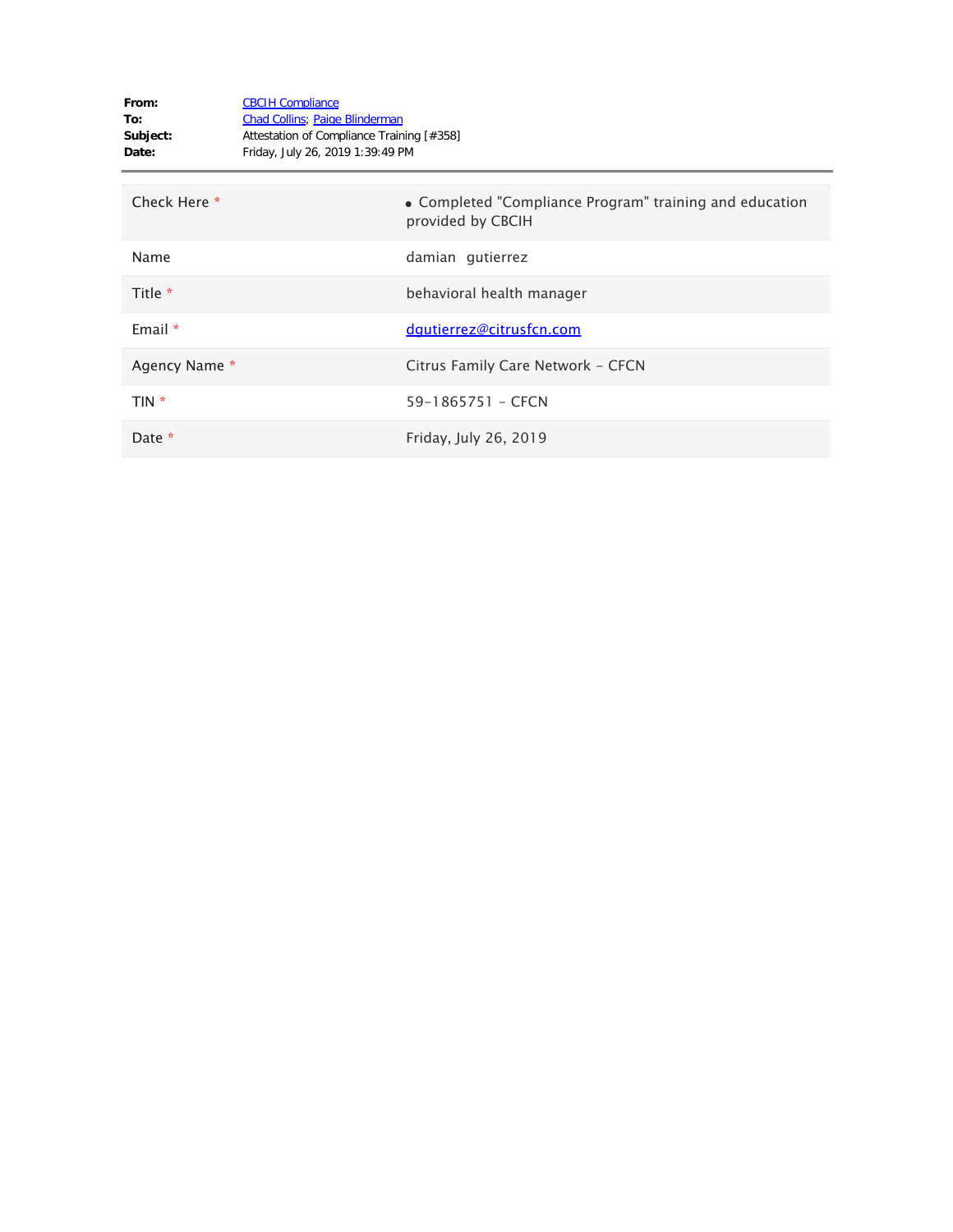| From:<br>To:<br>Subject:<br>Date: | <b>CBCIH Compliance</b><br><b>Chad Collins</b> ; Paige Blinderman<br>Attestation of Compliance Training [#359]<br>Friday, August 2, 2019 12:06:49 PM |                                                                              |
|-----------------------------------|------------------------------------------------------------------------------------------------------------------------------------------------------|------------------------------------------------------------------------------|
| Check Here *                      |                                                                                                                                                      | • Completed "Compliance Program" training and education<br>provided by CBCIH |
| Name                              |                                                                                                                                                      | Samantha Campagna                                                            |
| Title *                           |                                                                                                                                                      | Behavioral Health Specialist                                                 |
| Email *                           |                                                                                                                                                      | scampagna@citrusfcn.com                                                      |
| Agency Name *                     |                                                                                                                                                      | Citrus Family Care Network - CFCN                                            |
| $TIN *$                           |                                                                                                                                                      | 59-1865751 - CFCN                                                            |
| Date *                            |                                                                                                                                                      | Friday, August 2, 2019                                                       |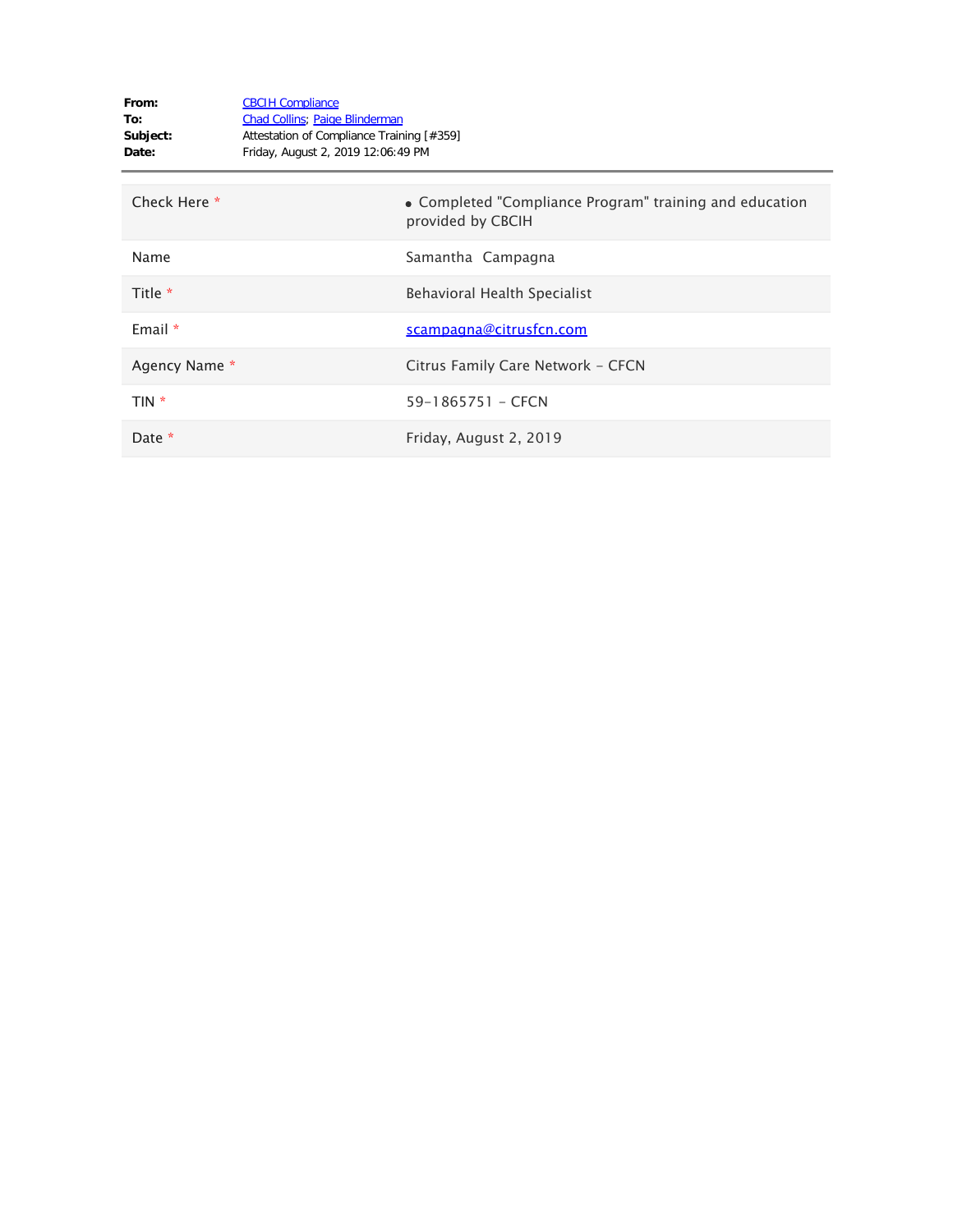| From:<br>To:<br>Subject:<br>Date: | <b>CBCIH Compliance</b><br><b>Chad Collins</b> ; Paige Blinderman<br>Attestation of Compliance Training [#360]<br>Friday, August 2, 2019 3:08:45 PM |                                                                              |
|-----------------------------------|-----------------------------------------------------------------------------------------------------------------------------------------------------|------------------------------------------------------------------------------|
| Check Here *                      |                                                                                                                                                     | • Completed "Compliance Program" training and education<br>provided by CBCIH |
| Name                              |                                                                                                                                                     | Ashley Suarez                                                                |
| Title *                           |                                                                                                                                                     | behavioral health specialist                                                 |
| Email $*$                         |                                                                                                                                                     | amarino@citrusfcn.com                                                        |
| Agency Name *                     |                                                                                                                                                     | Citrus Family Care Network - CFCN                                            |
| $TIN *$                           |                                                                                                                                                     | 59-1865751 - CFCN                                                            |
| Date *                            |                                                                                                                                                     | Friday, August 2, 2019                                                       |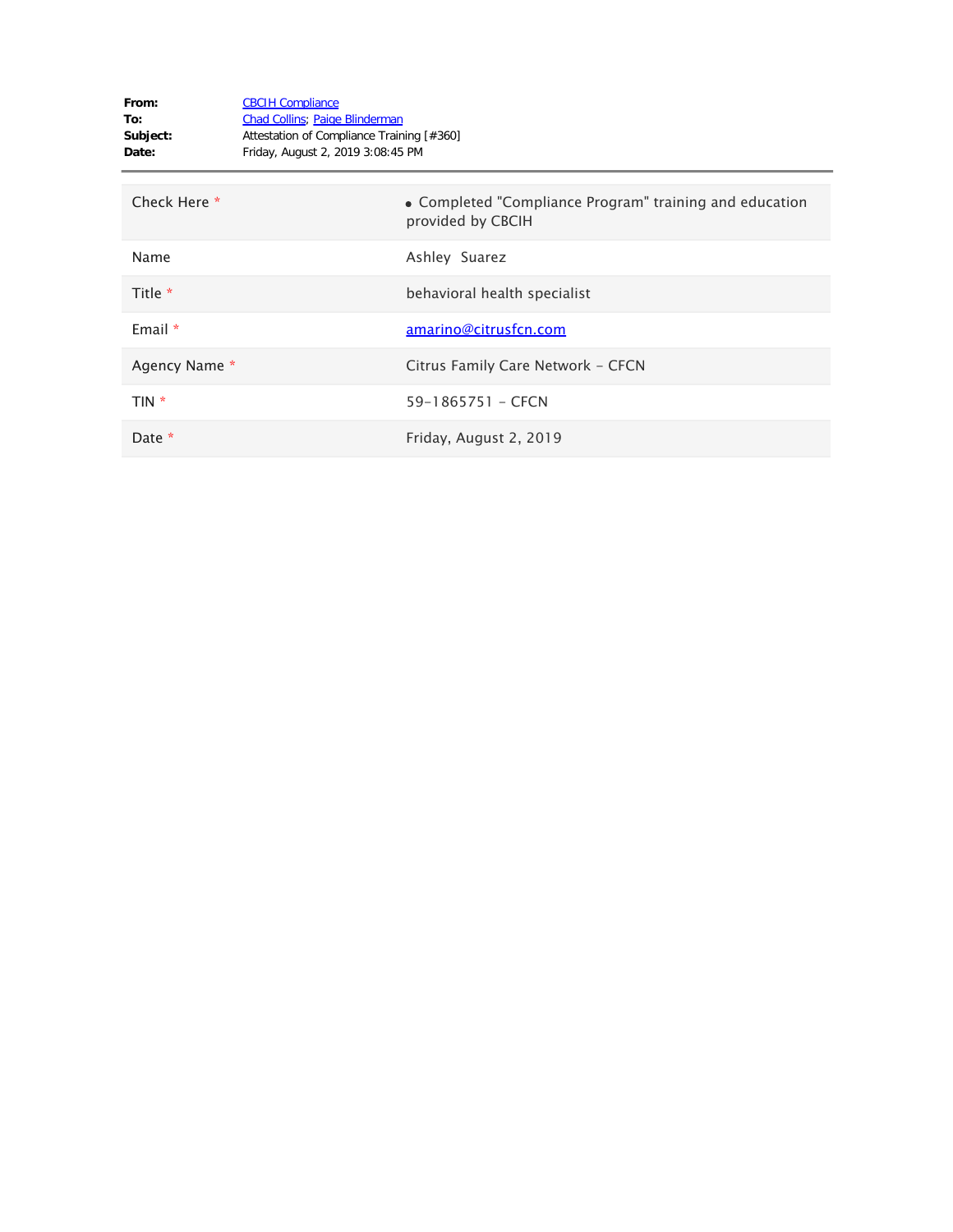| From:<br>To:<br>Subject:<br>Date: | <b>CBCIH Compliance</b><br><b>Chad Collins</b> ; Paige Blinderman<br>Attestation of Compliance Training [#361]<br>Monday, August 5, 2019 9:00:10 AM |                                                                              |
|-----------------------------------|-----------------------------------------------------------------------------------------------------------------------------------------------------|------------------------------------------------------------------------------|
| Check Here *                      |                                                                                                                                                     | • Completed "Compliance Program" training and education<br>provided by CBCIH |
| Name                              |                                                                                                                                                     | Stefanie Del Toro                                                            |
| Title *                           |                                                                                                                                                     | Behavioral Health Specialist                                                 |
| Email $*$                         |                                                                                                                                                     | sdeltoro@citrusfcn.com                                                       |
| Agency Name *                     |                                                                                                                                                     | Citrus Family Care Network - CFCN                                            |
| TIN *                             |                                                                                                                                                     | 32-0405411 - CBCIH                                                           |
| Date $*$                          |                                                                                                                                                     | Monday, August 5, 2019                                                       |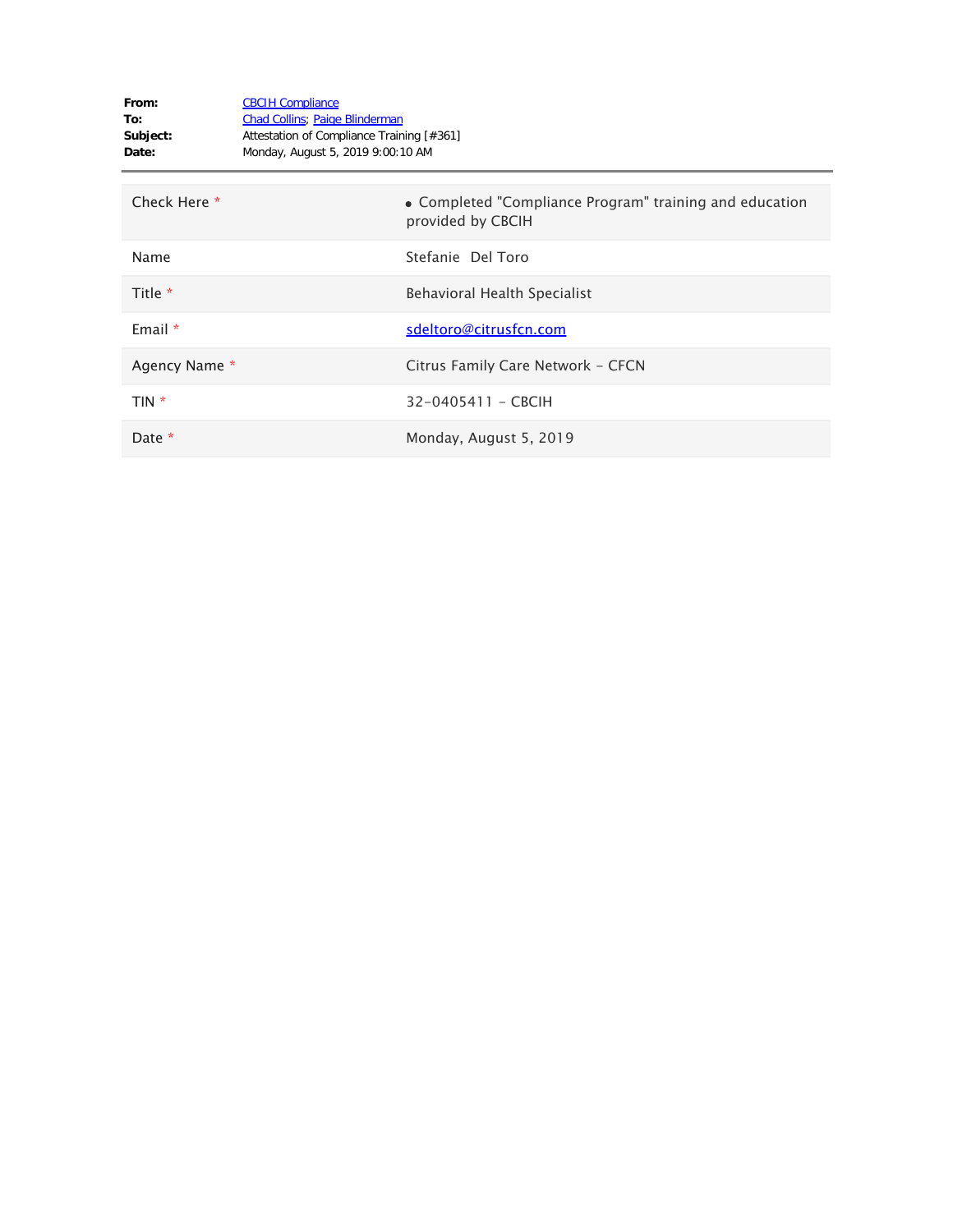| From:<br>To:<br>Subject:<br>Date: | <b>CBCIH Compliance</b><br><b>Chad Collins</b> ; Paige Blinderman<br>Attestation of Compliance Training [#362]<br>Monday, August 5, 2019 1:50:15 PM |                                                                              |
|-----------------------------------|-----------------------------------------------------------------------------------------------------------------------------------------------------|------------------------------------------------------------------------------|
| Check Here *                      |                                                                                                                                                     | • Completed "Compliance Program" training and education<br>provided by CBCIH |
| Name                              |                                                                                                                                                     | Mary Whebley                                                                 |
| Title *                           |                                                                                                                                                     | Children's Behavior Health Specialist                                        |
| Email $*$                         |                                                                                                                                                     | mwhebley@citrusfcn.com                                                       |
| Agency Name *                     |                                                                                                                                                     | Citrus Family Care Network - CFCN                                            |
| TIN *                             |                                                                                                                                                     | 32-0405411 - CBCIH                                                           |
| Date $*$                          |                                                                                                                                                     | Monday, August 5, 2019                                                       |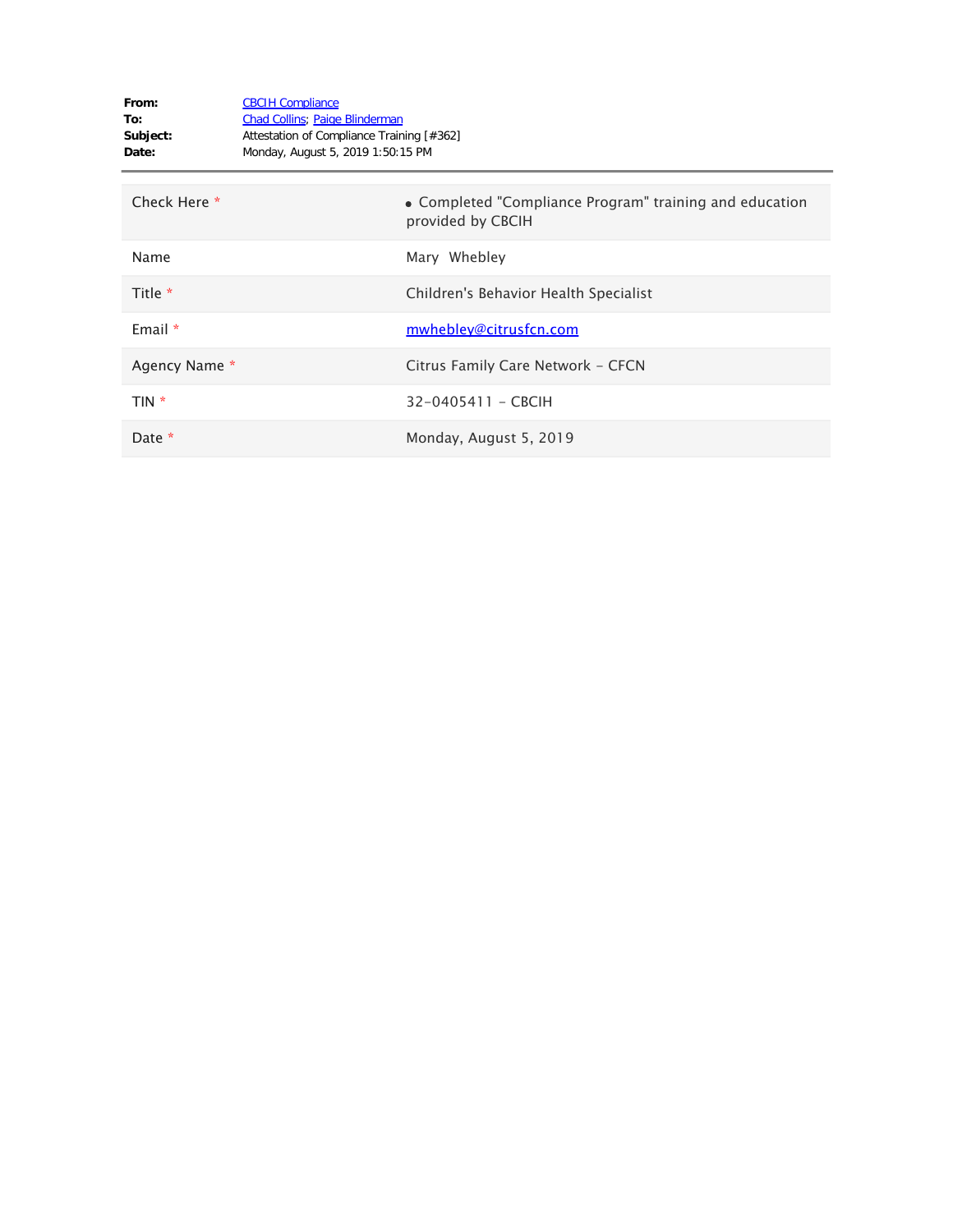| From:<br>To:<br>Subject:<br>Date: | <b>CBCIH Compliance</b><br><b>Chad Collins</b> ; Paige Blinderman<br>Attestation of Compliance Training [#363]<br>Thursday, August 15, 2019 11:30:21 AM |                                                                              |
|-----------------------------------|---------------------------------------------------------------------------------------------------------------------------------------------------------|------------------------------------------------------------------------------|
| Check Here *                      |                                                                                                                                                         | • Completed "Compliance Program" training and education<br>provided by CBCIH |
| Name                              |                                                                                                                                                         | Amanda Weber                                                                 |
| Title $*$                         |                                                                                                                                                         | <b>Behavioral Health Coordinator</b>                                         |
| Email $*$                         |                                                                                                                                                         | amanda.weber@bhcpns.org                                                      |
| Agency Name *                     |                                                                                                                                                         | Families First Network - FFN                                                 |
| TIN *                             |                                                                                                                                                         | 59-0737872 - FFN                                                             |
| Date *                            |                                                                                                                                                         | Thursday, August 15, 2019                                                    |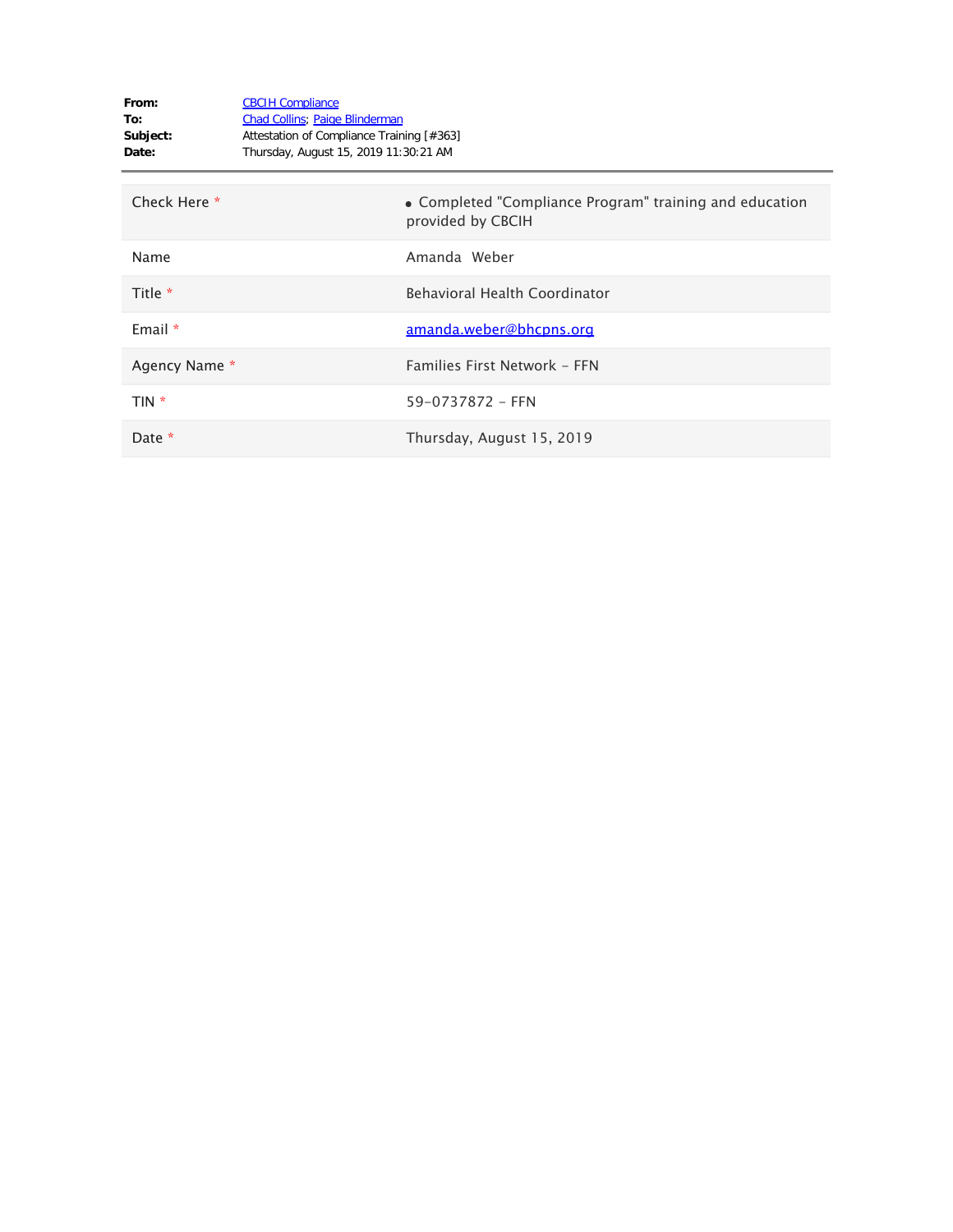| From:<br>To:<br>Subject:<br>Date: | <b>CBCIH Compliance</b><br><b>Chad Collins</b> ; Paige Blinderman<br>Attestation of Compliance Training [#364]<br>Wednesday, September 11, 2019 3:54:37 PM |                                                                              |
|-----------------------------------|------------------------------------------------------------------------------------------------------------------------------------------------------------|------------------------------------------------------------------------------|
| Check Here *                      |                                                                                                                                                            | • Completed "Compliance Program" training and education<br>provided by CBCIH |
| Name                              |                                                                                                                                                            | Melissa Ouellette                                                            |
| Title $*$                         |                                                                                                                                                            | <b>Behavioral Health Coordinator</b>                                         |
| Email $*$                         |                                                                                                                                                            | mouellette@childrenshomenetwork.org                                          |
| Agency Name *                     |                                                                                                                                                            | Eckerd Kids - ECA/H                                                          |
| TIN *                             |                                                                                                                                                            | $59 - 2551416 - ECA/H$                                                       |
| Date *                            |                                                                                                                                                            | Wednesday, September 11, 2019                                                |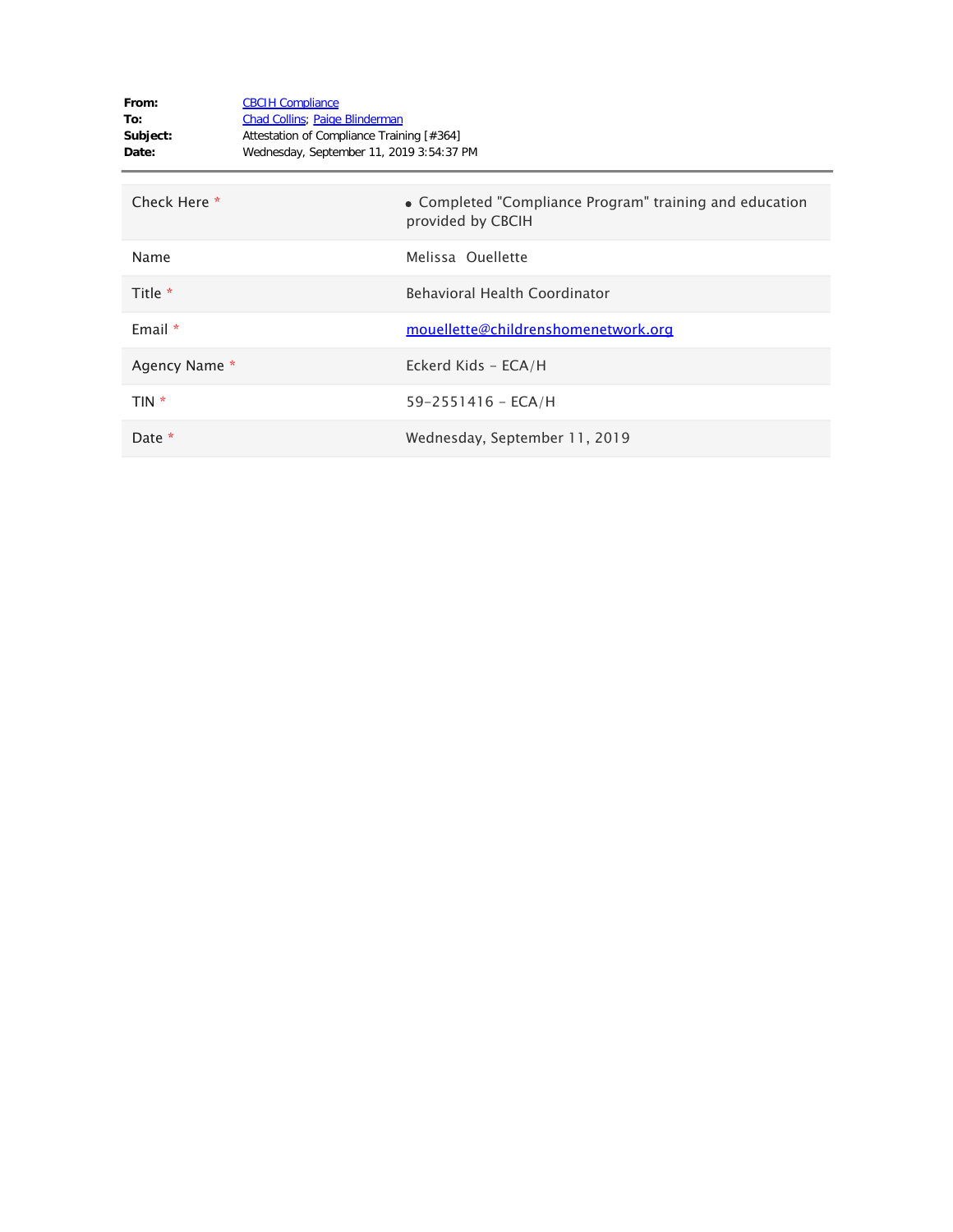| From:<br>To:<br>Subject:<br>Date: | <b>CBCIH Compliance</b><br><b>Chad Collins</b> ; Paige Blinderman<br>Attestation of Compliance Training [#365]<br>Thursday, September 12, 2019 2:39:40 PM |                                                                              |
|-----------------------------------|-----------------------------------------------------------------------------------------------------------------------------------------------------------|------------------------------------------------------------------------------|
| Check Here *                      |                                                                                                                                                           | • Completed "Compliance Program" training and education<br>provided by CBCIH |
| Name                              |                                                                                                                                                           | ladys Perez                                                                  |
| Title $*$                         |                                                                                                                                                           | RN, CNN                                                                      |
| Email $*$                         |                                                                                                                                                           | gladys.perez@embracefamilies.org                                             |
| Agency Name *                     |                                                                                                                                                           | Embrace Families CBC - EFCBC                                                 |
| TIN *                             |                                                                                                                                                           | $01 - 0631375 - EFCBC$                                                       |
| Date *                            |                                                                                                                                                           | Thursday, September 12, 2019                                                 |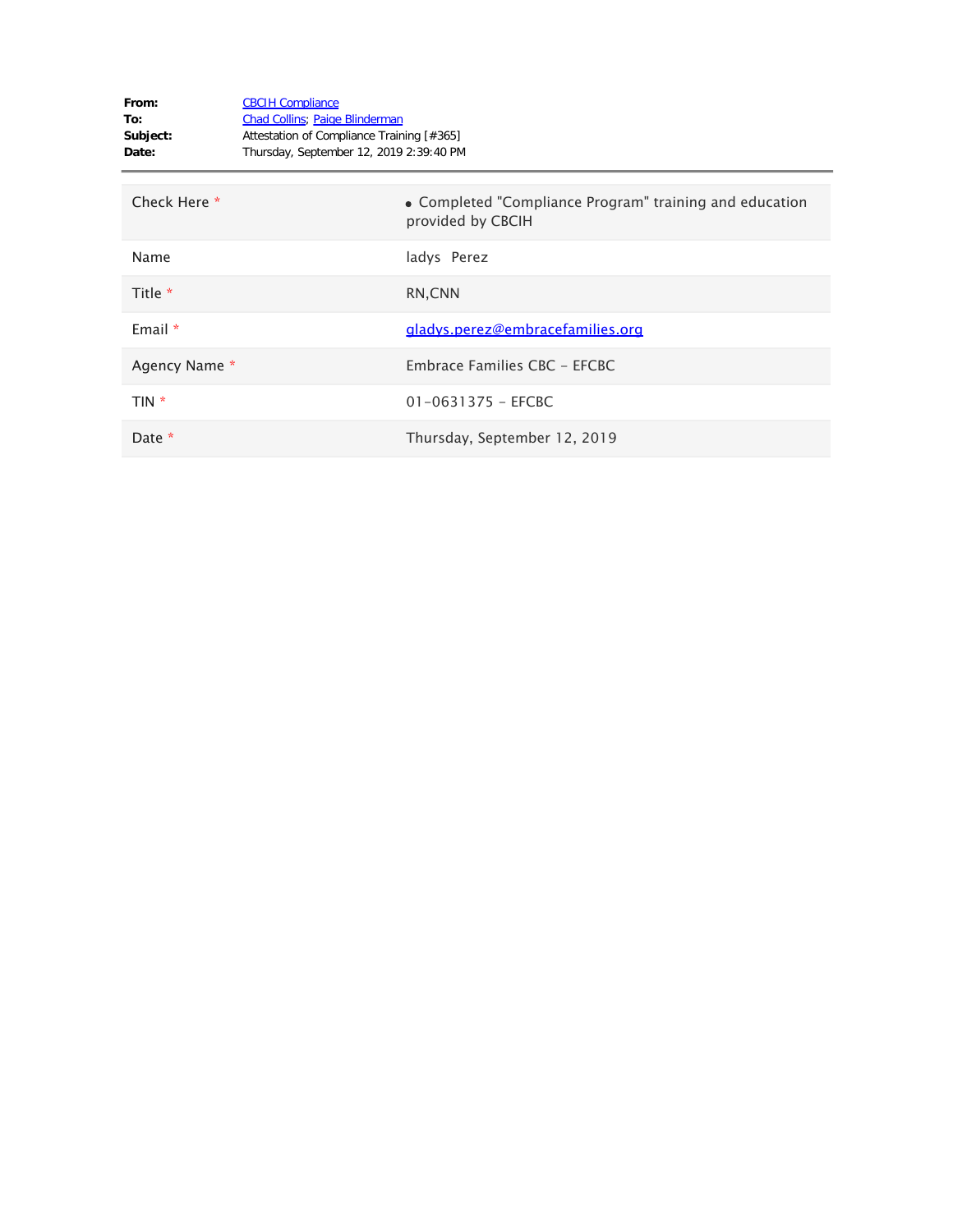| From:<br>To:<br>Subject:<br>Date: | <b>CBCIH Compliance</b><br><b>Chad Collins</b> ; Paige Blinderman<br>Attestation of Compliance Training [#366]<br>Friday, September 20, 2019 10:07:31 AM |                                                                              |
|-----------------------------------|----------------------------------------------------------------------------------------------------------------------------------------------------------|------------------------------------------------------------------------------|
| Check Here *                      |                                                                                                                                                          | • Completed "Compliance Program" training and education<br>provided by CBCIH |
| Name                              |                                                                                                                                                          | Lisa McBride                                                                 |
| Title *                           |                                                                                                                                                          | Nurse Care Coordinator                                                       |
| Email $*$                         |                                                                                                                                                          | lisa.mcbride@cckids.net                                                      |
| Agency Name *                     |                                                                                                                                                          | Communities Connected for Kids - CCK                                         |
| TIN *                             |                                                                                                                                                          | $46 - 0908479 - CCK$                                                         |
| Date *                            |                                                                                                                                                          | Friday, September 20, 2019                                                   |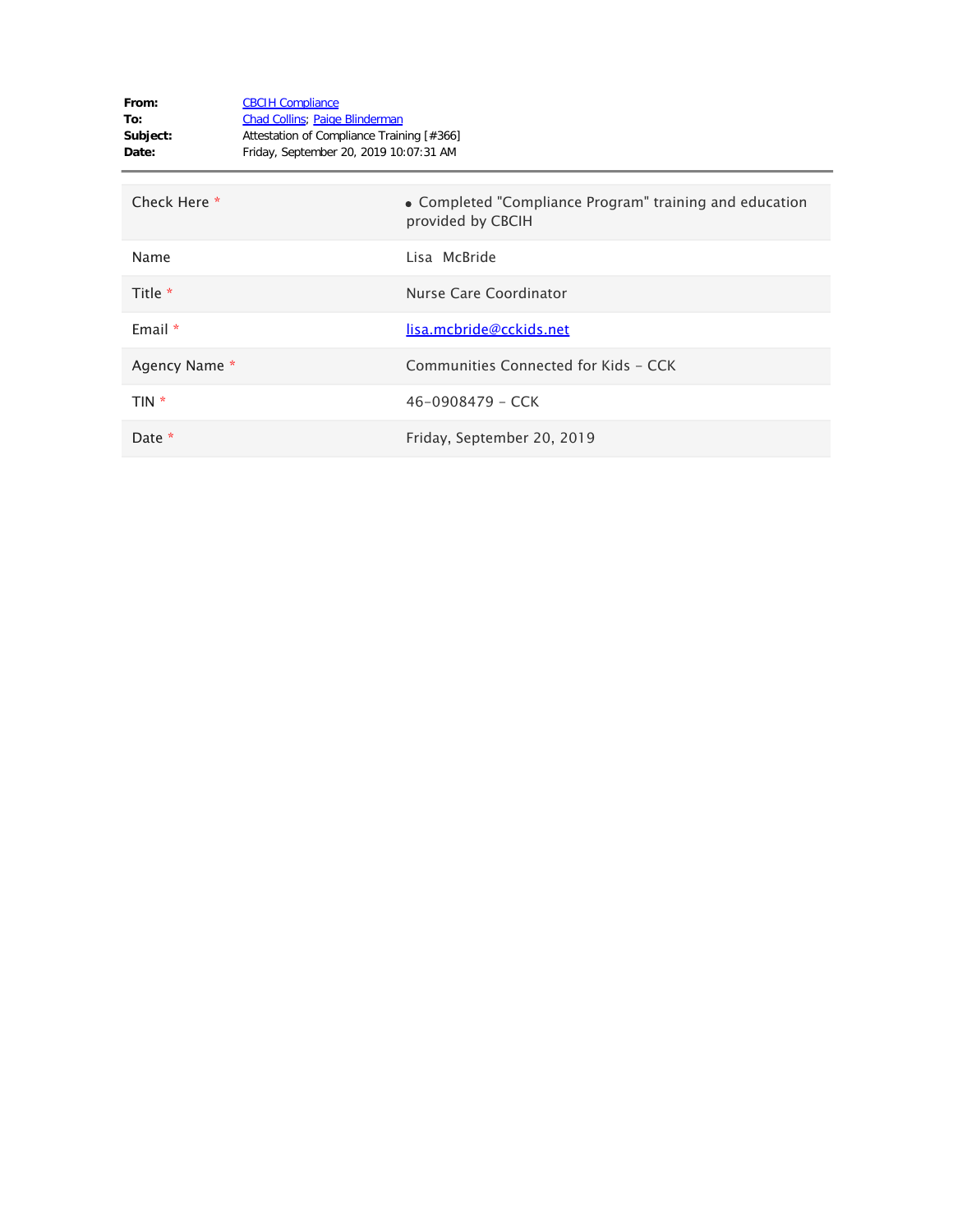| From:<br>To:<br>Subject:<br>Date: | <b>CBCIH Compliance</b><br><b>Chad Collins</b> ; Paige Blinderman<br>Attestation of Compliance Training [#367]<br>Tuesday, September 24, 2019 10:37:58 AM |                                                                              |
|-----------------------------------|-----------------------------------------------------------------------------------------------------------------------------------------------------------|------------------------------------------------------------------------------|
| Check Here *                      |                                                                                                                                                           | • Completed "Compliance Program" training and education<br>provided by CBCIH |
| Name                              |                                                                                                                                                           | Jennifer Gyasi                                                               |
| Title *                           |                                                                                                                                                           | Registered Nurse-OHC                                                         |
| Email $*$                         |                                                                                                                                                           | JGyasi@Eckerd.org                                                            |
| Agency Name *                     |                                                                                                                                                           | Eckerd Kids - ECA/H                                                          |
| TIN *                             |                                                                                                                                                           | $59 - 2551416 - ECA/H$                                                       |
| Date *                            |                                                                                                                                                           | Tuesday, September 24, 2019                                                  |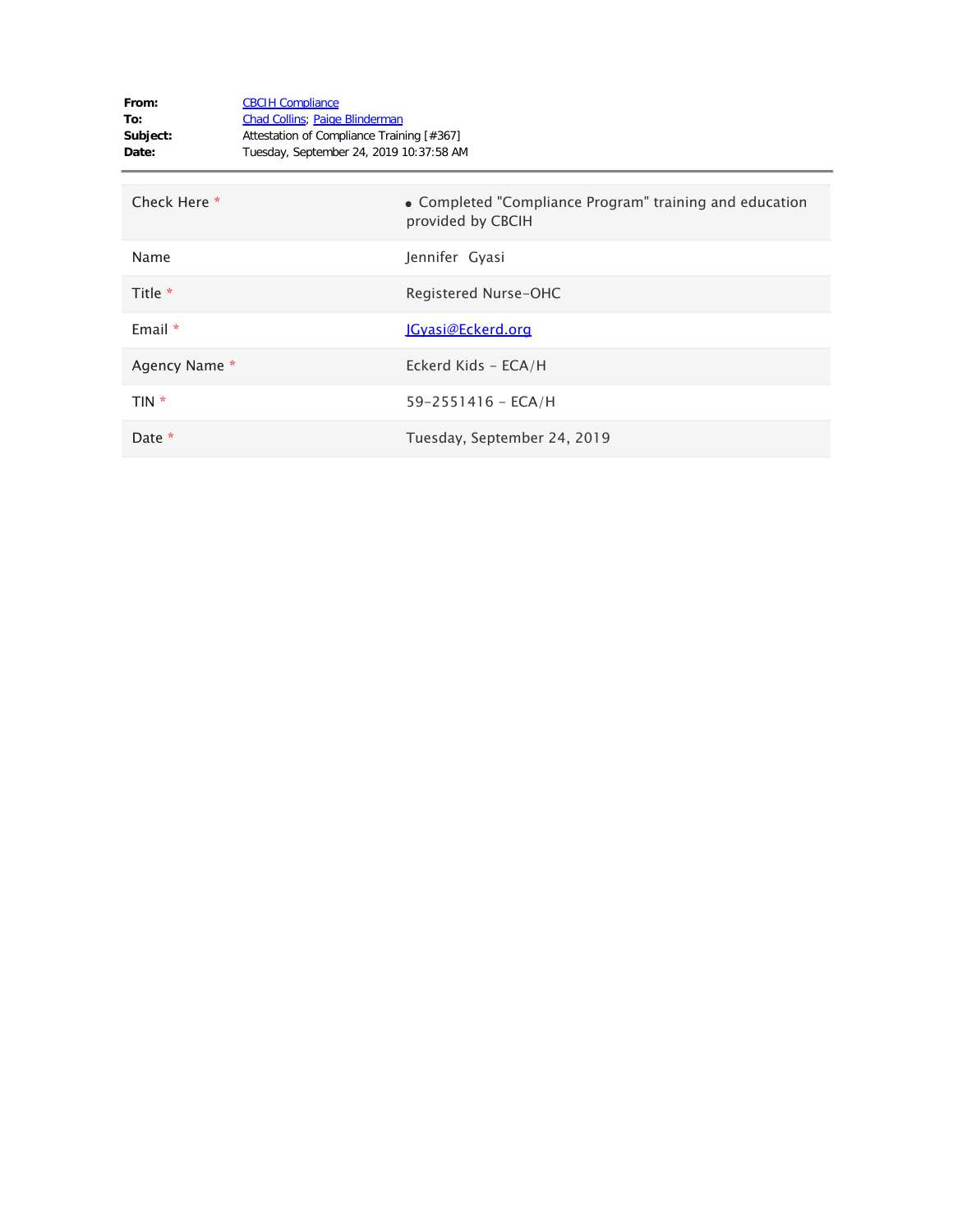| From:<br>To:<br>Subject:<br>Date: | <b>CBCIH Compliance</b><br><b>Chad Collins</b> ; Paige Blinderman<br>Attestation of Compliance Training [#368]<br>Wednesday, October 9, 2019 9:22:30 AM |                                                                              |
|-----------------------------------|---------------------------------------------------------------------------------------------------------------------------------------------------------|------------------------------------------------------------------------------|
| Check Here *                      |                                                                                                                                                         | • Completed "Compliance Program" training and education<br>provided by CBCIH |
| Name                              |                                                                                                                                                         | Teri Saunders                                                                |
| Title *                           |                                                                                                                                                         | <b>CEO</b>                                                                   |
| Email $*$                         |                                                                                                                                                         | tsaunder@heartlandforchildren.org                                            |
| Agency Name *                     |                                                                                                                                                         | Heartland for Children - HFC                                                 |
| TIN *                             |                                                                                                                                                         | $02 - 0619609 - HFC$                                                         |
| Date *                            |                                                                                                                                                         | Friday, May 31, 2019                                                         |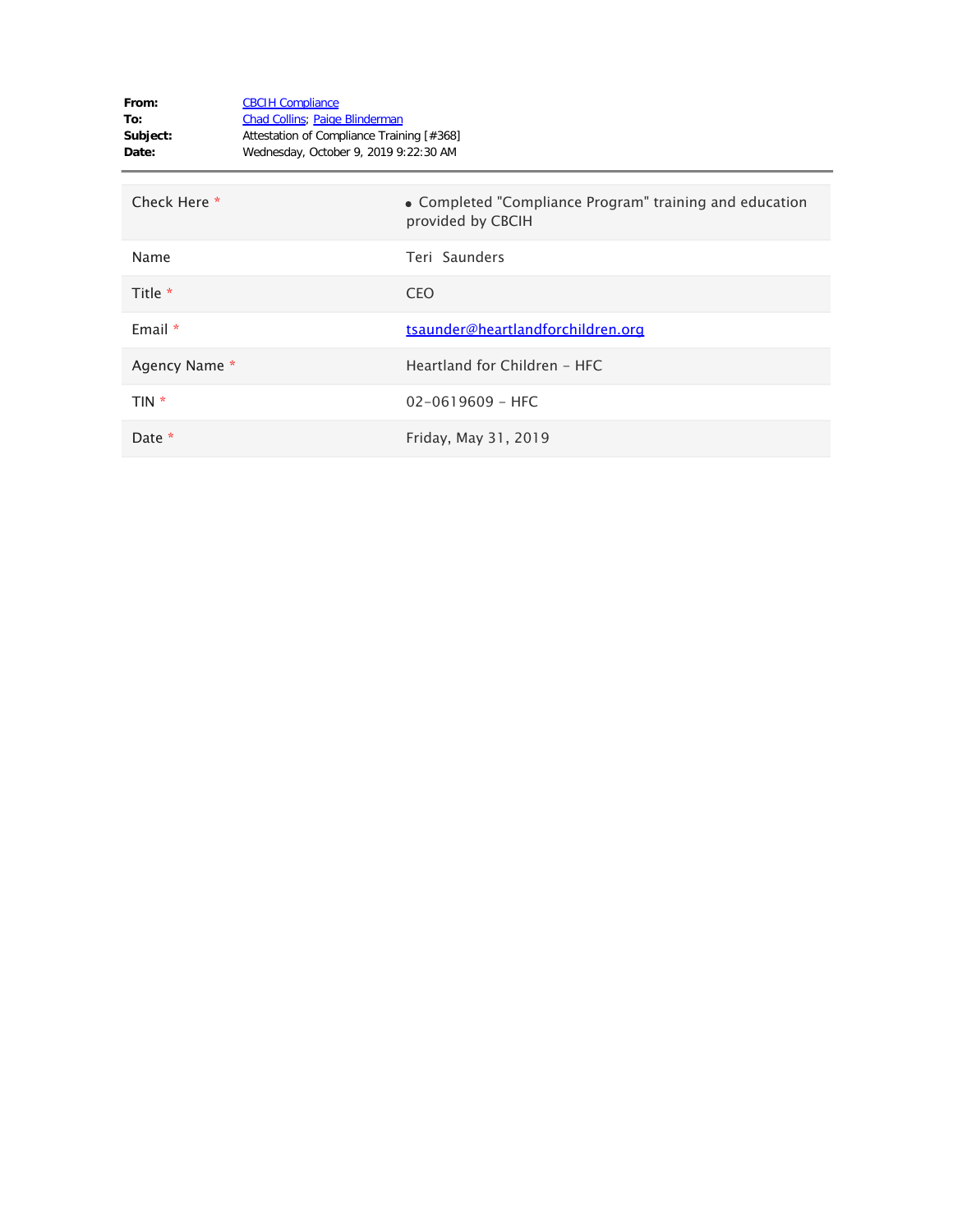| From:<br>To:<br>Subject:<br>Date: | <b>CBCIH Compliance</b><br><b>Chad Collins</b> ; Paige Blinderman<br>Attestation of Compliance Training [#369]<br>Wednesday, October 9, 2019 10:46:00 AM |                                                                              |
|-----------------------------------|----------------------------------------------------------------------------------------------------------------------------------------------------------|------------------------------------------------------------------------------|
| Check Here *                      |                                                                                                                                                          | • Completed "Compliance Program" training and education<br>provided by CBCIH |
| Name                              |                                                                                                                                                          | Amanda Seibert                                                               |
| Title *                           |                                                                                                                                                          | Public Allie Outreach Assistant                                              |
| Email $*$                         |                                                                                                                                                          | Amanda.Seibert@cbcih.com                                                     |
| Agency Name *                     |                                                                                                                                                          | Community Based Care Integrated Health - CBCIH                               |
| TIN *                             |                                                                                                                                                          | 32-0405411 - CBCIH                                                           |
| Date *                            |                                                                                                                                                          | Wednesday, October 9, 2019                                                   |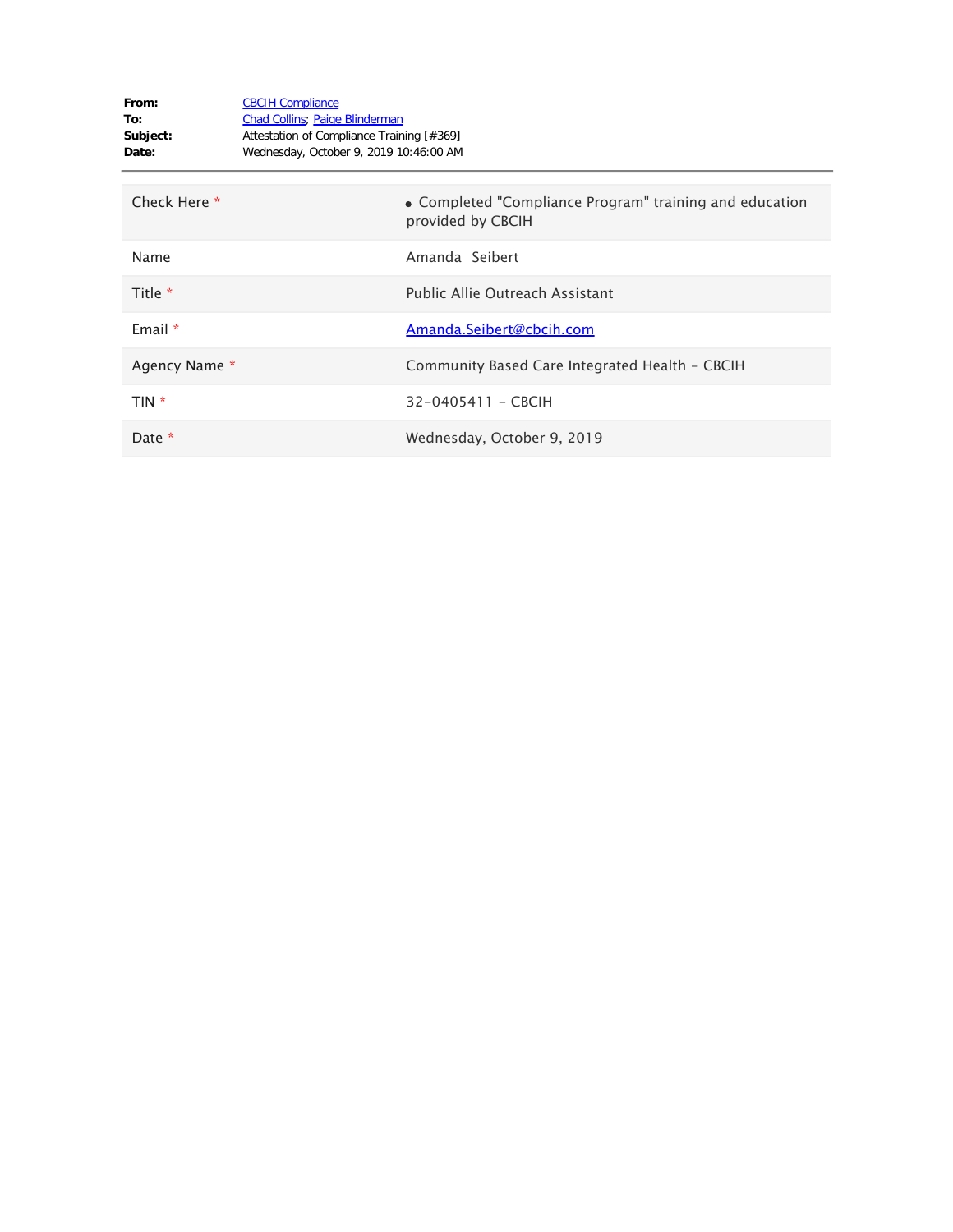| From:<br>To:<br>Subject:<br>Date: | <b>CBCIH Compliance</b><br><b>Chad Collins</b> ; Paige Blinderman<br>Attestation of Compliance Training [#370]<br>Wednesday, October 9, 2019 11:08:41 AM |                                                                              |
|-----------------------------------|----------------------------------------------------------------------------------------------------------------------------------------------------------|------------------------------------------------------------------------------|
| Check Here *                      |                                                                                                                                                          | • Completed "Compliance Program" training and education<br>provided by CBCIH |
| Name                              |                                                                                                                                                          | Shannon Massingale                                                           |
| Title *                           |                                                                                                                                                          | Intrum Director of Care Coordination                                         |
| Email $*$                         |                                                                                                                                                          | Shannon.massingale@bhcpns.org                                                |
| Agency Name *                     |                                                                                                                                                          | Families First Network - FFN                                                 |
| TIN *                             |                                                                                                                                                          | 59-0737872 - FFN                                                             |
| Date *                            |                                                                                                                                                          | Wednesday, October 9, 2019                                                   |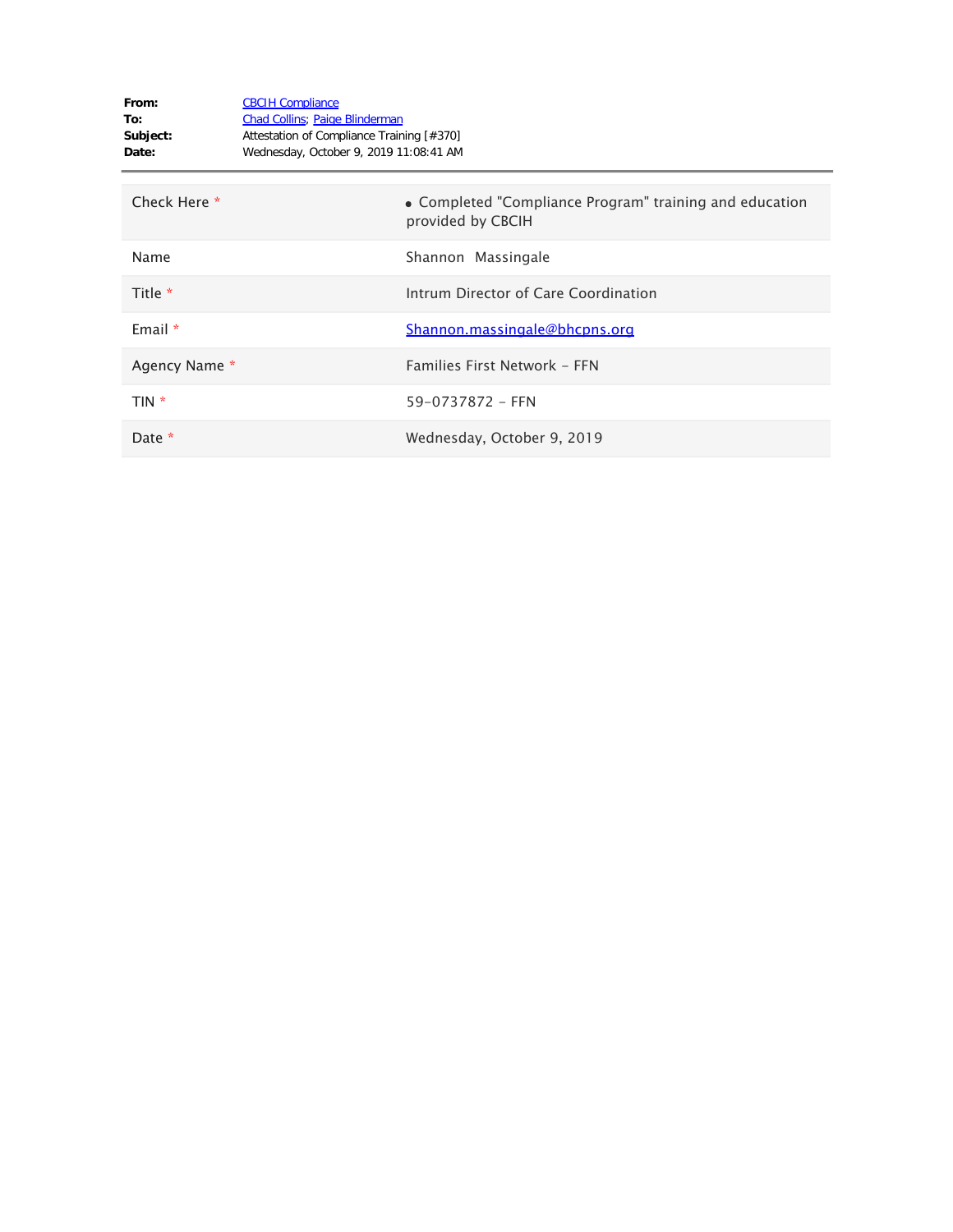| From:<br>To:<br>Subject:<br>Date: | <b>CBCIH Compliance</b><br><b>Chad Collins</b> ; Paige Blinderman<br>Attestation of Compliance Training [#371]<br>Thursday, October 10, 2019 10:01:47 AM |                                                                              |
|-----------------------------------|----------------------------------------------------------------------------------------------------------------------------------------------------------|------------------------------------------------------------------------------|
| Check Here *                      |                                                                                                                                                          | • Completed "Compliance Program" training and education<br>provided by CBCIH |
| Name                              |                                                                                                                                                          | Charlotte Slotabec                                                           |
| Title *                           |                                                                                                                                                          | <b>NCC</b>                                                                   |
| Email $*$                         |                                                                                                                                                          | cslotabec@sccfl.org                                                          |
| Agency Name *                     |                                                                                                                                                          | Safe Children Coalition - YMCA                                               |
| $TIN *$                           |                                                                                                                                                          | 32-0405411 - CBCIH                                                           |
| Date $*$                          |                                                                                                                                                          | Thursday, October 10, 2019                                                   |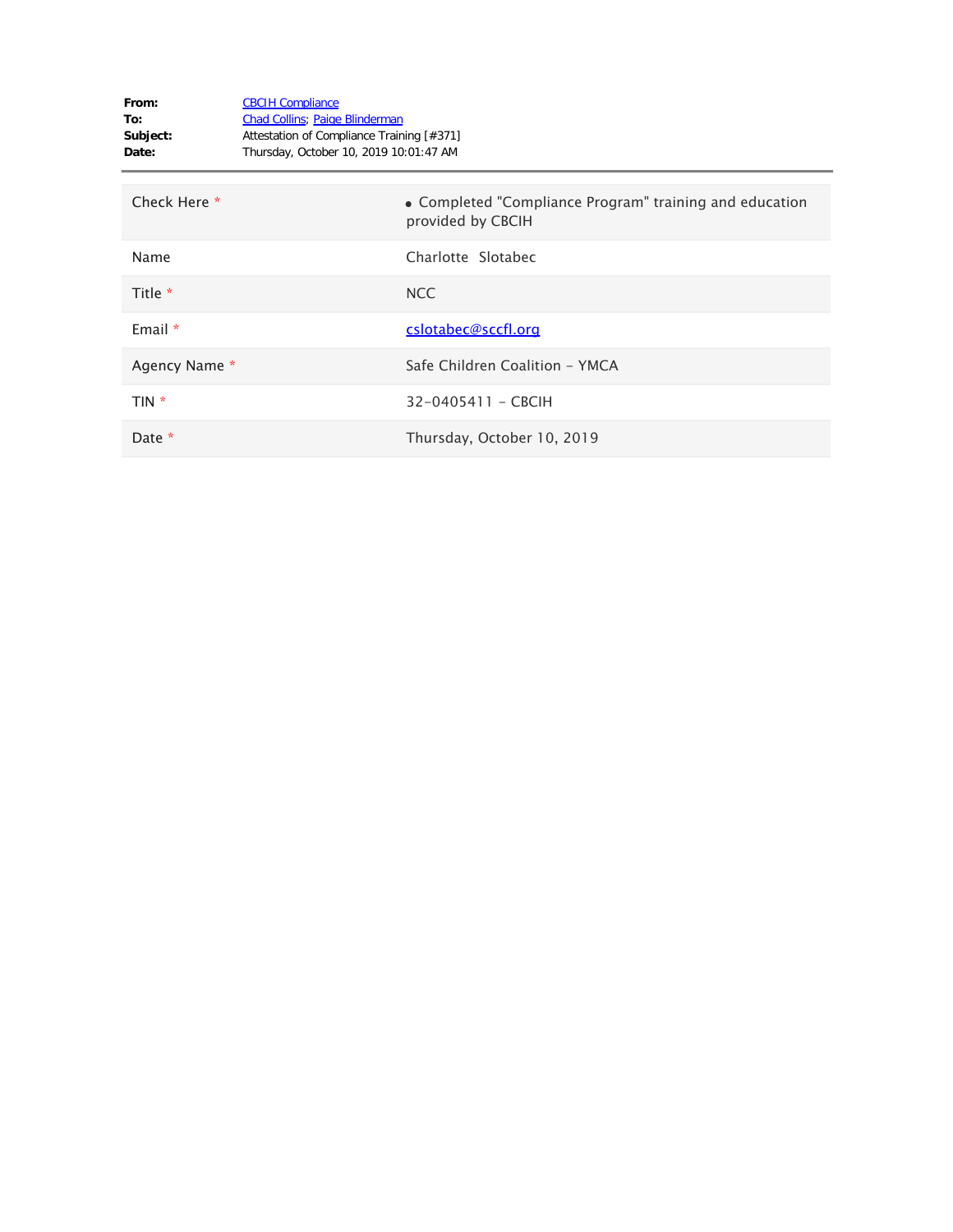| From:<br>To:<br>Subject:<br>Date: | <b>CBCIH Compliance</b><br><b>Chad Collins</b> ; Paige Blinderman<br>Attestation of Compliance Training [#372]<br>Thursday, October 10, 2019 11:50:14 AM |                                                                              |
|-----------------------------------|----------------------------------------------------------------------------------------------------------------------------------------------------------|------------------------------------------------------------------------------|
| Check Here *                      |                                                                                                                                                          | • Completed "Compliance Program" training and education<br>provided by CBCIH |
| Name                              |                                                                                                                                                          | Kachira Irby                                                                 |
| Title *                           |                                                                                                                                                          | <b>Behavioral Health Coordinator</b>                                         |
| Email *                           |                                                                                                                                                          | kirby@eckerd.org                                                             |
| Agency Name *                     |                                                                                                                                                          | Eckerd Kids - ECA/H                                                          |
| TIN *                             |                                                                                                                                                          | $59 - 2551416 - ECA/H$                                                       |
| Date *                            |                                                                                                                                                          | Thursday, October 10, 2019                                                   |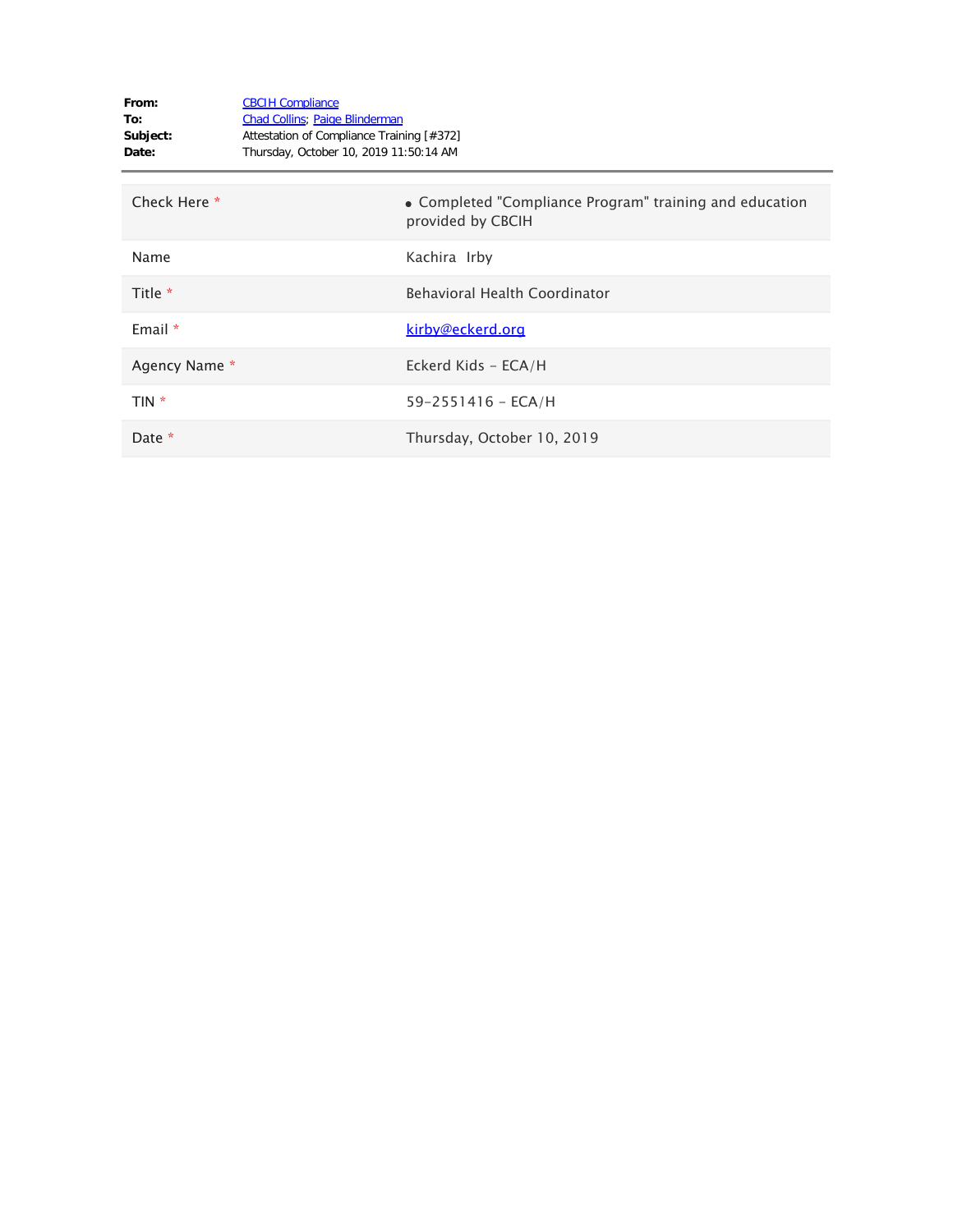| From:<br>To:<br>Subject:<br>Date: | <b>CBCIH Compliance</b><br><b>Chad Collins</b> ; Paige Blinderman<br>Attestation of Compliance Training [#373]<br>Wednesday, October 16, 2019 9:24:02 AM |                                                                              |
|-----------------------------------|----------------------------------------------------------------------------------------------------------------------------------------------------------|------------------------------------------------------------------------------|
| Check Here *                      |                                                                                                                                                          | • Completed "Compliance Program" training and education<br>provided by CBCIH |
| Name                              |                                                                                                                                                          | Mackenzie McDougall                                                          |
| Title *                           |                                                                                                                                                          | Clinical Services Specialist                                                 |
| Email $*$                         |                                                                                                                                                          | mackenzie.mcdougall@cnswfl.org                                               |
| Agency Name *                     |                                                                                                                                                          | Children's Network of Southwest Florida - CNSWFL                             |
| TIN *                             |                                                                                                                                                          | 20-4968228 - CNSWFL                                                          |
| Date *                            |                                                                                                                                                          | Wednesday, October 16, 2019                                                  |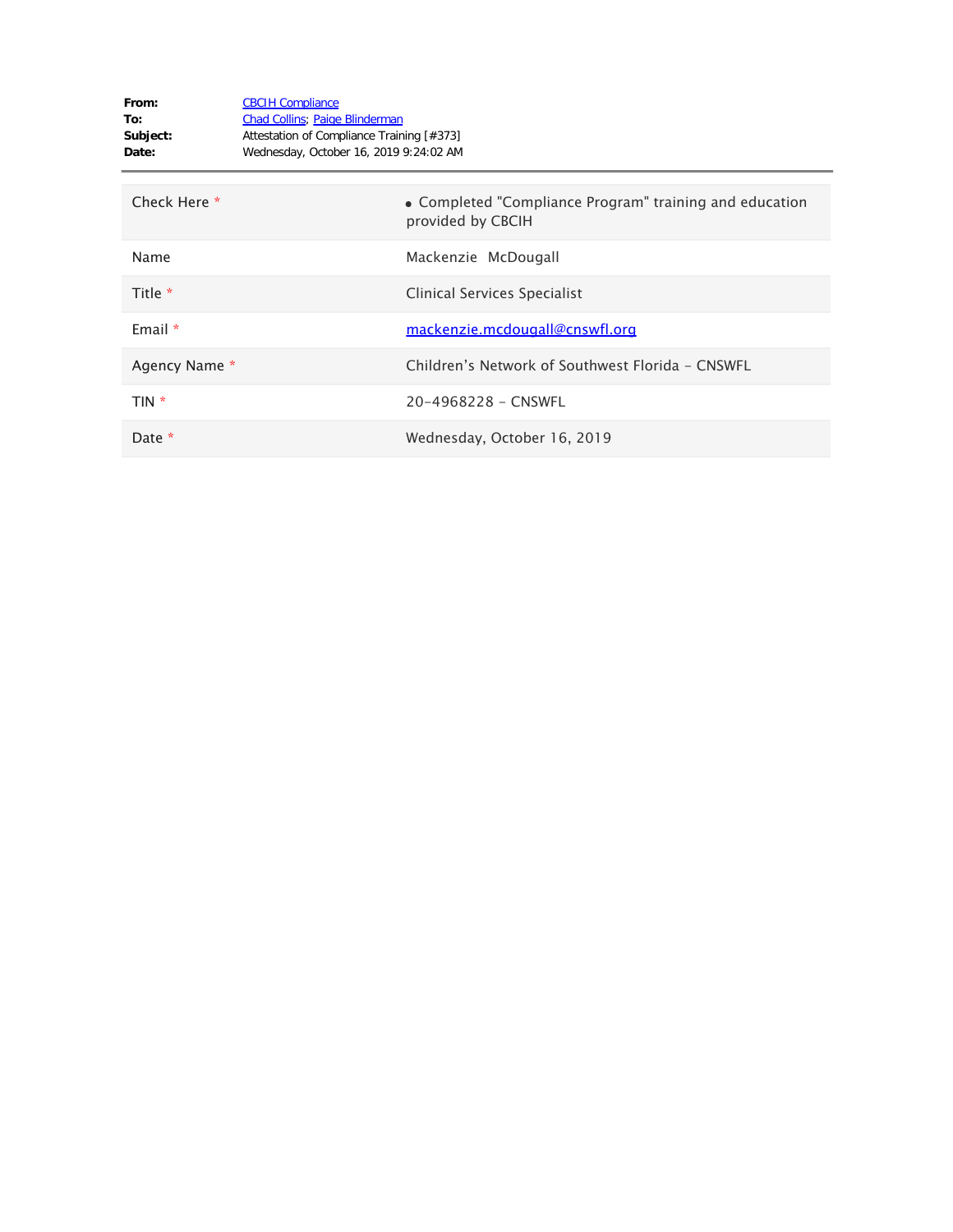| From:<br>To:<br>Subject:<br>Date: | <b>CBCIH Compliance</b><br><b>Chad Collins</b> ; Paige Blinderman<br>Attestation of Compliance Training [#374]<br>Wednesday, October 16, 2019 11:55:52 AM |                                                                              |
|-----------------------------------|-----------------------------------------------------------------------------------------------------------------------------------------------------------|------------------------------------------------------------------------------|
| Check Here *                      |                                                                                                                                                           | • Completed "Compliance Program" training and education<br>provided by CBCIH |
| Name                              |                                                                                                                                                           | Valencia Jordan                                                              |
| Title $*$                         |                                                                                                                                                           | Clinical Utilization Manager/BHC                                             |
| Email $*$                         |                                                                                                                                                           | <u>Valencia.Jordan@EmbraceFamilies.org</u>                                   |
| Agency Name *                     |                                                                                                                                                           | Embrace Families CBC - EFCBC                                                 |
| $TIN *$                           |                                                                                                                                                           | $01 - 0631375 - EFCBC$                                                       |
| Date *                            |                                                                                                                                                           | Wednesday, October 16, 2019                                                  |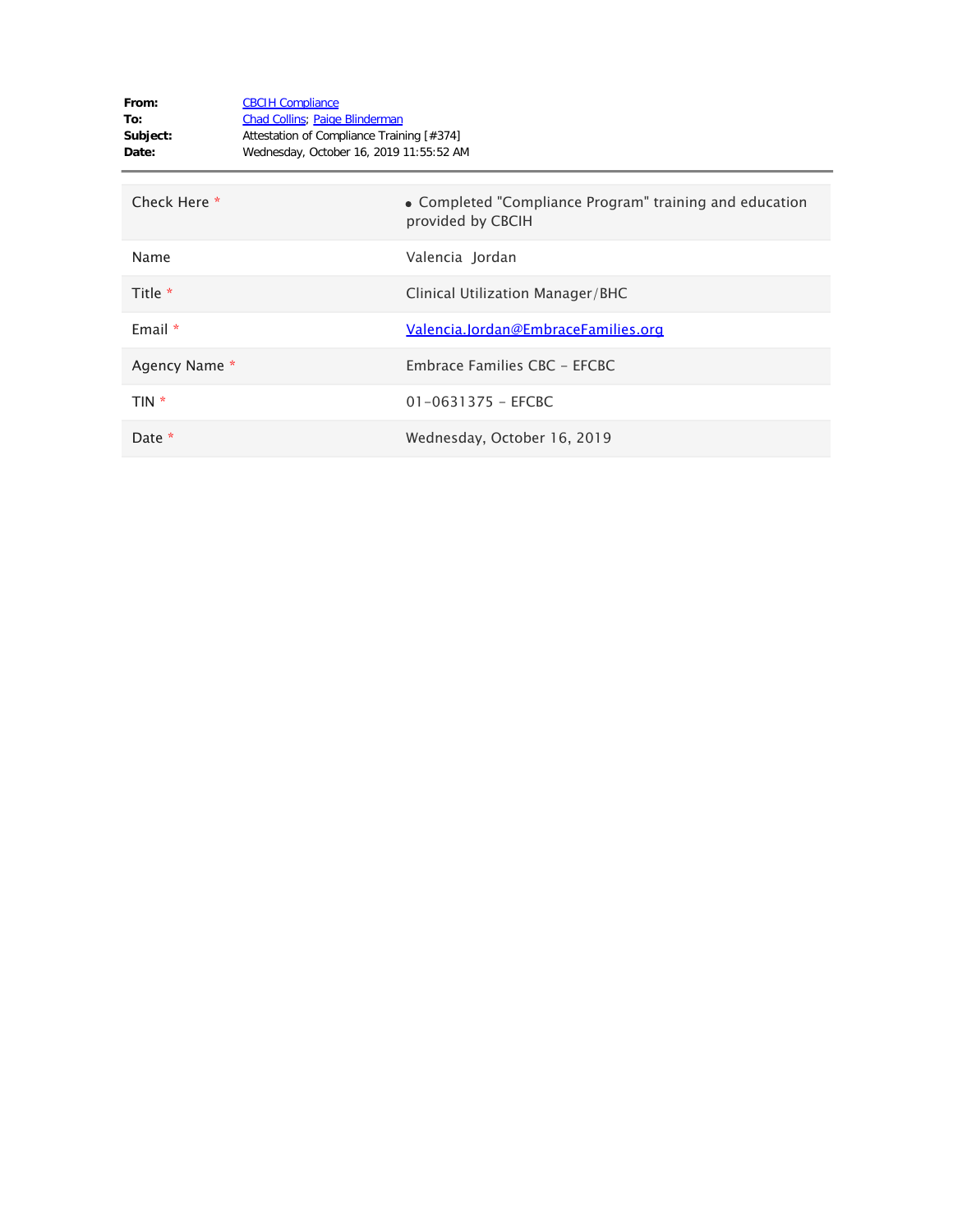| From:<br>To:<br>Subject:<br>Date: | <b>CBCIH Compliance</b><br><b>Chad Collins</b> ; Paige Blinderman<br>Attestation of Compliance Training [#375]<br>Monday, October 21, 2019 11:15:23 AM |                                                                              |
|-----------------------------------|--------------------------------------------------------------------------------------------------------------------------------------------------------|------------------------------------------------------------------------------|
| Check Here *                      |                                                                                                                                                        | • Completed "Compliance Program" training and education<br>provided by CBCIH |
| Name                              |                                                                                                                                                        | Danetta McCreary                                                             |
| Title *                           |                                                                                                                                                        | Care Coordinator                                                             |
| Email $*$                         |                                                                                                                                                        | danetta.mccreary@bhcpns.org                                                  |
| Agency Name *                     |                                                                                                                                                        | Families First Network - FFN                                                 |
| TIN *                             |                                                                                                                                                        | 59-0737872 - FFN                                                             |
| Date *                            |                                                                                                                                                        | Monday, October 21, 2019                                                     |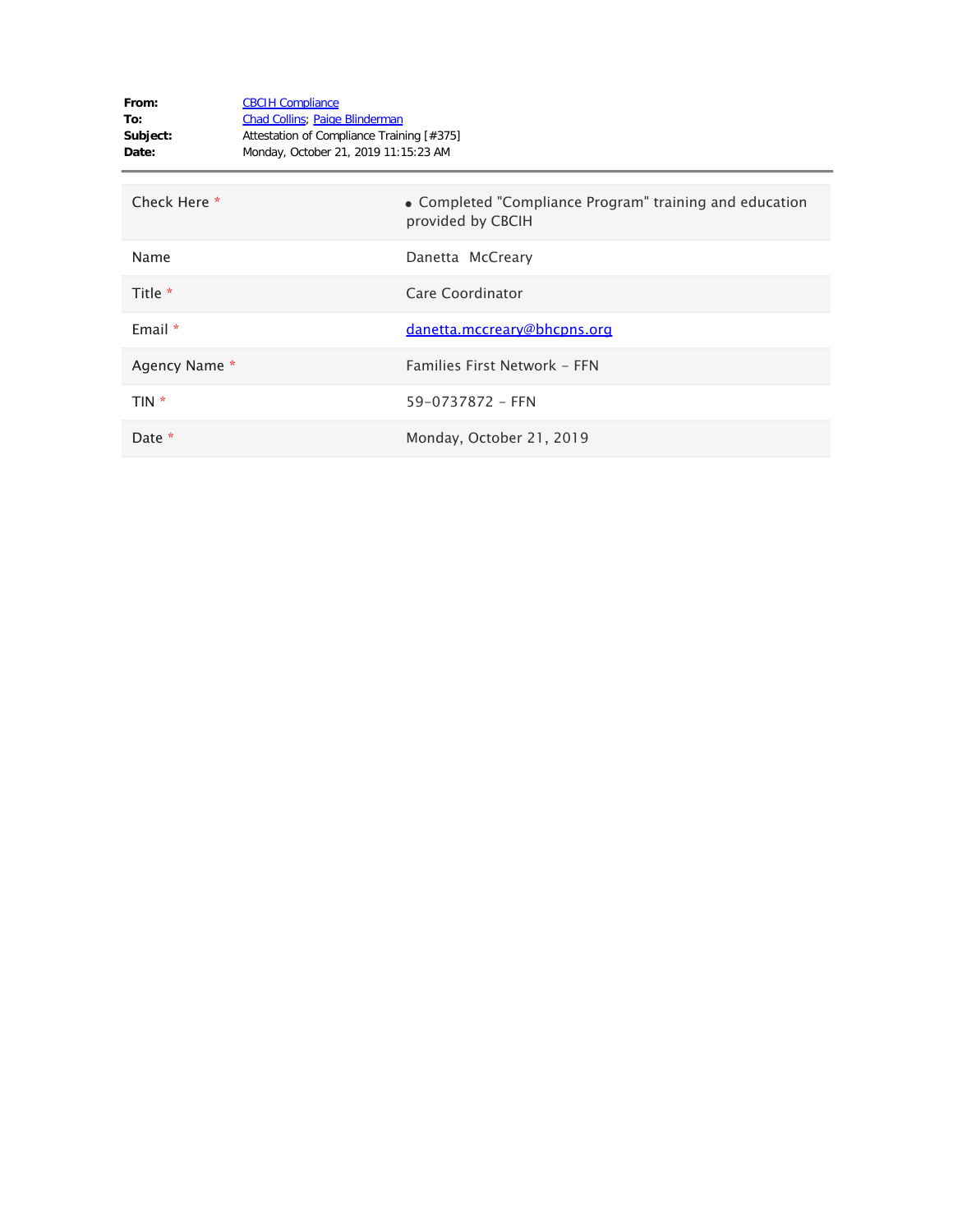| From:<br>To:<br>Subject:<br>Date: | <b>CBCIH Compliance</b><br><b>Chad Collins</b> ; Paige Blinderman<br>Attestation of Compliance Training [#376]<br>Wednesday, October 23, 2019 11:52:19 AM |                                                                              |
|-----------------------------------|-----------------------------------------------------------------------------------------------------------------------------------------------------------|------------------------------------------------------------------------------|
| Check Here *                      |                                                                                                                                                           | • Completed "Compliance Program" training and education<br>provided by CBCIH |
| Name                              |                                                                                                                                                           | Cari McSpaddin                                                               |
| Title *                           |                                                                                                                                                           | NCC                                                                          |
| Email $*$                         |                                                                                                                                                           | cari.mcspaddin@bigbendcbc.org                                                |
| Agency Name *                     |                                                                                                                                                           | Big Bend Community Based Care - BBCBC                                        |
| TIN *                             |                                                                                                                                                           | 03-0423156 - BBCBC                                                           |
| Date *                            |                                                                                                                                                           | Wednesday, October 23, 2019                                                  |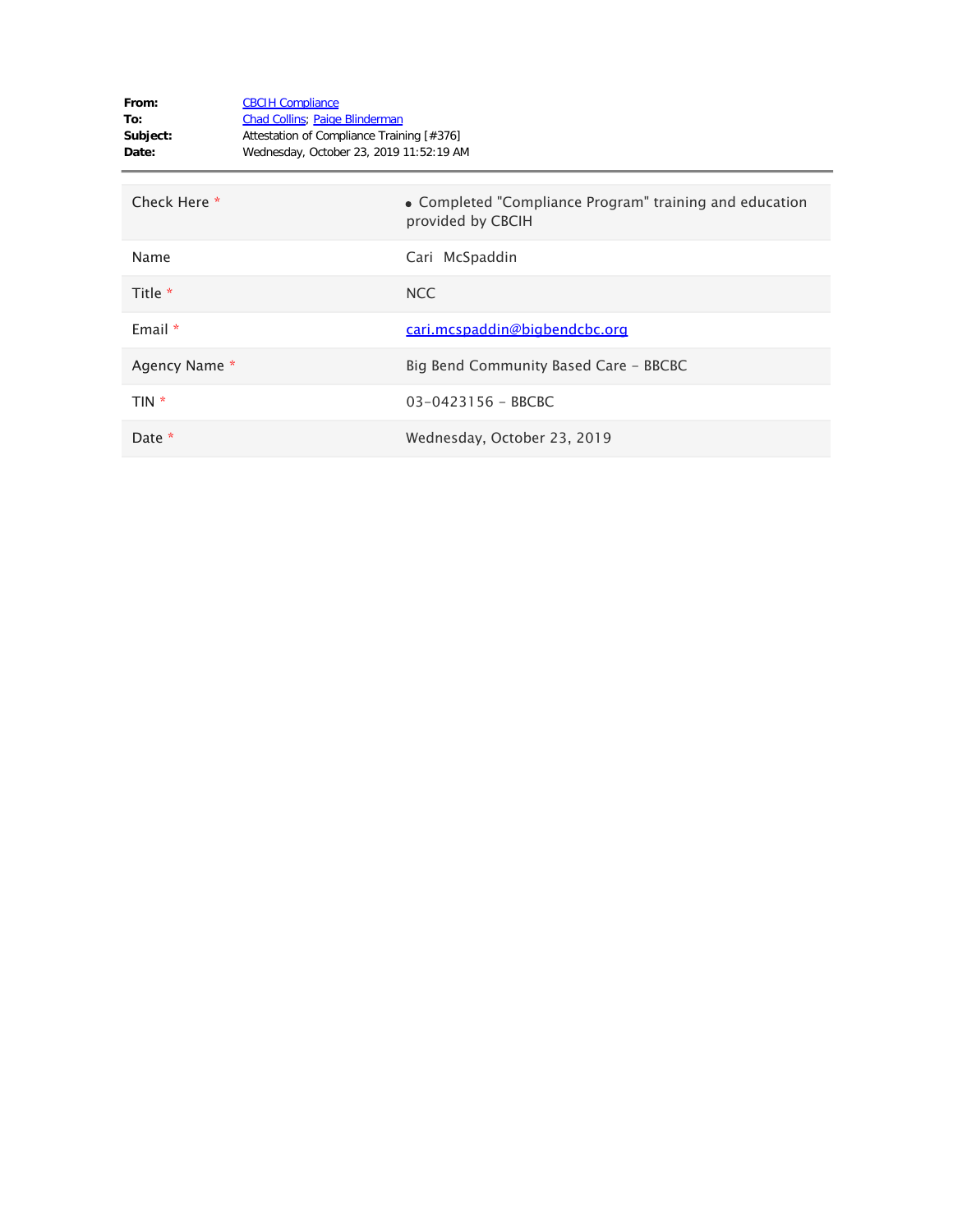| From:<br>To:<br>Subject:<br>Date: | <b>CBCIH Compliance</b><br><b>Chad Collins</b> ; Paige Blinderman<br>Attestation of Compliance Training [#377]<br>Tuesday, November 12, 2019 11:19:39 AM |                                                                              |
|-----------------------------------|----------------------------------------------------------------------------------------------------------------------------------------------------------|------------------------------------------------------------------------------|
| Check Here *                      |                                                                                                                                                          | • Completed "Compliance Program" training and education<br>provided by CBCIH |
| Name                              |                                                                                                                                                          | Ronald Capeci                                                                |
| Title $*$                         |                                                                                                                                                          | Behavioral Healthcare Coordinator                                            |
| Email $*$                         |                                                                                                                                                          | <u>rcapeci@sicfl.us</u>                                                      |
| Agency Name *                     |                                                                                                                                                          | Family Integrity Program - FIP                                               |
| TIN *                             |                                                                                                                                                          | $59 - 6000825 - FIP$                                                         |
| Date *                            |                                                                                                                                                          | Monday, November 11, 2019                                                    |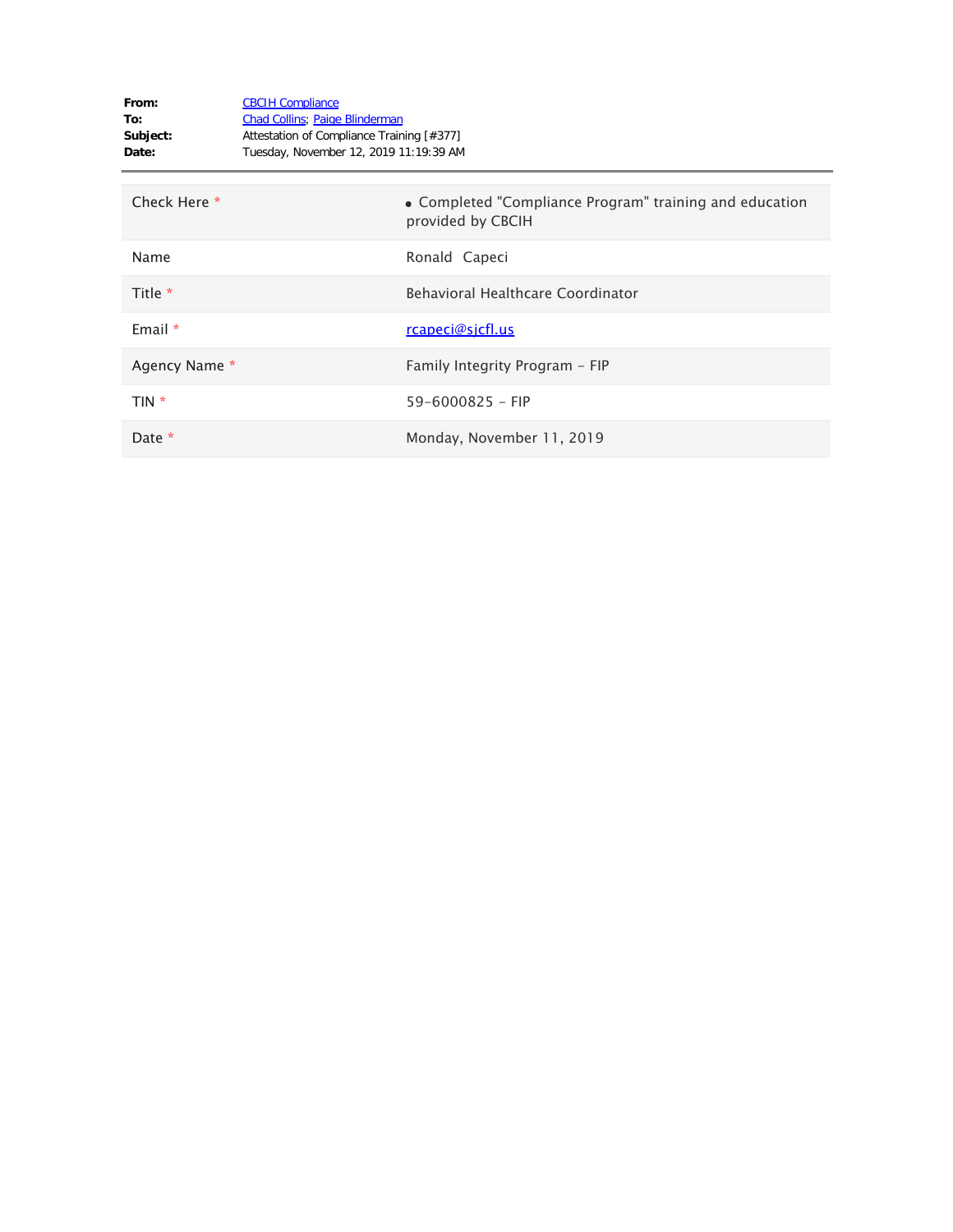## **Compliance Program**

### Child Welfare Specialty Plan

# **COMMUNITY BASED CARE** NTEGRATED HEALTH

Updated 12/1/18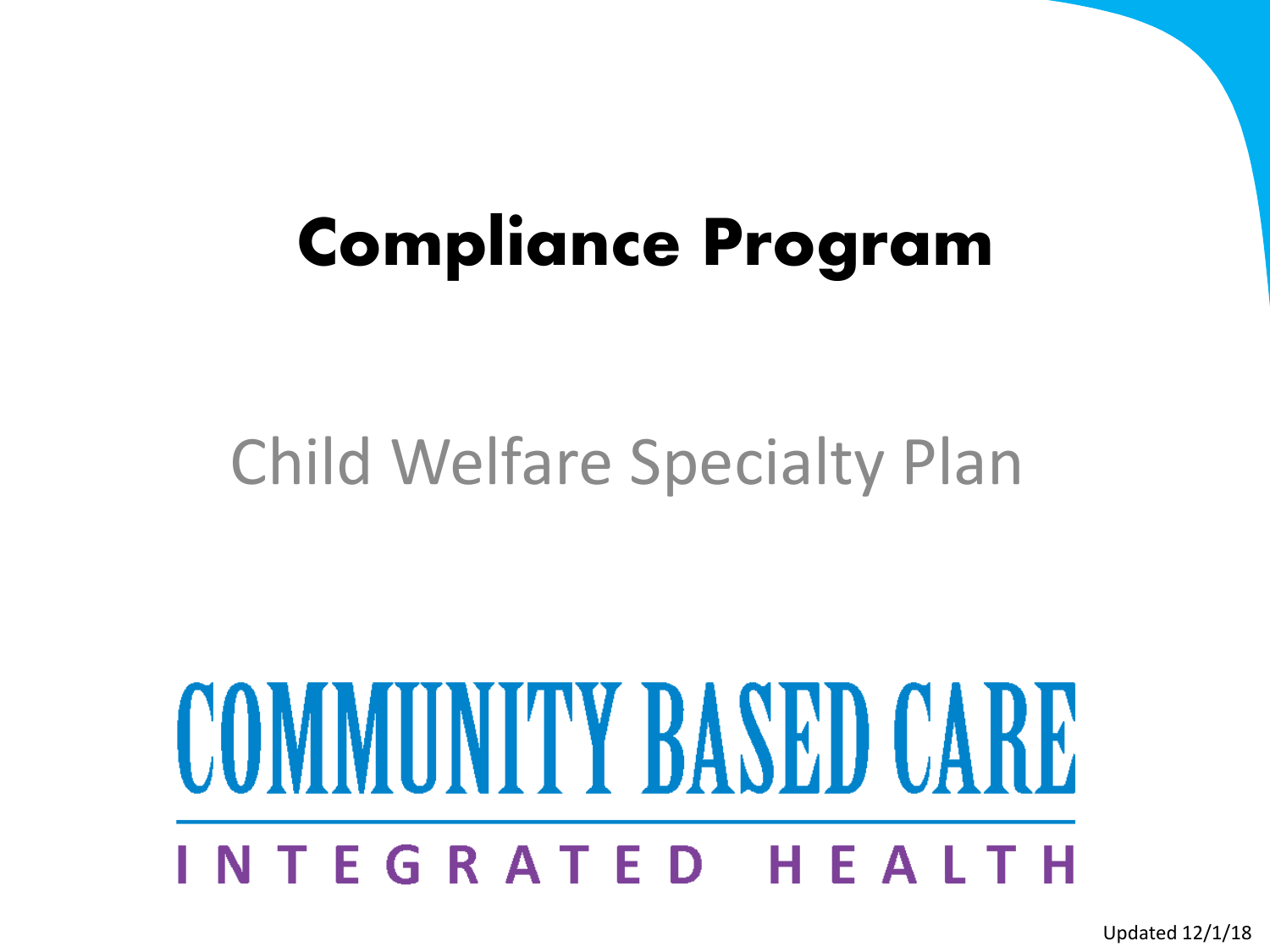## **Contents**

- **Overview of Compliance Program**
	- *Compliance Committee*
	- *Elements of a Compliance Plan*

#### • **Policies and Procedures**

- *Overview of CBCIH Procedures*
- *Code of Conduct and Disciplinary Standards*
- *Privacy and Security Practices*

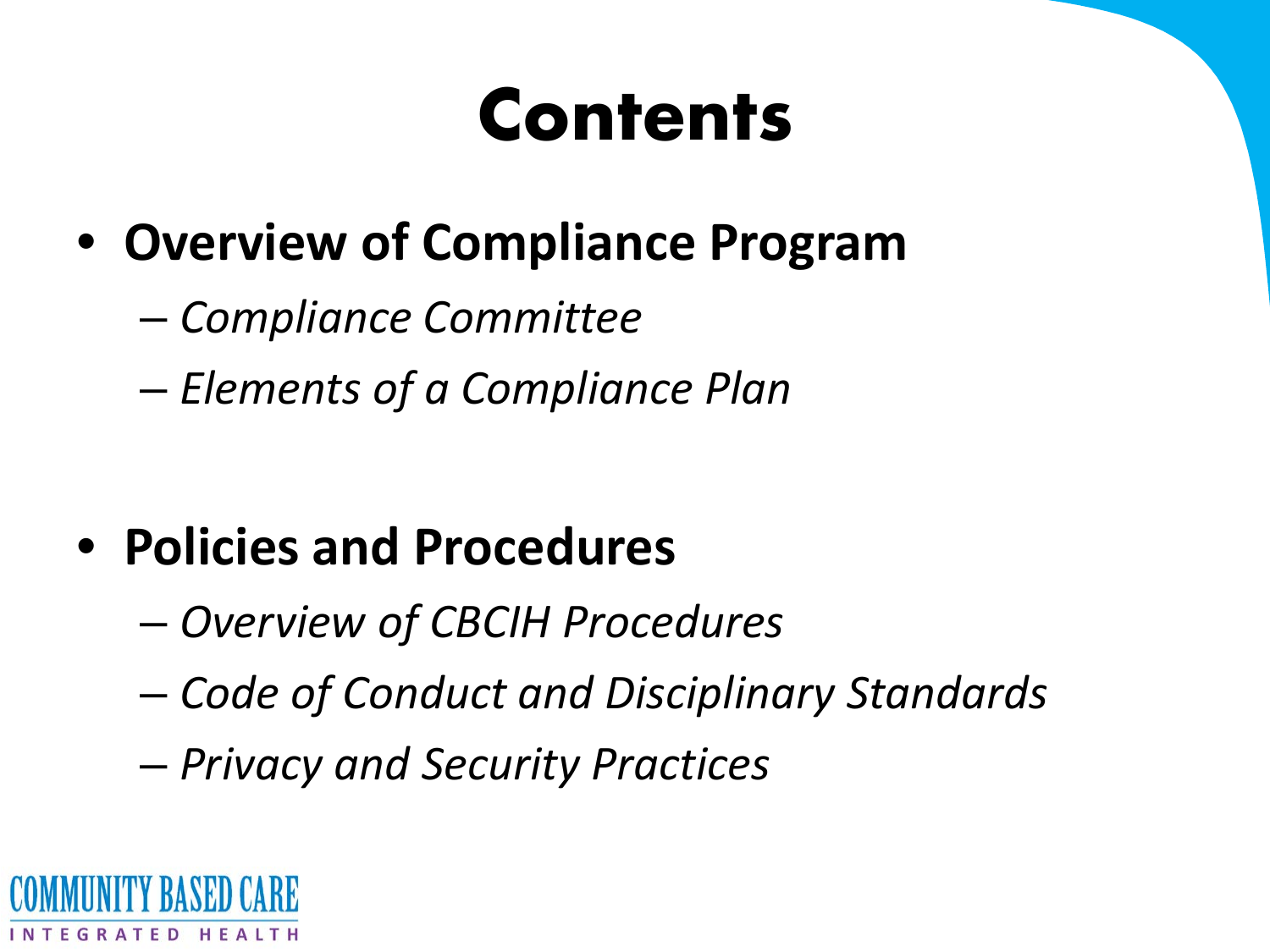# **CBCIH Compliance Program**

- CBCIH Compliance Committee—Oversees the CBCIH Compliance Program to ensure that standards are enforced with disciplinary guidelines, and within a code of conduct, which are made known to everyone involved in coordination activities on behalf of the CWSP.
- Compliance Plan Components
	- *Written policies and procedures*
	- *Education and Training*
	- *Process for Complaints and Grievances*
	- *Code of Conduct*
	- *Monitoring*
	- *Assessment of Risk(s)*
- *Effective Communication*INTEGRATED HEALTH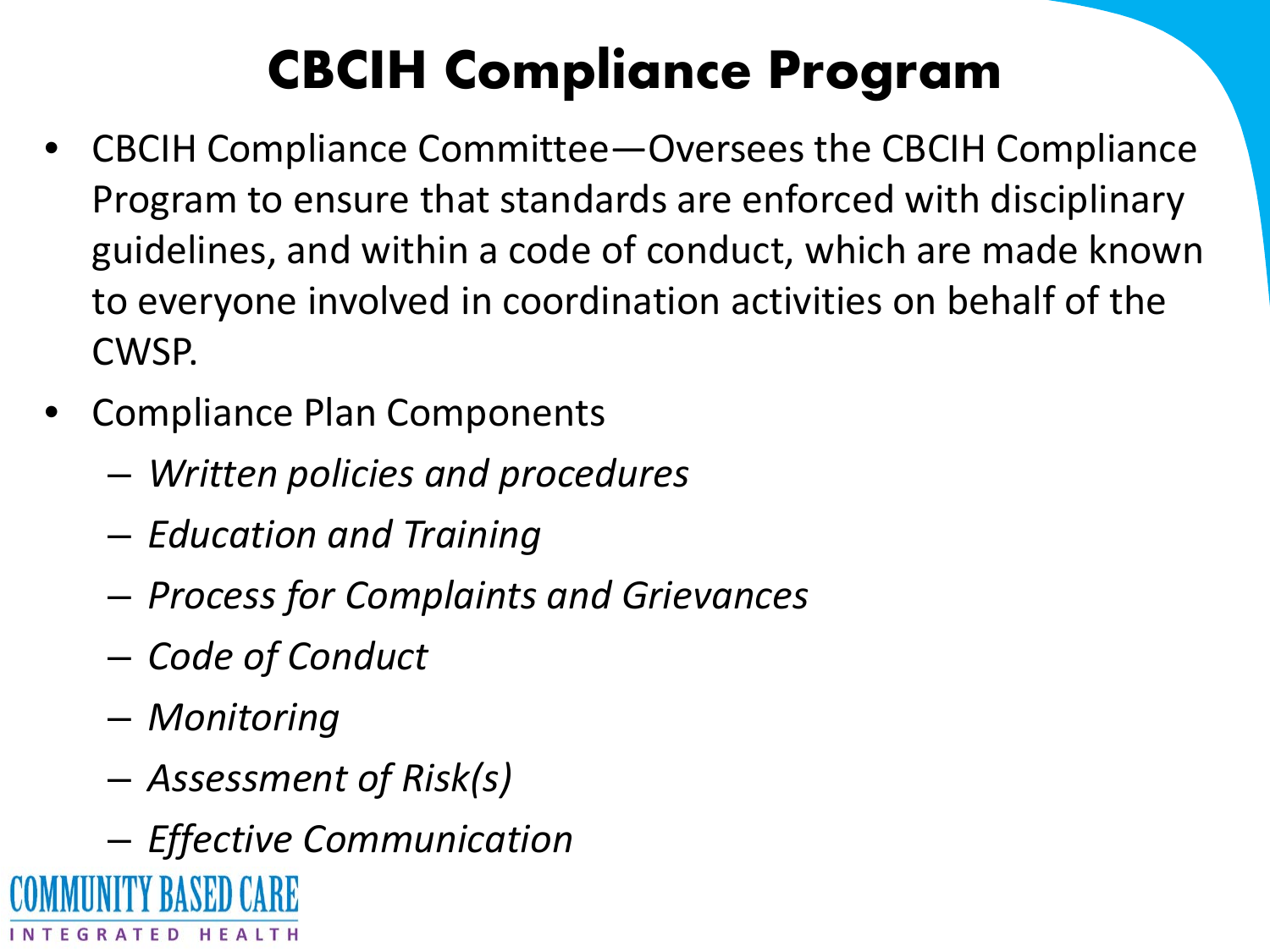### **CBCIH Compliance Activities**

- Contract Compliance Attestation
- Annual CBC Lead Agency Compliance Audit
- Quarterly Performance Monitoring
- Training Initiatives and Activities
- **Communication** 
	- *Annual Statewide Meetings*
	- *Regional Meetings*
	- *Behavioral Health Care and Nurse Care Coordinators Meetings*
	- *CBC Coordinators' Meetings*
	- *Post-Adoption Specialists Meetings*
	- *HEDIS Point-of-Contact Meetings*

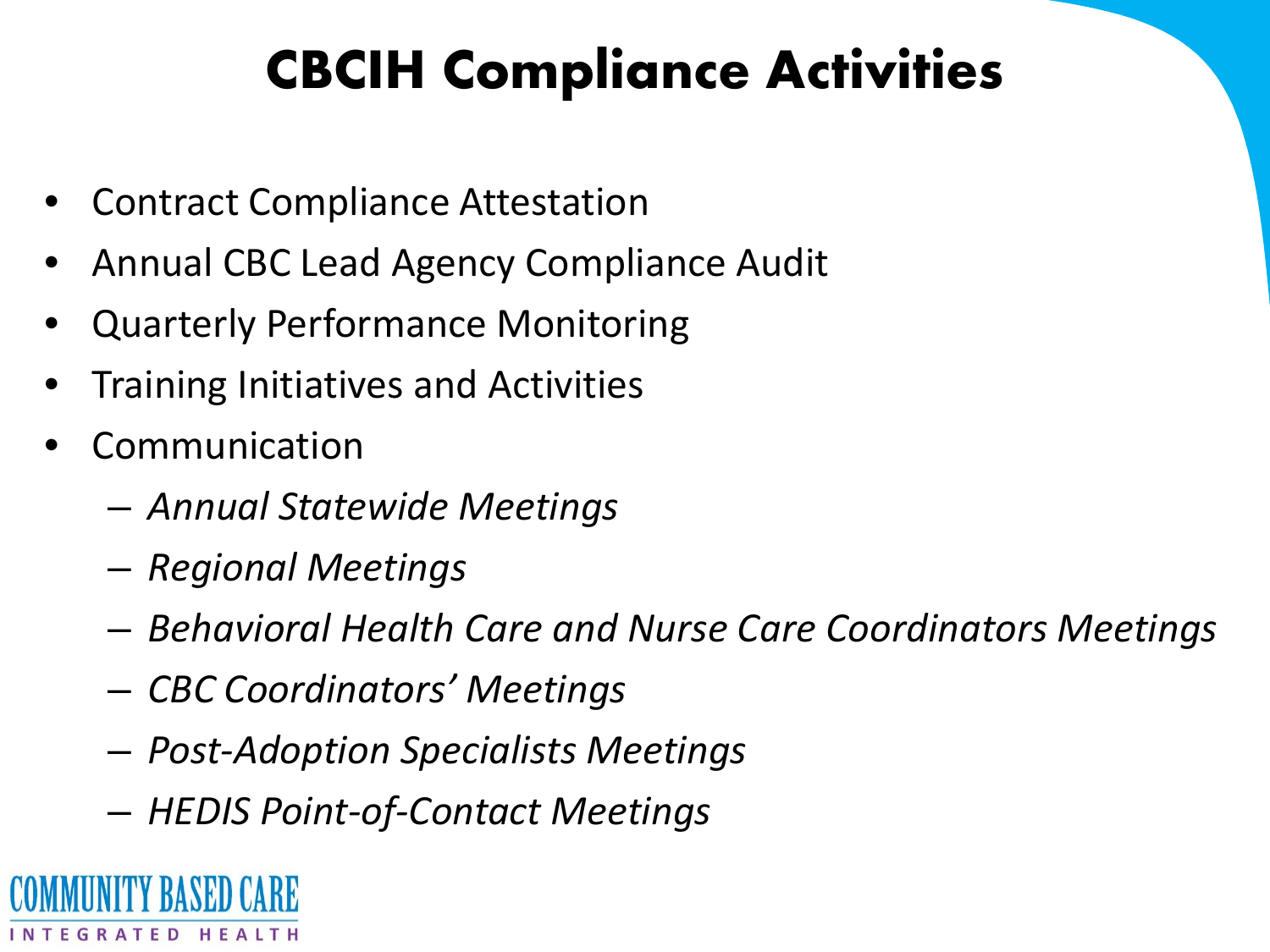## **Code of Conduct and Disciplinary Standards**

It is the policy of Community Based Care Integrated Health (CBCIH) to<br>maintain a posture of positive motivation with employees and subcontractors; to treat all employees and sub-contractors fairly, consistently and equally; and to administer corrective action, where necessary, on a consistent basis.

CBCIH and our Lead Agency sub-contractors should conduct themselves in a manner that is consistent with the NAHQ Code of Ethics which includes, but is not limited to, the following:

- Practicing with honesty, integrity, and accountability
- Seeking the trust and confidence of all consumers and stakeholders
- Respecting all laws and avoiding involvement in any false, fraudulent, or deceptive activity
- Promoting the right of privacy for all individuals and protecting the maintenance of confidential information to the fullest extent permitted by law

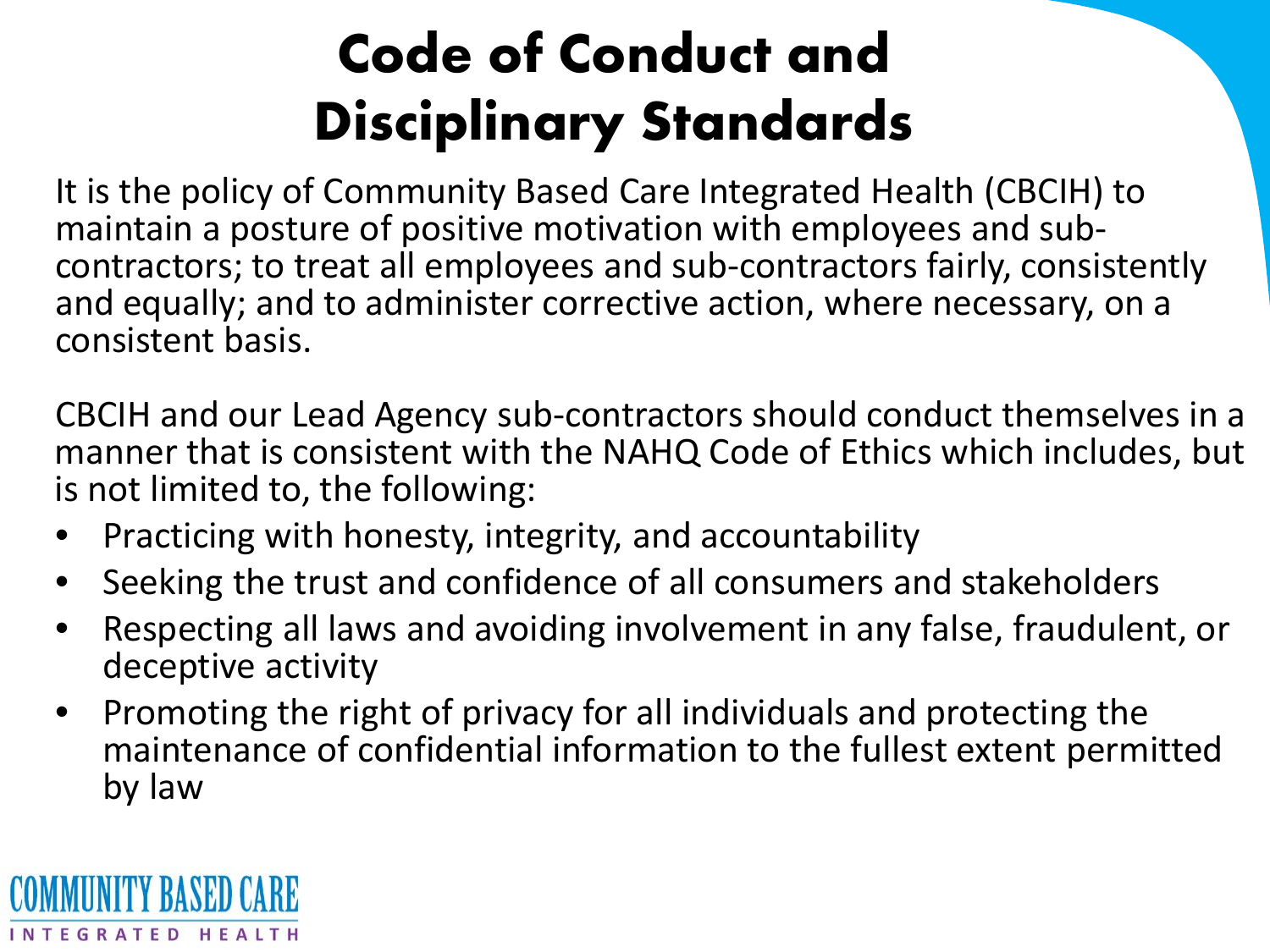# **Code of Conduct (continued)**

- Using expertise to inform employers or clients of possible positive and negative outcomes of decisions in an effort to facilitate informed decision making
- Giving credit for the work of others to whom it is due
- Aiding the professional development and advancement of colleagues

Each CBC Lead Agency should adhere to their individual organization's Code of Conduct and subsequent policies and procedures related to disciplinary actions. CBC Lead Agencies are considered "downstream" entities from Sunshine as the main contractor for Medicaid/Medicare, and as a downstream vendor, certain additional requirements are applicable, as indicated within the Florida Managed Medical Assistance Program Services Agreement and in accordance within the CBC Lead Agency Annual Contract Compliance Attestation.

Please refer to the CBCIH Website for the CBCIH Code of Conduct: <http://www.cbcih.net/documents>

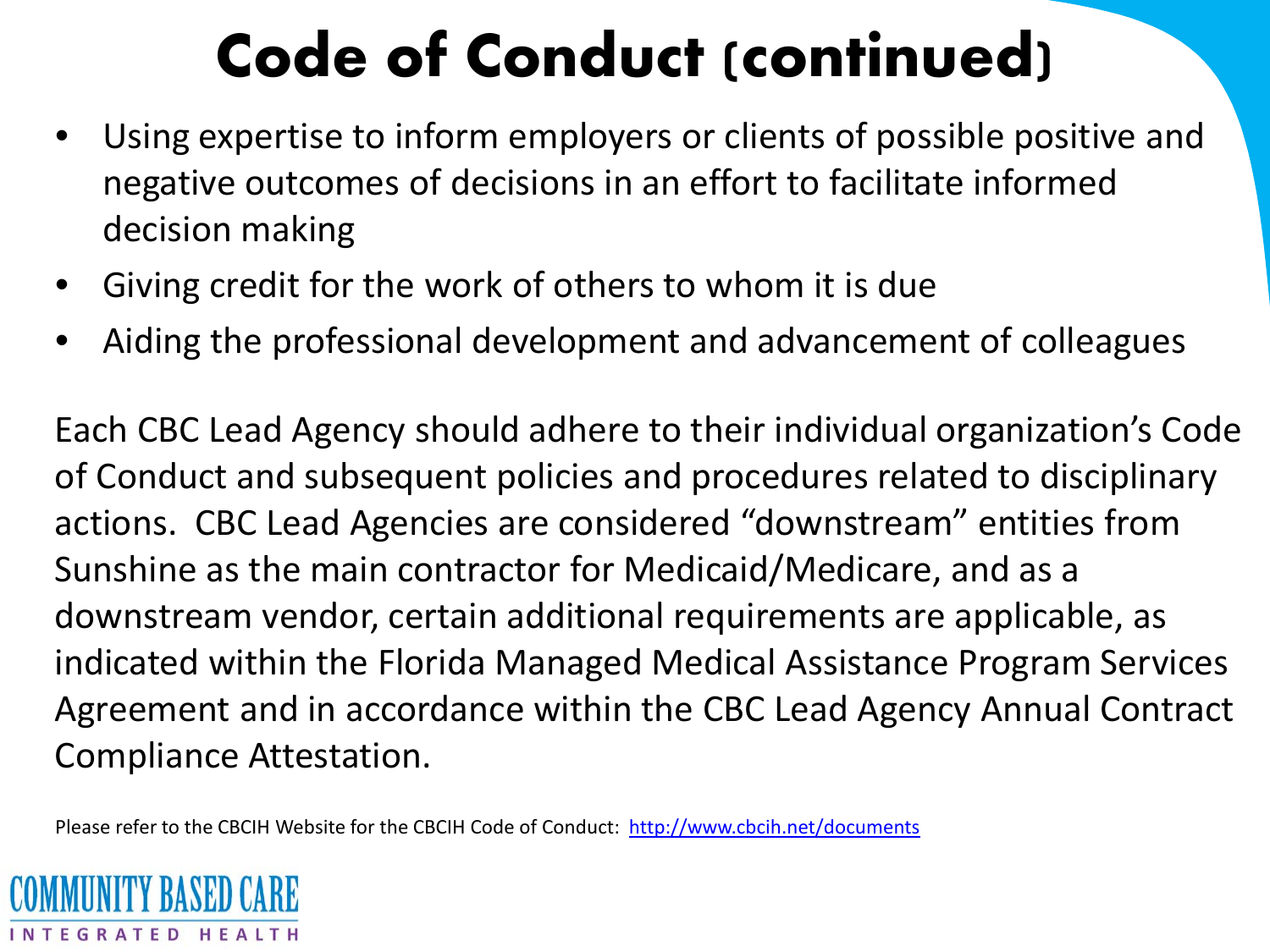### **Privacy and Security Practices**

The purpose of the Privacy and Security Practices procedure is to ensure that CBCIH and the CBC Lead Agencies comply with laws and regulations concerning privacy and the protection of information as well as to protect the rights and privacy of children and families in the process of gathering and disseminating information.

- All information regarding enrolled members and their families (past, present and future children and/or their relatives) is considered to be confidential and is covered by these procedures. This procedure applies to Community Based Care Integrated Health. If any of the responsibilities outlined in this procedure are subcontracted with an individual or other entity by CBCIH, they must ensure compliance with this procedure.
- Each CBC Lead Agency should adhere to their individual organization's Privacy and Security policies and procedures related to HIPAA. CBC Lead Agencies are considered "downstream" entities from Sunshine as the main contractor for Medicaid/Medicare, and as a downstream vendor, certain additional requirements are applicable, as indicated within the Florida Managed Medical Assistance Program Services Agreement

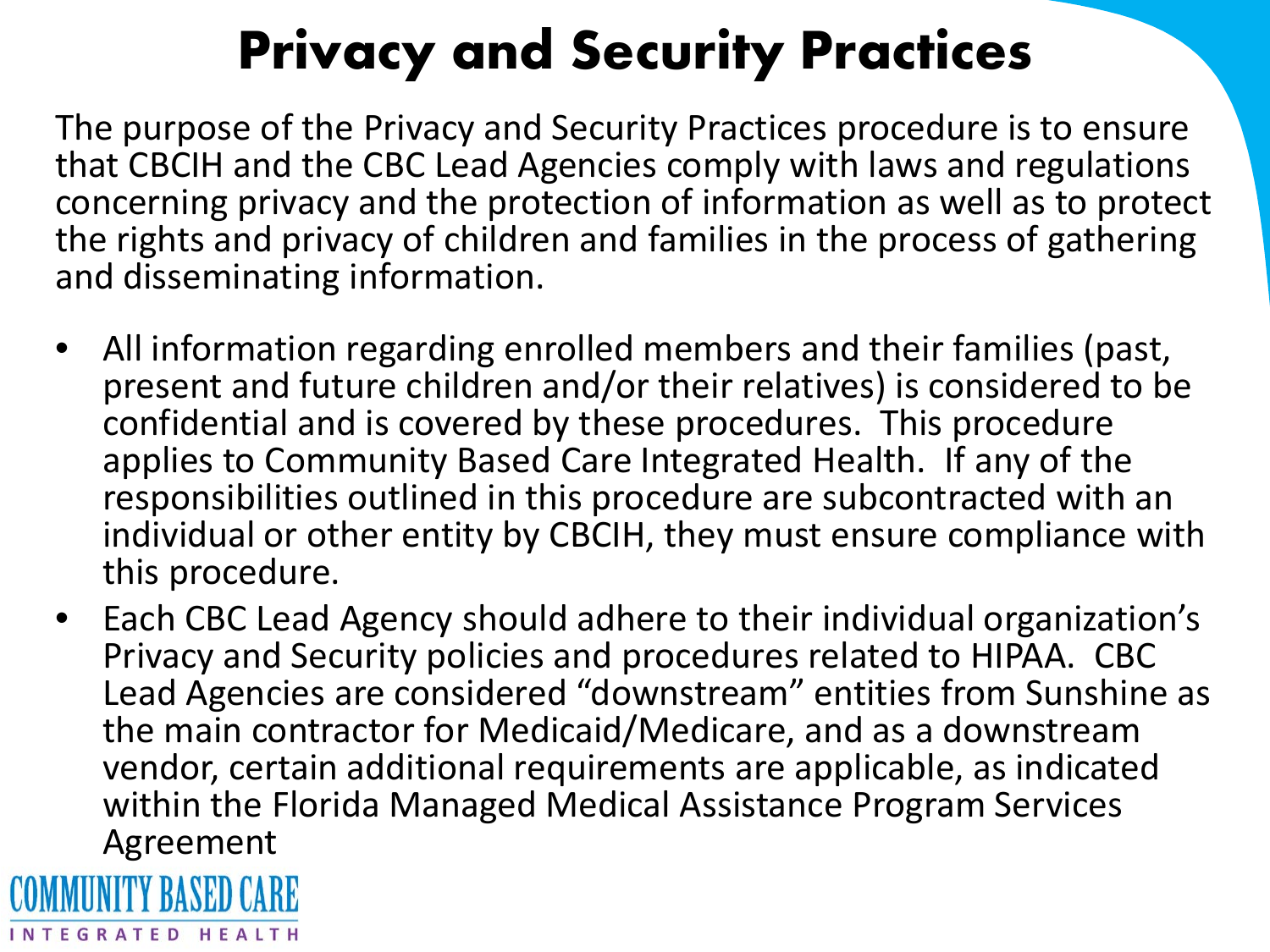# **Reporting of Privacy Related Concerns**

- Report privacy concerns to the Community Based Care Integrated Health, Contract Compliance Manager/Privacy Officer, and, upon request, to the Sunshine Health Compliance Department, regarding:
	- 1. Potential data breaches and inadvertent disclosures of personal health information (PHI), including documentation and tracking of each instance
	- 2. Critical/Adverse Incidents, in accordance with CBCIH policies and procedures for Incident Reporting, via the Integrate® Notify application
- **HIPAA Privacy Concerns** may be reported to CBCIH's Compliance Officer at 1-321-441-2060. You may also report via email to [compliance@cbcih.com](mailto:compliance@cbcih.com?subject=Compliance%20report).

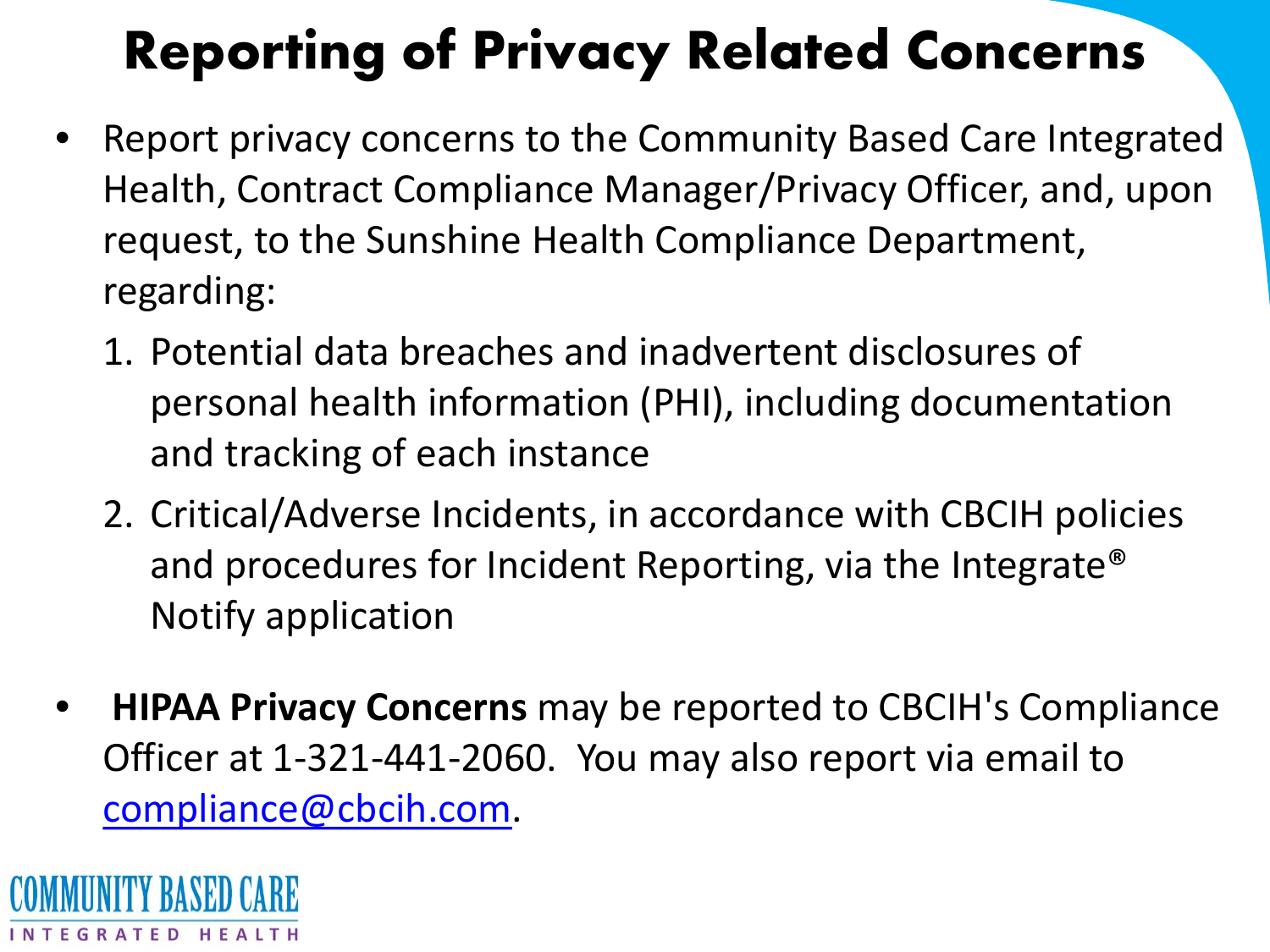#### **Fraud, Waste and Abuse Reporting**

- **Potential Fraud, Waste or Abuse** reporting may be called to CBCIH's Compliance Officer at 1-321-441-2060. You may also report via email to [compliance@cbcih.com](mailto:compliance@cbcih.com?subject=Compliance%20report).
- Once you make a report to CBCIH, you may additionally report suspected fraud, waste, abuse, or neglect in the Medicaid Child Welfare Specialty Plan in one of the following avenues:
	- *Sunshine Health Corporate Compliance: 1-866-685-8664*
	- *Sunshine Health Compliance Officer: 1-866-796-0530*
	- *Sunshine Compliance email: [compliancefl@centene.com](mailto:compliancefl@centene.com?subject=FL%20Medicaid%20CWSP%20Fraud-Waste-Abuse)*
	- *AHCA Consumer Complaint Hotline: 1-888-419-3456*
	- *Florida Attorney General's Office: 1-866-966-7226*
	- *Florida Medicaid Program Integrity Office: 1-850-412-4600*

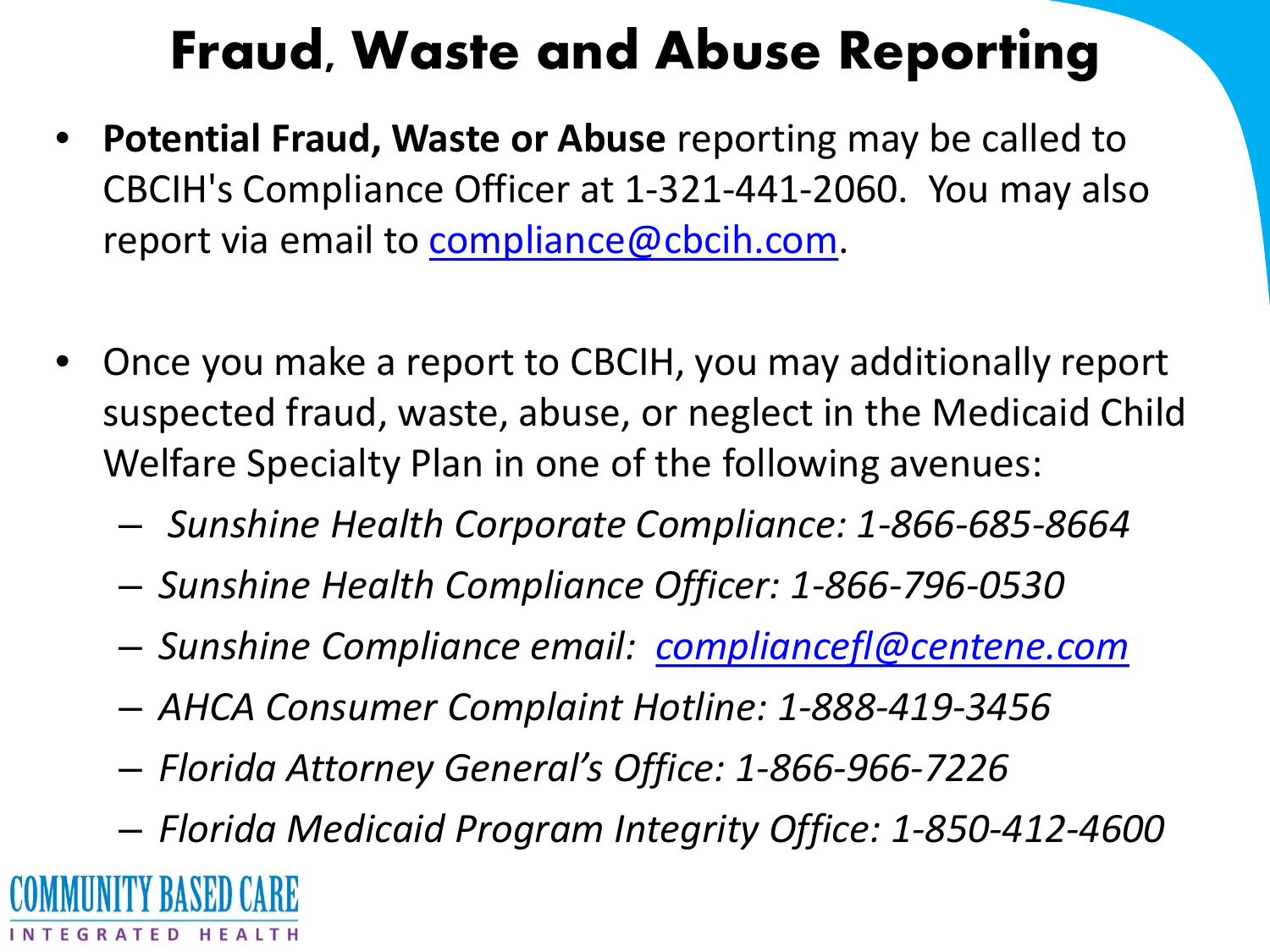#### **Member Complaints and Grievances**

Sunshine Health does not delegate member complaints or grievances to CBCIH

- Complaint–A complaint is any oral or written expression of dissatisfaction by a member submitted to the Health Plan or to a state agency (e.g., AHCA). And, it must be resolved by Sunshine Health within **one business day** following receipt or it must be managed as a grievance.
- Grievance—A grievance is an expression of dissatisfaction about any matter other than an adverse decision to a prior authorization request.
- Any person that speaks with a member may identify a potential member complaint, grievance or appeal. This includes CBCIH and our CBC Lead Agency subcontractors. CBCIH may receive information related to a potential complaint from an enrollee, a treatment provider or a CBC Lead Agency on behalf of an enrollee.
- If you receive information related to a complaint or grievance, please report the complaint to CBCIH immediately. The information will be communicated to Sunshine Health via the Integrate® Notify Application, and Sunshine Health will address the issue and follow the AHCA process.